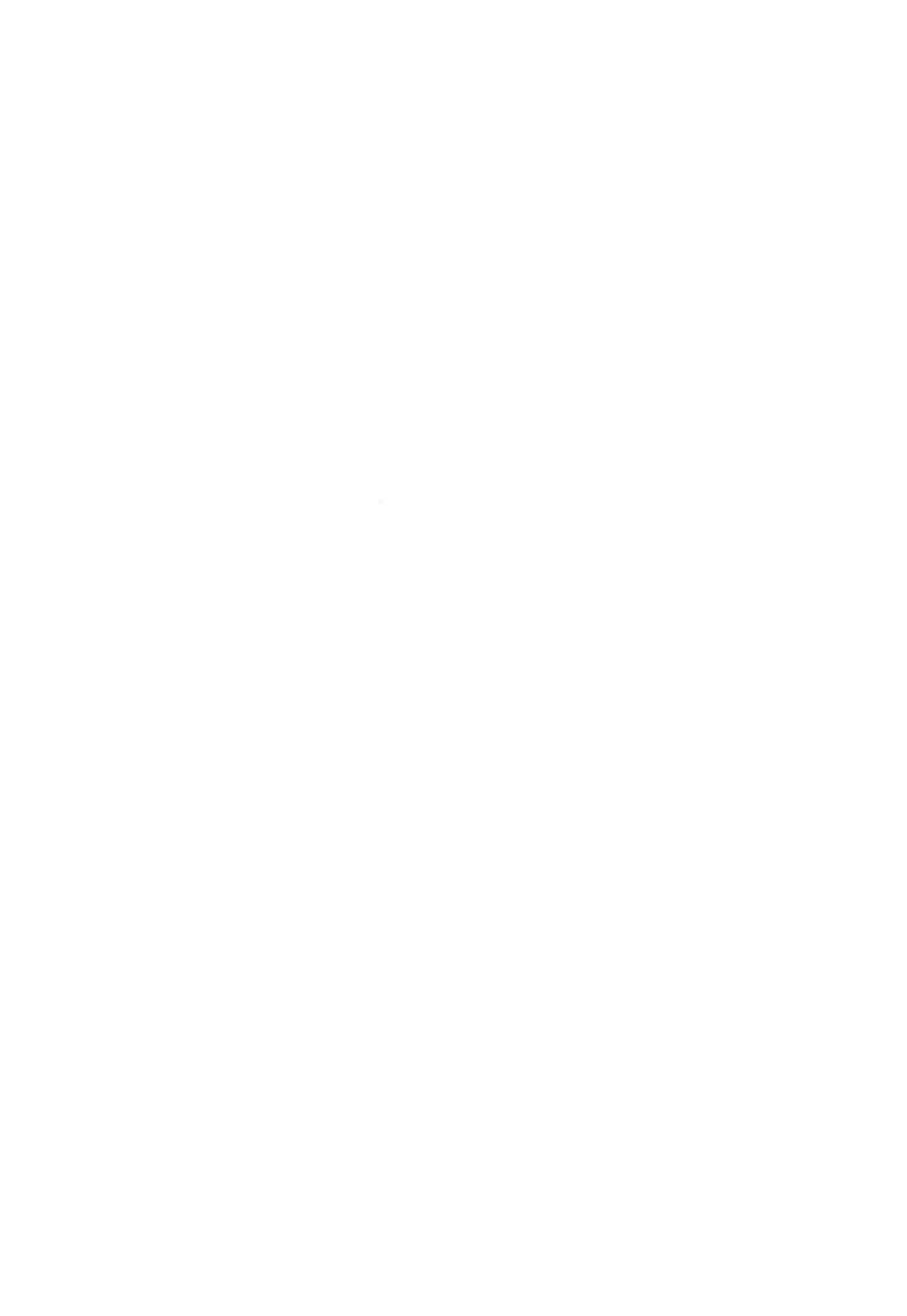# **Mine the Word**

#### **Diane Forsyth**

**The Ministerial Association General Conference of Seventh-day Adventists Silver Spring, Maryland 20904-6600** 

**Funding for this series has been provided by**  J.A. Thomas & Associates, Inc. **Atlanta, Georgia**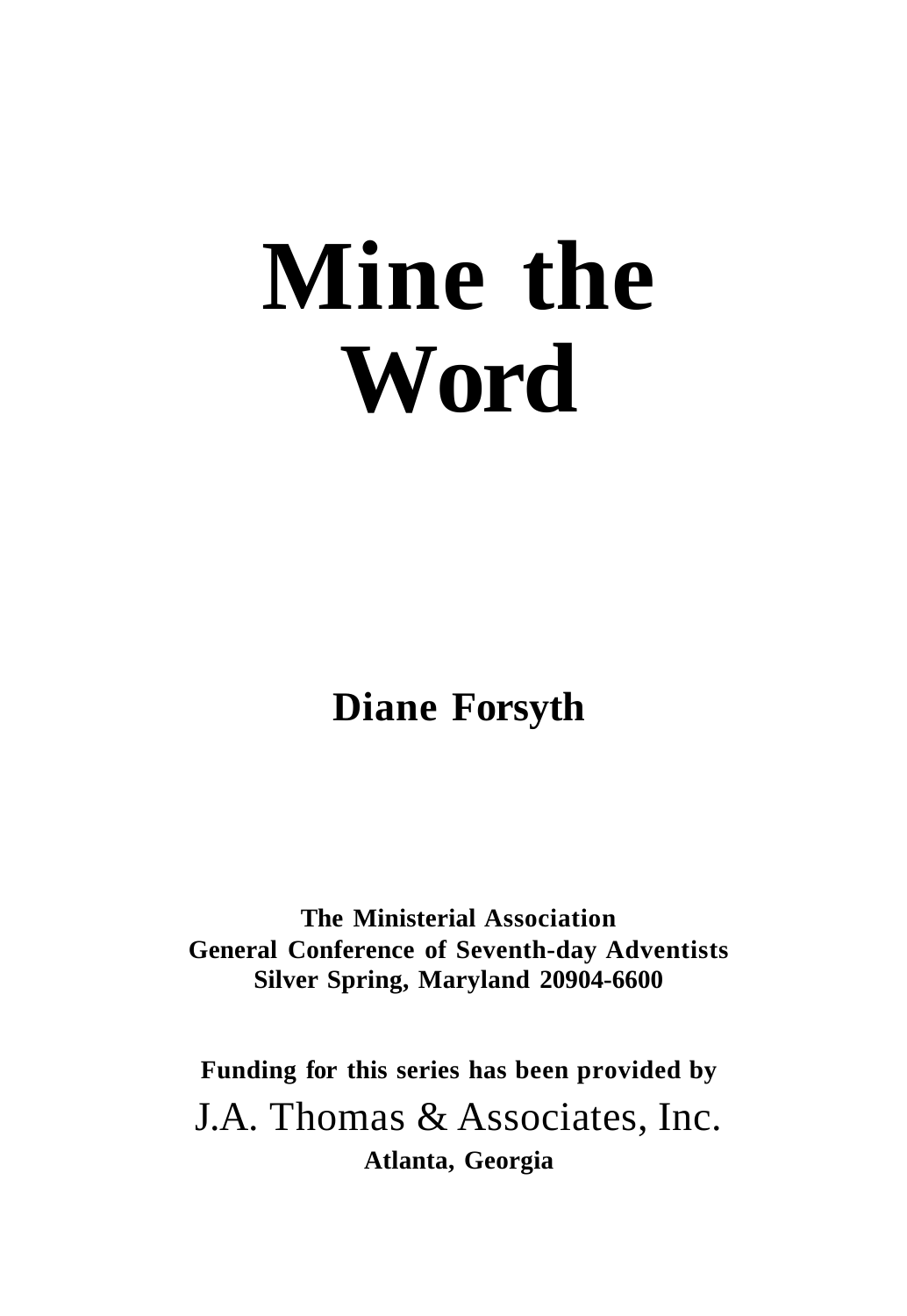**Published by The Ministerial Association General Conference of Seventh-day Adventists** 

**© 1999 Ministerial Association Printed in the U.S.A. by Pacific Press® Publishing Association Nampa, Idaho 83687-3186**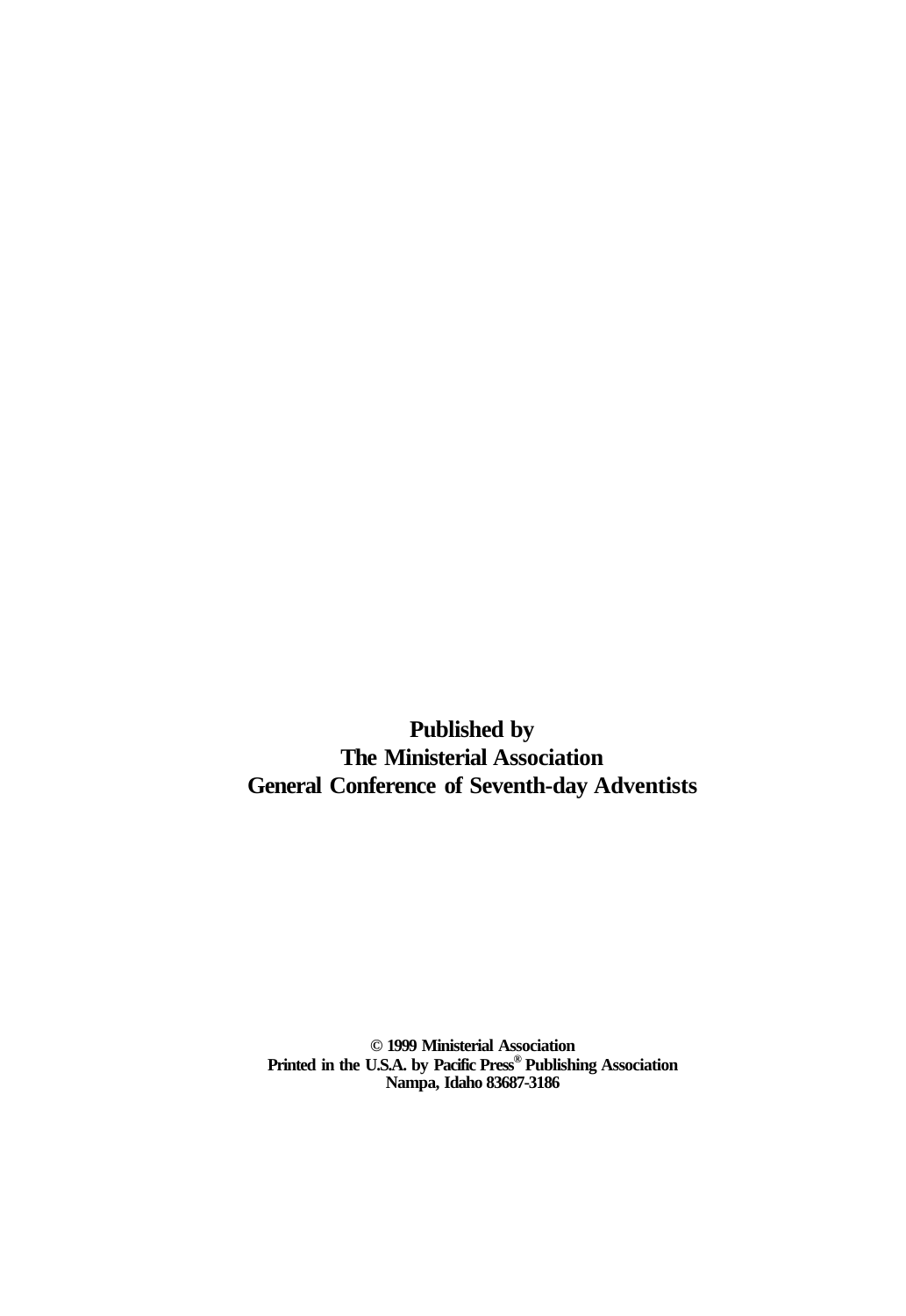### **Contents**

| <b>Lesson 1:</b>  |                                                |  |
|-------------------|------------------------------------------------|--|
| Lesson 2:         | Creative Bible Study and "Using" the Bible25   |  |
| Lesson 3:         | <b>Using a Concordance and</b>                 |  |
|                   |                                                |  |
| <b>Lesson 4:</b>  | Participating and Part 1 of Experiential Study |  |
|                   |                                                |  |
| Lesson 5:         |                                                |  |
| Lesson 6:         |                                                |  |
| <b>Lesson 7:</b>  |                                                |  |
| <b>Lesson 8:</b>  | Inductive Study (Detailed Study-Part 1) 89     |  |
| Lesson 9:         | Inductive Study (Detailed Study—Part 2) 100    |  |
| <b>Lesson 10:</b> |                                                |  |
| <b>Lesson 11:</b> |                                                |  |
| Lesson 12:        |                                                |  |
| Appendix A        |                                                |  |
| <b>Appendix B</b> | Mining Every Nugget (An Outline)132            |  |
| Appendix C        |                                                |  |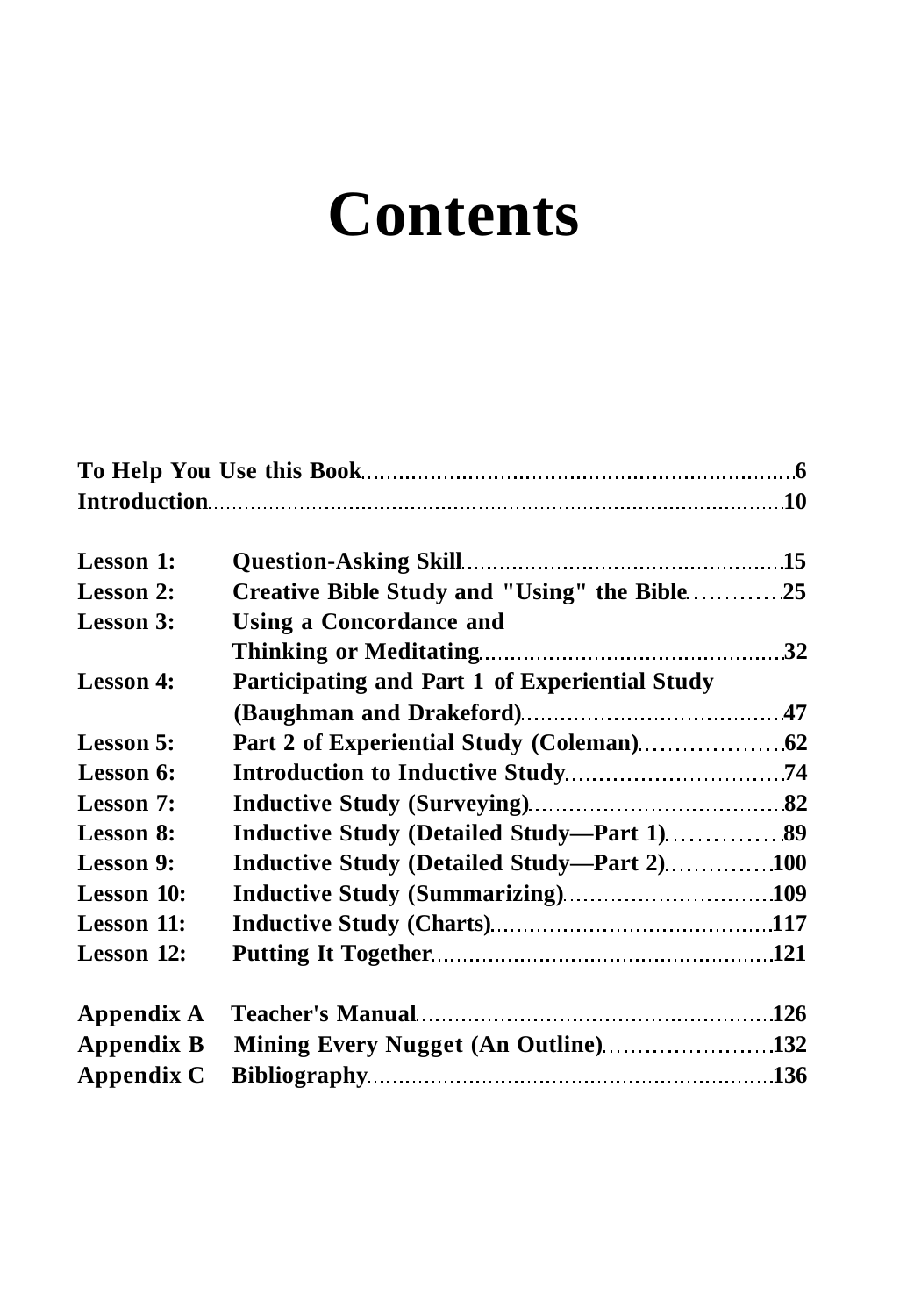Unless indicated otherwise, Bible quotations are from the Revised Standard Version of the Bible. Copyright 1946, 1952, © 1971, 1973 by the Division of Christian Education of the National Council of the Churches of Christ in the U.S.A. Used by permission.

Texts credited to NRSV are from the New Revised Standard Version of the Bible. Copyright © 1989 by the Division of Christian Education of the National Council of the Churches of Christ in the U.S.A. Used by permission.

Texts credited to NEB are from the New English Bible. Copyright © The Delegates of the Oxford University Press and the Syndics of the Cambridge University Press 1961, 1970. Used by permission.

Texts credited to KJV are from the King James Version of the Bible.

Quotations from *Creative Bible Study Methods* by Ray E. Baughman, p. 14. Mesquite, Texas: Shepherd Press, n.d. Used by permission.

Quotations from *Experiential Bible Study* by John W. Drakeford, pp. 26-27 and 43-46. Nashville: Broadman Press, 1974. Used by permission. All rights reserved.

Quotations from *How to Search the Scriptures* by Lloyd M. Perry and Robert D. Culver, pp. 103-104, 194-195, and 201-202. Grand Rapids: Baker Book House, 1967. Used by permission.

Quotations from *Profitable Bible Study* by Wilbur M. Smith, pp. 44-46 and 48-40. Grand Rapids: Baker Book House, 1963. Used by permission.

Copyright © 1999 Ministerial Association General Conference of Seventh-day Adventists

Originally published by BoDi Development Systems, College Place, Washington, 1982. All copy has been reset and repaginated.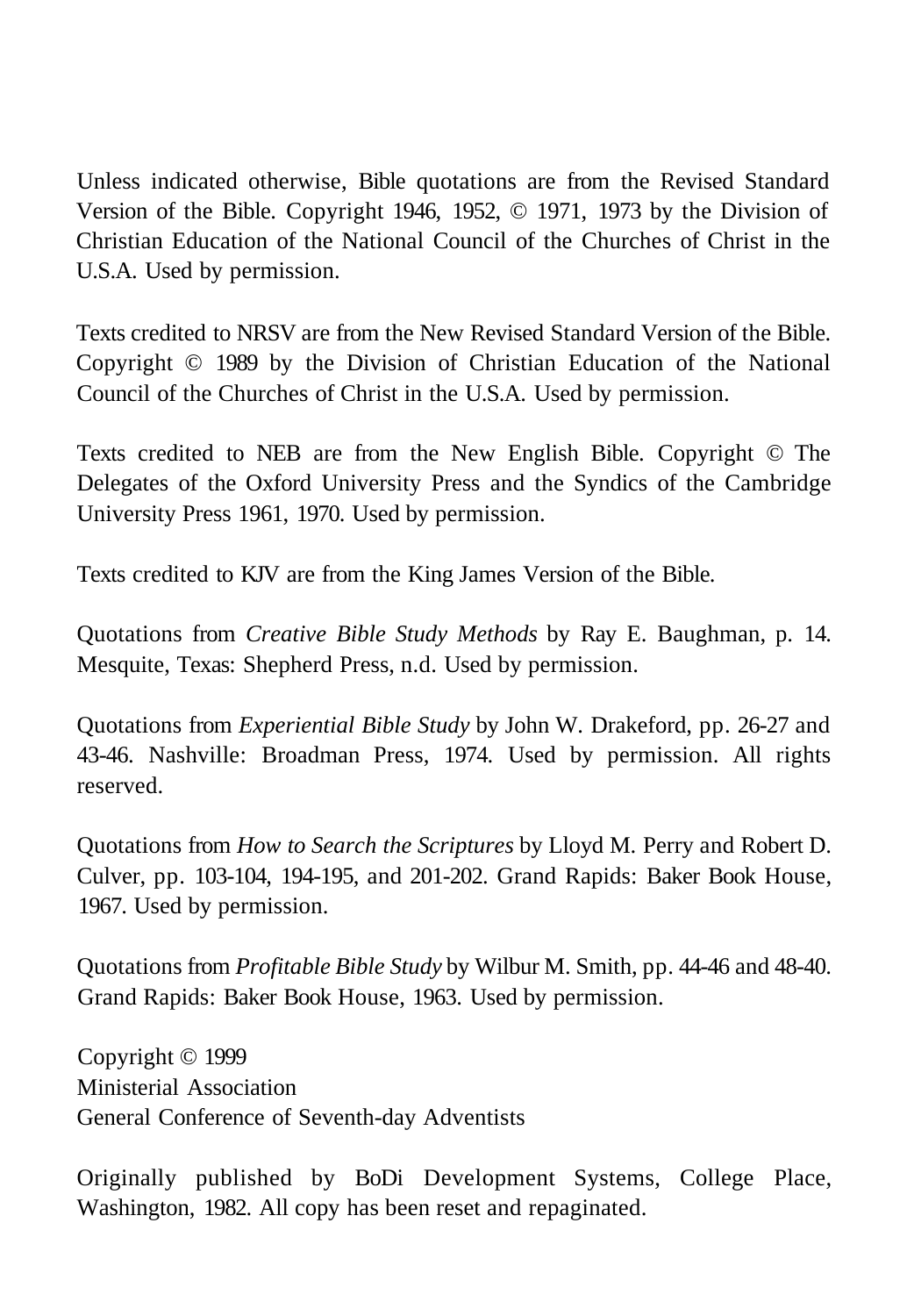The Continuing

#### Earn Continuing Education Credit\*



Each lesson of this book concludes with an assignment. If you read all twelve chapters of *Mine the Word* and faithfully perform all of the prescribed exercises, you qualify for two Continuing Education Units (CEUs) which fulfill the annual continuing education requirement for Seventh-day Adventist ministers. Complete the CEU Registration Request in the back of the book.

*Never think that you have learned enough, and that you may now relax your efforts. The cultivated mind is the measure of a man. Your education should continue during your lifetime; every day you should be learning, and putting to practical use the knowledge gained.* 

—Ellen G. White, *Testimonies for the Church,* vol. 4, p. 561.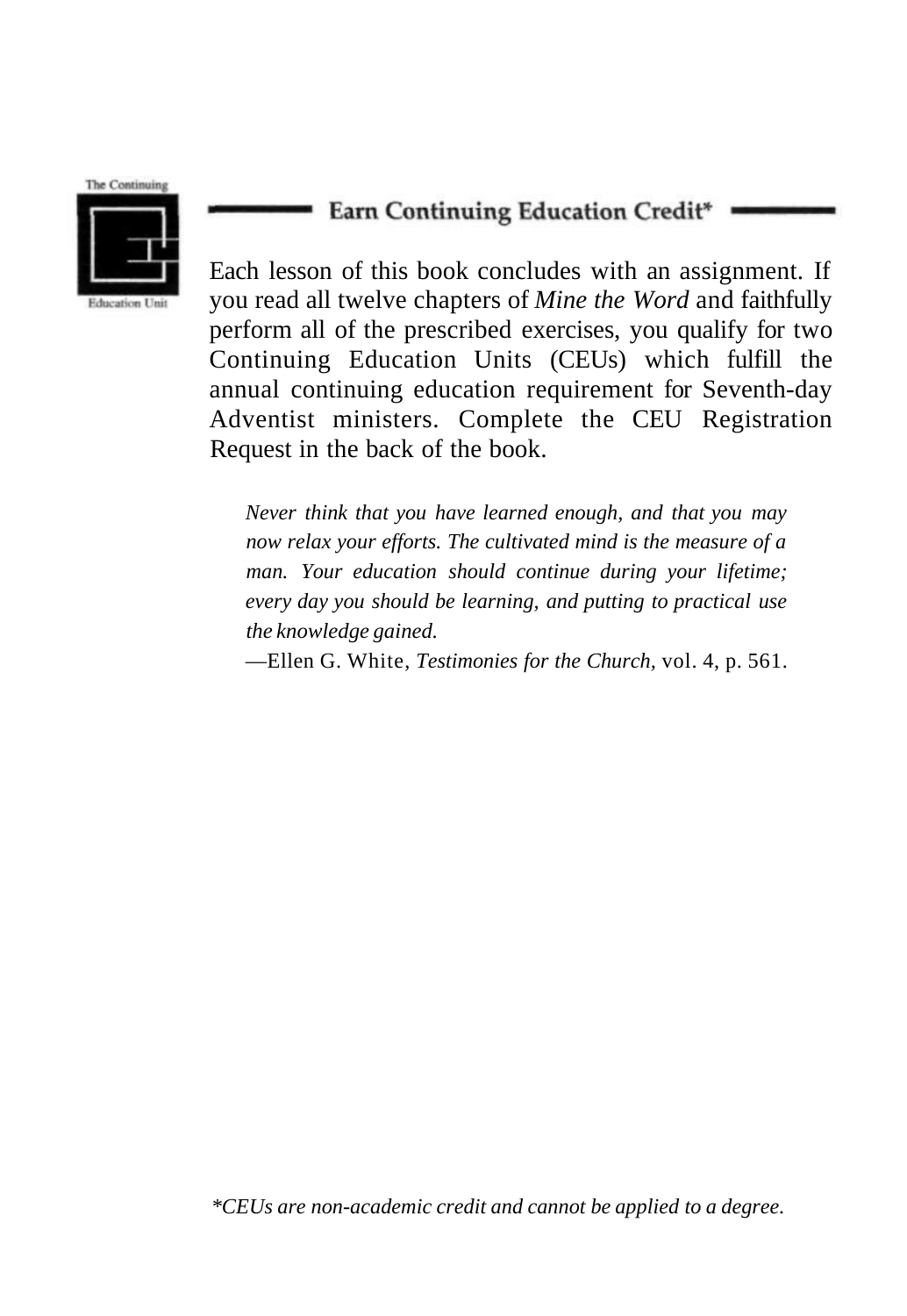### **To Help You Use This Book**

How shall I study the Bible? is a very big question with many answers. Those many answers seem to fall into one of three categories: (1) the Mood, (2) the Method, and (3) the Principles of Interpretation.

The Mood has to do with the attitudes and expectations with which we study. The Method has to do with the skills we use as we actually "dig in and do it." The Principles of Interpretation are what we might call the "rules of understanding" that we should keep in mind, or discover, as we study. These principles affect how we interpret the Bible.

This book focuses on the second of these three categories, the Method. Each lesson also includes a few comments about the Mood, but it is not the purpose of these lessons to discuss the Principles of Interpretation.

For those who would like to read about Principles of Interpretation, here are three uncomplicated introductions:

Walter A. Henrichsen, *A Layman's Guide to Interpreting the Bible* (Grand Rapids: Zondervan; and Colorado Springs: Navpress, 1978).

A. Berkeley Mickelsen and Alvera M. Mickelsen, *Better Bible Study: A Layman's Guide to Interpreting and Understanding God's Word* (Glendale: Regal Books Division, G/L Publications, 1977).

John R. W. Stott, *Understanding the Bible* (Grand Rapids: Zondervan, 1976). Especially useful is his Chapter 7, "The Interpretation of the Bible."

There are some principles of interpretation that seem to go without saying. Others are debated. Still other principles may be commonly accepted but not so easily used. There is an ongoing and fairly involved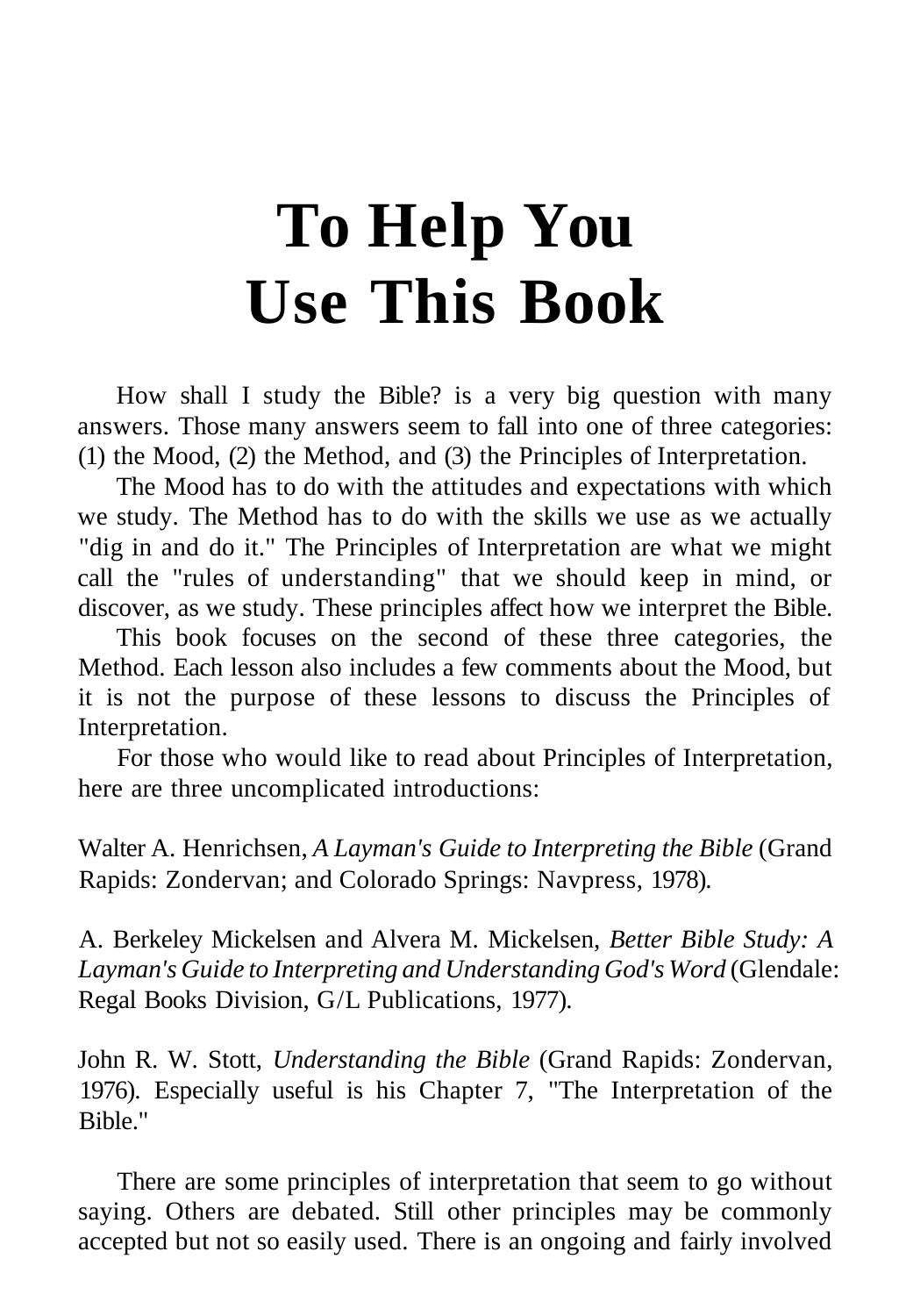discussion about these matters. Does that mean we should wait to study the Bible until the debates about it are all settled? No.

"Digging in and doing" Bible study can actually help us discover sound principles of interpretation. Some have felt that we must know the principles of interpretation *before* we begin, but it is also possible to begin and learn about the principles of interpretation as we go. No matter which way we do it, those principles must continue to be refined and understood in the light of what we read in the Bible.

Dr. Robert Traina and others who teach Bible study skills say there are three important steps in Bible study: observe, interpret, and apply. These steps don't happen in isolation from each other, yet one can be emphasized at a time. This book emphasizes the first step—observation.

Recently I heard H. M. S. Richards say that the prophecies of the Bible are not always easy to understand. Then he added, "Neither is solid geometry." Some may feel that these lessons are a little like solid geometry. That is not because they are difficult to read but because it takes some perseverance and effort to do the assignments. Doesn't skill development always take effort? It may be quite simple to describe a skill, but it's usually another matter to learn a skill. How would it sound, for example, if you described how to type? All one has to do is apply a little pressure to the appropriate key at the right time, and presto, the words appear on paper. That is, *if* the typist knows which key for which finger, and *if* the typist has developed the coordination it takes to put those words on that paper. Bible study, like typing, is a skill to be learned. It's not something just to read about. It is something to read about and then try—repeatedly.

The amount you do from each of these lessons, and the pace at which you do it, is up to you. If a lesson includes more than you want to do in a week, take more time, or do only a part of the lesson. You must decide which skills, and what plan of study, serve you best. It will help you make that decision if you do more than just read this book. As you read, please try the suggested skills—enough to know by experience how valuable the skill is for you. Remember that skills cannot be valuable to you personally until you practice them.

One more note about this simple, but challenging, set of lessons.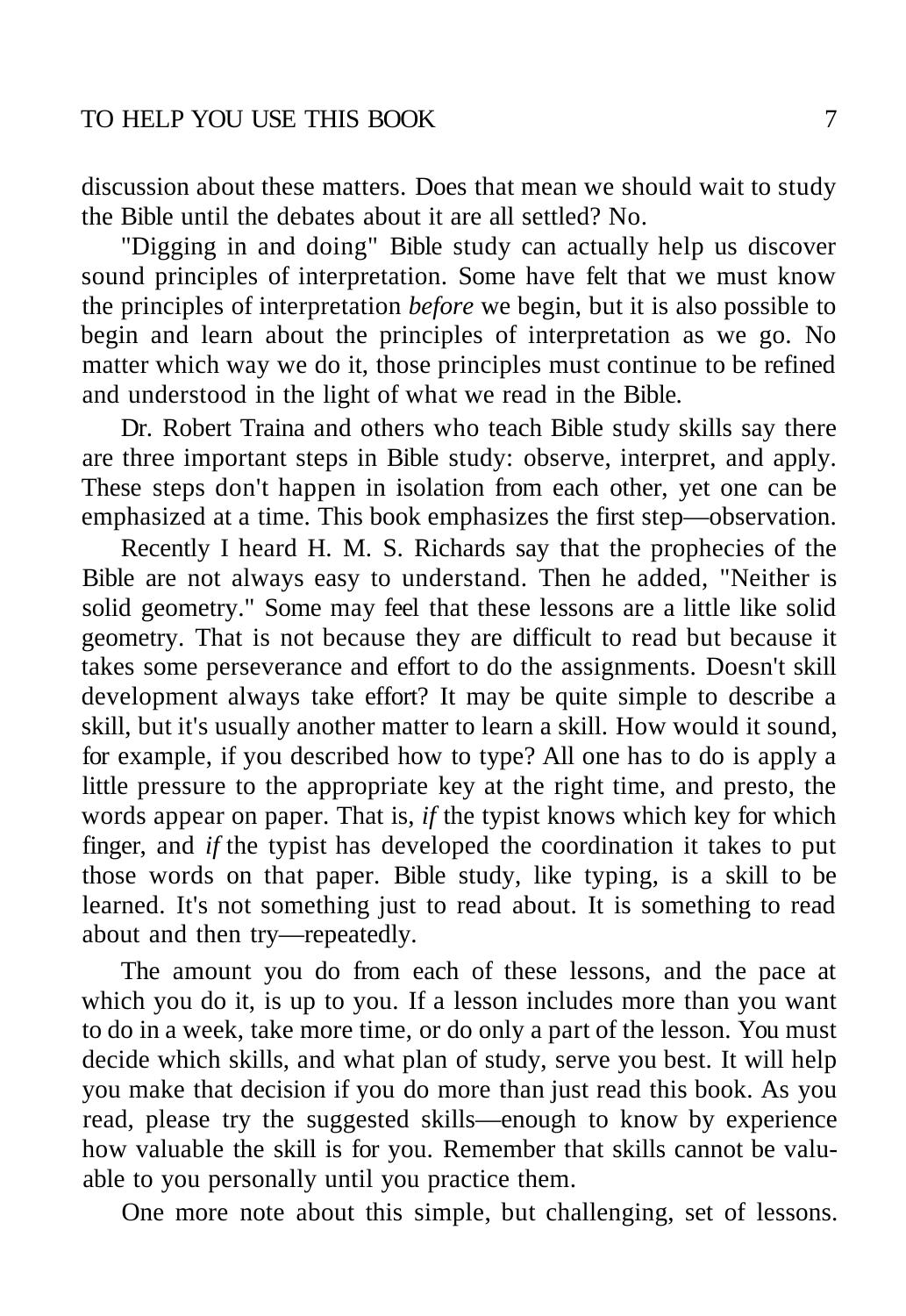They are written so that a group can use them, but an individual can also use them for personal study. There are 12 lessons, each with five parts (as outlined in the introduction). If you are using these lessons individually, Part 3 of each lesson ("Comparing Notes About the Last Assignment") can become a time for personal, rather than group, reflection. There is also an appendix included with teacher's notes for those who wish to lead a group.

Diane Dunlap Forsyth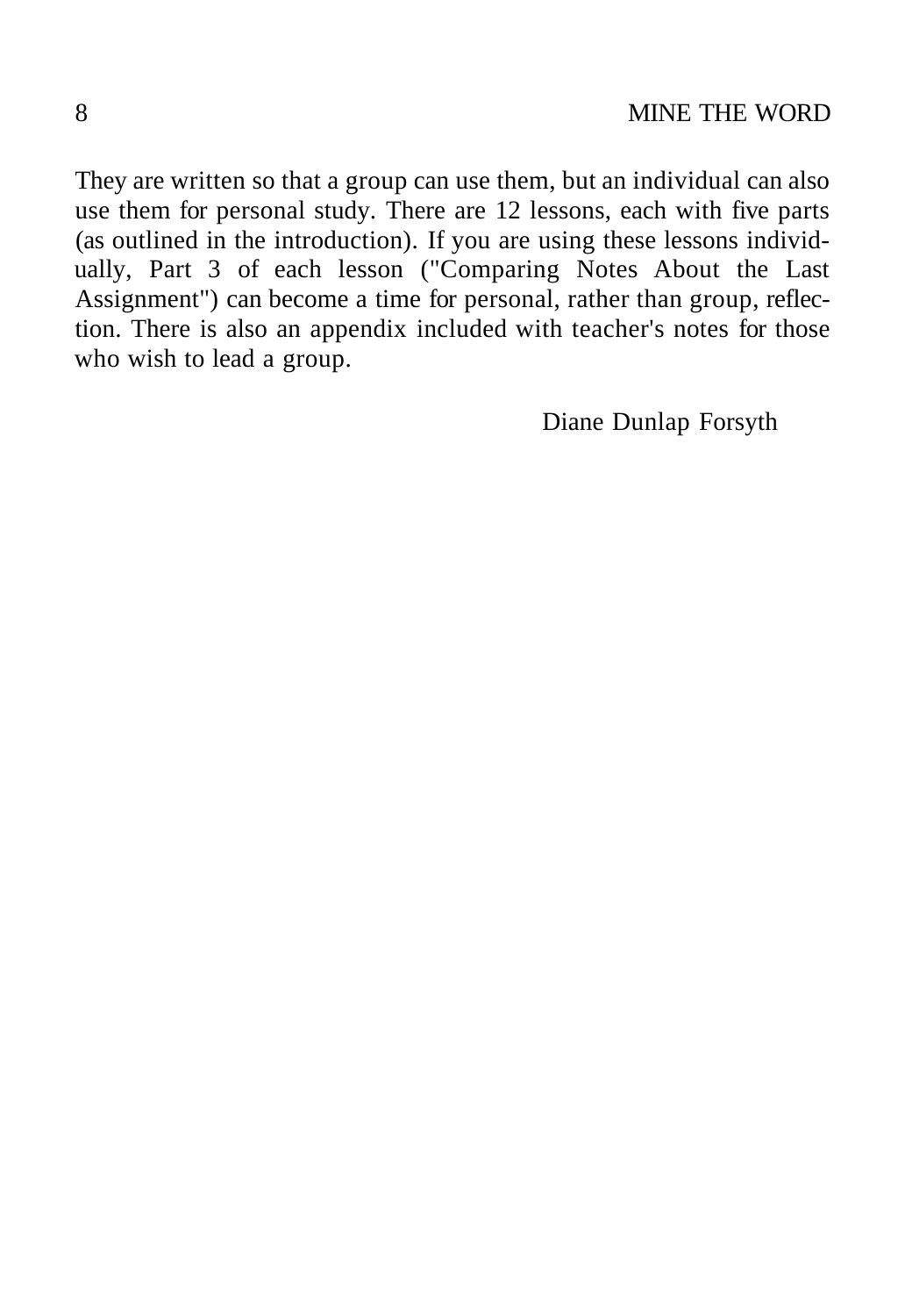#### **About the Author**

Engaging God's love—and helping others do the same—draws and motivates Diane Dunlap Forsyth, and always has.

Educated and experienced in theology, religion, and spiritual life development, Diane has served as pastor, Bible teacher, and chaplain. Currently she is director of Charistis, a ministry dedicated to spiritual life development for children and adults.

She is convinced that Bible study and prayer involve the whole person: *being* as well as thinking and doing, *listening* as well as talking. Her experience with this kind of Bible study and prayer have led her **to**  prepare this book and other materials that contribute to spiritual life development.

For information about other resources or about sermons, seminars, and classes by the author, please contact her at:

Charistis P.O. Box 462 College Place, WA 99324

E-mail: [charis@owt.com](mailto:charis@owt.com)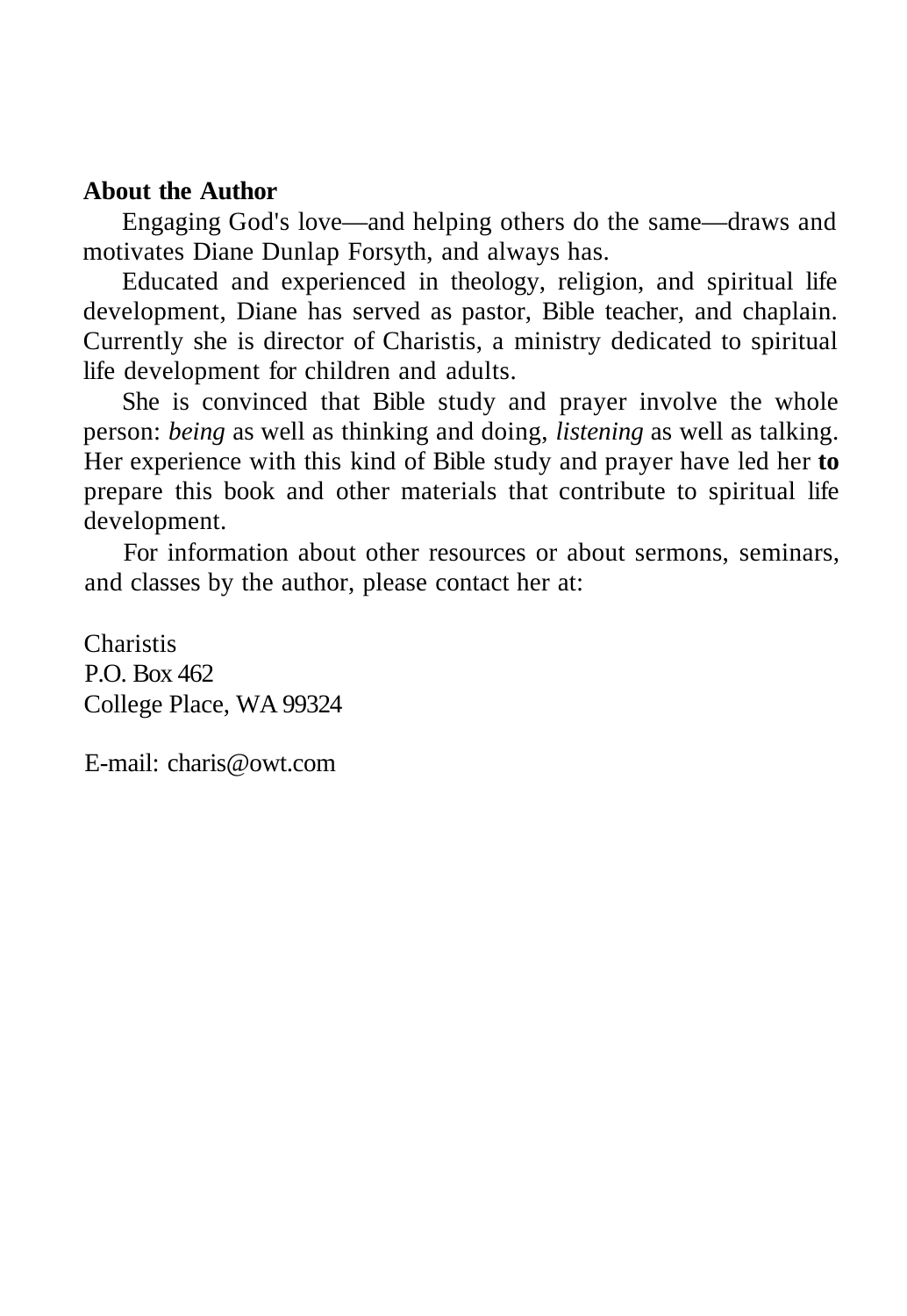## **Introduction to Mine the Word**

(1) See Appendix A.

How do you feel about Bible study? While you think about your own answers to that question, consider the following answers that indicate some of the problems people have with Bible study:

"I feel Bible study is an important part of my Christian experience, but I don't know how to do it."

"They tell me I should study the Bible, but actually I'm not sure I want to."

"Maybe I should, but Bible study hasn't helped me a whole lot with my personal problems."

"Frankly, when I study the Bible I get bored."

"I really don't have time. There are so many things that are more pressing."

"I'm more interested in witnessing than digging into the Bible and coming up with some theological points to argue about."

"I've studied the Bible so long that when I read it now it's pretty much what I've heard already."

"I'm doing all right, and yet I feel my Bible study experience could be a lot better."

(2) See Appendix A.

It is the *purpose* of this book to reduce the difficulties and increase the rewards of Bible study.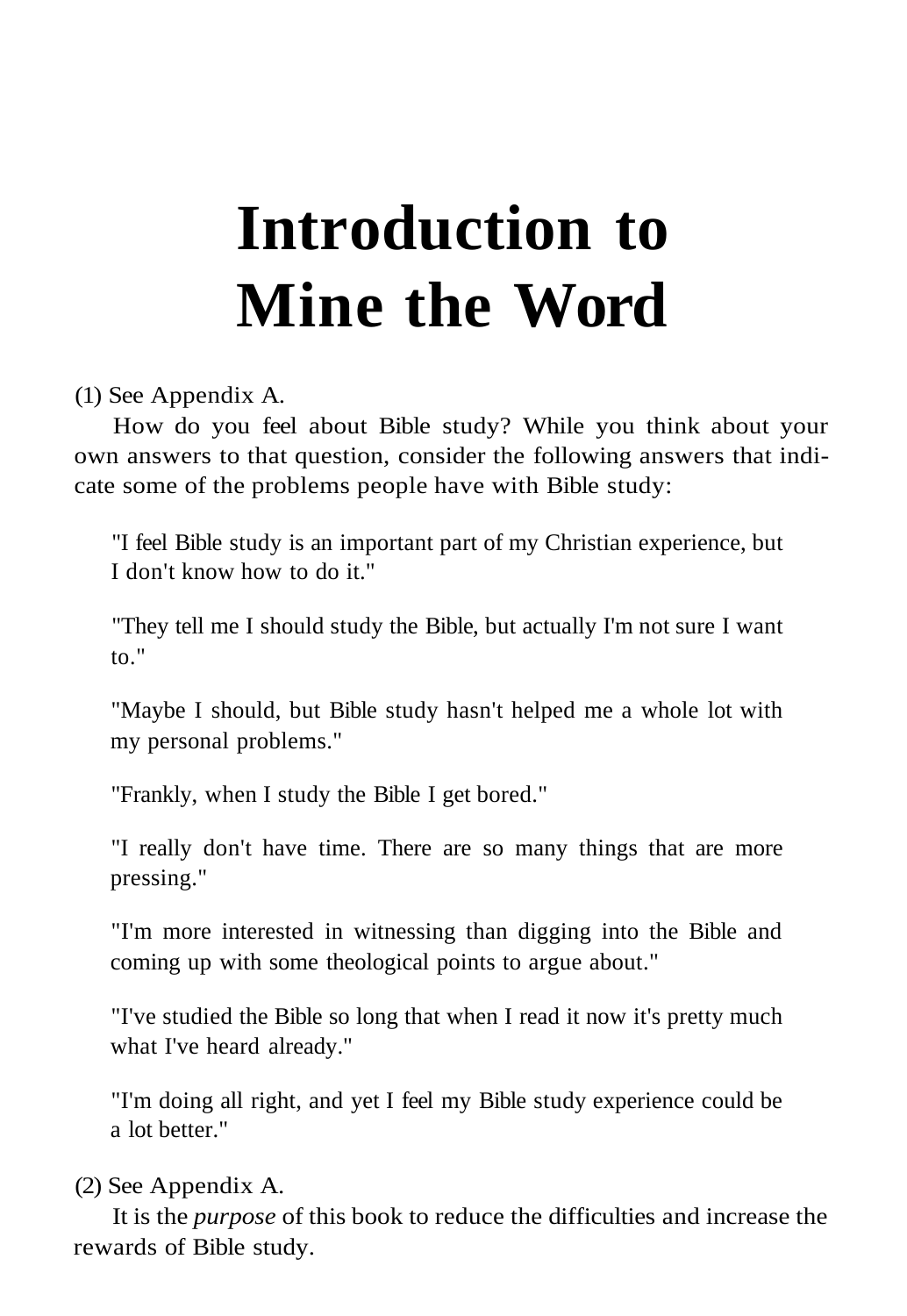#### INTRODUCTION TO MINE THE WORD 11

About four years ago, a pastor in the Upper Columbia Conference surveyed his congregation and discovered that 90 percent of them use some source other than the Bible for their personal devotions. That's hard to believe, isn't it? Jesus said, "The words that I have spoken to you are spirit and life" (John 6:63). And in *Testimonies for the Church,* vol. 6, p. 393, by Ellen White, we are told, "The Bible is God's voice speaking to us, just as surely as though we could hear it with our ears." Think what those folks are missing when they fail to choose the Bible as the primary source for their personal devotions. You can make listening to Him top priority. These lessons are intended to help you do that—and be glad you did!

Each lesson in this book will follow a format like this:

- 1. Thoughts about the teaching ministry of the Holy Spirit.
- 2. How to let Bible study be what it can be.
- 3. Comparing notes about the last assignment.
- 4. Skills or methods to use in personal Bible study. (Lessons 6 through 12 incorporate several skills into a single plan of study.)
- 5. Assignment.
- (3) See Appendix A.

When I attended Seattle Pacific University one summer, I had a class from Dr. Robert Traina, an accomplished and most methodical Bible student. As we began that class, he asked us, "What do you do when you sit down to study the Bible? How do you go about it?"

Several of us had been through college as theology majors and were in Seattle for graduate school, but still we, at least J, found that question challenging. What *did* I do?

I had studied the Bible a lot. This included 16 years in the classroom plus many years in Sabbath school. It was not that I had not studied, but I just had not given much thought to *how* I studied. You see, most classroom assignments or Sabbath school lessons are outlined so the student, without realizing it, depends on them, and does not really know how to go about Bible study on his/her own.

When you sit down to study your Bible, what are your options? What can you do? In addition to answering the questions provided in a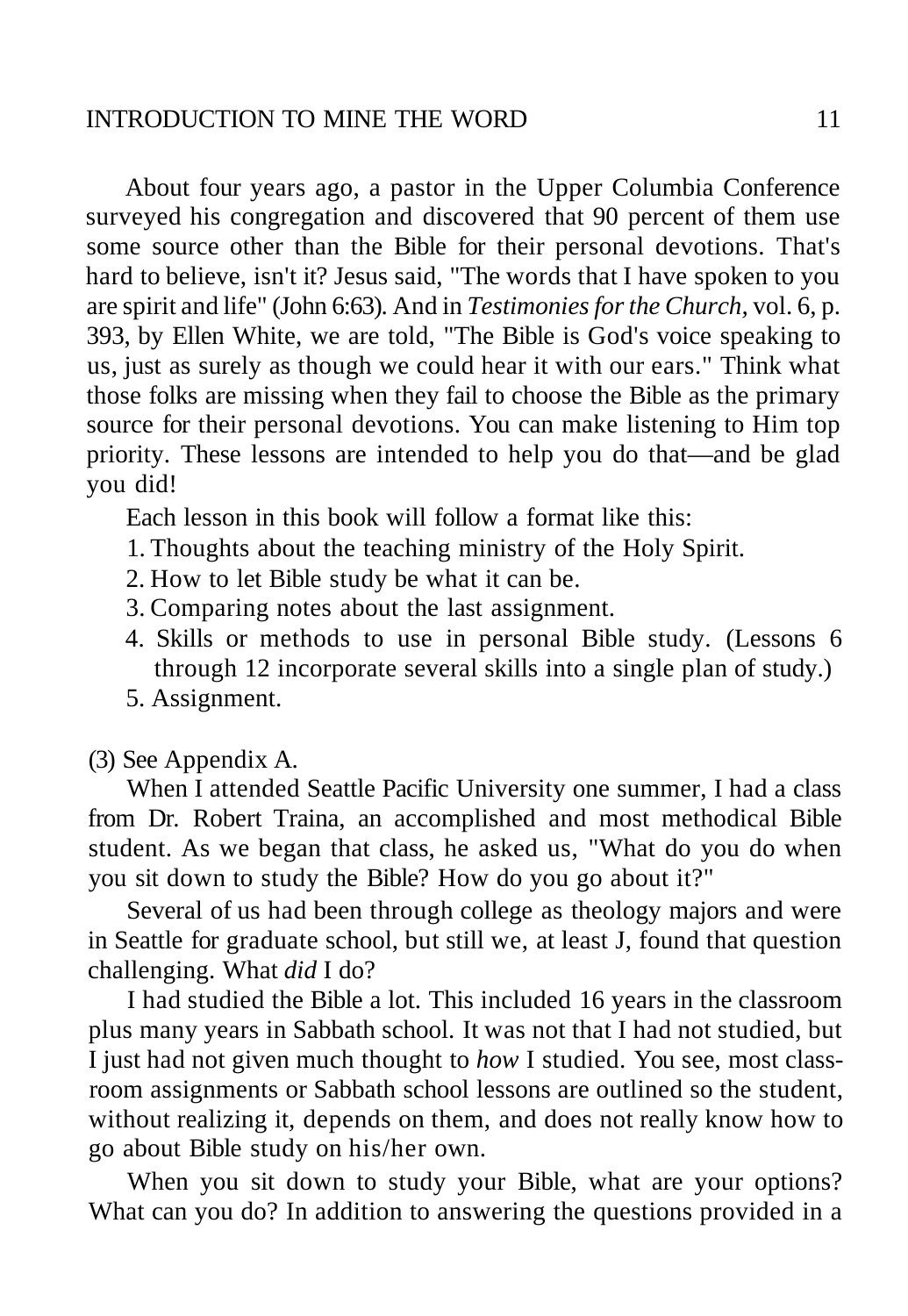Sabbath school quarterly or in a syllabus, how might you go about Bible study?

#### (4) See Appendix A.

There are many ways to go about it. In the first five of these lessons we will talk about and try some of the many skills. Then in the last seven lessons we will combine several skills into one plan of study. Skills can be likened to the ingredients we put in bread, and a plan of study is like the loaf after the parts are blended.

As you discuss and try these methods, shop for ingredients; that is, select the study skills you think you will find most useful; then consider how you will combine these skills in your personal plan of study.

When Dr. Traina went on to show us what his plan of study was, I objected. "Wouldn't it get too routine knowing just what you were going to do each time you study the Bible? If you always went through the same steps you might limit spontaneous discoveries or the work of the Holy Spirit," I thought.

Since then I've come to realize some things that help me answer my own objection to having a personal plan of Bible study. For example, I've learned that my plan of study can always be improving, just like my knowledge of the Bible continues to improve. This improvement occurs because I continue to look for a better recipe (plan of study) and for better ingredients (study skills) while I go on using the old recipe.

#### **Practicing the Presence of Your Teacher**

We have not always thought about the teaching ministry of the Holy Spirit in connection with study "skills," yet I believe it is appropriate to do so. In fact, this is the most important Bible study skill.

What makes the promised ministry of the Holy Spirit effective for *you?* Is it the fact that the Spirit is more eager to help than you are to have this help? Is it the fact that the Spirit is the best Teacher in the universe? Well, the Spirit certainly is the most eager and best Teacher in all the universe, but that is not what makes this Teacher most effective for you. *You* are the one who makes the Holy Spirit most effective for you. The Spirit's marvelous willingness and ability to teach must be met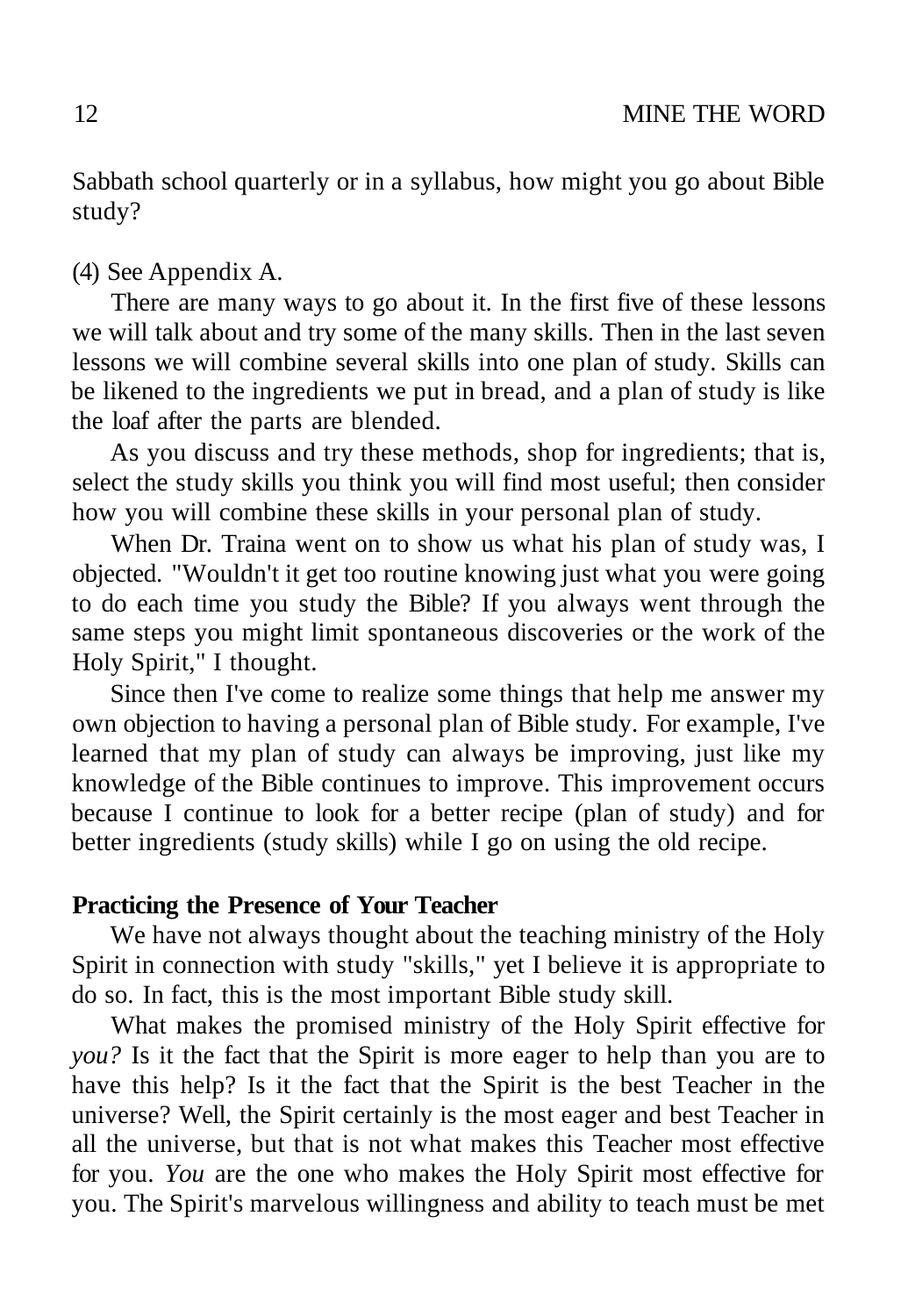by your willingness to be taught. That's where practicing the presence of your Teacher comes in.

How do we practice the presence of our Teacher? There are three R's that help us answer that question. They are: **remember, refer,** and **recognize.** 

- 1. **Remember,** Jesus promised that our Teacher would guide us into truth (John 14:26 and John 16:13). Remembering is elementary and obvious. Yet, forgetting is much easier. So, the first step in the most important Bible study skill is remember that well-known promise: "The Holy Spirit . . . will teach you all things."
- 2. **Refer** to the Holy Spirit's presence as you study. Most Bible students know they should pray as they begin Bible study. But not all realize that the whole study time should be a conversation. Bible study is one of the best times to experience conversation with God. The Bible is God's voice—speaking to us. And as we hear, it is appropriate to respond. There are many ways to respond. Two simple ones are "Please" and "Thank you." Have you ever studied the Bible and found you were up against a really difficult spot? There are many things we may not understand, but the really difficult spots are those times when it seems urgent that we understand, yet we still don't. It may be that we are troubled by something that a lot of other things seem to hinge on. What do you say at a time like that? Say, "Please." It's like raising your hand in the classroom. Refer to the presence of your Teacher.

Then there are those times when the light really comes on. It may be that an old, familiar text glows in new, unthought-of ways. What do you say? "Thank you!" Your Teacher is with you when you study; refer to the Spirit's presence.

3. **Recognize** the Teacher's methods. It will increase your awareness of God's presence as well as your appreciation for God's help if you stop to think about what your Teacher is doing for you and how. The teaching ministry of the Holy Spirit is worth our close attention. The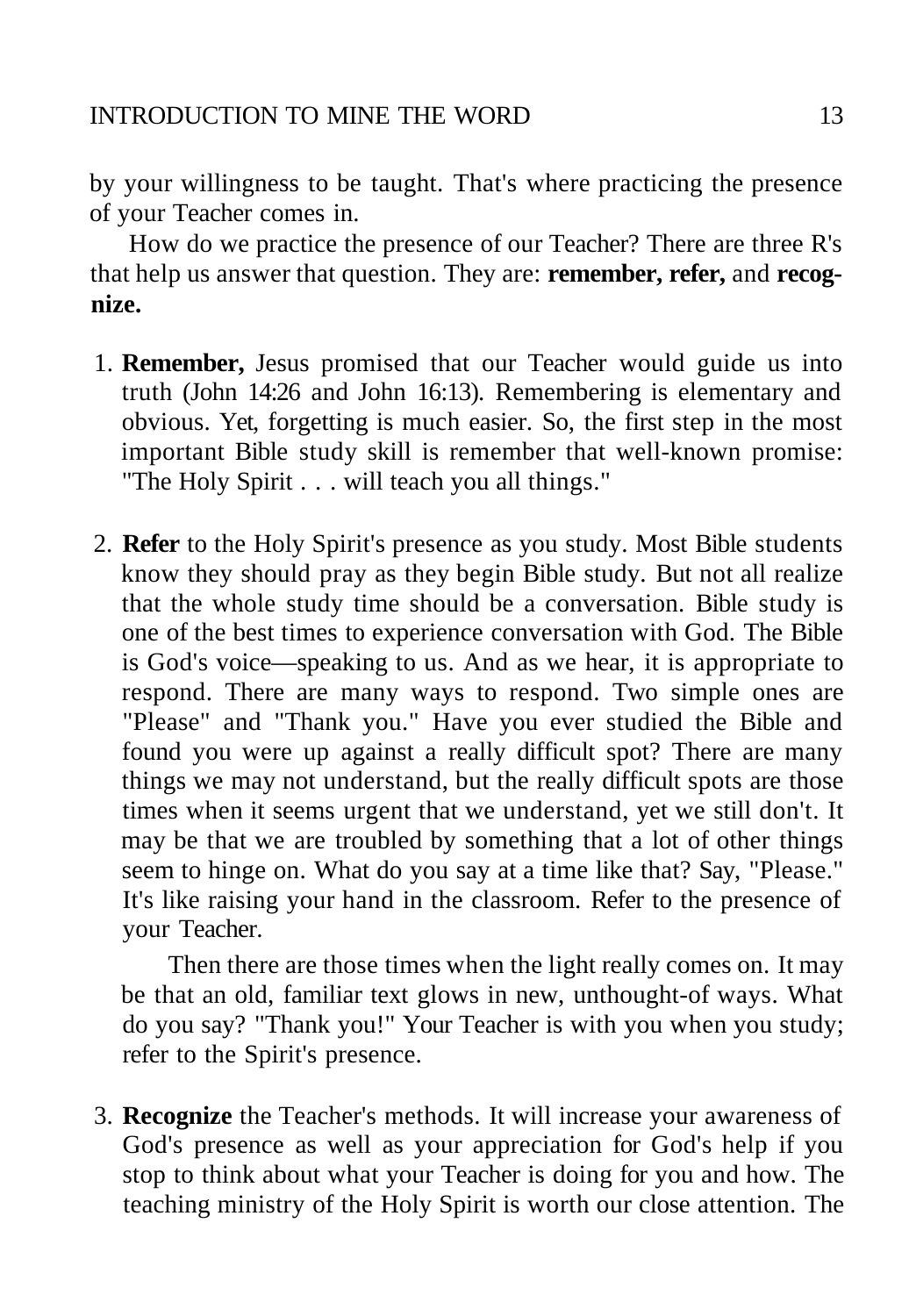first part of each lesson in this series, as well as the assignment for next week, will help you recognize the Teacher's methods.

#### **Assignment 1**

Between now and the next group meeting, **gather** some thoughts that you find especially meaningful about the Holy Spirit's teaching ministry. **Bring** those thoughts next time, and if possible **include** your reason for bringing them. Why did you find them meaningful?

Here's how you might do this assignment: **read** the columns in a Bible concordance (the big ones, Strong's or Young's, are best since they list every reference in the Bible to each word for "Holy Spirit" and related words). As you read the short phrase for each listing, notice if it suggests something about the teaching ministry of the Holy Spirit to you. If so, place a light pencil mark beside that reference in the margin of the concordance. For instance, you might check "full of the Holy Spirit and of faith" (Acts 11:24). After you have read the columns referring to the Holy Spirit, review the listings you checked. **Select** those that you are most interested in. Turn to those texts and read the complete text and some of the context. Then write a note about why that verse helps you appreciate the teaching ministry of the Holy Spirit. You may also read the columns in the *Comprehensive Index to the Writings of Ellen G. White* for "Holy Spirit" and do the same thing.

(5) See Appendix A.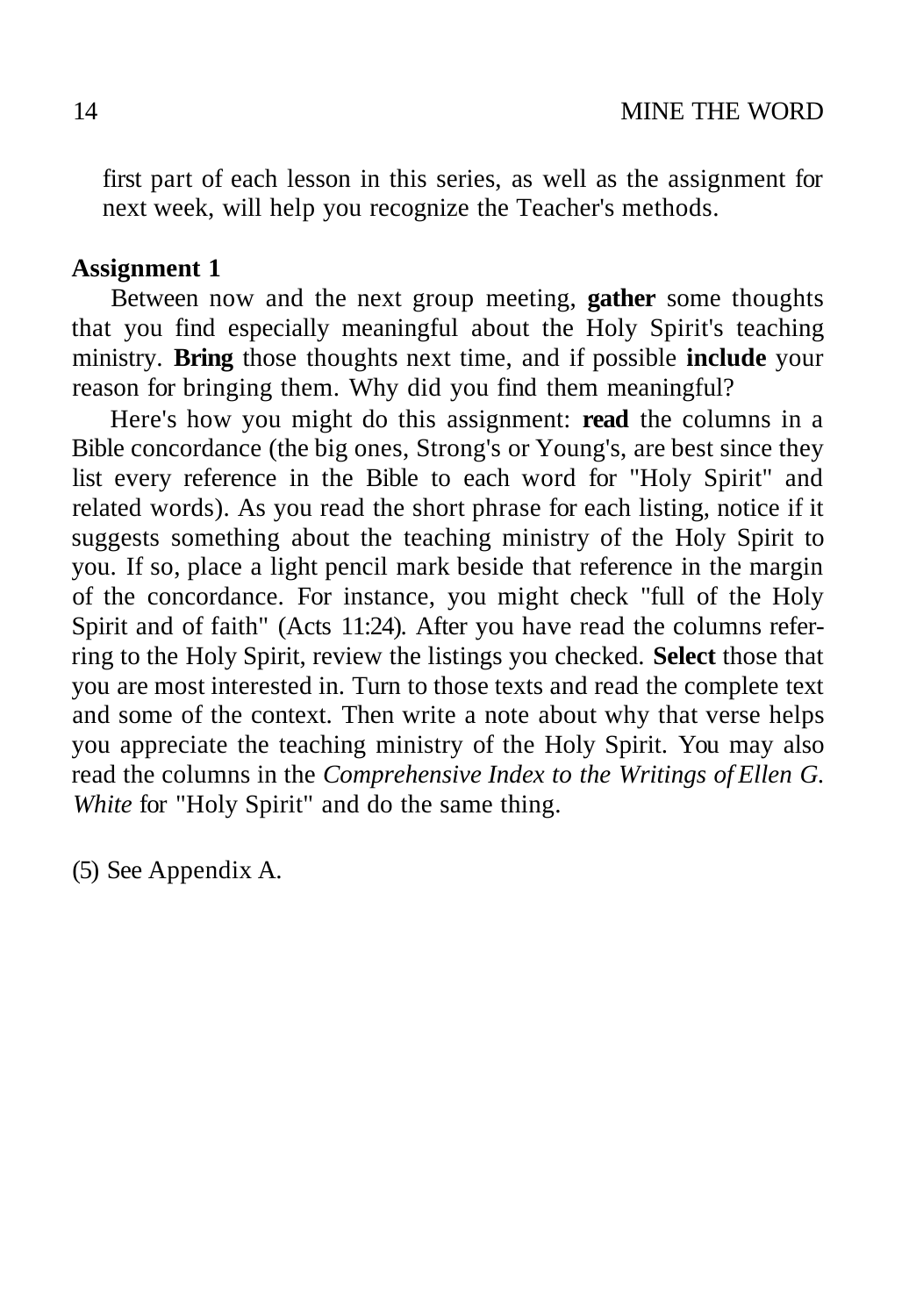#### Lesson 1

### **Question-Asking Skill**

#### **Part 1: Teaching Ministry of the Holy Spirit,** and **Part 3: Comparing Notes About the Last Assignment**

This time, comparing notes about the assignment combines with our introductory thoughts about the teaching ministry of the Holy Spirit.

What did you discover, or rediscover, about the teaching ministry of the Holy Spirit that you would like to share?

(6) See Appendix A.

#### **Part 2: How to Let Bible Study Be What It Can Be**

What is the most interesting experience you can remember having? As I write this, I'm looking from a sunny veranda onto the sparkling water of Hayden Lake. A sailboat glides out there in the gentle breeze, and a speedboat cruises out from the dock. A few weeks ago, laughing cargos were scrambling onto the "sea slug," a six-place, elongated blue bubble that went by several other names as well. The goal of the riders, as they straddled the "slug" and grabbed a handle, was to *stay on!* But the goal of the one driving the boat they were roped to was to *dump them*  splashing and squealing—all ages and sizes—into the water.

Are the people in the sailboat, the speedboat, or on the sea slug having an interesting time? What makes an experience interesting? If we like to do it, does that make it interesting? If it doesn't take much effort, does that make it interesting? What does it take to interest you?

Answering questions like this can help us decide whether or not we find Bible study interesting, and why. Don't we at least have to get, or expect to get, something we want out of the experience before we call it interesting? And doesn't the objective experience—that is the boat, the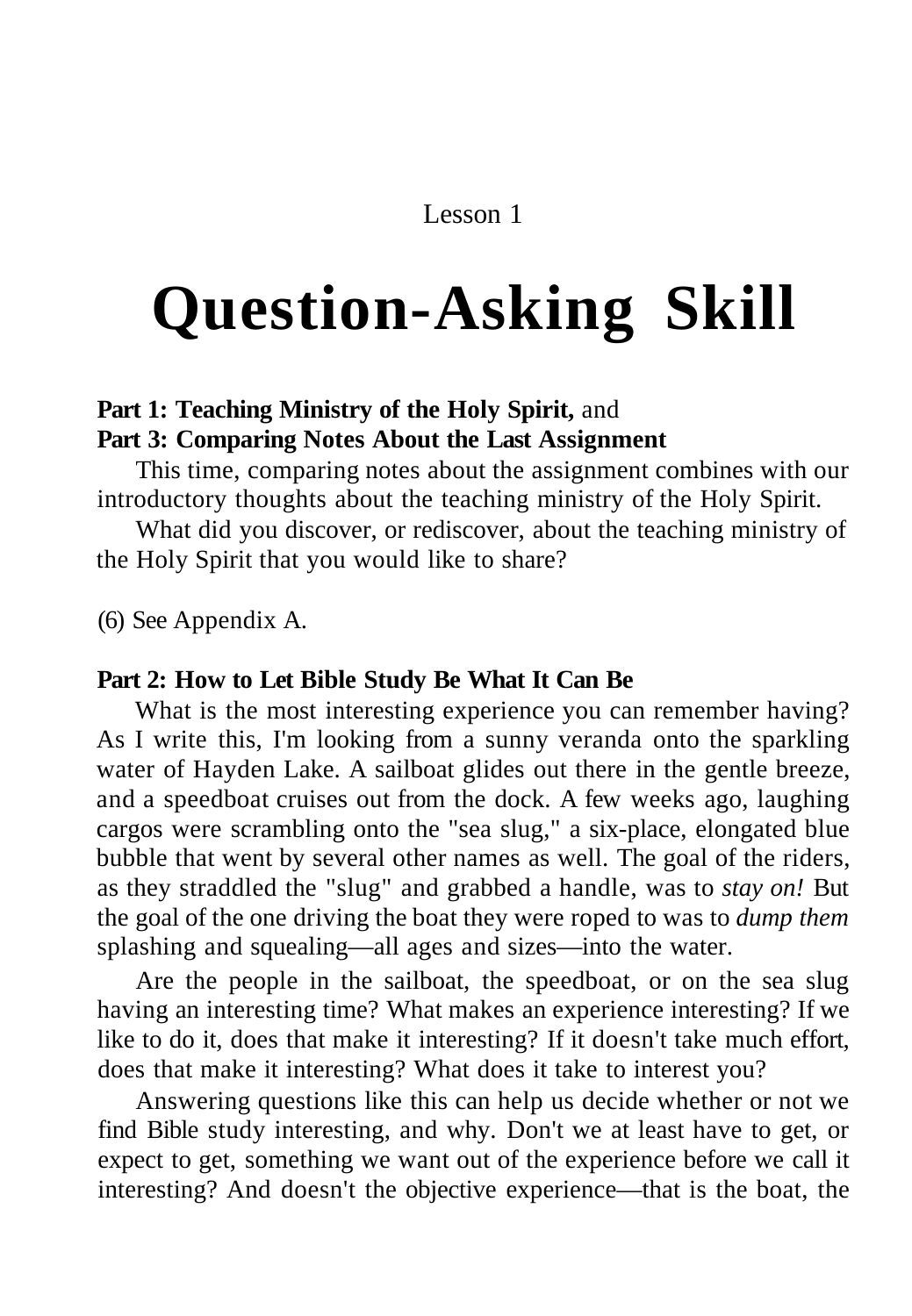blue water, and the breeze—have to be matched by a subjective experience—that is the person who takes advantage of those resources? Why put a sourpuss in a sailboat? What good is an ideal setting if you feel miserable?

A couple of things that can make an experience interesting are:

1. What we expect to get out of it, and

2. How we feel about doing it.

Most of what we talk about in Part 2 of these lessons will have to do with one of those two reasons why an experience is, or is not, something we want to do.

One thing we can expect to get out of Bible study is nourishment. Bible study is as essential to our spiritual well-being as food is to our physical well-being. Jesus said, "Truly, truly, I say to you, unless you eat the flesh of the Son of Man and drink His blood, you have no life in you. . . . My flesh is food indeed, and My blood is drink indeed" (John 6:53, *55).* That is a vivid symbol, isn't it? It comes about two-thirds of the way through a long chapter about bread. First, 5,000 people were fed special bread that Jesus multiplied on the spot. Then Jesus told the people about far more enduring bread and announced simply, "I am the Bread of Life" (John 6:35). Realizing that Jesus first multiplied their food and then announced that He was the Bread of Life helps us to understand the vivid symbol in John 6:53, *55,* doesn't it? Wasn't Jesus just saying, "You must let Me do for you spiritually what bread does for your physically"?

But if Jesus said *He* is the Bread of Life, why say spiritual food comes from Bible study? Something Jesus said later in the same Bread of Life discussion helps. In John 6:63 He said, "The words that I have spoken to you are spirit and life." The words He spoke are life, nourishing bread of life, right? And those words from Jesus—the Jehovah of the Old Testament and Messiah of the New Testament—are in the Bible.

One way, then, to let Bible study be what it can be is to remember that Bible study is as essential to spiritual life as food is to physical life.

#### **Part 3: Compare Notes About Last Assignment** (see Part 1 of this lesson)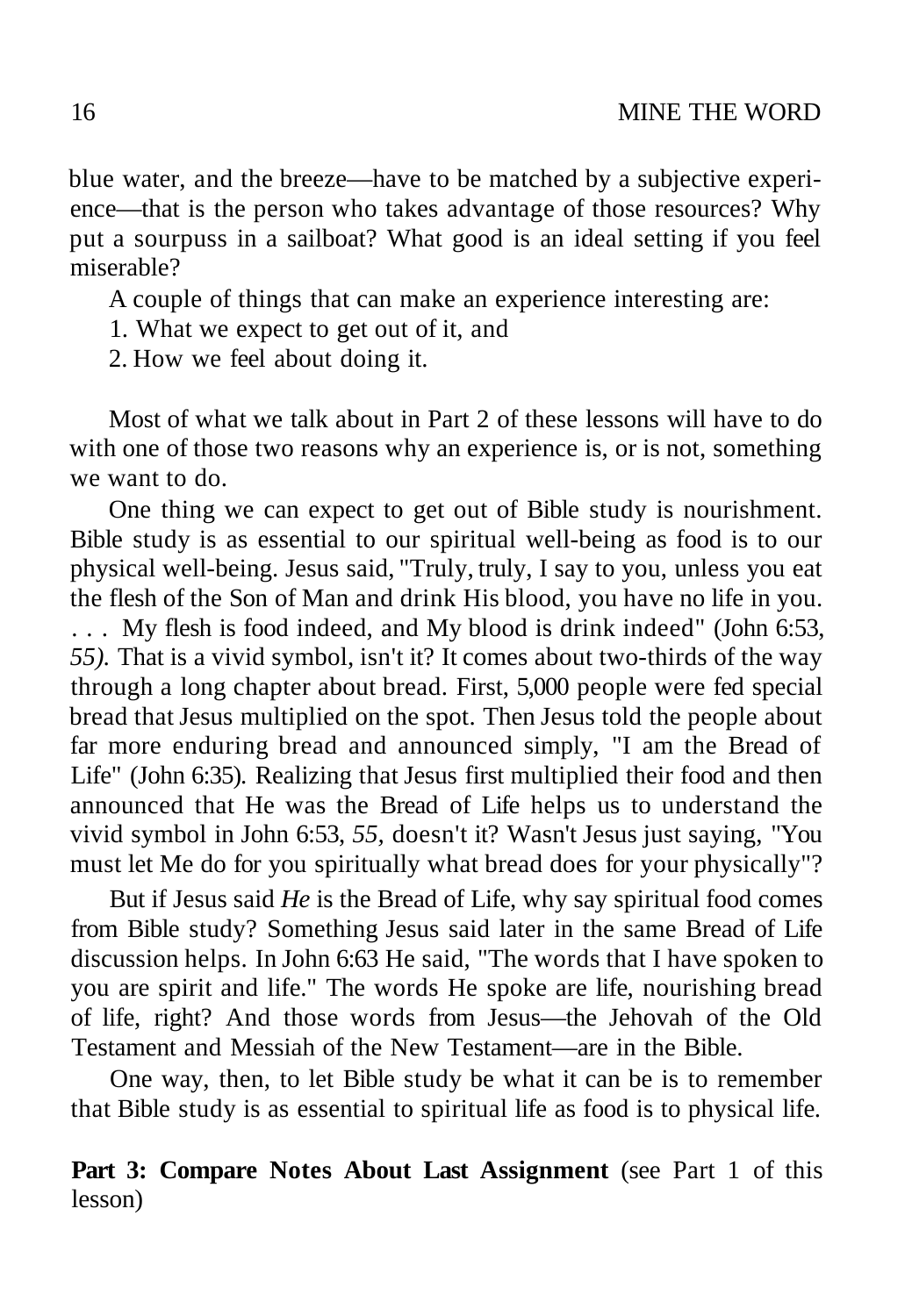#### **Part 4: Asking Questions—**a **Bible Study Skill**

Have you thought of question asking as a Bible study skill? It really is. And that's what we want to think about now.

From the Bible student's standpoint there are two categories of questions: those the student prepares and those prepared for the student. Whether prepared *for* or *by* the student, there are many kinds of questions, ranging all the way from questions of fact to questions of understanding. What we'll call a question of fact is specific, like, "In what town was Jesus born?" Questions that can be answered with a specific person, place, date, or event all fall in this category.

On the other end of the spectrum there are what we will call questions of understanding. These are wide open, and often in the process of answering them we will discover additional questions.

So we're suggesting that there are two categories of questions and within those two categories many kinds of questions. And there's an important question to ask about questions. That is, What makes a *good*  question? Have you ever heard someone say, "That was a *dumb* question!" Or, on the other hand, "That sure was a *good* question!" We often hear comments like that even before the question is answered, but how do we know whether it was a dumb or good question?

First, we need to be forewarned that it is easy to misjudge a question as "poor." We may feel self-conscious because we asked and therefore assume it is a dumb question, when it may actually be a very fine question. Or the question may sound simple, and therefore we assume it is dumb. But simplicity or fear of embarrassment are not automatic indicators of poor questions.

Then how do we decide what is a good question for a Bible student to ask? Here are some suggestions:

- The best questions are those that you, the Bible student, have prepared. The process of asking the question is as important as answering it.
- The best questions are those that open the most doors of thought.
- The best questions are not always those for which we have an answer, but those that increase our insights.
- The best questions are those that lead me, the one asking, from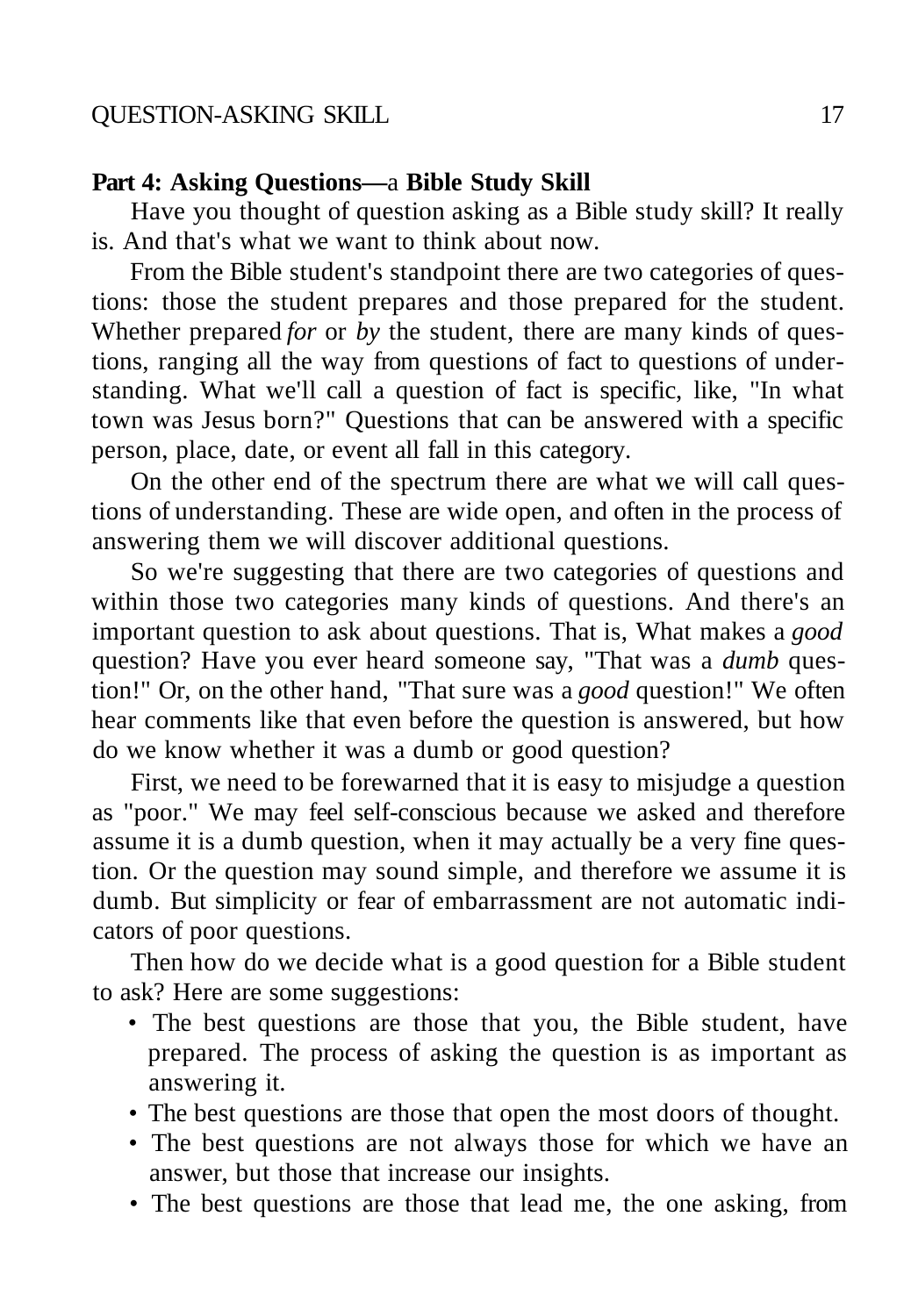where I am to where I have the potential to be in understanding. It is possible for a question to be beneath or beyond you and yet be just right for me.

If you use questions prepared *for* you, choose those with the most appeal and the most potential for you, remembering there is a whole range from questions of fact to questions of understanding. Following are some discovery questions (from the ''understanding'' end of the spectrum) that you might want to adopt as yours. They can be asked of many Bible passages, and they lead us to many insights:

#### **Questions to ask of any Bible passage:**

- What does this tell me about God? An expanded version of that question is: What does this passage tell me about God, my relationship to God, to other believers, to unbelievers, and to myself?
- Is there an example for me to follow?
- Is there a sin to shun?
- Is there a duty to perform?
- Is there a promise for me to claim? If so, what are the conditions?
- Is there a prayer for me to echo?

#### **Questions to ask of specific kinds of Bible content: Biographies\***

- What is the ancestry of the person?
- What advantages in training did this person have?
- What work did this person accomplish?
- Was there a crisis in this person's life? If so, what? How did he or she meet it?
- What traits of character does this person display throughout his or her life? What are the causes or consequences of his or her strengths and weaknesses?
- What influence did this person have upon others?
- What growth does the character of this person show?
- What friends did this person have? How did these friends affect his or her work?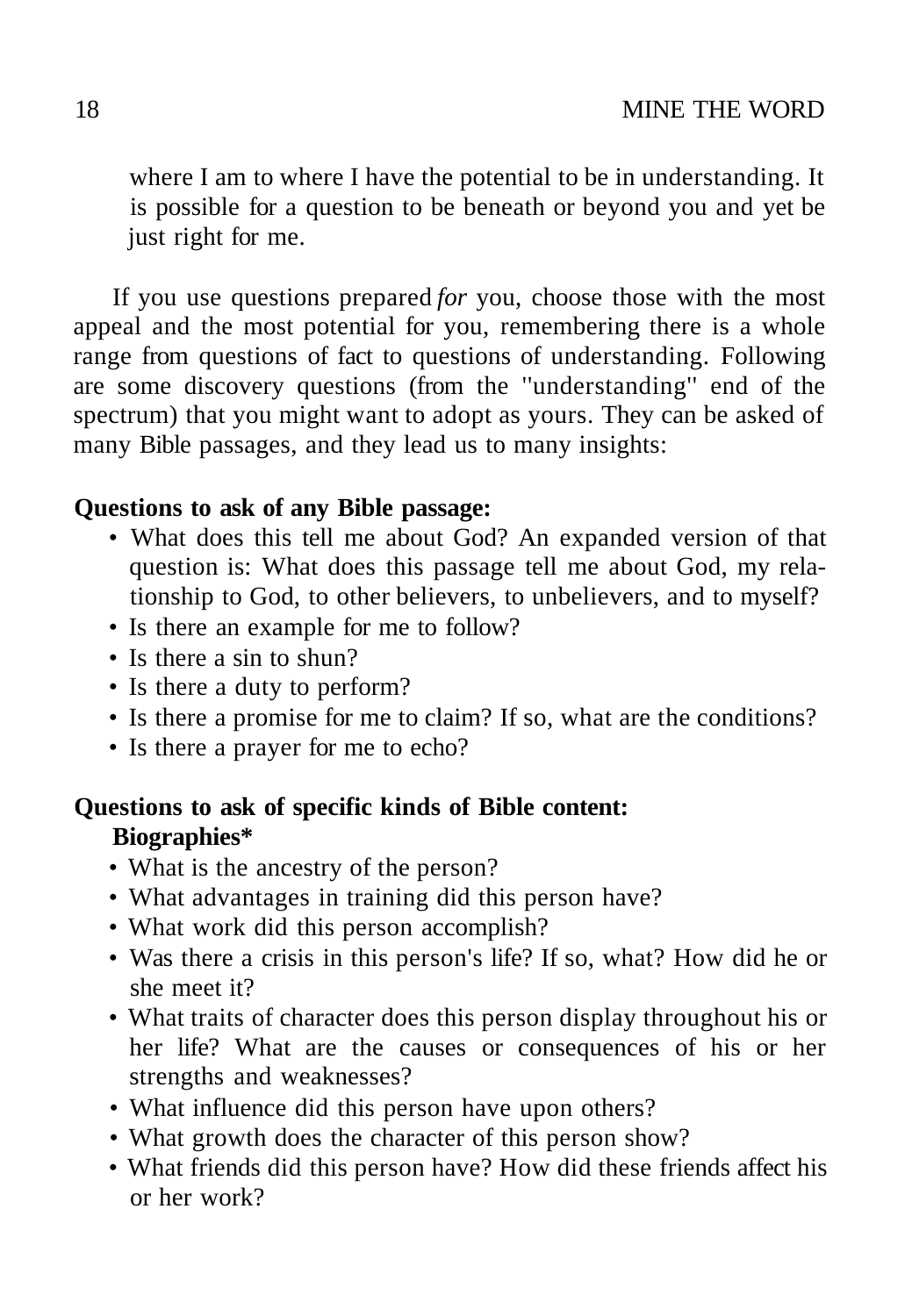#### QUESTION-ASKING SKILL 19

- What was this person's religious experience—prayer life, faith in God, service for God, knowledge of Scripture, courage in testimony, and attitude in worship?
- In what way(s) do you think he or she is a type or antitype of Christ?
- What is the one great lesson in this person's life for you?

\* (From Wilbur M. Smith, *Profitable Bible Study,* 2nd rev. ed., pp. 44-46.)

#### **Prayers**

There are approximately 83 prayers in the Old Testament and 49 prayers in the New Testament (28 of those in the Gospels). The following points (taken from Smith's *Profitable Bible Study,* pp. 48-50), may be considered in a study of any prayer:

- The one who is praying—is this person a child of God or not?
- The circumstances which lead to prayer—God's goodness will lead to *thanksgiving.* A new sense of God's glory and majesty will lead to *adoration.* A consciousness of guilt will lead to *confession. A*  knowledge of the needs of others will lead to *intercession.* One's realization of one's own deep need for guidance, healing, strength, courage, food, etc., will lead to *petition.*
- The physical aspects of praying—the time when prayer is offered, day or night; the place in which the prayer is offered, in public or in private, outdoors or in a church; the attitude of the body in praying: the position of the hands, kneeling, the eyes opened or closed.
- The definite word used to indicate the act of praying.
- The one to whom prayer is offered. Which Person of the Trinity? What title of God is used in praying? What attributes of God are recognized in such praying?
- The general order of the prayer. Five forms of prayer are **adoration, thanksgiving, confession, petition,** and **intercession.**
- The subject or subjects of the prayer.
- The relation of the prayer to the promises of the Word of God (see such passages as Num. 14:17, 18; 2 Sam. 7:27; 1 Kings 8:22-53; Acts 4:25, 26).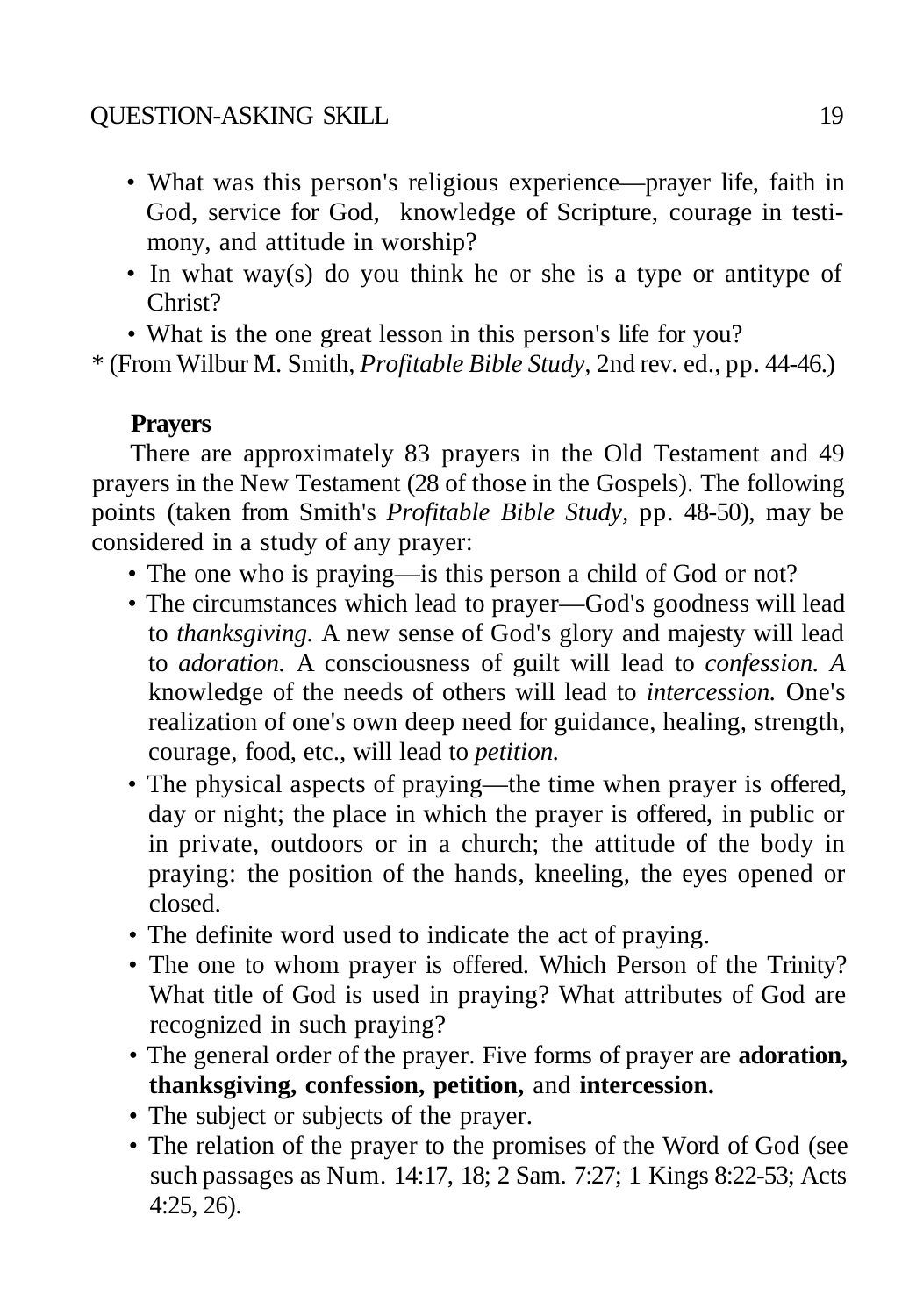- The answer to the prayer. Is the answer recorded or assumed from later events? How long between the offering of the prayer and the answer to the prayer? If an answer is not given at once, is the prayer offered again? If the petition is not answered, is there a reason given for such silence? Does God ever answer some prayers that would be better unanswered?
- The result of the prayer—for the one praying; for others.

#### **Miracles\***

- Make an outline of the miracle.
- Note the term designating the miracle. Does it imply wonder, power, or purpose?
- What does the miracle evidence regarding the human agent who performed it?
- What does the miracle reveal about the nature of God? Which attributes are especially stressed?
- What does the miracle reveal about the work of God? What is God's normal means? What prompts God to work in this unusual manner? What would those who watched have learned from it?
- What command or prayer brought forth the miracle? (State this as it is given in the Bible version you are using.)
- In the light of the total impact of Scripture, why do you think the miracle was recorded in Scripture? (See John 20:30, 31 for an overt expression of such purpose.) What one main truth does this miracle teach?
- Construct a chart describing in parallel columns the realm, occasion, people, means, results, and reactions of the miracle.

\* (From Lloyd M. Perry and Robert D. Culver, *How to Search the Scriptures,* pp. 194-195.)

**Parables** (Also taken from *How to Search the Scriptures,* pp. 201-202)

- What occasion provoked the telling of this parable?
- Note the details, customs, and practices which form the natural part of the parable. This involves gathering information on the manner of living referred to.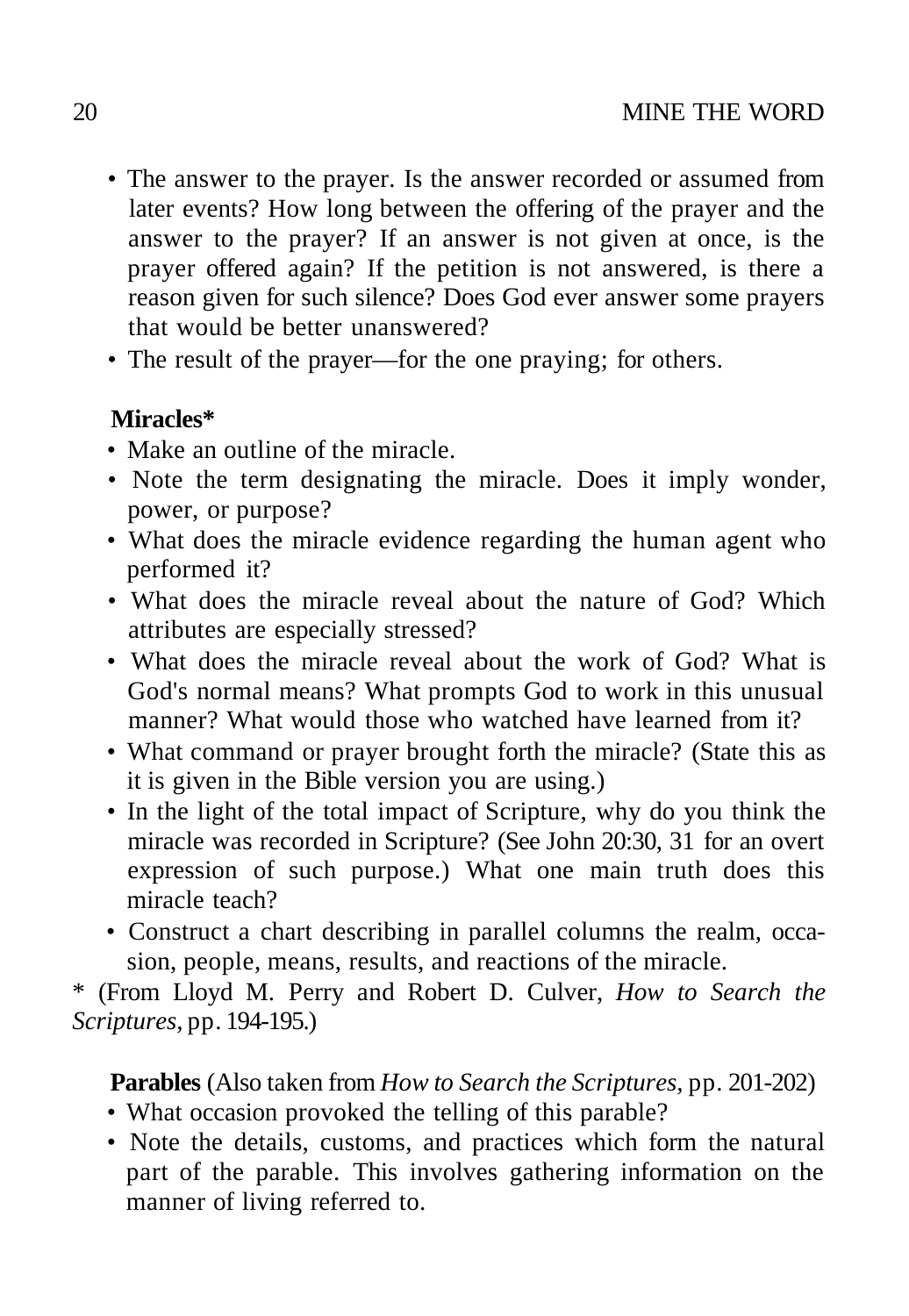#### QUESTION-ASKING SKILL 21

- To whom was the parable told? What one lesson does it teach? Can you put yourself in their place and determine what they would have understood from it?
- What other Bible passages teach the truth that this parable illustrates? Is the parable interpreted as a whole or in part anywhere in Scripture? If so, note the scripture reference and the nature of the interpretation.
- Are there clues for interpretation of the parable in its immediate context?
- What is its central teaching? How can you apply this truth to your own experience this very week?
- Write a modern parable, using present-day situations and customs, to teach the same truth. This is a valuable test to see how well you comprehend the parable and how well you can adapt it to a modern setting.

If you adopt questions like these as your own, you will find it is easier to pay attention as you read the Bible, and of course, as a result, you will get more out of what you read.

When I started college I worked at the Walla Walla College Color Press doing a variety of things, including reading out loud to the proofreader. Some copy was very boring, but I found a way to handle it. I learned to read, even out loud, and plan supper while I read. Read one thing, think about another. That's what it amounted to. Unfortunately, that is not an uncommon skill. In fact, it is a major frustration of Bible students, even seasoned students. Asking questions about what you read will help you overcome it. By the time you get to the end of a chapter, you will have a better idea of what is in the chapter because you make yourself account for it.

Preparing your own questions is even better than adopting someone else's questions. This keeps you even more alert as you read, and it produces many more insights. How do we formulate our own questions? Here are a couple of suggestions:

• Keep the five *W's*—*Who, What, When, Where, Why,* and *How*—in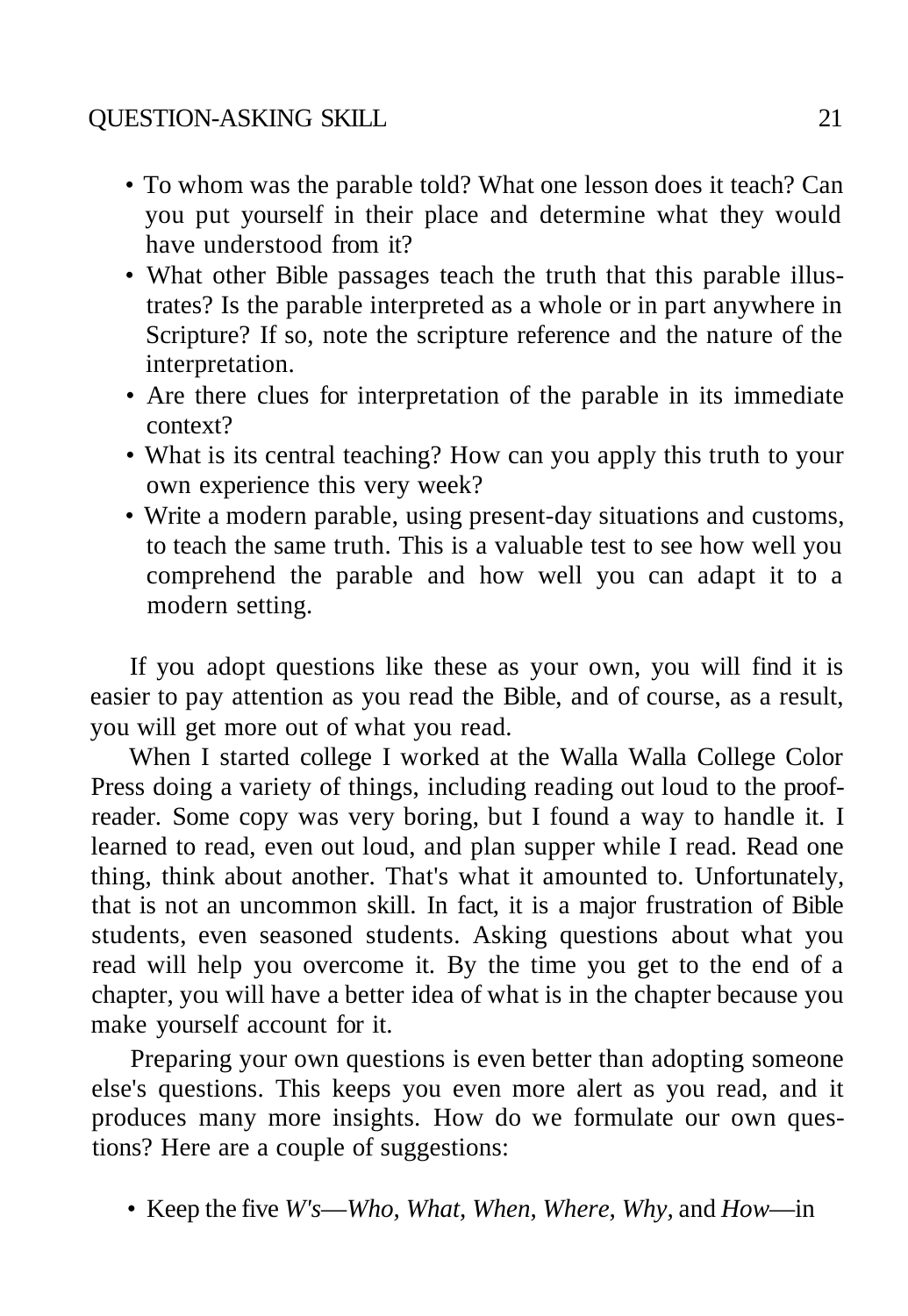mind and frequently use them to ask specific questions. For instance, instead of a blanket What does this mean? question, ask instead, *What* does "the Spirit Himself intercedes for us" mean in Romans 8:26? *How* do those two phrases relate to each other? *Who* really intercedes? *Why* does it mention the Spirit in one place and God in another? In this way the *What, Who, How,* and *Why*  are tailored to the specific content.

• Dr. Robert Traina (Robert A. Traina, *Methodical Bible Study)* tells how to ask questions. Among other things, he shows that there are what he calls questions of definition, rationale, and implication. Others simply ask, What? And So What? Traina's question of definition is the basic What question. His question of rationale is the Why, and his implication the Therefore or So What? For example, if God said, "Remember the Sabbath day," we can ask, What is a Sabbath day? After defining Sabbath, we could go on to ask, Why did God say to remember the Sabbath? Various answers could be given, including—because He wants us to stay close to Him. Following on, we can ask, What are the implications of remembering the Sabbath? What happens if we forget it?

As we develop the question-asking skill, we need to remember that we are not doing it for the sake of collecting questions or to get into a debate or contest. Nor are we doing it to challenge or contradict others.

"It does not require much learning or ability to ask questions that are difficult to answer. A child may ask questions over which the wisest men may be puzzled. Let us not engage in a contest of this kind."— Ellen G. White, *Testimonies to Ministers and Gospel Workers,* p. 109.

We should develop our question-asking skill in order to **increase awareness** of what is in the Bible, and because of that increased awareness we will develop new **insights** and **appreciation** for the Bible.

We have friends who live in the country, on a hill, with a wide-open view in every direction. The man of the house built their beautiful home. Let's imagine for a minute that as he built it, he did not include any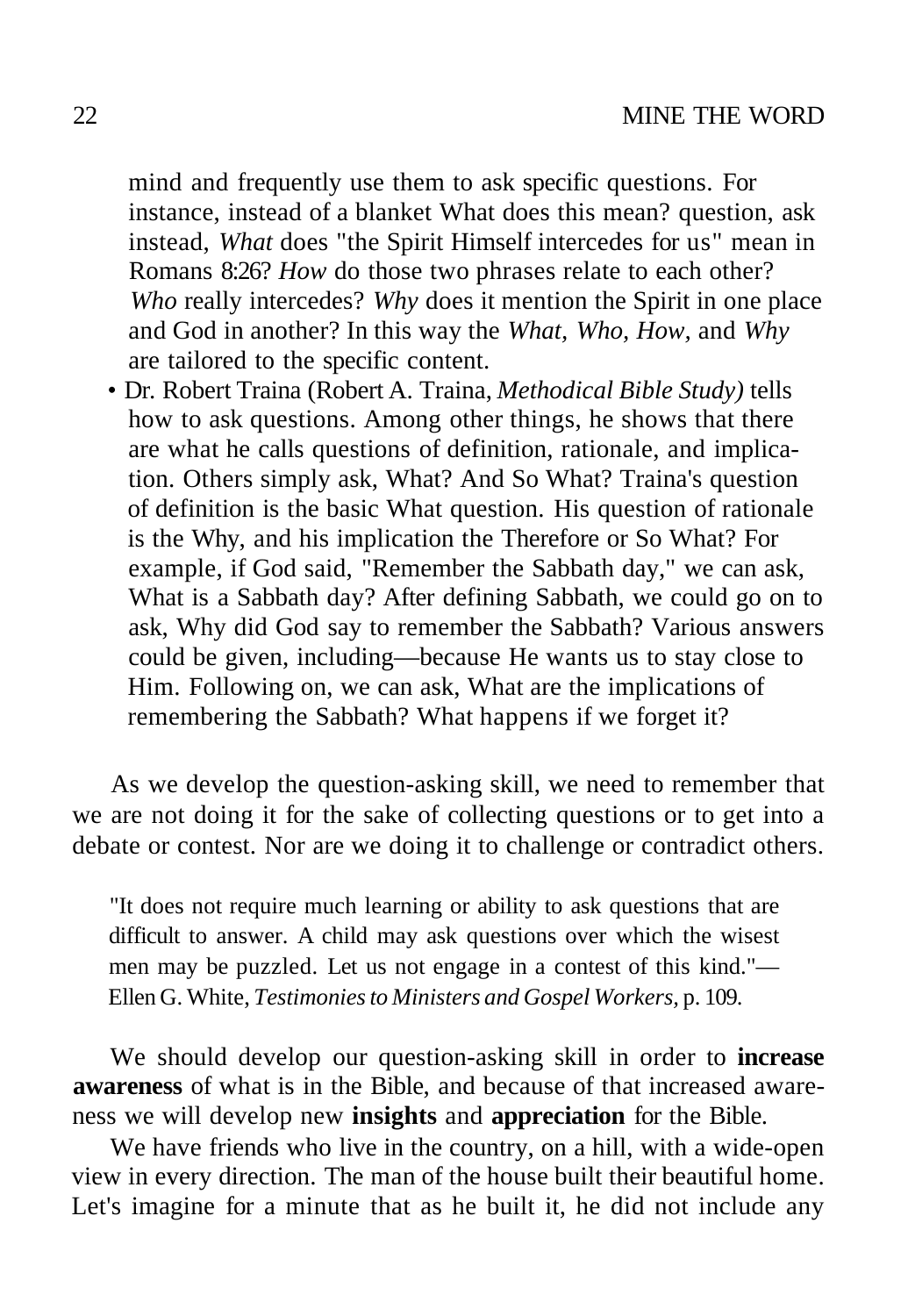windows, and only one door—the front door. We go to visit and are impressed with the good taste in interior decorating. We take our time going from room to room noticing the carpets, drapes, and furnishings. The handmade finishing touches capture special attention. We can spend a lot of time getting thoroughly acquainted with the interior. Then we begin to talk, and have a meal together, and talk some more. We listen to good music, watch TV, and play some games. But there will come a time when we want more than there is on the inside of that house.

Imagine, then, that we go to the wall and make a large, windowsized hole in it. And from the confines of the house we look out—across the green lawn, to the gold fields of grain and on to the pale-blue sky and puffy white clouds. A bird flies through the scene, a dog chases a cat across the lawn, and butterflies float in the breeze. It's a riot out there a riot of color and forms and activities. As we look we begin to wonder, What makes the sky blue, the grain gold, the grass green? Why do the birds and butterflies get around by air, and the dog and cat on the ground? On and on the Why, What if, and How Come questions can go.

What did we accomplish by knocking the hole in the wall? Did we learn something? Or did we only recognize how much we don't know? Knocking the hole in the wall compared to the first serious question asking a Bible student does. You see, we can read and learn a lot without getting into many questions, just as we can go through the interior of the house getting acquainted. But there comes a time for more. And we begin to ask questions, and when we do that we both learn *and* recognize what we don't know. You see, even if we can't say just why the sky is blue, the grain gold, or the grass green, we at least *know* it is out there. As long as we stayed confined in the house, we didn't know that. Imagine, as more windows are provided on every side of that house, how many vistas are opened up, and because of that how many things can be seen that were unseen from inside. And as the scenery and the details of it multiply, so do the questions. But is that a problem? Would you rather not see the scenery if you couldn't answer all the questions that come to your mind as a result of seeing it?

Asking questions, like knocking a window in a blank wall, increases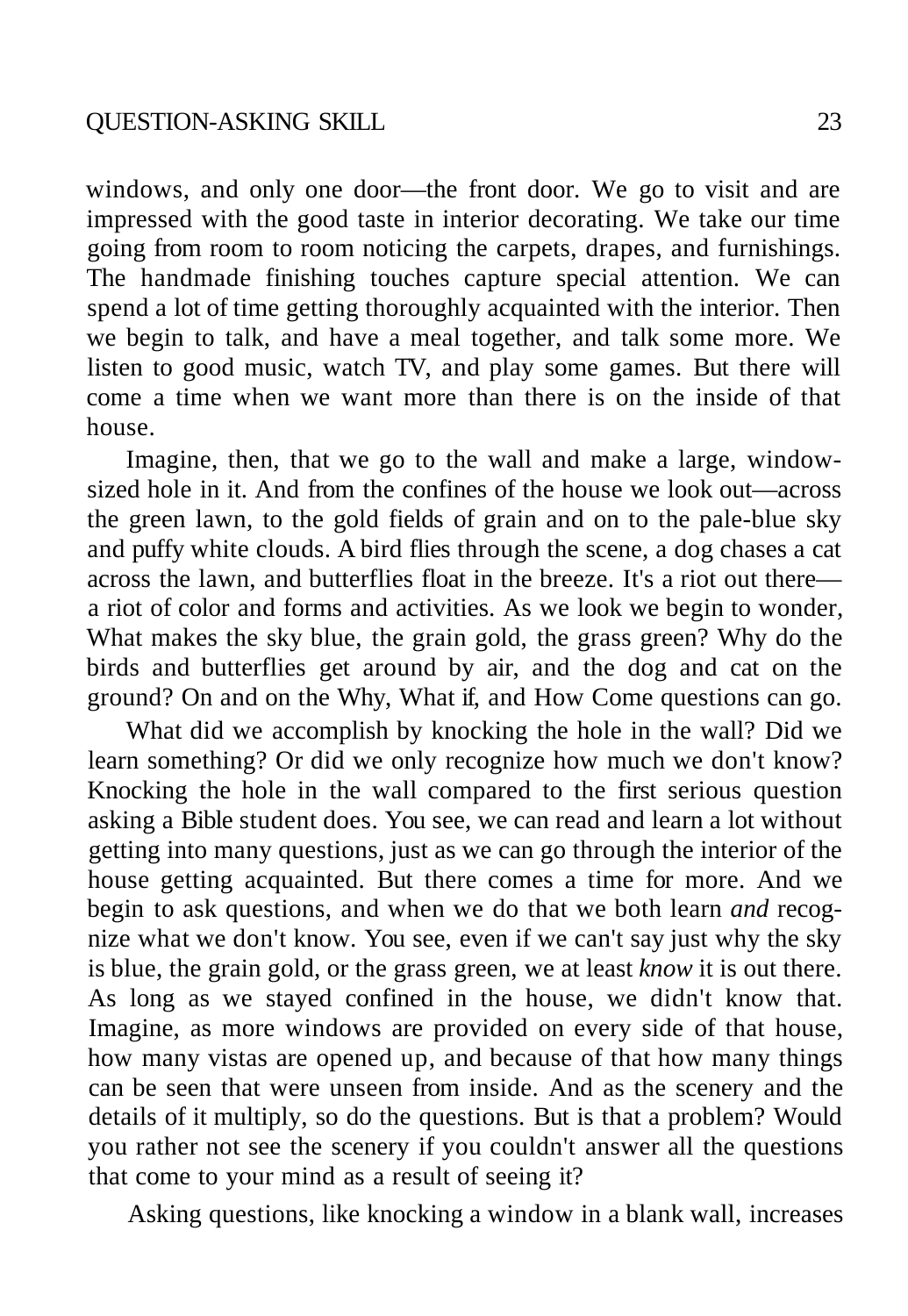awareness of what is there. That will, in turn, multiply our appreciation, and insights will accumulate, even if all our questions are not answered. Our assignment for next week will help to demonstrate this.

#### **Part 5: Assignment**

- 1. **Reread** the discovery questions provided in this lesson and **select**  the ones that are best for you.
- 2. **Select** a Bible content type that is not included in this lesson, doctrines for instance, and write a series of questions to ask of any passage where this kind of content is found.
- 3. **Read** Psalm 23 and **write** as many questions as you can. No answers, just questions. The group can pick another familiar, short passage from six to 10 verses long. Everyone should do the same passage. **Bring** your questions to the group next time.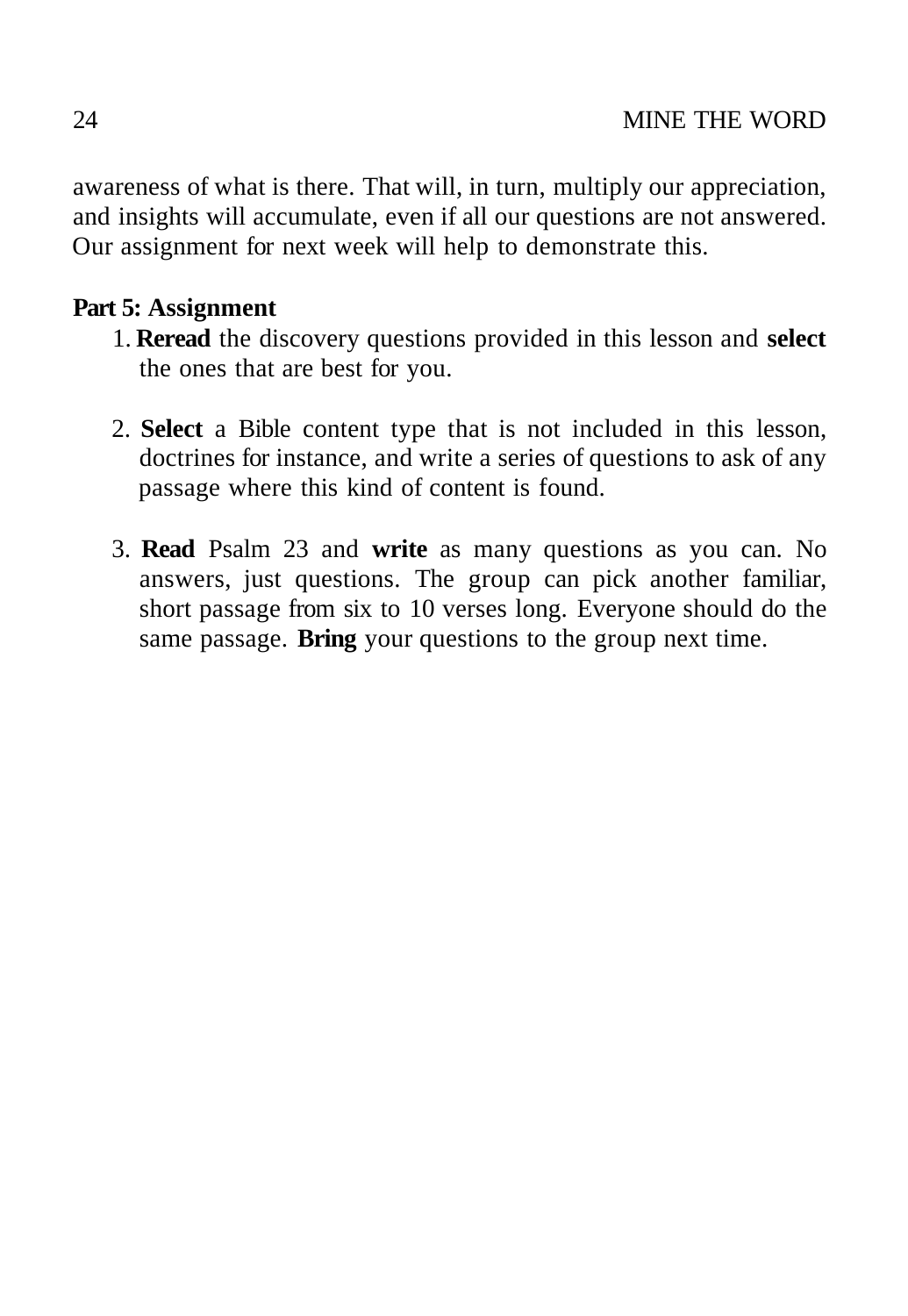#### Lesson 2

### **Creative Bible Study and "Using" the Bible**

#### **Part 1: Teaching Ministry of the Holy Spirit**

"Your heart may be barren, your intellect feeble; but if you will prayerfully study the word of God, light will flash into your mind. God works with every diligent student." Ellen G. White, *Counsels to Parents, Teachers and Students,* pp. 455, 456.

Out of some 50 quotations from the writings of Ellen White about the teaching ministry of the Holy Spirit, this one continues to be a favorite in classes about Bible study methods. Why do you think this is so?

(7) See Appendix A.

#### **Part 2: How to Let Bible Study Be Interesting and Meaningful**

Do you like agates? Maybe you collect them. If so, how do you get them? Perhaps you go to gift shops along the coast and sort through their many polished ones. Or perhaps you prefer to discover your own agates—in the rough—out where the sea gulls call and the salt air blows. On one of our rare agate-hunting expeditions my husband and I met a veteran agate-hunter. He looked as though he owned precious little by the ragged clothes he wore, but he knew better. I was amazed that he would trust those tattered trousers with the treasure he took from his pocket! There, in the palm of his weather-worn hand, he proudly displayed a beautiful discovery—an agate as big as a hen's egg, with *water* in the center. Wouldn't that be some discovery to make and share!

We can get our agates from a gift shop, discovered and polished for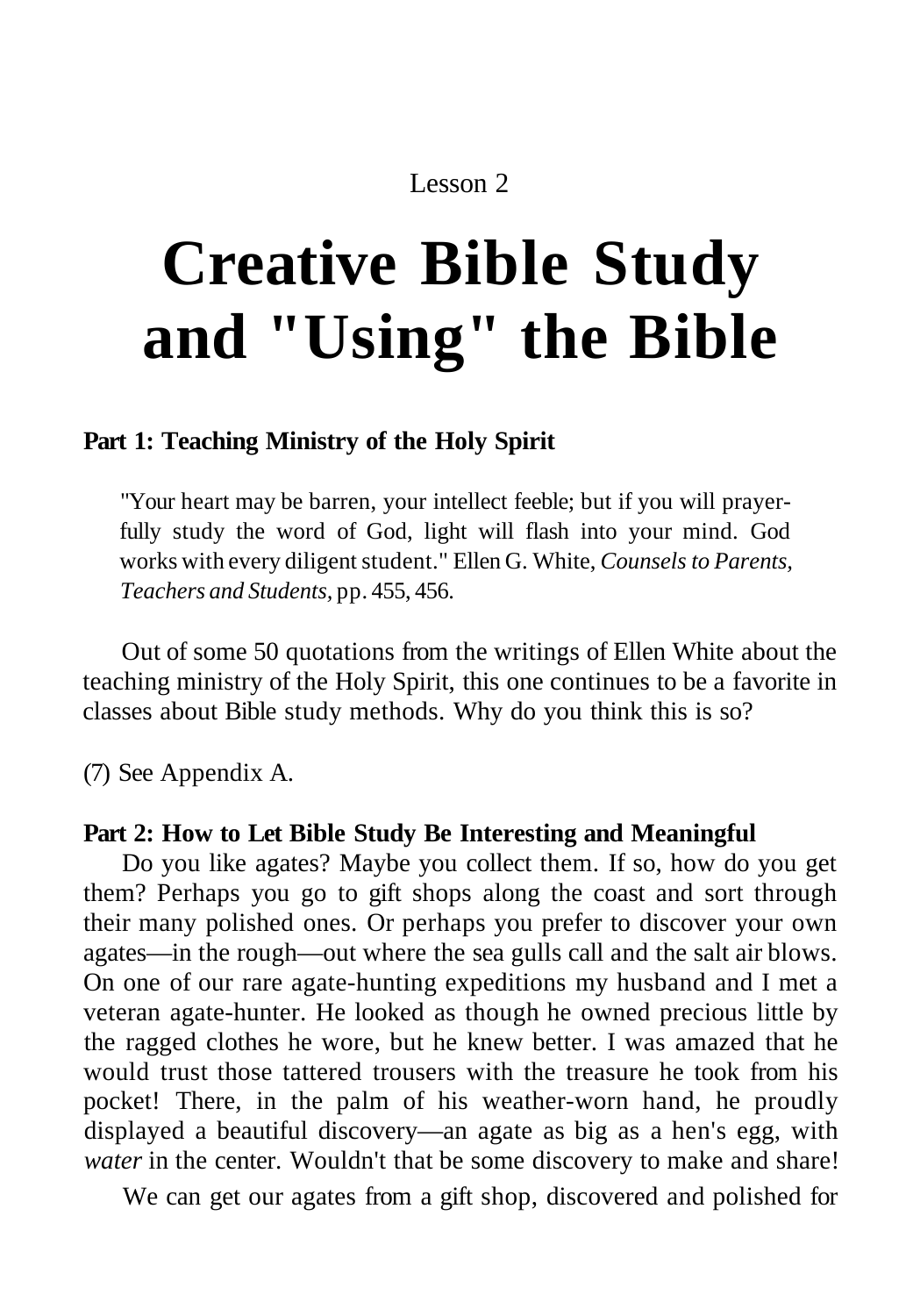us, or we can discover them for ourselves.

When was the last time you hiked to a peaceful and exhilarating retreat in nature? A couple of autumns ago, my husband and I hiked a ways at Wallowa Lake. On the mountainside we found a great patch of rocks—barren, gray-black rocks—combined with brilliant yellow-leafed trees. What a stark, yet alive and striking scene! We could not describe it well enough for you to imagine it. Not even a camera could capture it adequately. You would have had to *be there* in order to know what I'm talking about. A woman, known for the strength and patience of her love for her husband, recently explained to me that she probably was never more angry with her beloved husband than when she wanted to hike with him to experience the beauty of a falls, and he suggested she stay at the campsite and care for the children, and he would take the hike and return with a picture of the falls for her to see later.

Pictures, like polished agates, are a joy and delight, but what about *being there* and experiencing it for yourself?

Would you rather experience God's Word through the picture someone else takes for you or go to God's Word for yourself and let the peace and exhilaration of it be your own experience?

Would you rather find John 3:16 polished and placed in a sermon? Or would you rather discover this treasure for yourself in John 3, where the night shelters a teacher as he talks with the Teacher, and the waves of his uncertainties break on the shore of truth?

How do we let Bible study be interesting and meaningful? Let it be our own. Polished agates, photographs, and prepared sermons are all right, but our own discoveries, being there for ourselves, that's what really gets interesting and meaningful.

"Every soul is to receive life from God's word for himself. As we must eat for ourselves in order to receive nourishment, so we must receive the word for ourselves. We are not to obtain it merely through the medium of another's mind." Ellen G. White, *The Desire of Ages,* p. 390.

That makes sense, doesn't it? When was the last time you told your hungry husband, wife, or child that you would eat so they would no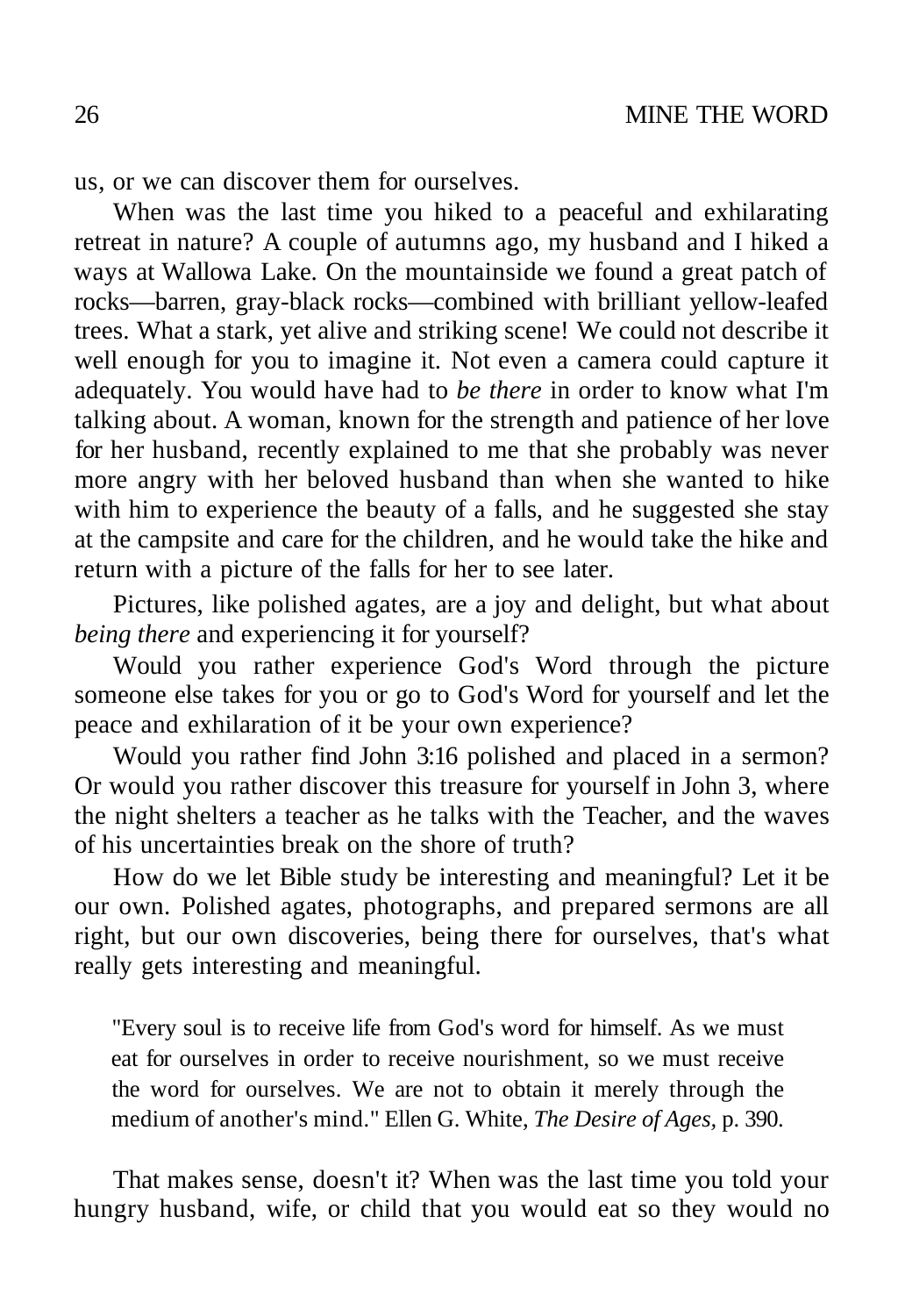#### CREATIVE BIBLE STUDY AND "USING" THE BIBLE 27

longer be hungry? What if the preacher should announce at noon next week that you can stay on for another hour of sermon since someone has agreed to eat lunch for you? Would that satisfy your hunger? Ridiculous, isn't it? We must eat for ourselves.

"It is not enough to know what others have thought or learned about the Bible. Everyone must in the judgment give account of himself to God, and each should now learn for himself what is truth." Ellen G. White, *Education,* p. 188.

"He [Satan] leads the people to look to bishops, to pastors, to professors of theology, as their guides, instead of searching the Scriptures to learn their duty for themselves." Ellen G. White, *The Great Controversy,*  p. 595.

"We must not trust to others to search the Scriptures for us. Some of our leading brethren have frequently taken their position on the wrong side. . . . " Ellen G. White, *Gospel Workers,* p. 303.

"God has given us His Word that we may become acquainted with its teachings, and know for ourselves what He requires of us. . . . It is the first and highest duty of every rational being to learn from the Scriptures what is truth, and then to walk in the light, and encourage others to follow his example. We should day by day study the Bible diligently, weighing every thought, and comparing scripture with scripture. With divine help, we are to form our opinions for ourselves, as we are to answer for ourselves before God." Ellen G. White, *The Great Controversy,* p. 598.

"The work which the Lord has laid out before me especially is to urge young and old, learned and unlearned, to search the Scriptures for themselves; to impress upon all that the study of God's word will expand the mind and strengthen every faculty, fitting the intellect to wrestle with problems of truth, deep and far-reaching." Ellen G. White, *Testimonies,* vol. 5, p. 686.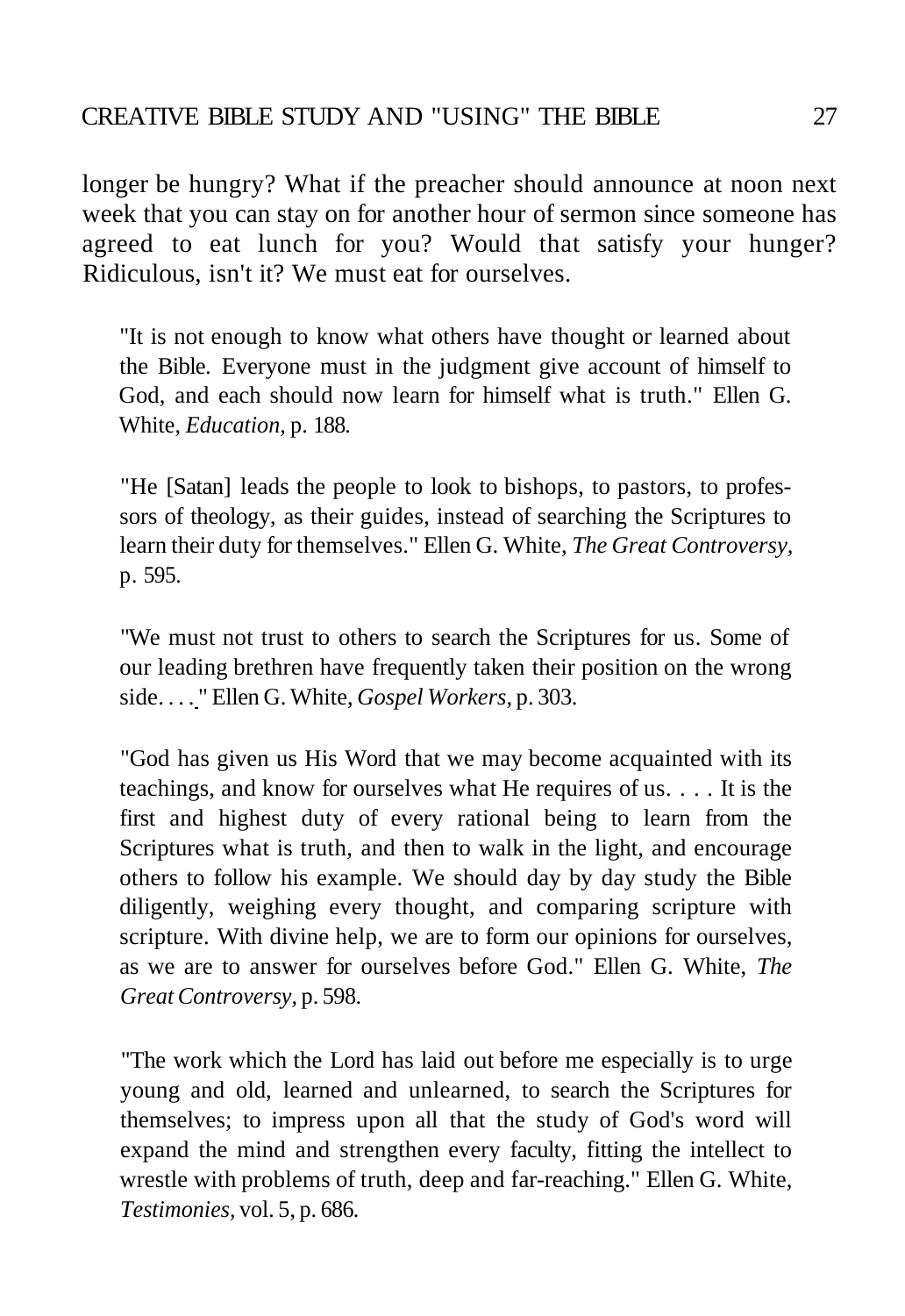"Let none feel that because they are uneducated they cannot take part in the Lord's work. God has a work for you to do. He has given to every man his work. You can search the Scriptures for yourselves." Ellen G. White, *Testimonies,* vol. 6, p. 433.

Let Bible study be exciting. Let it be your *own.* 

#### **Part 3: Compare Notes About Last Assignment**

If there is time, each group member should read the best question he/she wrote about Psalm 23 (or whatever passage the group worked with). Just read the questions, don't give answers. After each (or as many as there is time for) has shared, then members of the group should consider if they realize or appreciate something about the passage that they did not know before they did this exercise and listened to each other's questions.

#### **Part 4: Creative Bible Study**

Perhaps the most important thing to know about creative Bible study is that you do not have to be able to draw pictures or do fancy lettering in order to be able to do creative Bible study. Of course these skills don't hurt, but you don't have to have them. When creative Bible study is complemented by other methods of study, it can be a valuable way for anybody, artist or not, to grasp the meaning of a text, and also a great way to sum up understanding for one's self and for others. The idea is to find some kind of artistic or graphic expression for Bible truth. Bulletin boards at school, Sabbath school, or home are some of the ways to share such study with others. Instead of letting bulletin boards be a chore, let them be a way to understand the Bible better. There are, of course, many creative projects in addition to bulletin boards that offer an opportunity to do creative Bible study. The first step, no matter what form you are going to put it in, is to select the Bible truth you want to illustrate. Then think of ways to illustrate that idea. Then do it.

Here are a couple of samples:

• At a human potential workshop at Andrews University we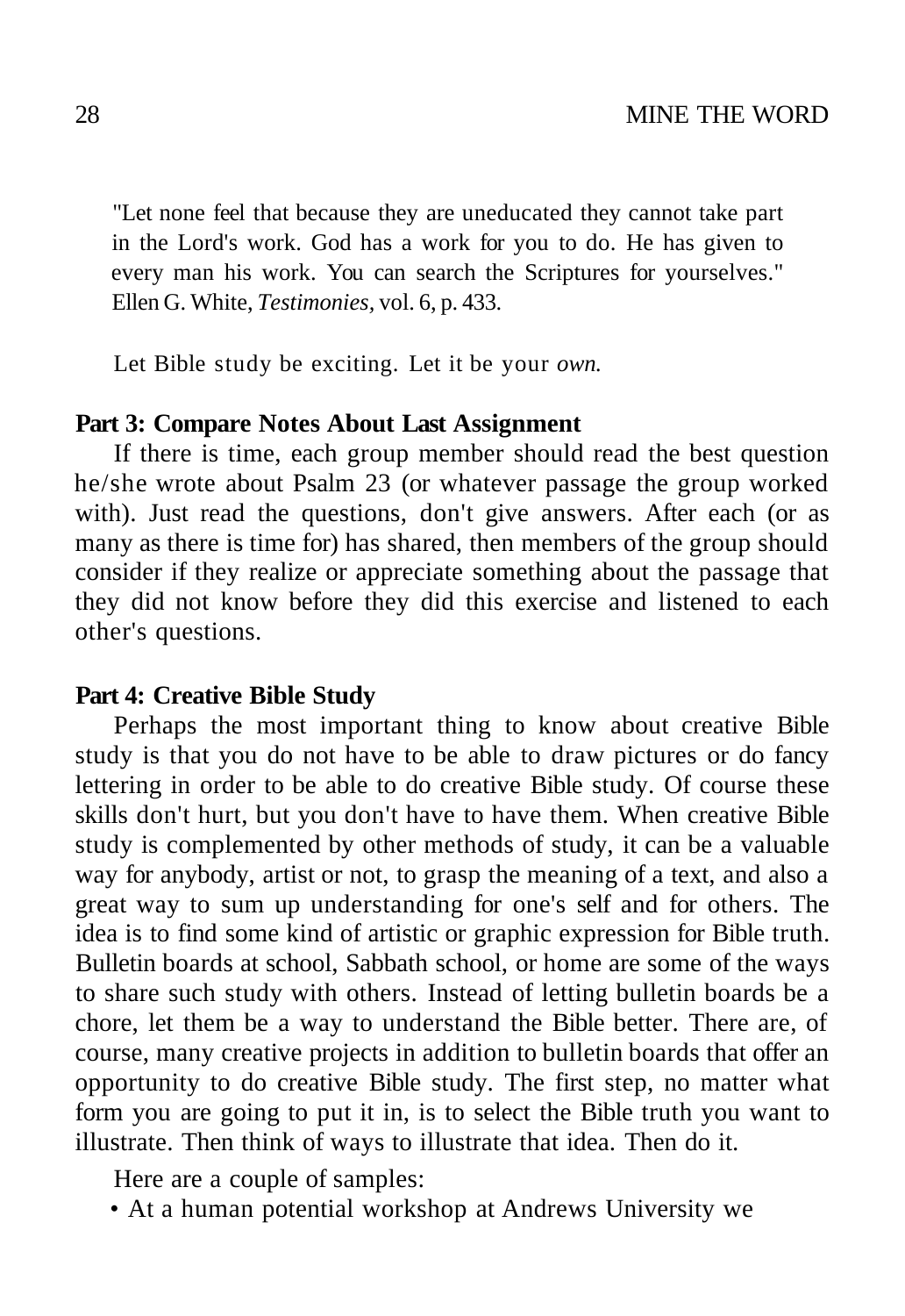studied, among other things, about aims and motives. At the end of the intensive workshop, we were told to sum up the week's experience some way. We could write an essay or a song, do a wood carving or prepare a poster, write a poem or a story. Whatever we liked. I chose to buy a piece of poster board and cut out a large cross. On the vertical bar I wrote LOVE in outlined letters. Inside each letter, in rainbow colors, I wrote various elements of love. For this, I drew from various Bible passages, such as the Psalms and 1 Corinthians 13. The rainbow colors represented the harmonious blending of these elements, and LOVE written on the vertical bar expressed the meaning of the cross. On the horizontal bar of the cross, I wrote "His Motive" on the left, "Our Aim" on the right. The message, graphically portrayed, was, "LOVE, that many splendored and beautifully balanced virtue, is God's motive and our aim."

• After Mount Saint Helens erupted, and while Mount Hood was still suspect, I was teaching creative Bible study to an Oregon camp meeting class. We discussed what creative project we would do if we had time and supplies. One participant, in this case also an artist, said she would draw a picture to illustrate part of Psalm 23. She said she would paint Mount Saint Helens on the left and Mount Hood on the right, and she would be walking through the valley with a white dove on her shoulder. Wouldn't that be a vivid way to portray the peace of God's presence in the valley of the shadow of death?

#### **"Using" the Bible:**

In Chapter 7 of his book, *How to Study the Bible for Greatest Profit,* R. A. Torrey shows how to study the Bible "for practical usefulness in dealing with men." That is why this method is labeled "using" the Bible. There are three simple steps:

1. **Keep** a file or notebook with a separate card or sheet of paper for as many characteristics or classes of people as you choose. Here are some samples from Torrey's long list: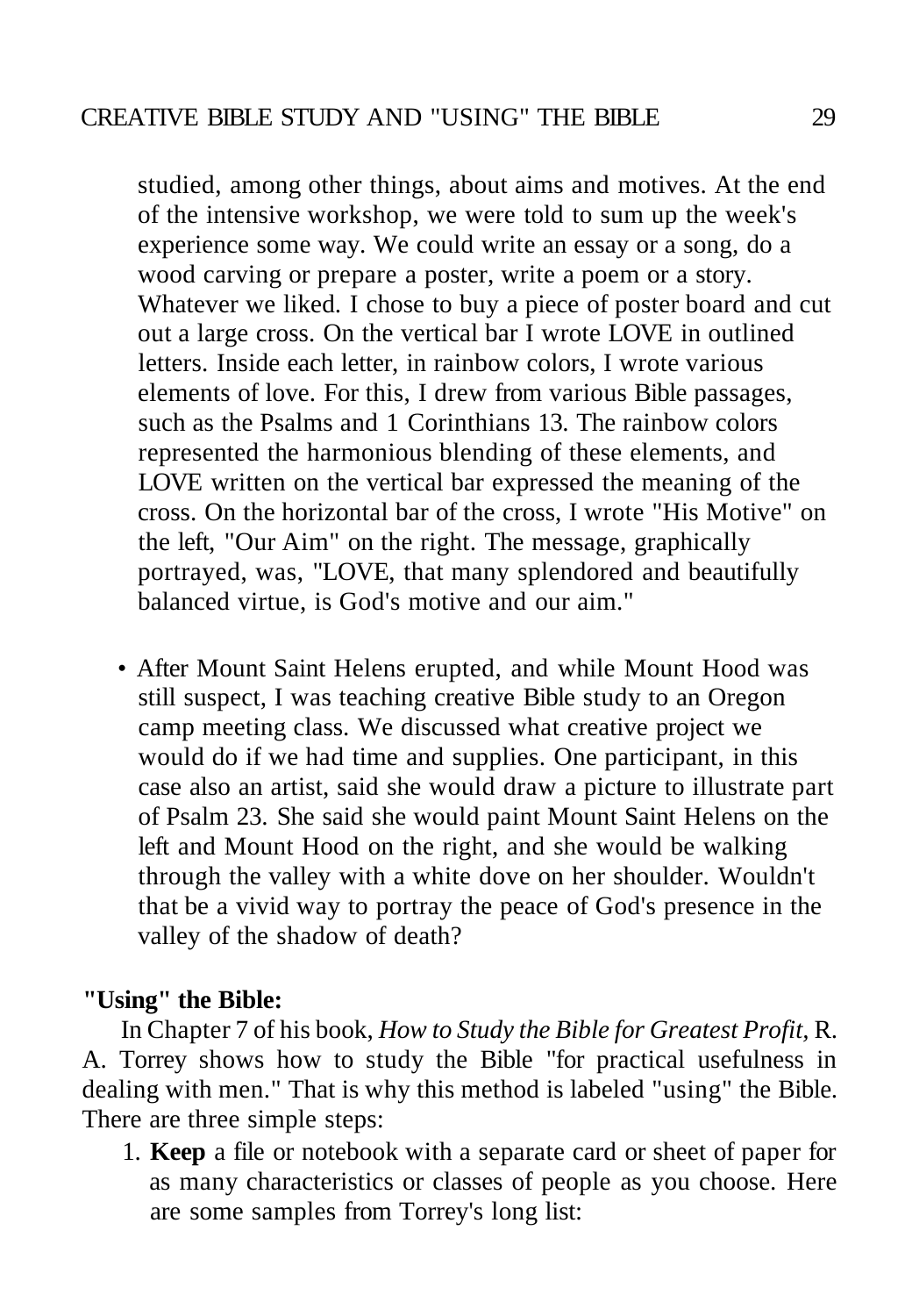- The careless and indifferent
- Those who lack assurance
- The sorrowing
- The discouraged

Remember to include positive categories like the joyful, those who love, etc. This helps us to reinforce the good experiences we and our family and friends already have.

- 2. As you read the Bible **notice** what will reinforce positive experiences and also help you, your family, and friends with overcoming negative experiences. **Select** the most outstanding verses.
- 3. Then on the appropriate card or page, **write** the reference, the message of the verse and, if you like, a brief note about why you find that particularly helpful.

A friend who frequently calls on people in the hospital said he had a wonderful time reading the Bible through just looking for ideas and promises to help sick and injured people. He coded the margin of his Bible so he could quickly relocate these special verses when he was talking with people. This is another way of studying the Bible for practical usefulness in dealing with men and women.

#### **Part 5: Assignment**

For next week, **select** one or more of the following:

- 1. **Be prepared** to describe a creative Bible study project you would do if you had the time and supplies.
- 2. **Prepare** a creative Bible study project and show it to the class.
- 3. (a) **Read** Ephesians looking for verses that you feel would be especially helpful for you, a friend, or family member. (b) **Record** each verse on a card or notebook page that's been

labeled as R. A. Torrey suggests. As you do this, make any brief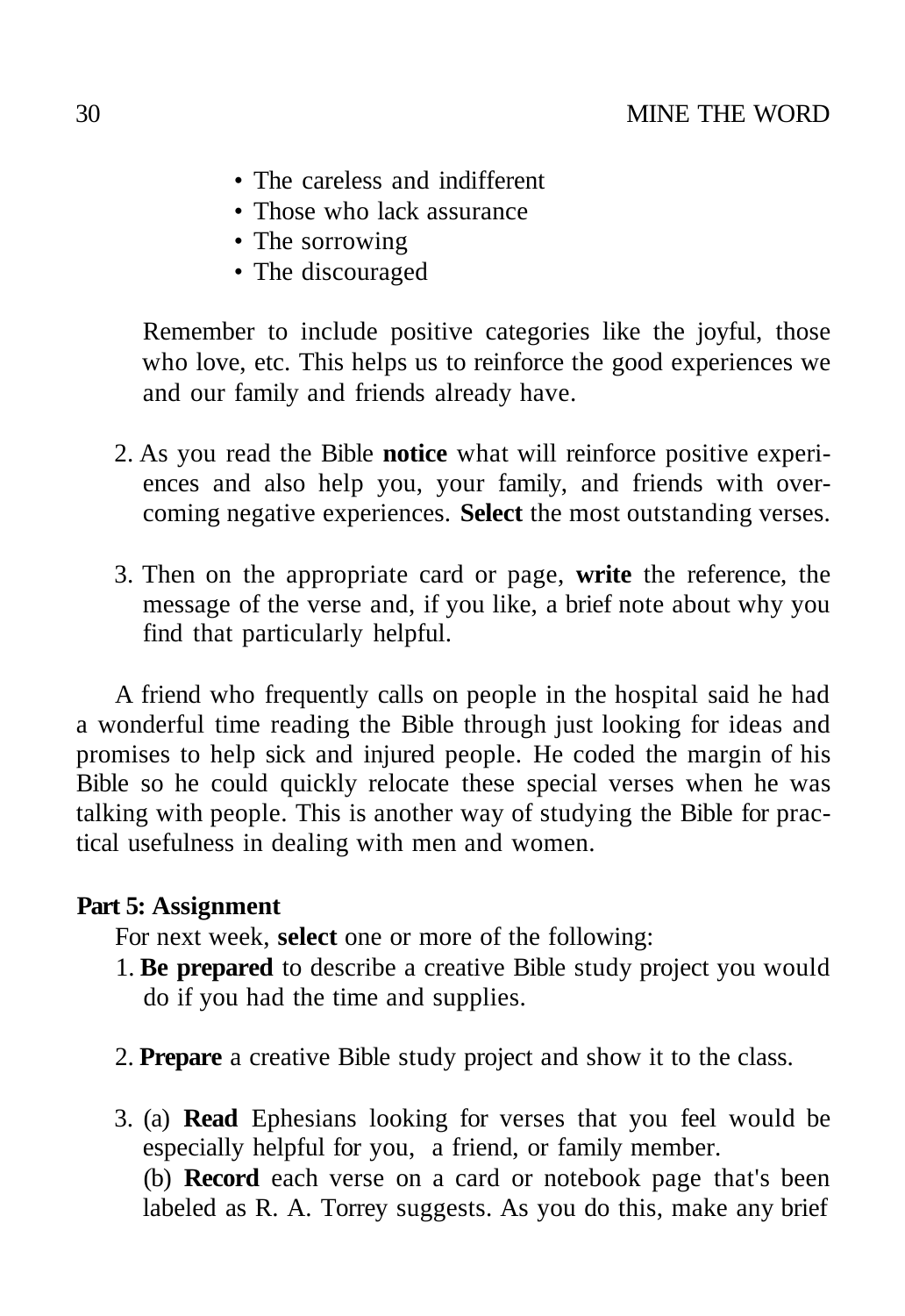notations that may help you later to know why you selected this verse or how you plan to use it.

(c) **Be prepared** to discuss with the group the potential and limitations of this method of study.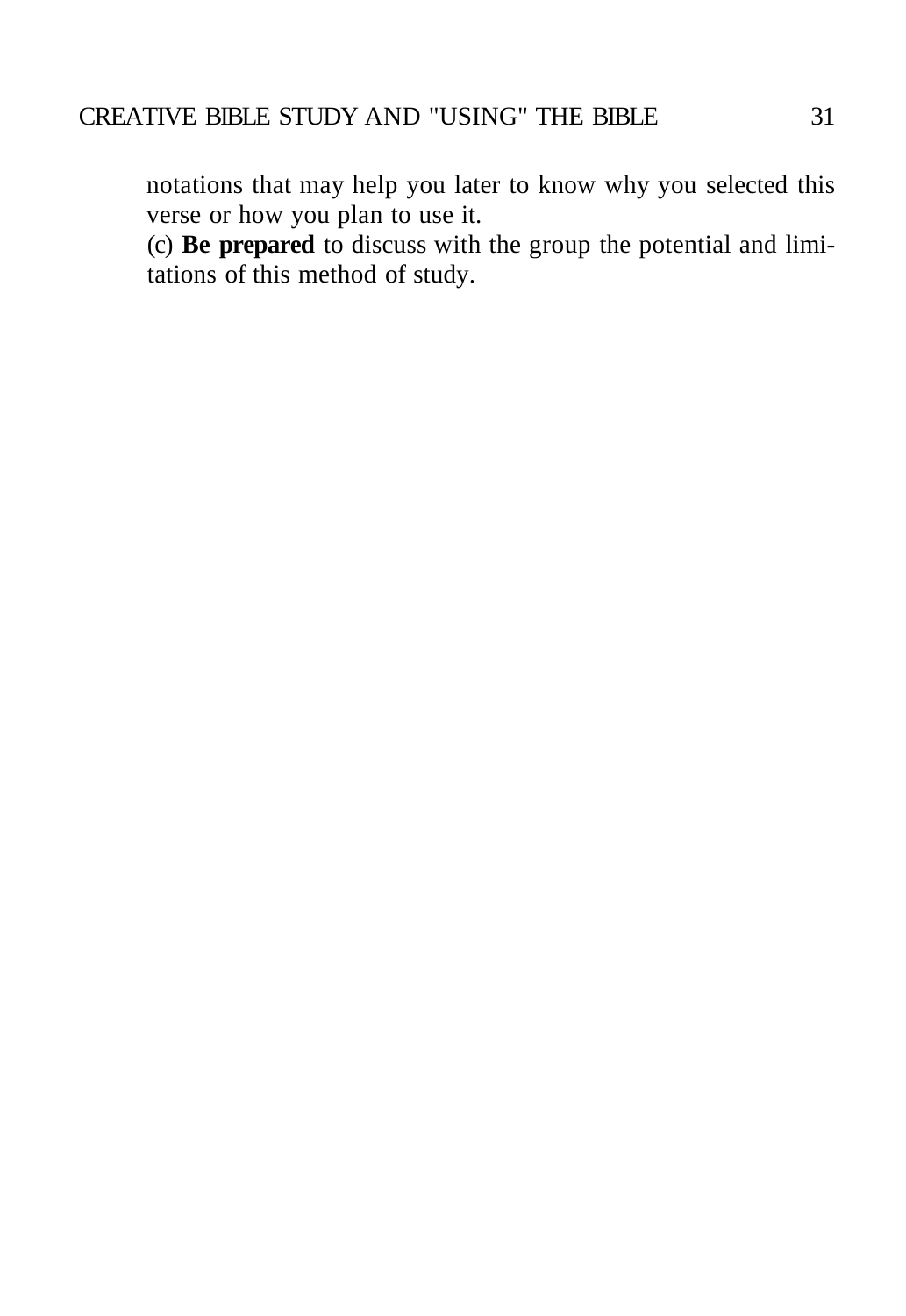#### Lesson 3

### **Using a Concordance; Thinking and Meditating**

#### **Part 1: Teaching Ministry of the Holy Spirit**

"'What no eye has seen, nor ear heard, nor the human heart conceived, what God has prepared for those who love Him,' these things God has revealed to us through the Spirit." 1 Corinthians 2:9, 10, NRSV.

"But the Holy Spirit can strengthen our spiritual eyesight, enabling us to see what our natural eyes cannot see, or our ears hear, or our minds comprehend. By the Spirit which searches all things, even the deep things of God, have been revealed precious truths which cannot be described by pen or voice." Ellen G. White, *Sons and Daughters of God,*  p. 34.

Three things come to my mind as I read that tremendous passage from 1 Corinthians and this commentary in *Sons and Daughters of God.* 

1. Think what it means to have God help us "see" what our eyes, ears, and unaided minds cannot grasp. When we study the Bible with the Holy Spirit as our Teacher, we can expect the results to be better than we could have imagined before we began. We know how to think up some pretty good things. But God has far better ones in mind. That's a big promise.

Have you ever known a teacher who worked hard preparing for class, and he knew his subject, but he wasn't good at getting it across? Everybody knew he got straight A's in graduate school, but few students knew what he was talking about in the classroom? Or, have you ever known a teacher who was a special person and knew just how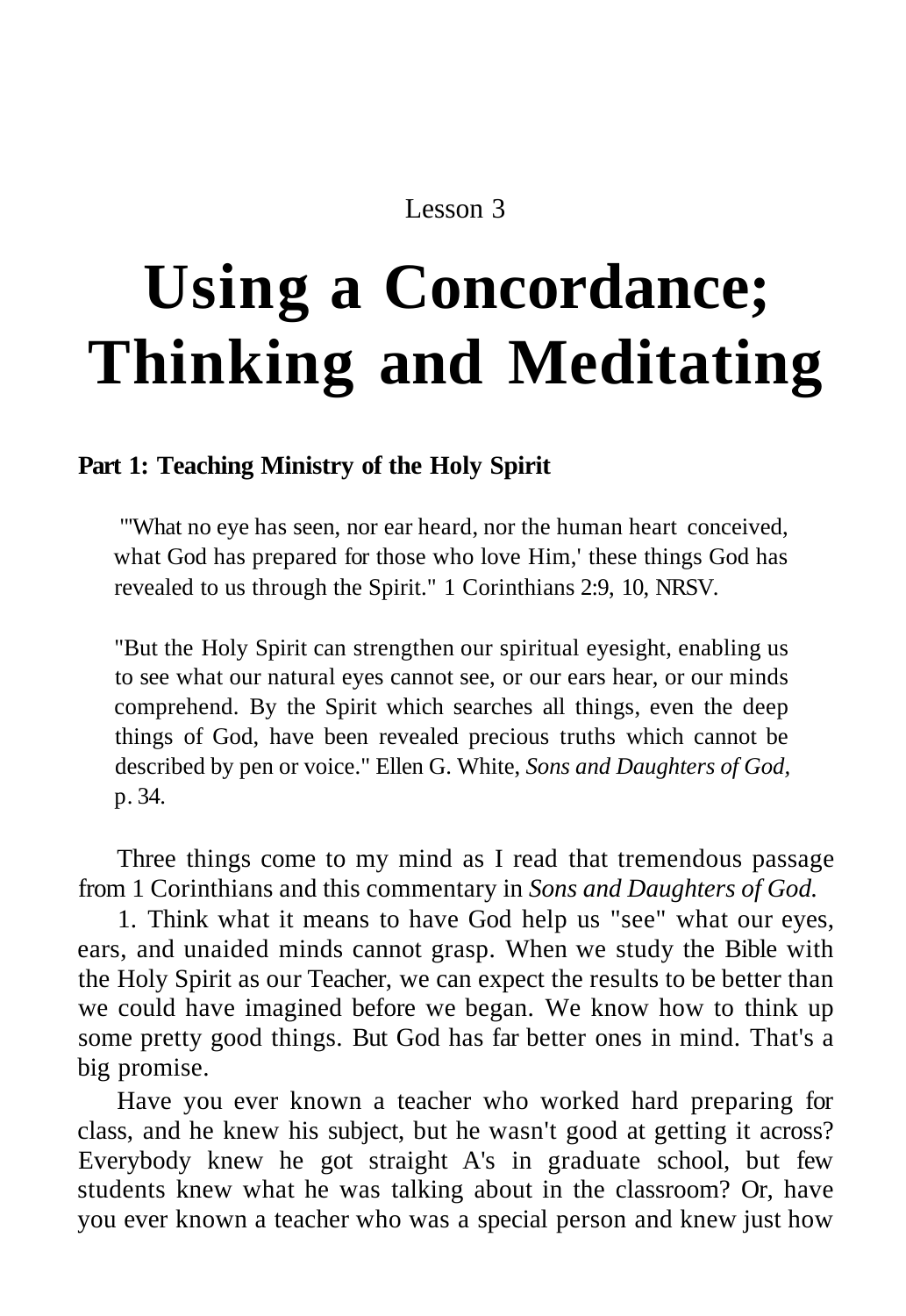to talk to the students? She was kind and thoughtful, but she didn't really know her subject, and therefore you didn't learn much from her that you didn't know before you went to class?

Teachers today suffer from both those extremes. But it isn't so with our Teacher, the Holy Spirit, who is an informed *and* skilled Teacher! The Spirit searches everything, even the depths of God. No one comprehends the thought of God except the Spirit of God (1 Corinthians 2:10, 11). And in addition, the Spirit knows just how to talk to us, the students. Think of it. The Spirit has the content—beyond our imagination—and the skill of communicating it. With a Teacher like that, we learn more that we would have imagined possible.

2. Because this wonderful promise from 1 Corinthians 2:9, 10 is true, I must be prepared for a disappointment. That sounds like a contradiction, doesn't it? Let me explain. The Spirit reveals to me—the Bible student—precious truths that cannot be described by pen or voice. I could not have thought them up. No one but God could have described them to me, and (here's the disappointment) neither can I expect to be able to put them in words—written or spoken. Haven't you wished you *could* describe what the Spirit revealed to you? After preparing a Sabbath school lesson or a devotional talk, have you ever been disappointed at how it "came across"? When the thoughts were so rich, and your own experience so meaningful as you studied, doesn't it *seem* like it ought to appeal to your listeners the way it appealed to you?! Yet, you should not expect to be able to describe what you learn from your Teacher.

3. That brings up the third point. The disappointment we feel when we realize we can't describe the wonderful things God teaches us turns to encouragement again as we realize that the Spirit wants to be the private Tutor of *every* Bible student. As long as the Holy Spirit is present with every Bible student—as God has promised—we don't *have* to be able to relay the instruction with the impact and meaning with which God gave it to us. That doesn't mean God does not use us. God has been relaying messages through humans since the beginning. For example, Jesus said, "Whoever welcomes you [disciples] welcomes me, and whoever welcomes me welcomes the one who sent me" (Matthew 10:40, NRSV).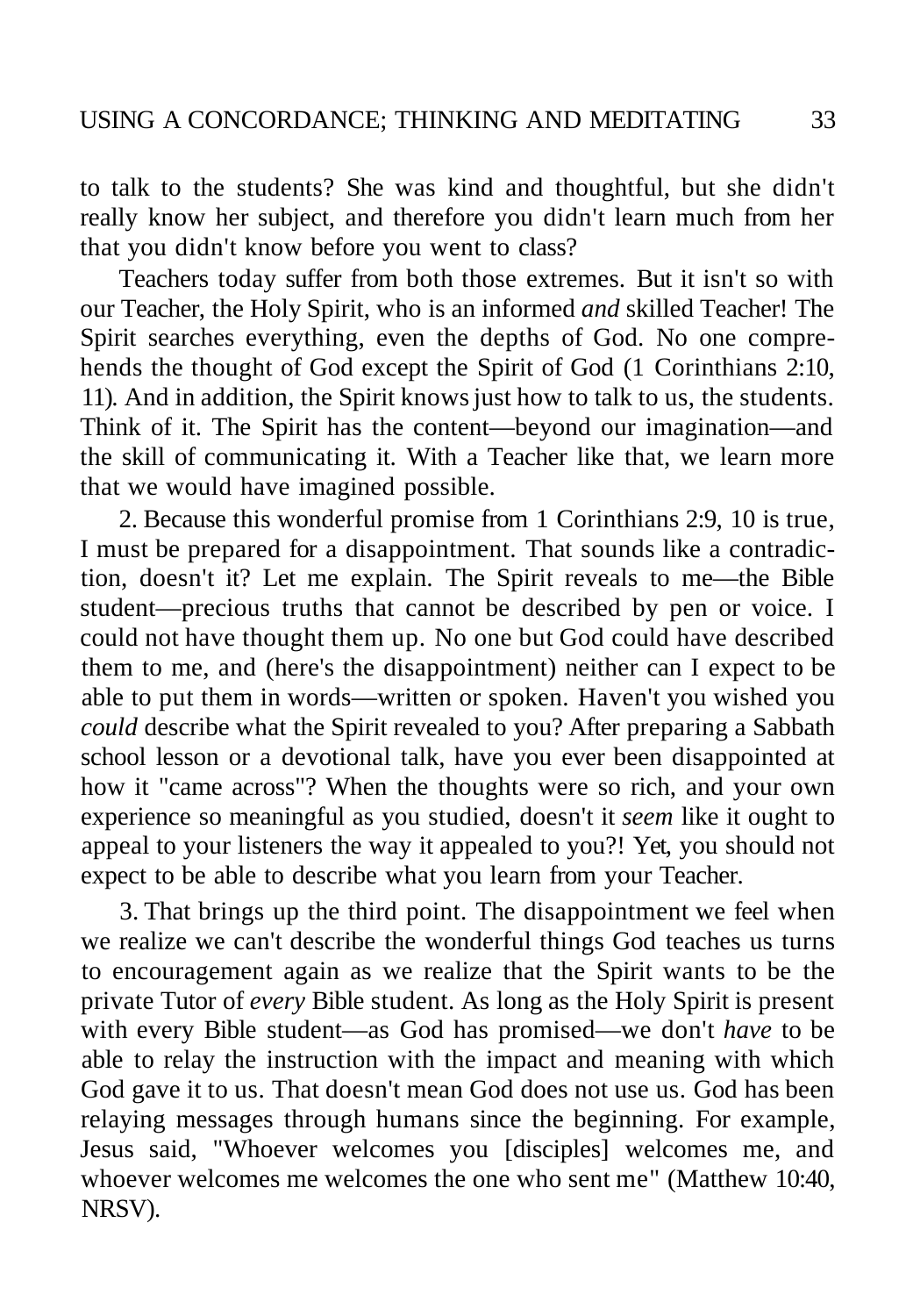Yes, God does have a relay system. But that system is not intended to separate us from God. Rather, it is intended to bring us closer to God.

Imagine that system for a minute: Long ago God gave the message to the Bible writers. Then each week your pastor studies the Bible and comes to church with a message for you. So the message is relayed from God to the prophet to your pastor to you. Why is the pastor in that chain? Is it because the pastor is supposed to study the Bible for you, making sure that you "get it straight"? Or is the pastor an incentive, an example, given so that you too might experience the personal teaching ministry of the Holy Spirit? Remember, while studying your pastor will hear some things that only God can explain, and if you would like to understand the same things, you will need the same Teacher.

So why a sermon at all? Mainly to inspire each listener to seek the personal teaching ministry of the Holy Spirit. The pastor cannot tell you all that God revealed, and your pastor cannot tell it the *way* God told it. But the pastor can tell about what God told, and how. The pastor can share the experience of the Word *so that* you, the listener, will also seek that same teaching ministry of the Holy Spirit. So you see, the Sabbath sermon is not so much to inform us. By sending pastors, God draws us into an experience of the personalized teaching ministry of the Holy Spirit.

#### **Part 2: Ways to Let Bible Study Be What It Can Be**

Perhaps it is a good idea to face something squarely now, before we go on to more lessons. Bible study is not *all* a matter of knowing the right Teacher. In simple, direct words: Bible study is also hard work.

Now, we need to think about that a little. We need to see if that is "fair" or "right." And we need to see what hard work has to do with letting Bible study be interesting or meaningful.

When we connect Bible study with hard work, it is possible to think, "That sounds like righteousness by works," and we know *that* is anathema. So how can Bible study be hard work?

"For the mind and the soul, as well as for the body, it is God's law that strength is acquired by effort. It is exercise that develops. In harmony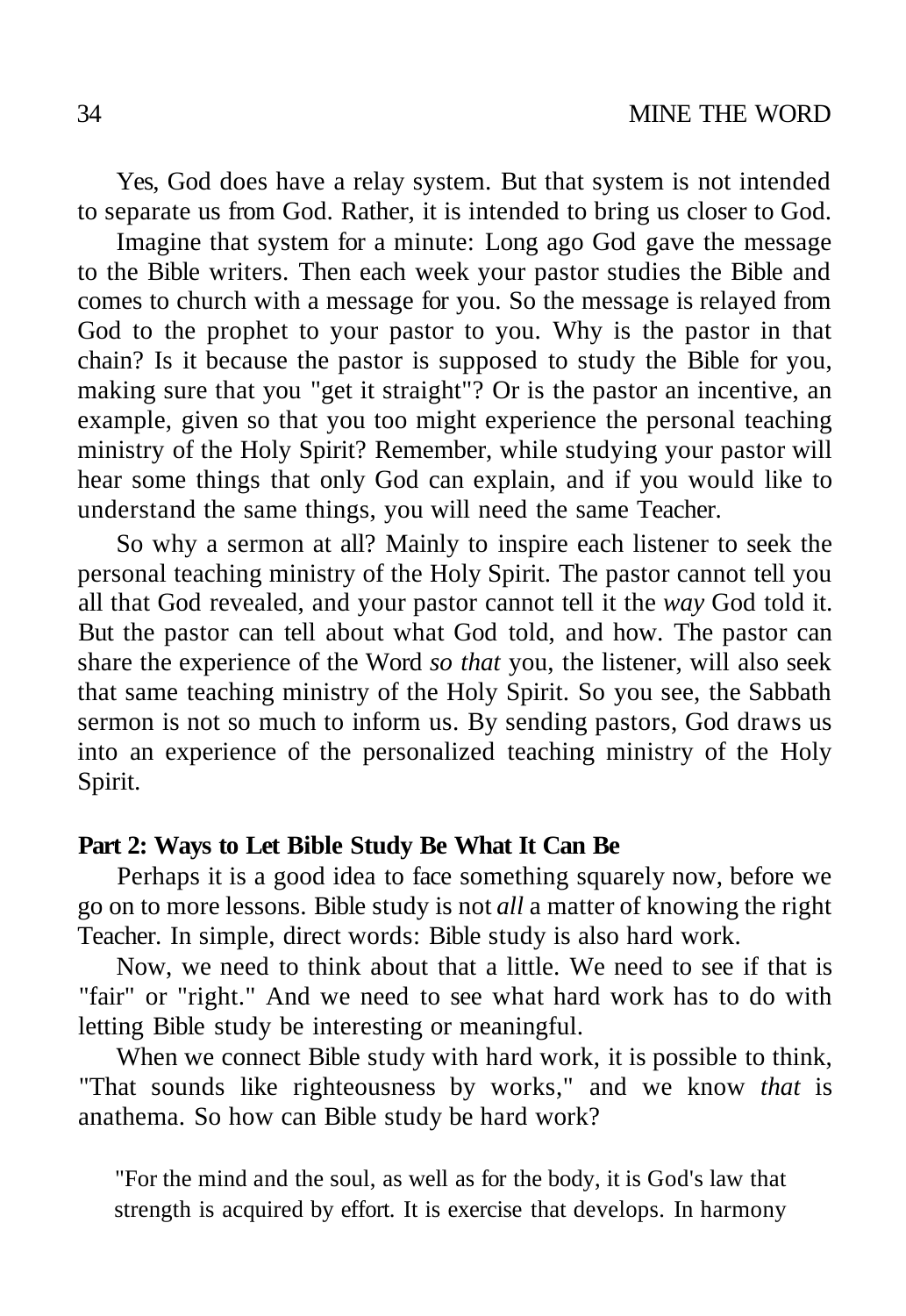with this law, God has provided in His word the means for mental and spiritual development." *Education,* p. 123.

"God does not work miracles where He has provided means by which the work may be accomplished. . . . The means for an end must be employed, if the desired results are to be obtained. Those who make no decided efforts themselves, are not working in harmony with the laws of God." Ellen G. White, *Fundamentals of Christian Education,* pp. 123-124.

Do you jog? Maybe you walk instead, or swim. However you exercise, do you expect to be physically stronger because you do it? Have you found that it is God's law that strength is acquired by effort? You probably have. If so, does that mean you are legalistic?

If God made us physically so that we are stronger when we exercise, and that's not legalistic, do you think He also could have made us spiritually so that we are stronger if we exercise without *that* being legalistic?

We are told in Romans 2:6 that God will repay "according to each one's deeds [or works]," and although that is not talking about the work involved in Bible study, it is true that in Bible study God also rewards according to our works. The more we put into it, the more we will get out of it. "You reap whatever you sow" (Galatians 6:7).

There are more than 90 references in 27 of Ellen White's publications to the kind of searching, effort, and investigation involved in successful Bible study. Painstaking, earnest, determined, persevering, patient, careful, diligent, intense, thorough, close, taxing, frank, thoughtful, persistent are the words she used to describe the search for truth.

It is important for each of us to remember, of course, that the effort required for successful Bible study is the effort we individually have to give. The treasure in God's Word may be found by every soul who will give all (Ellen G. White, *Christ's Object Lessons,* p. 114). That assurance is inclusive and fair. It is all the powers of *my* mind, not St. Paul's, Einstein's, or Ellen White's, that I must use when I study the Bible. That is both hard enough and fair enough.

Now, how does knowing Bible study is hard work help me let Bible study be a rich, meaningful experience? Wouldn't we be more interested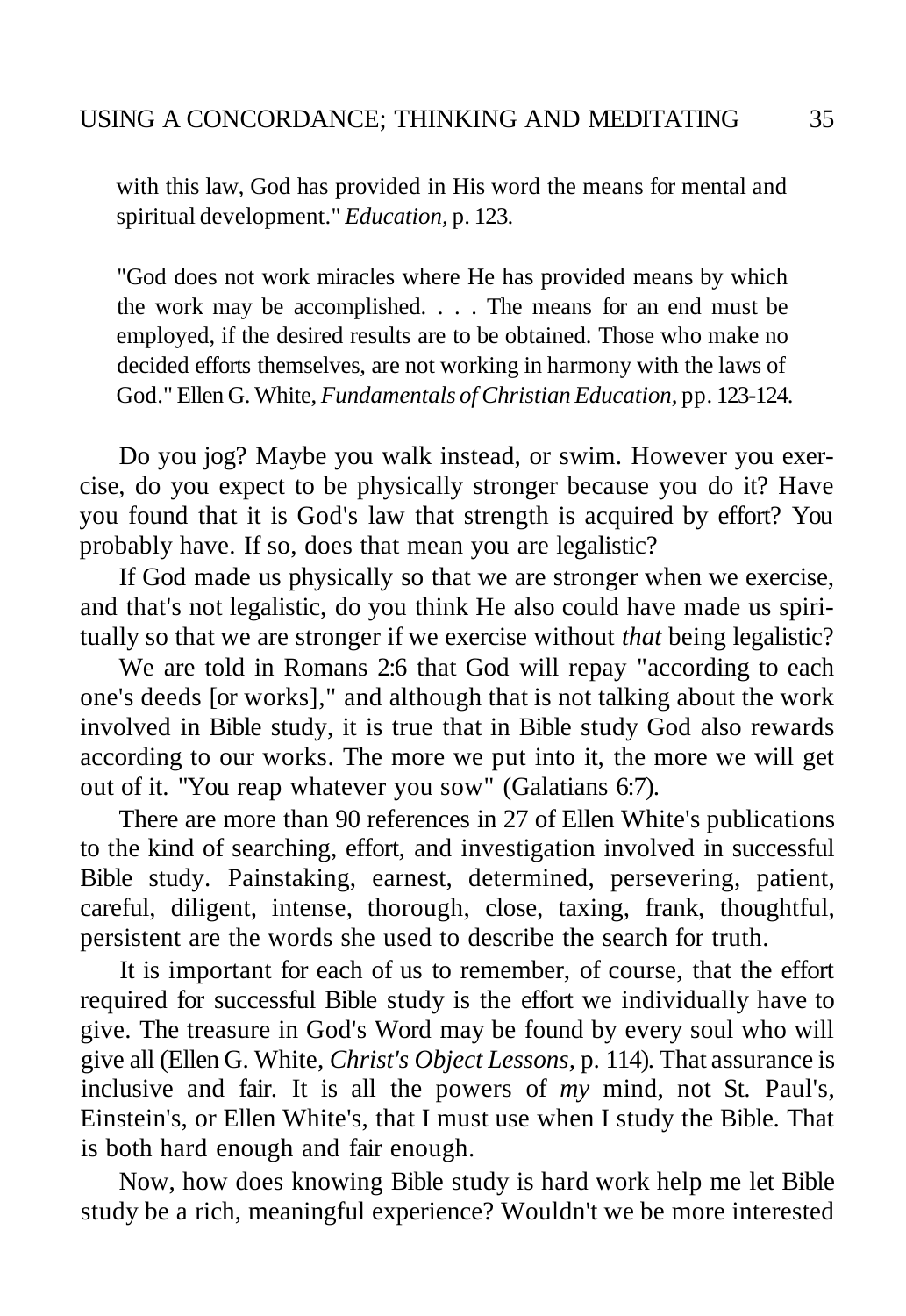in Bible study if it weren't hard work? If we could just take it easy when we study the Bible, wouldn't that make it more meaningful for us? Some do have meaningful experiences when they are just taking it easy. But there are many others who find that really meaningful experiences take **a** lot of effort. Bible study is one of those kinds of experiences. It helps us let Bible study be interesting and meaningful when we recognize it for what it is—hard work that is more than worth it.

#### **Part 3: Comparing Last Assignment**

Take time to share your creative Bible study projects. Also, each group member who did the second part of the assignment can share one favorite thought from Ephesians and tell what kind of person, or in what kind of circumstance, this thought would help the most.

#### **Part 4: Using a Concordance**

"A concordance is a place to find Bible verses something like a telephone book is a place to find telephone numbers. Neither telephone directories nor concordances are meant to be read through. And we would hardly turn to a telephone book for an explanation of how our friends are thinking nor for instruction in how to develop skills. In the telephone directory we only find a reference to our friends and to the local community college where we can go for instruction. Likewise, a concordance refers us on to the friendship and instruction in the Bible."

Is that how you understand a concordance? Or do you find some part of that description inadequate? Actually, I wrote that description to illustrate a common, but inadequate, understanding of a concordance. The problem is, the description only accounts for the first of the following uses of a concordance:

1. To find Bible passages.

- 2. To become acquainted with Hebrew and Greek words.
- 3. To obtain additional understanding of Bible writers and their message.

It is true that a concordance is a place to find Bible passages. We usually do this by remembering that we read about, let's say, a leopard changing its spots. And we want to find that verse. So we look up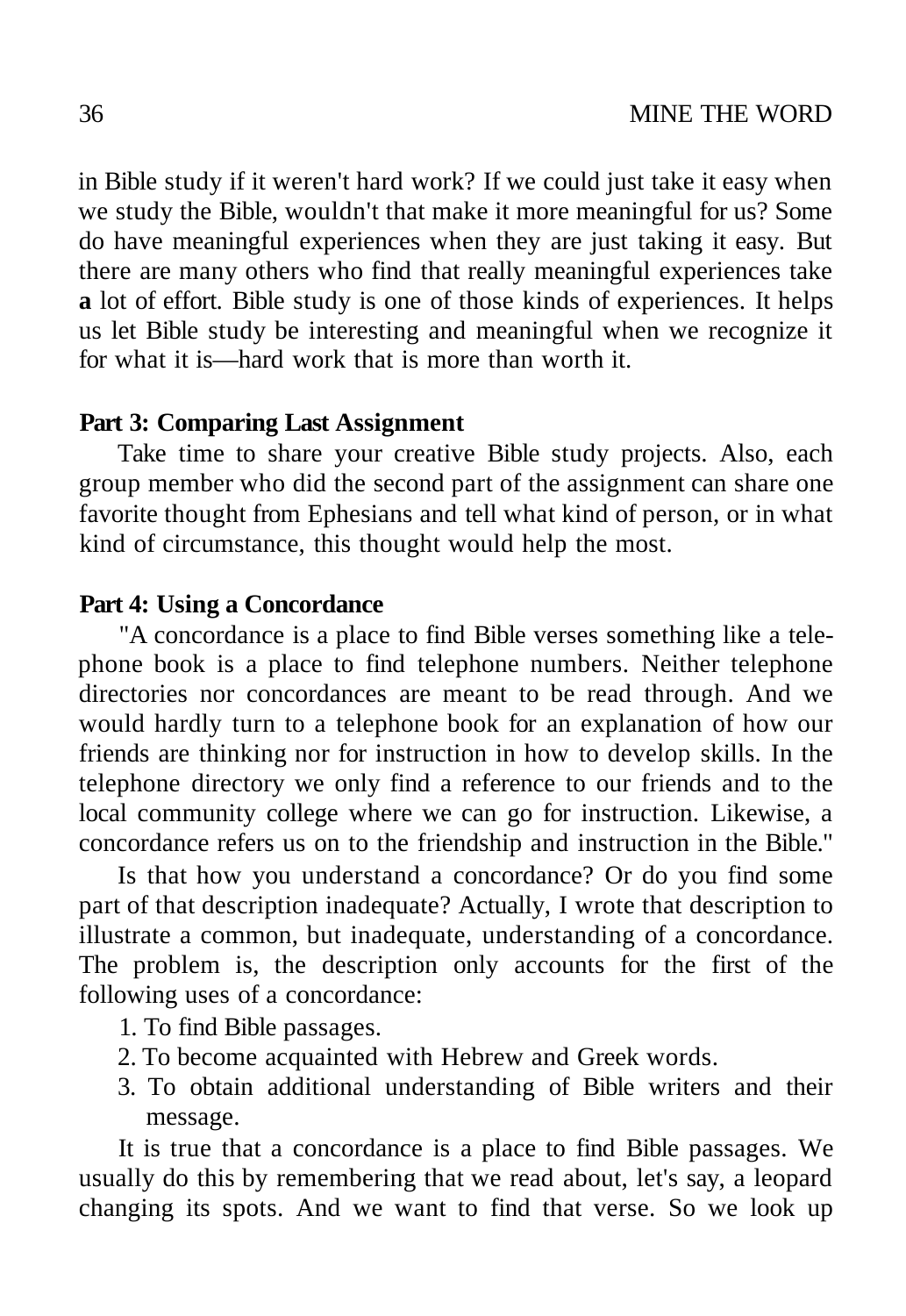"leopard" and glance through the eight listings for leopard. None mention a leopard's spots, but the listing, "Jer. 13:23—Can the Ethiopian change . . . skin, or the leo" sounds like the first phrase of what we are after, so we turn to the verse. Sure enough, we find the whole sentence: "Can Ethiopians change their skin or leopards their spots?" If we are trying to locate a verse that does not have any unique or infrequentlyused words in it, then it takes a little longer to locate the verse. For example, "The sabbath was made for man, not man for the sabbath" (Mark 2:27) contains no uncommon word. So we pick the word we think will be listed the least, "sabbath," and look it up. But if we don't know which book of the Bible it is in, we will have to read quite a few listings in the concordance, especially if we are using the big analytical one that gives every listing in the Bible for each word. If we use a smaller, abridged concordance, like Cruden's, then we may not find the verse unless it is a common one, as Mark 2:27 is. The concordance *is* a verse finder. But, as with using a dictionary, it pays to be on the track (like knowing the general area of the Bible where the verse you want is located) before you try to use it.

What about the other uses of a concordance, the ones that were not covered in my beginning description of a concordance? A Bible student who doesn't even know Hebrew or Greek can use a concordance to become acquainted with the original language of the Bible. Take a sample, like "prayer." Turn to the noun form of "prayer" in Young's *Analytical Concordance of the Bible.* It may surprise you to discover the following variety of original Hebrew and Greek words for this single English word:

| <b>Hebrew:</b> | lachash<br>sichah, siach<br>tephillah    |
|----------------|------------------------------------------|
| Greek:         | deesis<br>enteuxis<br>euche<br>proseuche |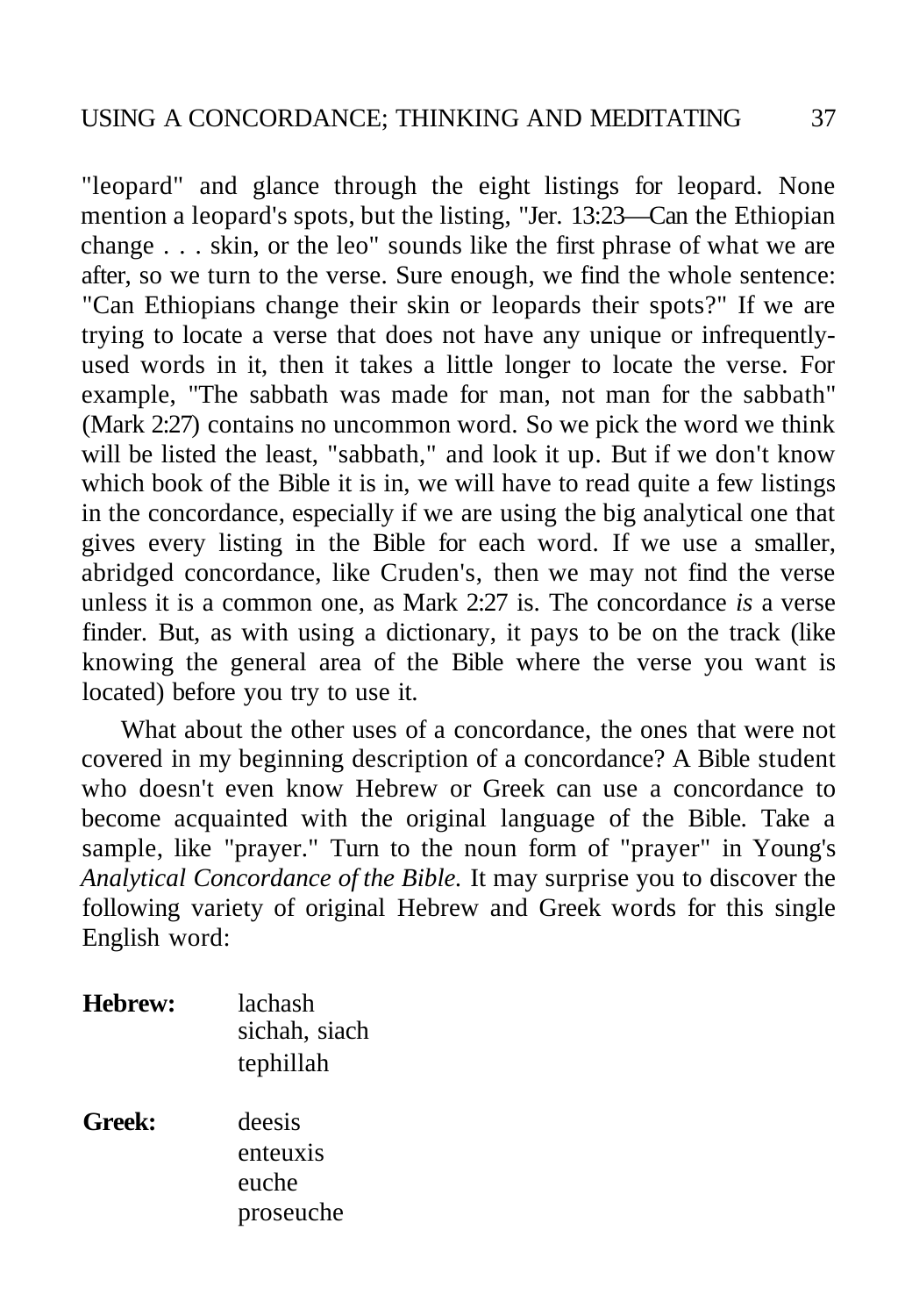Seven different words all come out "prayer'' in English. Discovering this helps us realize that the experience of prayer must have several dimensions. The abbreviated definition of each of these words that is included in the analytical concordance gives us the following additional insights:

*Whisper, meditation, song of praise, beseeching, supplication, intercession, wish, pouring out* 

(A copy of "prayer" listings from Young's concordance— Supplement A at chapter's end— illustrates these listings.)

Using the concordance this second way produces more insights than using it to locate missing verses.

But the third way is better still. Contrary to my definition, we *can*  turn to a concordance to find spiritual instruction and to find how our friends, the Bible authors, felt. For example, a while back I read in the Sabbath school quarterly, "He [the Holy Spirit] alone can effect a transformation of our characters, because He can live within us." This, and a similar statement in the same lesson, raised several questions. I turned to my Walker's concordance and looked up the phrase "in you." In about a fifth of a small page of reading I discovered that "God," "Jesus," "grace," "words," and "love" may be "in us," as well as the Holy Spirit. Reflecting on a concordance discovery like this can profoundly influence one's concept of God and how God relates to us.

Some time ago I read an article by Krister Stendahl, dean of Harvard Divinity School. He suggested that Paul did not have an introspective, guilty conscience. In support of this radical break with Pauline students, like Martin Luther, Stendahl pointed out that Paul does not talk like a man with a guilty conscience. For instance, Stendahl said, Paul seldom used the words "forgive" or "forgiveness."

I had never thought of that. I turned to my Young's concordance to check out Dr. Stendahl. By reading little more than a single column in this exhaustive concordance, I discovered there are 104 references to "forgive," "forgiven," "forgiveness," and "forgiving" in the Bible. Of this total, 43 are from the Old Testament, 48 from non-Pauline New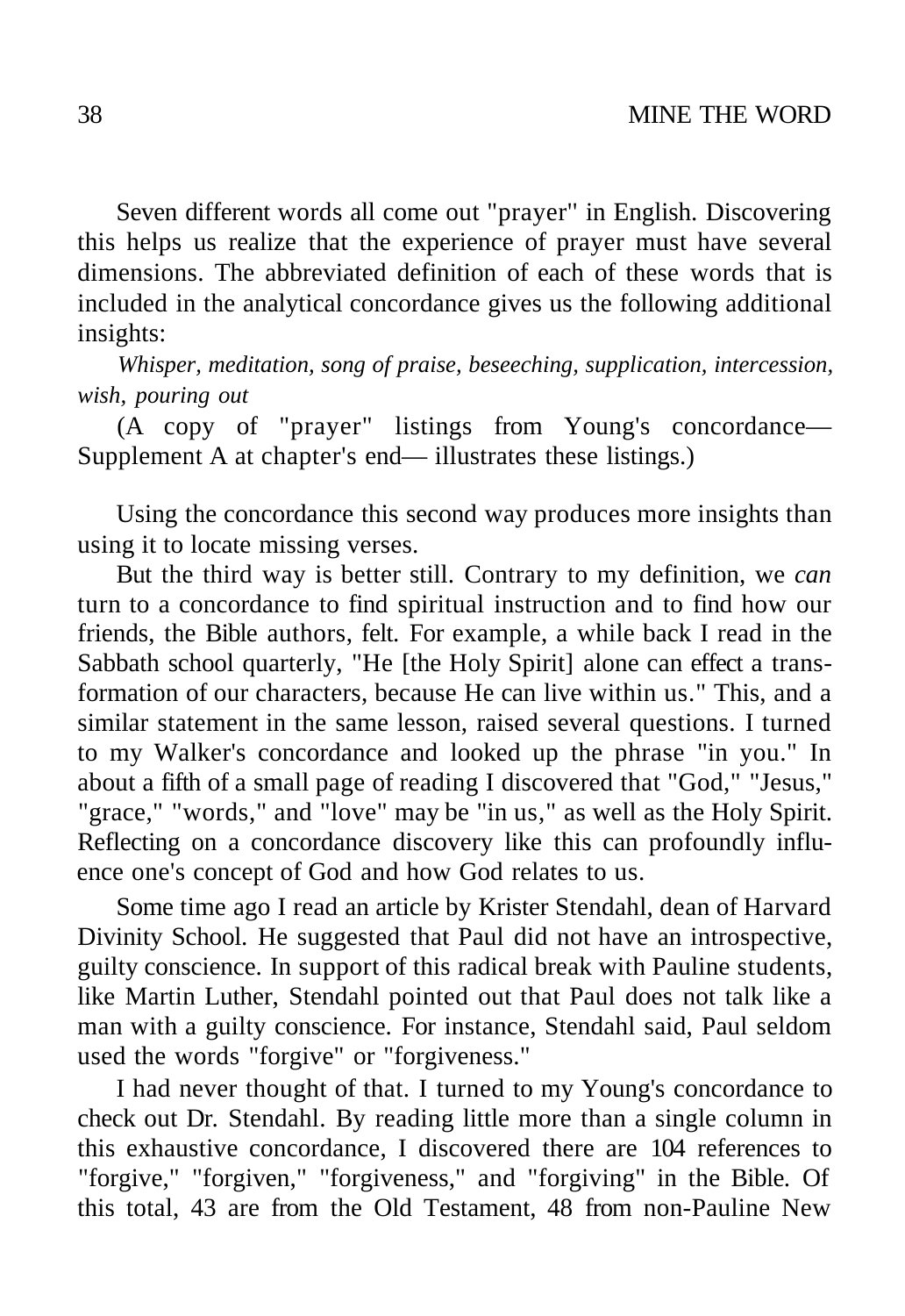Testament books, and only 13 from Paul.

In contrast to his infrequent references to forgiveness, Paul used "faith" (Greek "pistis") 135 times, and that does not even count the 31 times "faith" is used in Hebrews. The balance of the New Testament used "faith" 67 times. These concordance discoveries suggest that our friend Paul was thinking quite a lot more about faith than forgiveness, and that he had a positive, God-centered experience rather than an introspective, essentially self-centered experience.

As this introduction to the use of a concordance suggests, a concordance can be used several ways. It is both a basic and an interesting tool, and knowing how to use it is such an important Bible study skill.

#### **Thinking or Meditating**

The second Bible study skill we want to introduce in this lesson is thinking, or meditating.

Sandy was an underprivileged young mother of three whose life was a sad ordeal. She wished she were free like her Christian friends, and I wanted her to be free and happy too. I think my hopes were highest for Sandy when she asked questions like she did one Sabbath as I took her home from church. While we waited to thread our way into the stream of traffic on Ninth Street, she said, "Why don't people just check out a Bible from the library and then read and return it, like they do other books?" Have you ever wondered that?

How is it that the central theme of the Bible—the redeeming love of God—can bear the most concentrated study, continually unfold throughout eternity, and yet never be fully explored or exhausted? Whether or not we can answer this question or Sandy's, we can at least know that the Bible challenges us to an eternity of careful thought; the story of Jesus challenges us to the most vigorous and intense contemplation.

Let's think about thinking for a bit. Notice how often the word "think," or a synonym for it, appears in the following quotation:

"We should *meditate* upon the Scriptures, *thinking* soberly and candidly upon the things that pertain to our eternal salvation. The infinite mercy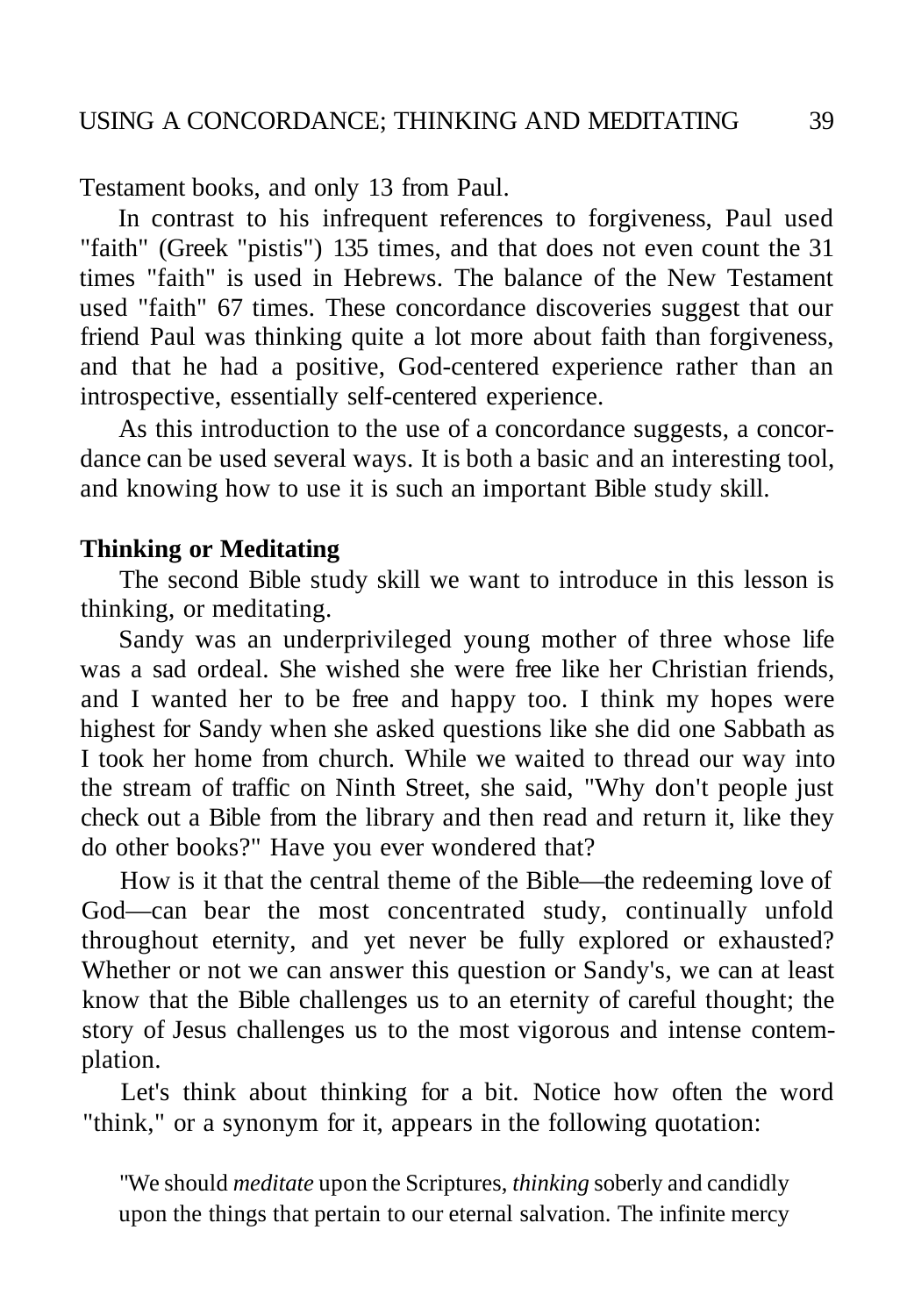and love of Jesus, the sacrifice made in our behalf, call for most serious and solemn *reflection.* We should *dwell upon* the character of our dear Redeemer and Intercessor. We should *seek to comprehend* the meaning of the plan of salvation. We should *meditate upon* the mission of Him who came to save His people from their sins. By *constantly contemplating*  heavenly themes, our faith and love will grow stronger." *Sons and Daughters of God,* p. 109. (Emphasis supplied)

Meditate, think, reflect, dwell upon, seek to comprehend, constantly contemplate—why? So "our faith and love will grow stronger." Learning to meditate, think, reflect, dwell upon, seek to comprehend, and constantly contemplate is a lifelong adventure. This m-t-r-du-sc-cc (!) adventure leads us in faith and love on to greater faith and love. It's a very simple and infinitely powerful journey and outcome.

As you follow the m-t-r-du-sc-cc adventure, ask yourself if your faith and love are increasing. Or maybe you only need to gently notice. Faith and love are strong as the rock of Gibralter, but they are also like a flower unfolding. Neither the rock of Gibralter nor a flower unfolding needs our rough handling. Just keep in your mind and heart that you are doing what you're doing, you are being what you're being, because of faith and love.

With that in mind, there is ever so much you can do to increase your capacity for m-t-r-du-sc-cc. For example, you can notice how these call for "continued attention." An attentive person is a well-synchronized receiver and transmitter, functioning at top efficiency. Like a lithe leopard poised for action at the right moment, the person who meditates is both patient to wait for and ready to claim the insights that come to the contemplative.

Meditating on the Bible has to do with gathering from it all the information and impressions we can, then comparing them and trying them, saving them and retrying them—patiently, persistently, and effectively.

"My soul is feasted as with marrow and fat, and my mouth praises thee with joyful lips, when I think of thee upon my bed, and meditate on thee in the watches of the night" (Psalm 63:5, 6).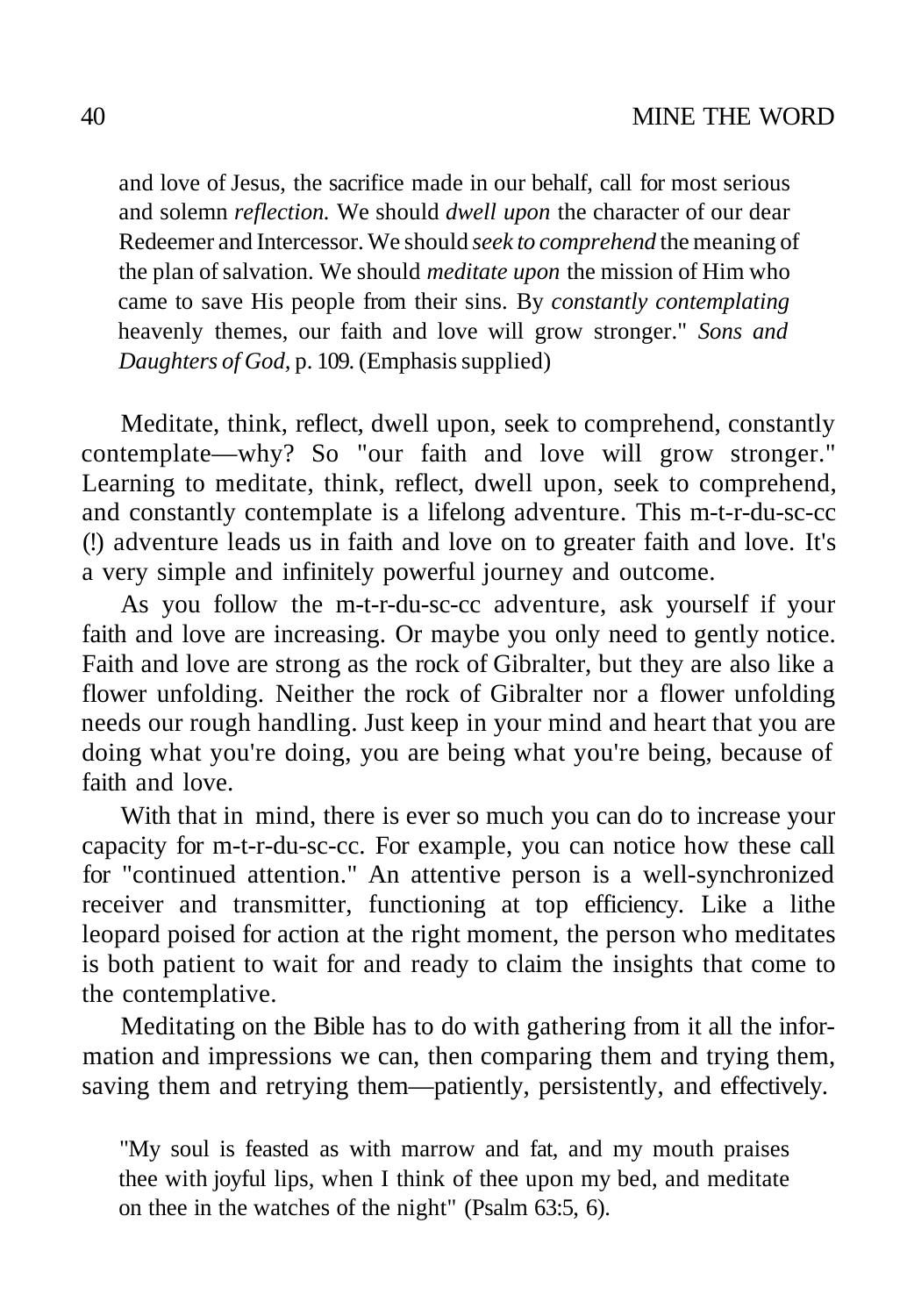Meditation often happens after the Bible is closed and the mind continues to ponder the words printed there. It is a means of keeping company with God in the darkness, or in the busyness of a day's duties.

Describing the journey of the magi, Ellen White says, "It was necessary to journey by night in order to keep the star in view; but the travelers beguiled the hours by repeating traditional sayings and prophetic utterances concerning the One they sought" *(The Desire of Ages,* p. 60).

Incidentally, when I think about the psalmist meditating in the watches of the night and the wise men "beguiling the dark hours" by the thoughts they were able to repeat, I am convinced that it is worthwhile to memorize Scripture. That way we will have the Bible with us anywhere, anytime, so we can ponder it.

Two of the thinking skills that are a part of meditation are analysis and synthesis. When a seamstress purchases a length of fabric, it does not serve as a dress or shirt until it has been cut out and then sewn together into a shape and size to fit the wearer.

When a student purchases a Bible, it does not serve as faith or a way of life until it has been analyzed and then synthesized (e.g. taken apart and put together again) to fit the mind of the student. Of course, just as the wool or cotton in a shirt is the same wool or cotton that was on the bolt, only now suited to the wearer's needs, so the analyzed and synthesized truth from the Bible is the same truth that was in the Bible, only now suited to the mind of the student.

Analysis is detailed study of the parts, word by word or phrase by phrase. Synthesis is a matter of putting the parts together again, into outlines of topics or chapters, for instance. The recurring interplay of these two thinking skills creates a kind of pulse beat that contributes to meditation.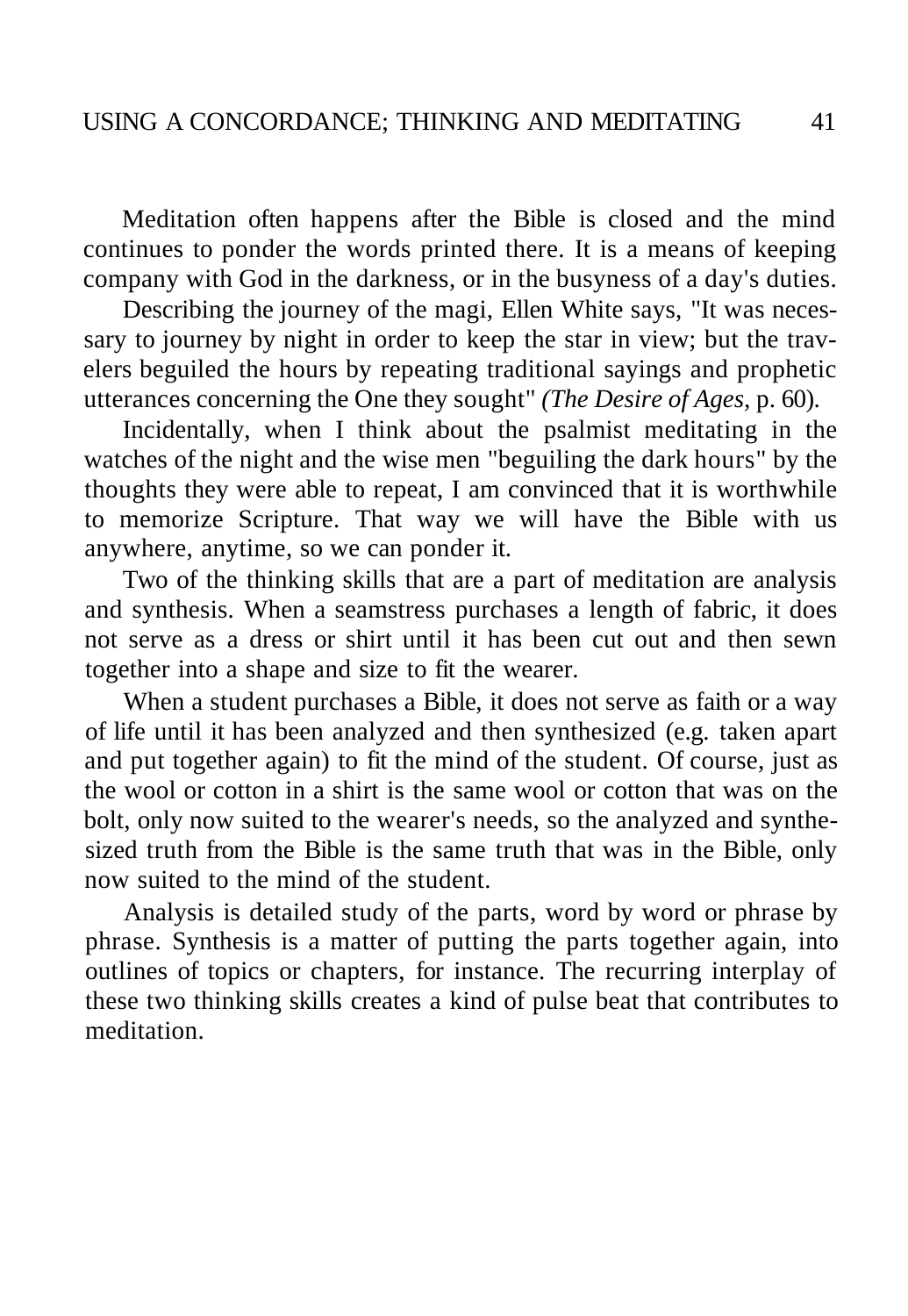#### **Part 5: Assignment**

- 1. **Get acquainted** with Young's or Strong's analytical concordance to the Bible. If you don't have one, ask a friend if you may borrow his/hers. Perhaps your pastor can help you. Maybe the church, school, or public library will have one you can use.
- 2. **Think** of a couple of Bible ideas that you can't find on your own in the Bible. Then **select** the most unique word from that thought and look for it in the concordance. Read the Bible verse to be sure it is the one you are looking for.
- 3. What are the Hebrew and Greek words for "mercy"? What meanings do you find for these words in the concordance?
- 4. Who talks more about love (or charity)—Paul or John the Beloved? Count the listings for both "charity" and "love" in the writings of each. Does that suggest anything to you about Paul that you may not have thought about before?
- 5. Where is the word "boast" or "boasting" used most frequently? As you browse through the concordance, can you find other words that seem to be used in one or two books much more than in any other books? Do you find some words that occur frequently in the New Testament but not in the Old Testament, or vice versa? What about "soul" or "faith," for instance? Does this help you discover the emphasis within books or sections of Scripture?
- 6. Where is Moses mentioned in the Bible? Does noticing the concordance references for Moses suggest anything about Moses or his influence that you did not realize before?
- 7. Think of some theological words like "millennium" or "trinity." Where and how are these used in the Bible?
- 8. **Select** a Scripture passage (six to 10 verses would be good). Read it through several times carefully, making sure you are well acquainted with the main thoughts from it. Then let that select passage be your companion in a special way this week. If you have difficulty sleeping, think about it then. If you are doing manual labor that does not demand careful thought, meditate on it then. What are the parts of that passage? What do they suggest?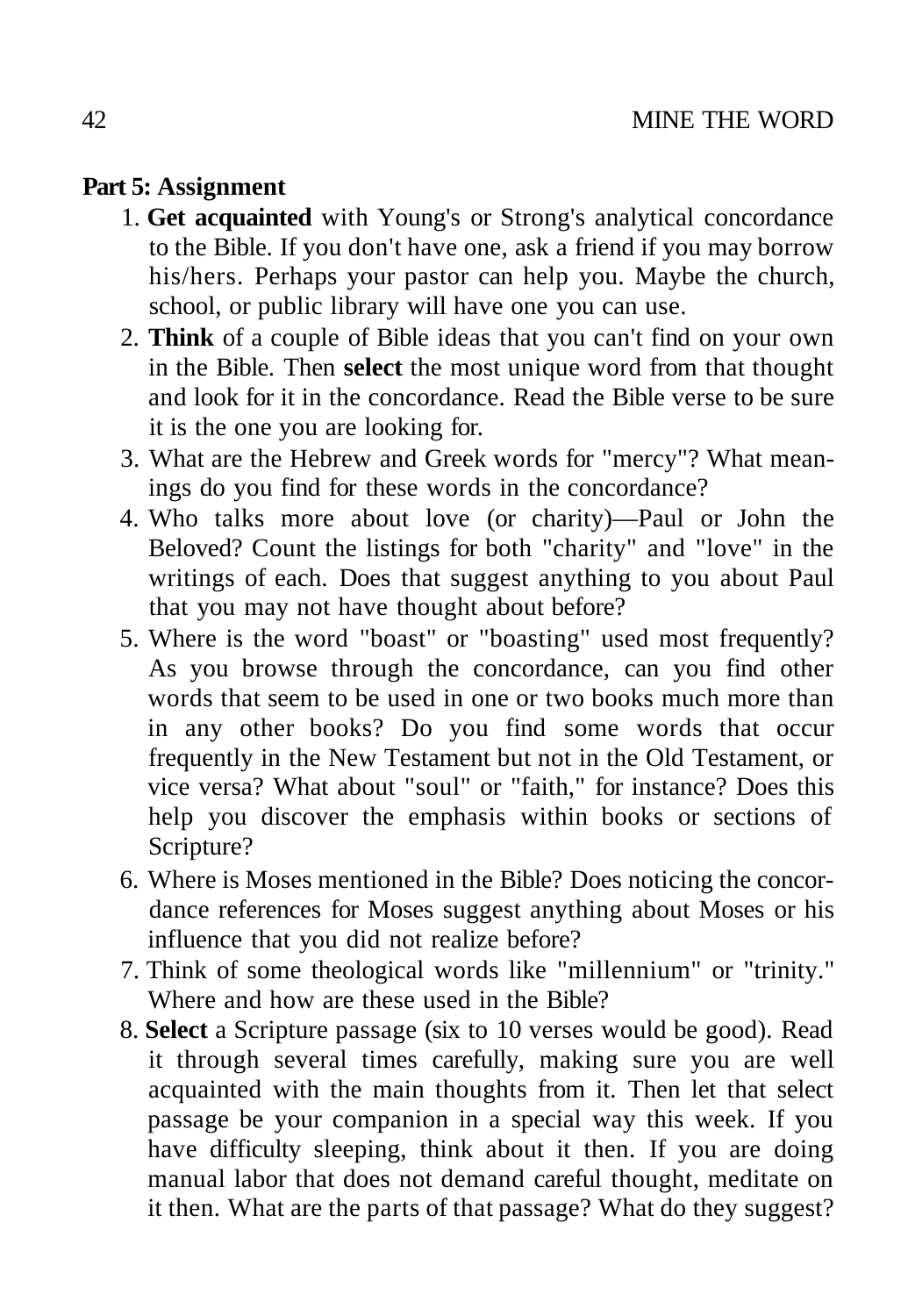Does each part help to make the other parts clearer? After "taking the passage apart," put it together again. How would you sum up all the verses in just a sentence? As you keep company with the passage through the week, ask all the questions you can about it. Become inseparably involved with it so that you are really into the passage and the passage really into you.

**Note:** If you are not able to do the whole assignment, select one or two from (1) through (7), then be sure to do (8).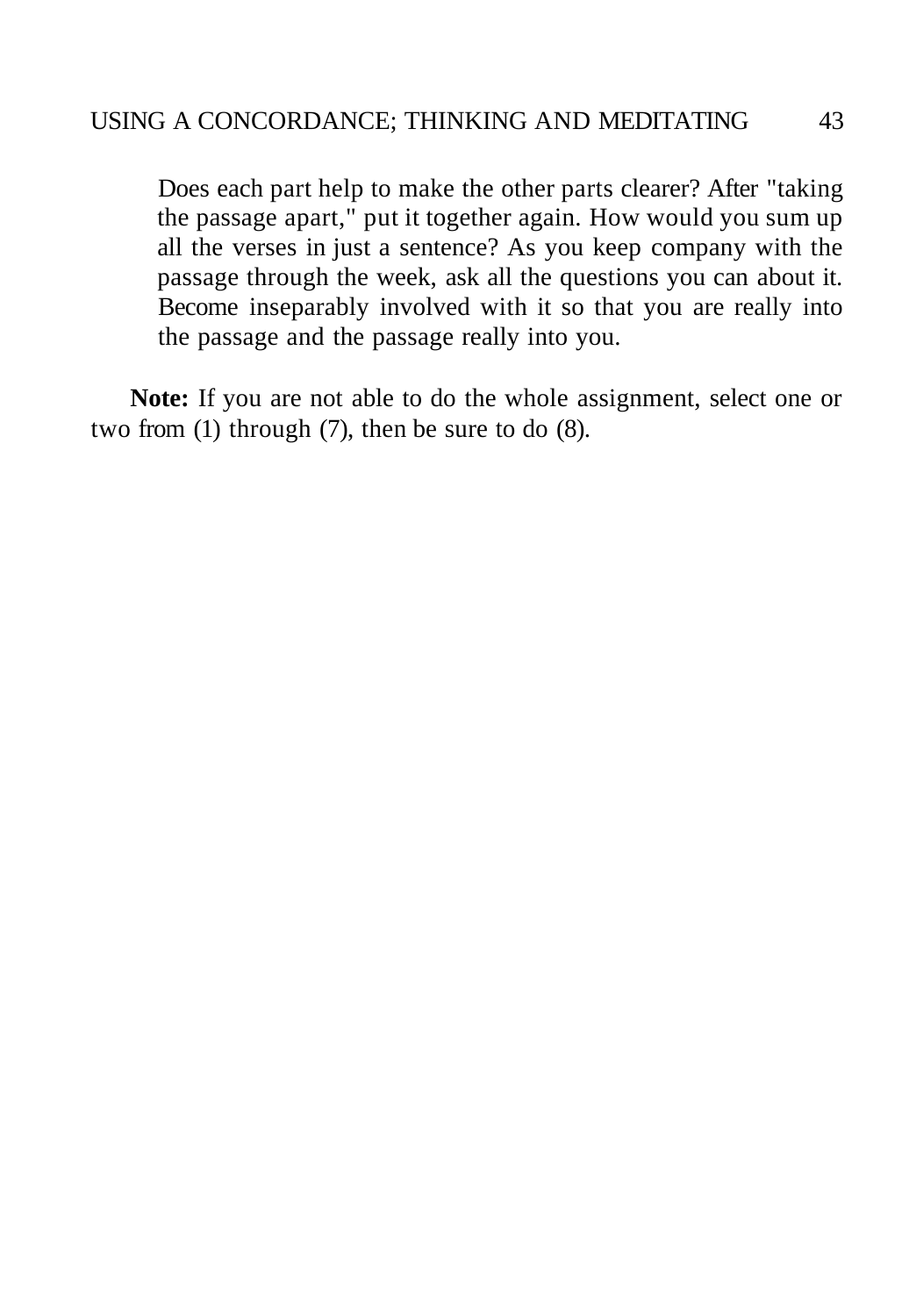**Supplement A, Chapter** 3 From **Analytical Concordance to the Bible,**  by Robert Young, pp. 767, 768.

> PRAYER-1.A whisper, 077 lachash. Isa 26. if poured out a prayer (when) thy chas'-n. 2. Meditation, 70, 770 sichah, siach. Jot 15. 4 Yea, thou. restrainest prayer hefore God Pea. 64. 1 Hearmy voice, O Jod, in my proyer, pres. **3.** Proper, soug of praise, river tephillah.<br>  $\frac{2.54}{1.51}$ , 2. 2. hath. found in his heart to pray this praise in Kl. 3. 28 Yet have thou respect unto the prayer of<br>
> 8. 28 to the prayer which thy servant prayeth 3. 23 the prayer which thy sevant shall make<br>3. 33 Whs. prayer and supplication soever be<br>8. 45. 49 their prayer and ther supplication<br>3. 54 praying all this prayer and ther supplication<br> $9.$  5 beard thy prayer and thy su a Ki.ro. I lift up (thy) prayer for the remnant that<br>20. 5 I have heard thy prayer. I have seen thy 2 Ct. 6, 19 Have respect therefore to the prayer of 6, 19, 20 the prayer which thy servant prayeth 6. 29 what prayer (or) what supplication soover 5.  $x_2$  what prayer and the pupilication<br>5.  $\mu$ ,  $y_2$  their prayer and their supplication<br>7.  $\mu$  I have heart thy prayer, and have chosen<br>7.  $\mu$ ; the prayer that is made) in this place<br> $y_0$ ,  $x_i$  their prayer came ( 12. Is his player unto his God, and the words of 1). 1. E His prayer also, and thow God) was entr.<br>Noh. . . . then mayor hear the prayer of thy arrv. 1. 11 the prayer of thy servant, and to the pra. 11. 15 principal to begin the thanks wing in p.<br> **Job** 16. 13 Not. injustice also my prayer (is) pure<br> **P88.** 4. I have mercy upon me, and hearmy prayer<br>  $\frac{2}{3}$ , chears...the LORD will receive my prayer 17. title. A praver of David. Hear the right<br>17. 1 give ear unto my prayer. (that goeth) not 15. 21 my prayer returned intomine cwn bosom 19. 12 Hear my prayer, 0 Lokn, and give ear u.<br>42. 1 (and) my prayer unto the God of my nie 42.  $\epsilon$  learning priver and the code is the set to the set of the set of the set of the set of the set of the set of the set of the set of the set of the set of the set of the set of the set of the set of the set of the 66. as which hath not turned sway my prayer 69. 11 as for me, my prayer (is) unto thee, 0 L.<br>72. 23 The prayers of Darid the son of Jesse<br>80. 4 be angry against the prayer of thy people<br>84. 4 bearing prayer: give ear. O Gol of Jacob<br>85. *tile* A prayer of Darid Bow 86. 6 Give ear, O LORD, unto my prayer; and<br>88. 2 Let my prayer come before thee: incline 88. 13 In. morningshall my prayer prevent thee<br>90. fifte A prayer of Moses the man of God. 1.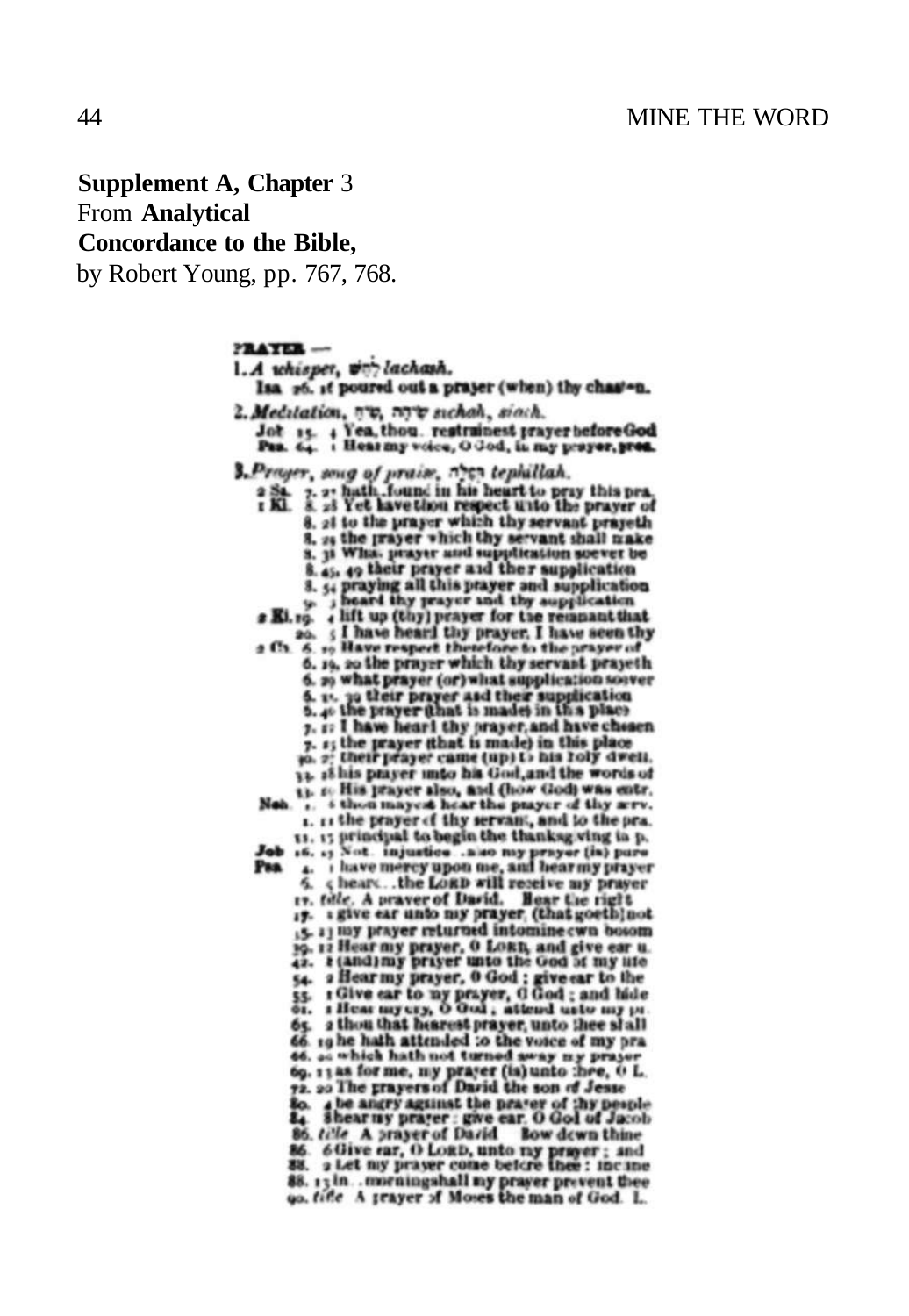see to'le A prayer of the afflicted, when he is ov tos. I Hear my prayer, O LORD, and let my cry too 1; He will regard the prayer. their prayer

- 
- 100. 4 adverances : but I (rive muself unto) pra<br>109. : condemned ; and let his prayer become<br>141. : Let my prayer be se: forth before thee (as)
- 
- 141 syet my prayer also. In their calanities 142 cide. David, A prayer when he was is the c.
- 
- 143 If Hear my prayer, O Loan, give ear to my<br>  $w_1$ , S the prayer of the upright (is) his delight<br>
15. sq he hearsth the prayer of the righteous<br>
28. ; He that turneth away..even his prayer Frov<sub>15</sub>
- Isa 1. 15 when ye make many prayers. I will not
	- 22. 4 lift ug (thy) prayer for the remnant that  $38$ . 5 I have beard thy prayer, I have seen thy  $10^{10}$  make them joyiti in my house of prayer for all  $7$  noise them joyiti in my house of prayer for all
	-
- -
- to neither lift up a cry or prayer for them
- Dat. 9 3 to seek by prayer and supplication, with 9. 17 hear the prayer of thy servant, and his a.
	- 9. 17 near the prayer of thy servant, and his a.<br>9. 21 whiles I (was speaking in prayer, even<br>2. 7 my prayer came in this thee, into thine
- Jon
- Hab. 3. 1 A prayer of Eabakkuk the prophet upon
- 6. Bessehing, prayer, supplication, Singer desses.
	- Lube 1. 13thy peayer is heard: and thy wife Elisa
		-
	-
	-
	- 2.37 with fastings and prayers night and day<br>
	1.37 with fastings and prayers night and day<br>
	1.57 with fastings and prayer to God for I<br>
	1.0 a by their prayer for you, which long after<br>
	2.1.1 Ye also helping together by pra
	- a T1 1. 3 have remembrance of thee in my prayers<br>
	Ret. 3 7 when he had offered up prayers and aupl.<br>
	Jas. 5. 16 The effectual terventprayer of a righteous
	-
	- Jas.
	- : Iv. 1 12 his ears (are open) us to their prayers : but
- b.Intercession, prayer, Creates entenzes.
	- 1 Ti 4. 5 sanctified by the word of God and prayer
- 
- 6.A 10.2h, supplication,  $e^{i\chi}$ h ezchi.<br>Jan. 5. 15 the priver of faith stall save the sick
- 
- **7.A** prayer, couring out, we every moseuche.<br>Mail 17. or gooth not ou: but by prayer and fating!<br>21. 13 house shall be called the house of prayer 21. 22 whatscever ye shall ask in prayer, believ
	-
	-
	- Mark 9. so by nothing but by prayer and fasting<br>11. 17 called of all rations the house of prayer<br>Luke 6. 12 and continued all night in prayer to God Luke 6. 12 and continued all night in prayer to God<br>
	19. 46 My house is the house of prayer: but ye<br>
	72. 43 when he rose up from prayer, sud was c.<br>
	Acts 1. 14 with one accord in prayer and suppleation<br>
	2. 42 and in break
	- -
		-
		- 10. 4 Thy prayers and thire alms are come up
		- so, 31 thy prayer is teard, and thme aims are
		- 12. 5 >rayer was made without ceasing of the
		- 16. 13 fiver side, where prayer was wont to be co. 16 as we went t - prayer, a certain dansel
	- Bom. 1. 9 make mention of you always in my pray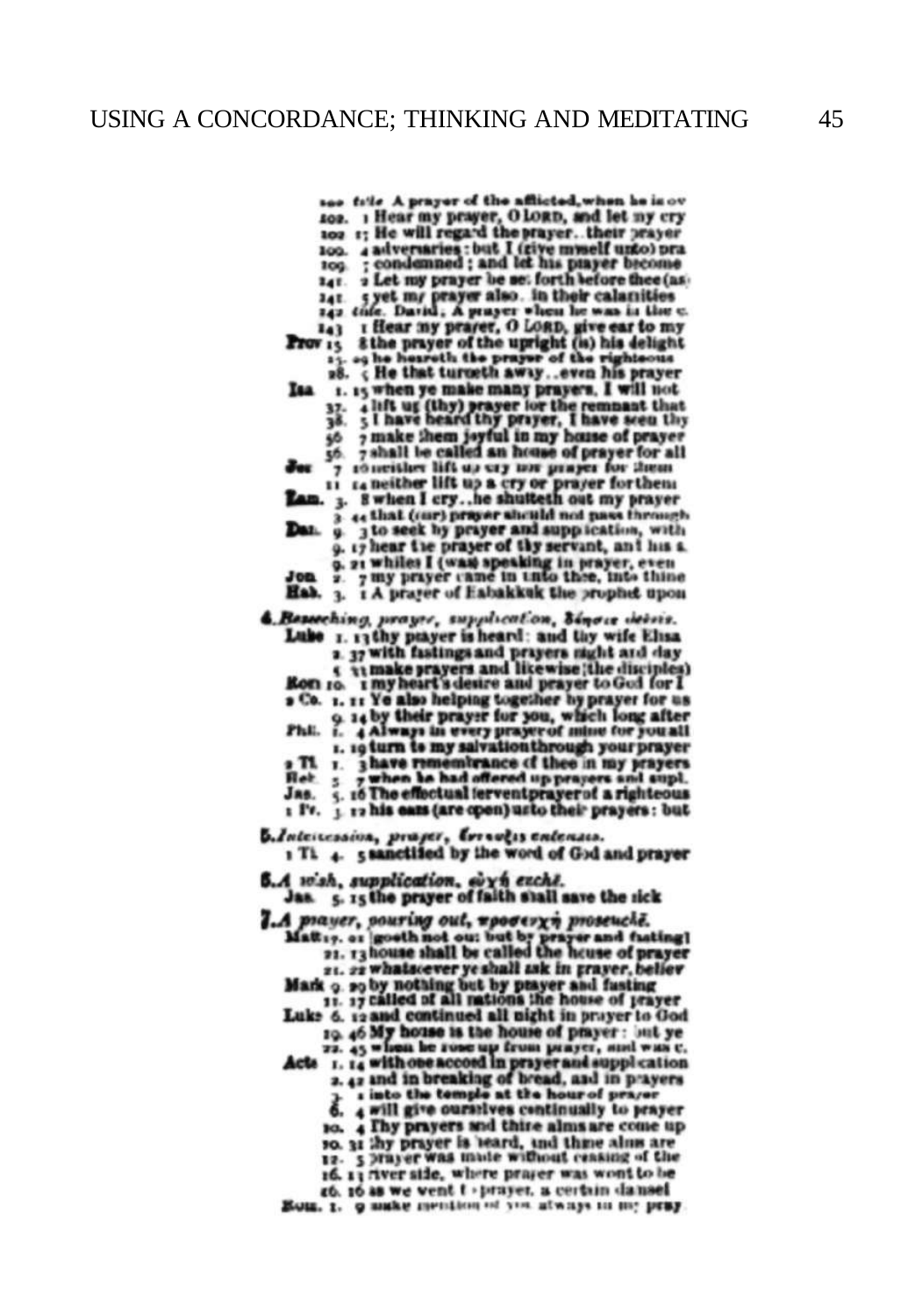#### 46 MINE THE WORD

| Ron 12. 12 patient. . ondinging instant is prayer     |
|-------------------------------------------------------|
| 15. p strive together with me in (your) prayers       |
| r Co. 7. ; may give yourselves to fasting and prayer  |
| 1. 15 making mention of you in my prayers<br>Eph.     |
| 6. is all prayer and supplication in the spirit       |
| Phil. 4. Sprayer and suppli:ationwith thanksgiving    |
| 4. a Continue in prayer, and watch in the same<br>Col |
| 4 12 labouring lervently for you in prayers.          |
| r Th. 1. 2 making mention of you in our prayers       |
| r prayers, intercessons, tand) giving of that<br>1 TL |
| t. c supplications and prayers might and day          |
| e making mention of theein my prayers<br>Phm.         |
| a trust that through your prayers I shall             |
| 7 dwell  that your prayers be not hindered<br>t Pr.   |
| r be ye therefore sober. . watchunto reaver           |
|                                                       |
| i odours, which are the prayers of saints<br>Rev.     |
| , should offer (it) with the prayers of all a.        |
| , (which came) with the prayers of the sai.           |
| <b>TPD</b> to make                                    |

#### п

1. To smooth dows, deprecate, 222 chains, 3.

Das. 9. 13 made we not our prayer before the LORD

- 2. To entreat, mais supplementant. Vet ather, 5.<br>Job 22. 27 Then shallmake thy prayer unto him, and
- 3. To judge self, pray habitually,  $\frac{1}{2}$  polal, 7.<br>  $\frac{1}{2}$ . R. e.,  $\frac{1}{2}$ , the prayer which thy arreast shall make<br>
Nei. 4.  $\frac{1}{2}$  we nade our prayer utto our God, and<br>
Psi. 72. is prayer. shall be nade for h
- 4. Το μινη εποανά, pour ont to, προσεύχομαι pros. Matter, 14 ffor a pretence make long prayer: there.)<br>Mark12. 40 for a pretence make long prayers: these<br>Lutezo. 47 Which... for a show make long prayers. the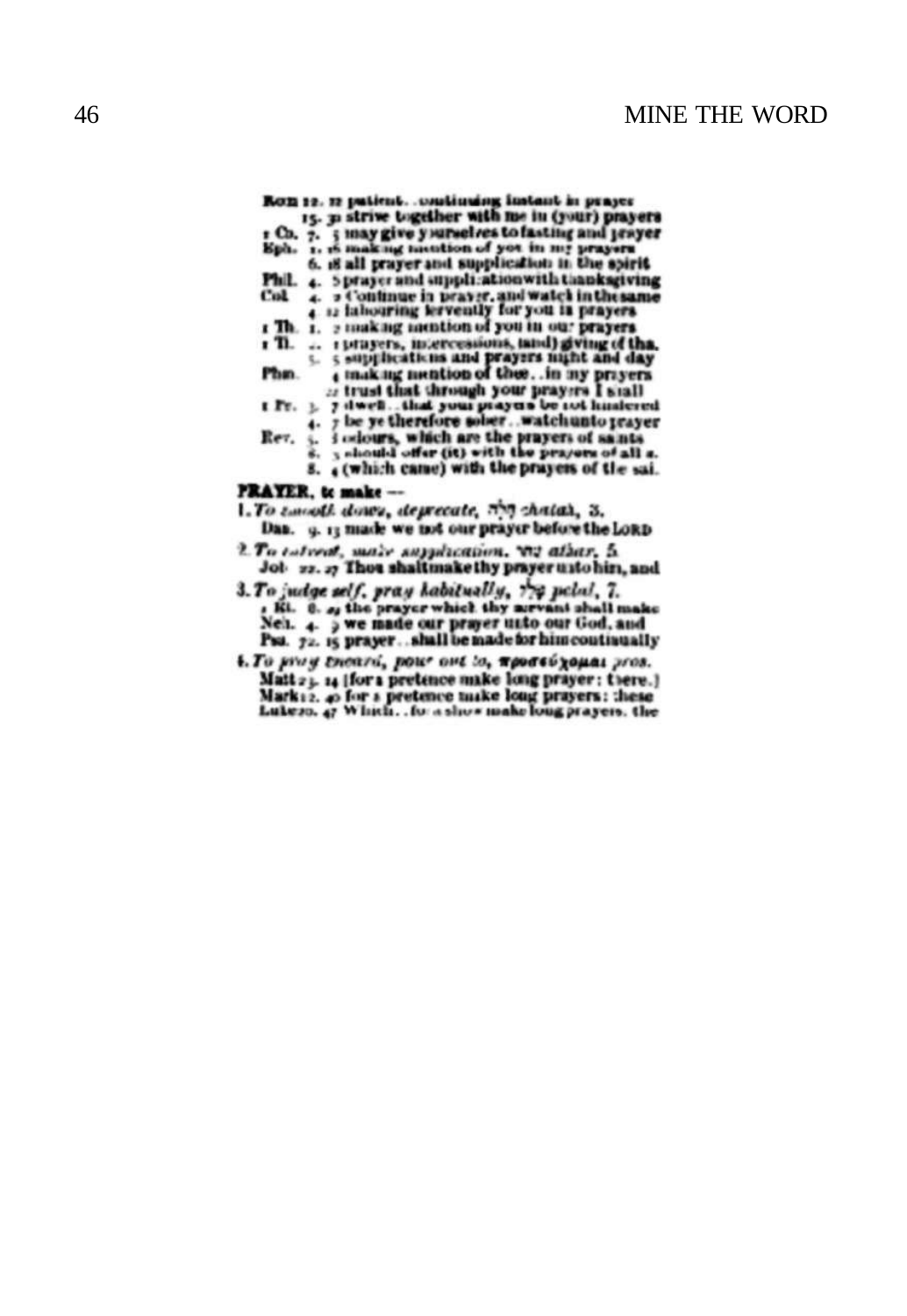#### Lesson 4

# **Participating (Part 1 of Experiential Study)**

#### **Part 1: Teaching Ministry of the Holy Spirit**

"By the aid of the Holy Spirit, which is promised to all who seek it in sincerity, every man may understand these truths [of redemption] for himself." *The Great Controversy,* pp. 526-527.

The Holy Spirit is the teacher of every Bible student—individually. We can't overemphasize this wonderfully reassuring fact. The Spirit is your teacher. The Spirit is my teacher. The Holy Spirit is the teacher of each one of us—personally.

How is it that we are enabled to understand the truths of redemption? Because we ask the right pastor to explain them? Because we read the right set of lessons or hear the right sermon or tape? No. We understand God's redemption because God helps us understand. In the process the Holy Spirit, as our Teacher, may lead us to the right pastor, right lessons, right sermon, or right tape. But we, the students, need to remember that the Holy Spirit is our reference point, our Guide and Teacher. God is the one to whom we address our questions. And we should thank God when answers are provided, whether those answers come directly from the Spirit or indirectly from God through a person, printed source, or some other way.

God's personalized help is provided on just one condition. What is that? That we have a certain IQ? That we feel a certain way about it? No. It is provided on the simple, searching condition that we sincerely seek God's help. God asks, "Do you want help?" And when we each say, "Yes, I really do," that assures us of God's help. Could God be more generous? More helpful?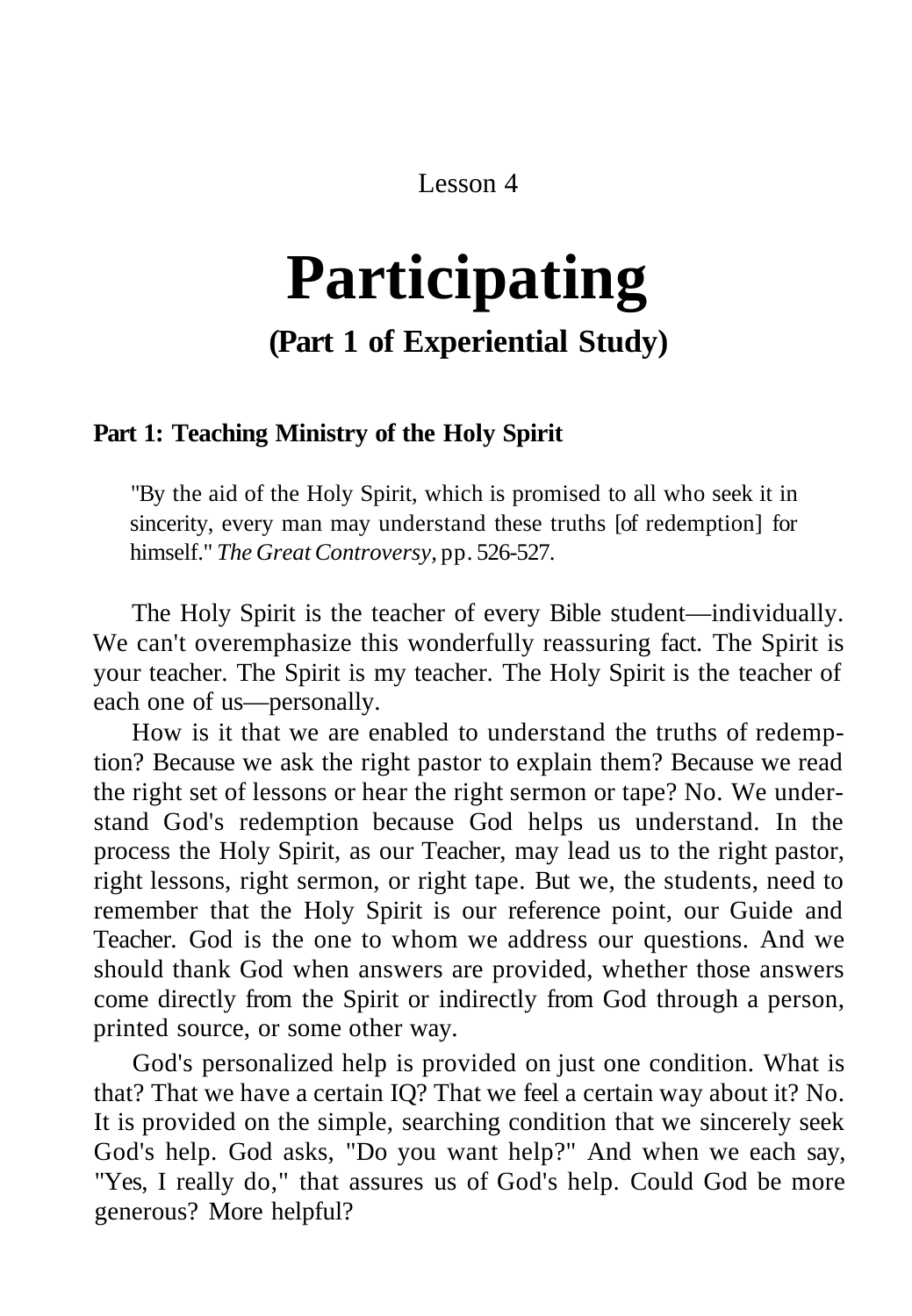#### **Part 2: How to Let Bible Study Be What It Can Be**

In Part 2 of Lesson 3 we saw that we can expect Bible study to involve hard work—not impossibly hard work, just the "fair-enough" kind of hard work that means "I'm giving it all I've got," like when I go jogging or do some other physical exercise. The fact that I am only expected to give it what 1 not others, have to give suggests something else about the Bible that we need to remember: The Bible is adaptable. It contains truths big enough to challenge an Einstein, and it also contains truths simple enough for me to grasp. It is plain enough and profound enough that I don't have to be either defeated or bored by it.

Think how plain and simple the Bible is and how suited it is to the common person:

"The infinite truths of salvation are stated so plainly that finite beings who desire to know the truth cannot fail to understand." Ellen G. White, *Counsels to Parents, Teachers and Students,* p. 438.

"Men of humble acquirements, possessing but limited capabilities and opportunities to become conversant in the Scriptures, find in the living oracles comfort, guidance, counsel, and the plan of salvation as clear as a sunbeam." Ellen G. White, *Selected Messages,* vol. 1, p. 18.

Think how grand and profound the Bible is and how suited it is to the exceptional person:

"If the individual is possessed of large talents of mental powers, he will find in the oracles of God treasures of truth, beautiful and valuable, which he can appropriate. He will also find difficulties, and secrets and wonders which will give him the highest satisfaction to study during a long lifetime, and yet there is an infinity beyond." Ellen G. White as cited in *The Seventh-day Adventist Bible Commentary,* Francis D. Nichol, ed., vol. 7, p. 945.

It is impossible for any human mind to exhaust even one truth or promise of the Bible." *Education,* p. 171.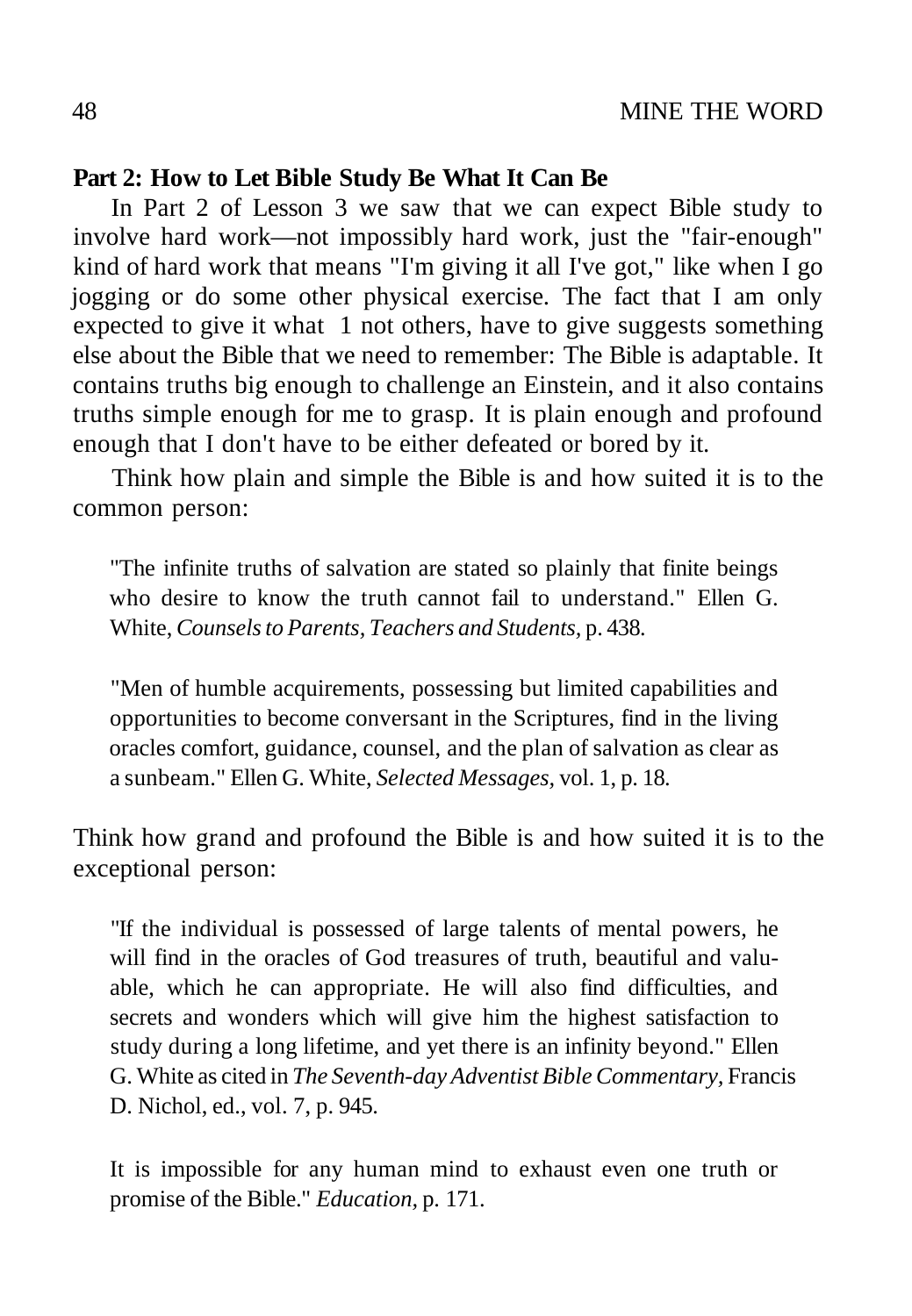Since the Bible is both *plain* and *profound,* it follows that it is adaptable. "The Bible unfolds truth with a simplicity and a *perfect adaptation* to the needs and longings of the human heart." Ellen G. White, *Steps to Christ,*  p. 107 (emphasis supplied).

We can let Bible study be what it is meant to be when we realize how perfectly it is suited to our needs and longings, no matter if we are average or exceptional. Aren't experiences meaningful and interesting to you when you *know* they are going to "suit you to a T"? That's the way it is with the Bible; it is perfectly adaptable to *your* needs and longings.

#### **Part 3: Compare Last Assignment**

Review the questions in Part 5 of Lesson 3 and compare your answers. How did this assignment help you? What insights did it give you? Share with each other what you found as you got acquainted with the Young's and Strong's analytical concordances. Was the meditating a meaningful experience? Do you have additional suggestions for the class about how to use a concordance and how to think about the Bible?

#### **Part 4: Participation**

Participation has to do with "living" a story as we read it. When you read a story, don't you go where the people in the story go and see what they look at? Can't you feel the atmosphere and even imagine the looks on their faces and tones in their voices? That's what I mean by "participating." When we hear or read stories like those in *Reader's Digest,*  participating comes naturally. (At least it did when we were children!) Although, for a couple of reasons, we don't always get as enthusiastically or effectively involved in Bible stories as we do in *Reader's Digest*  stories. For one thing, we feel Bible stories are already familiar, and we already know what's going to happen. It is true that we may know how the story comes out, but we don't know all there is to learn from the story yet. The reason for living Bible stories has more to do with getting into the truth they reveal than it does with getting into the plot for the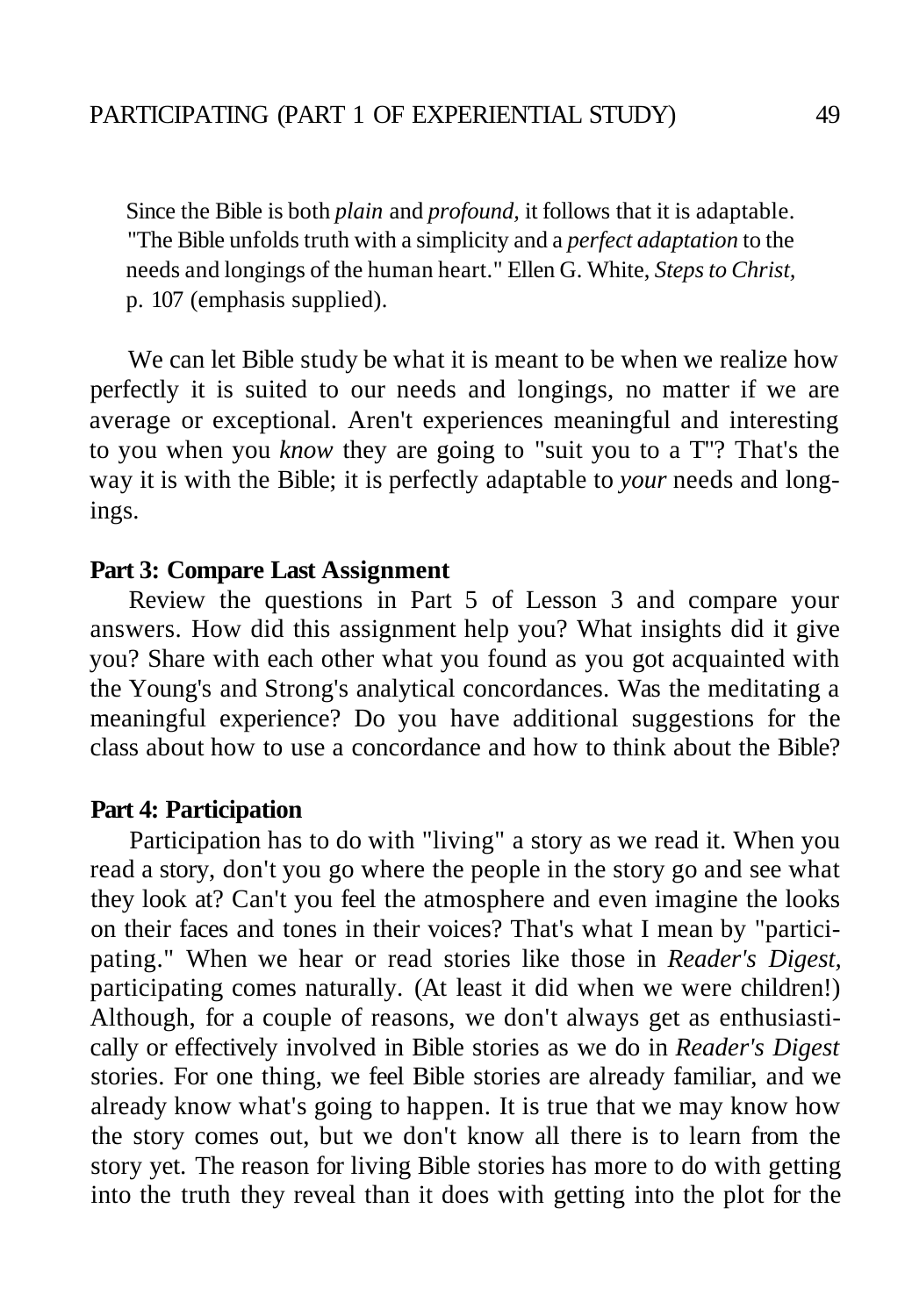sake of finding out what happens at the end of the story. When we understand that, familiarity breeds interest, not contempt.

In addition to being familiar, Bible stories are not always spelled out in as great detail as other stories. So, the most helpful kind of participation in Bible study calls for the ability to put sanctified imagination to work filling in some of the details. It is a matter of finishing the story as well as living it. "Uncle Arthur" Maxwell gives examples of this kind of participation in a small book titled *How to Read the Bible.* Following (found on p. 16) is one of his examples:

"As one reads this (Luke 23:50-53) for the first time it appears to be just a brief report of what happened to the body of Jesus immediately after the crucifixion. But stop a moment. Don't rush by so fast! Read it again. Then again.

"See! A ladder has been placed against the cross. An old man is climbing it, while another waits anxiously below. Now the man on the ladder is drawing out the nails that held Jesus to the cross. But he needs help. Another ladder is raised. The second old man climbs it. Then together, very gently, they lower the body to the ground, perhaps with the limp arms of the Master around their necks as though He were saying to them, 'Thank you, friends, for coming; thank you for helping Me.' What a beautiful thought it is that when His own special friends had forsaken Him and fled, these two old men, 'secret disciples,' came to His aid! Even more thrilling is the sudden realization that though someone who hated Jesus drove in the nails, someone who loved Him pulled them out!"

There is another example of participation in the book, *How to Search the Scriptures.* The authors, Lloyd M. Perry and Robert D. Culver, tell on pp. 103-104 the present-day Bible study practices of 17 people in a variety of professions, from grocery company executive to lawyer. One is an insurance company director who finds that seeing and sharing Bible incidents is infinitely worthwhile. He asks himself, "If I had been on the scene, what would my reactions have been to that which I was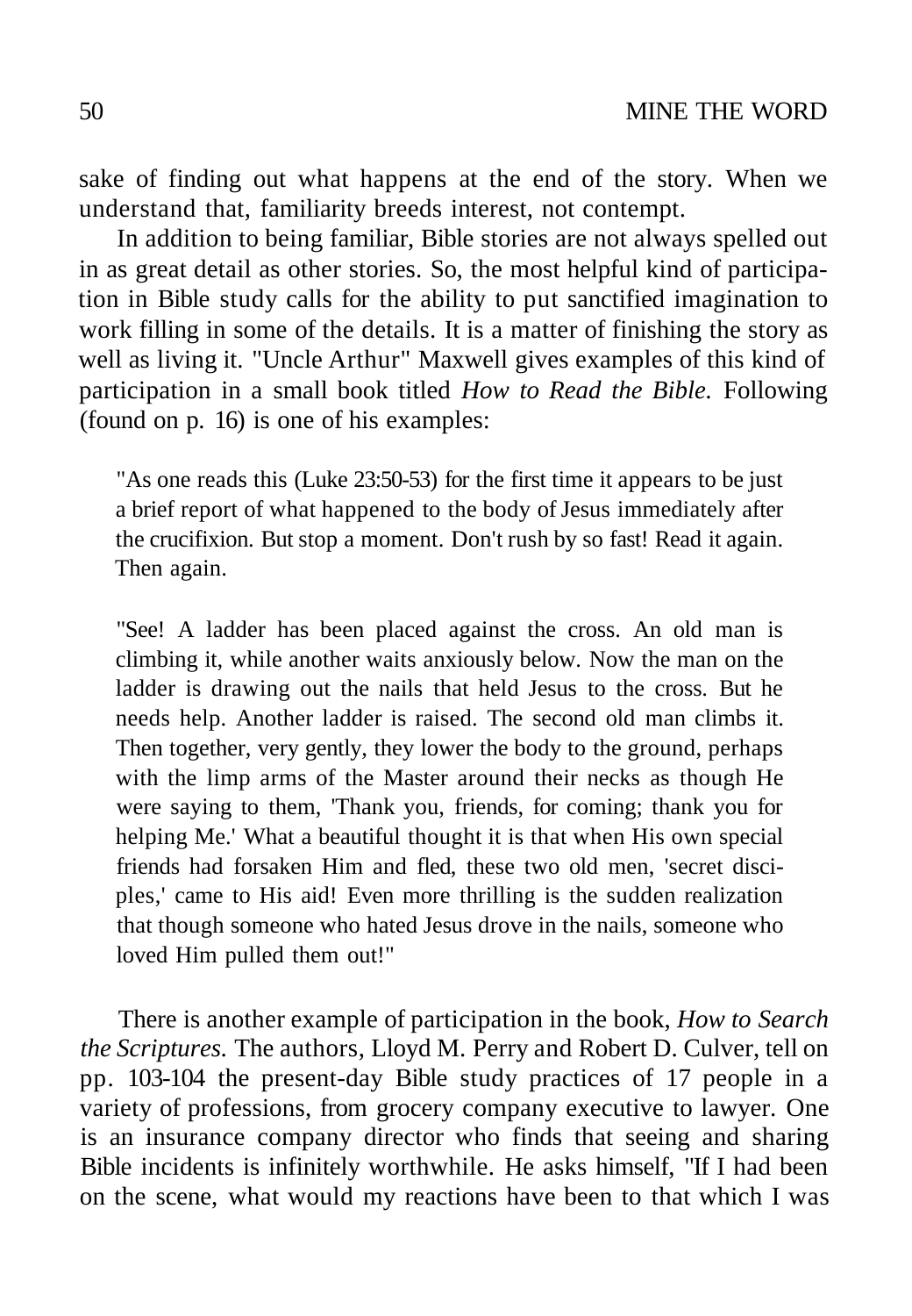observing?" Then he gives an example:

"The synagogue incident of Mark 3 provides an illustration of my method of Bible study.

"Forgetting that I am a student, I become a participating observer. I stand in the synagogue—Jesus in the center—the man with the withered hand in the crowd.

"All the accumulated testimony of the centuries to the power of Jesus Christ, which is our heritage and inheritance, is at that moment in the synagogue, still future.

"Standing by Christ and looking at the man's paralysis, I protest the command, 'Stretch forth thine hand.' Jesus is mocking his impotence. It is impossible and therefore unreasonable. But I can say that only while my eyes are fastened on the man's paralysis.

"Moving to the side of the cripple I can almost feel the struggle in the helpless man's mind. I can see him look into the eyes of Christ and say, I can't . . . I can't .. . I CAN!! There it is—whole as the other.'

"*F*or a moment I become the man with the paralysis. How many times I have attempted to overcome my disability—a spiritual paralysis. All the effort has ended in heart-sickening failure. But I cannot look into His eyes, and hear His voice and not say, 'I will,' even though all the devils in hell thunder in my ears, 'You cannot.'"

Participation has to do with getting into the story. This will, of course, help us discover "what happened." But more important, this will put us in touch with the truth revealed in that happening.

#### **Experiential Bible Study—Baughman**

Experiential Bible study complements the skill of participation nicely. Experiential study has to do with relating what you read in the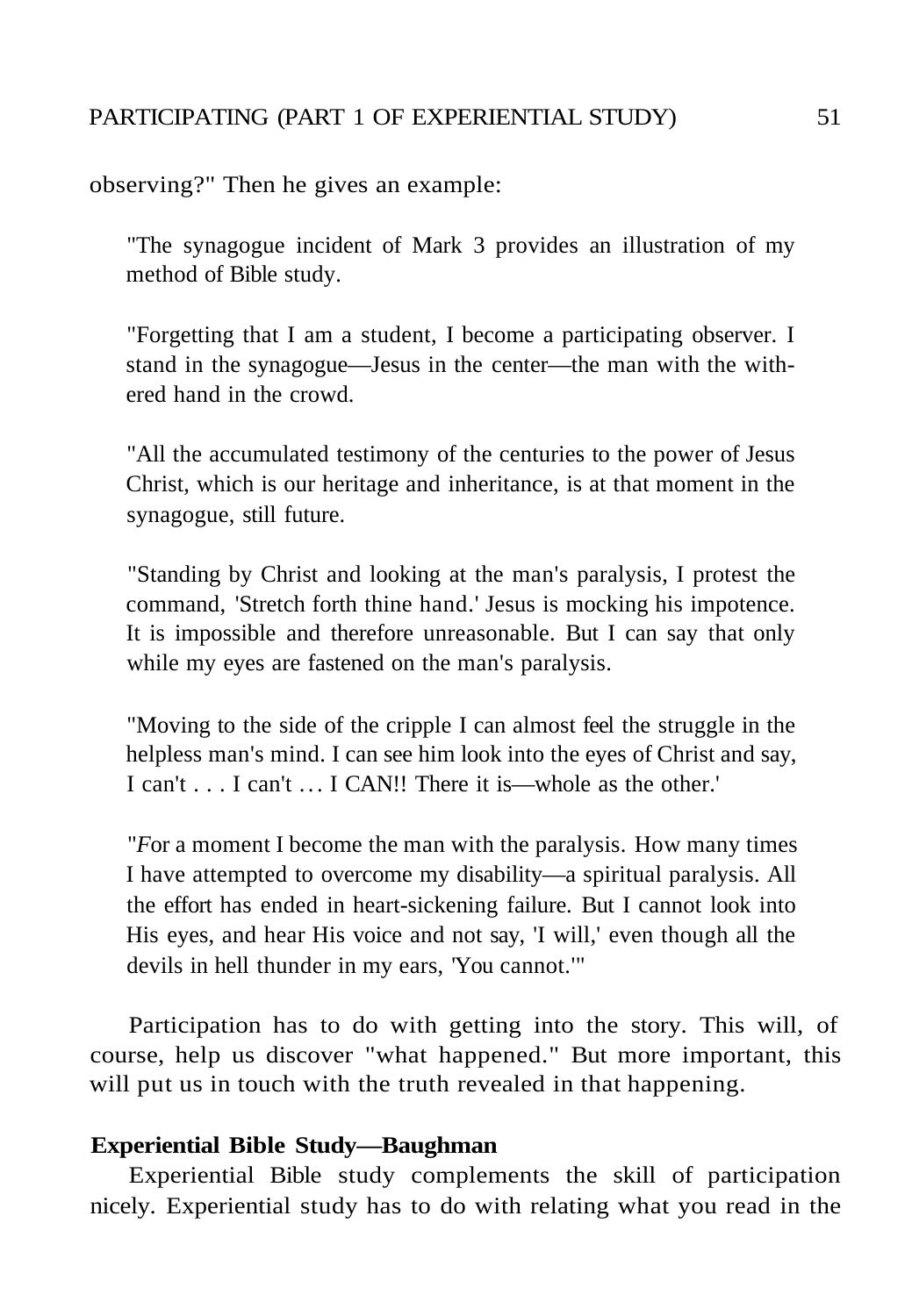Bible, whether story or not, to your personal experience, and letting that encounter produce good fruits in your experience. You could say that participation is the skill that makes the Bible vivid to you, and experiential study is the skill that makes it apply to you.

Experiential study has more to do with the inward emphasis than with the outward emphasis (as in the "using the Bible" skill) or the upward emphasis (as in asking the question, "What does this tell me about God?"). This is all right as long as this inward emphasis is never at the expense of the upward or the outward. While we talk about experiential study, we need to keep in mind what Lawrence Richards said in his book, *Creative Bible Study:* "The question always is this: 'Is God trustworthy?' Not, 'Is my faith strong?'" Effective experiential study confirms my belief that God is trustworthy It does not cause me to focus on my faith rather than on God.

In this lesson and the next we want to look at three approaches to this kind of study.

Ray Baughman, in his book *Creative Bible Study Methods,* introduces on p. 14 an elementary version of experiential study in the form of "Heart Check Bible Study." (See Supplement A to this lesson.) At the top, right-hand section of the form, record the passage you are studying. Ten to 15 verses is a good length. Then, as you read through the passage, make a dot for each verse on the graph at the left and write a verse number beside it. If you are studying 1 Thess. 1:1-10, for instance, you will have one dot on the graph and the number "1" beside it in the column headed "verse," on the first line. On the second line you will have one dot and the number "2" beside it, and so forth through the last line needed for your passage (in this case line 10). There are seven positions from left to right on the graph. Your dot indicates how each verse moved your heart. You can decide where to place the dot by asking the question, How does this verse speak to me? If you have a negative response, place your dot to the left under the minus sign. If you respond positively, place your dot to the right under the plus sign.

For the second step complete the center section headed "Diagnosis and Observations." The purpose here is to answer the question, Why or how did, or didn't—this verse speak to my heart? You see, it is one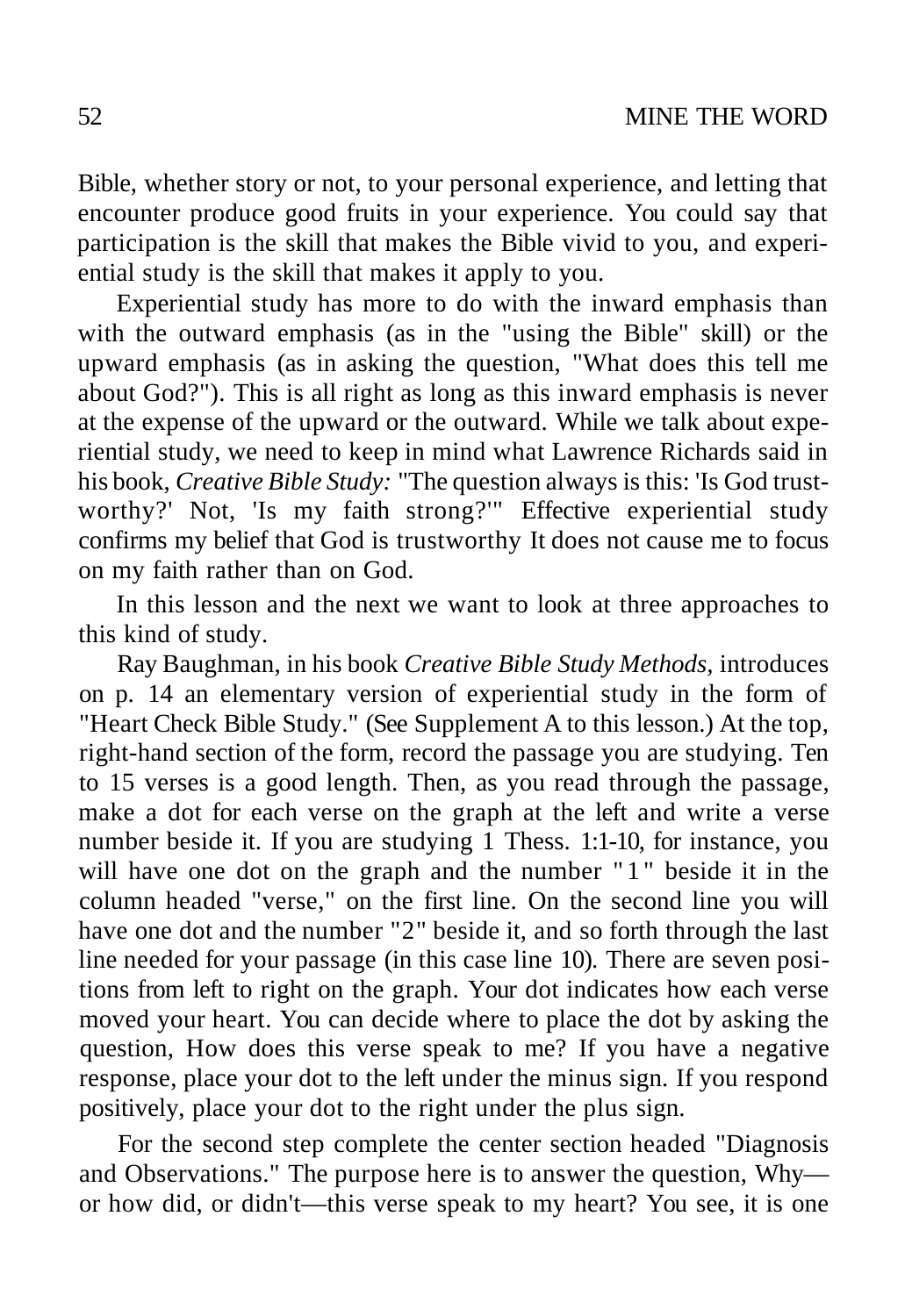thing to know that a verse did not move you or that it had a negative effect on you, and it is another thing to know why that was so. For each verse write a brief explanation. It may be that you prefer to explain only the most extreme verses. However you go about it, the second part is an important step in understanding your own response to what you have read. For example, it may be that your negative feelings about a verse indicate a misunderstanding or distrust of God. By completing the center part of the form you help yourself account for that negative feeling which may otherwise remain vague and unexplained.

Having accounted for the minuses and pluses, you are ready to do the final of the three steps. At the bottom is a space for a prescription. The question here is, what are you going to do about what you discovered in the first two steps? There are ways to maintain the positive and reduce the negative responses, and this prescription section is the place to summarize which of those ways you will use.

The Heart Check Bible Study form is kind of a Bible game, something children enjoy. Yet the questions one asks, in the process of doing it, are appropriate for adult Bible students (experienced or not) to ask any time they study.

#### **Experiential Bible Study—Drakeford**

A sample chapter from John W. Drakeford's book, *Experiential Bible Study,* is also included with this lesson (Supplement B). By looking at that chapter as you read on here, you can learn how that author teaches experiential Bible study. His is a group Bible study method, but you can use the same method individually. In each chapter he outlines one session, and he follows essentially the same outline each time. He begins by noting the Scripture that is being studied. Each person in the group should read it carefully before getting together for the study. Then when the group meets, the group leader gives some psychodynamics for that Scripture. As you read the four-paragraph introductory section of the chapter in Supplement B, you can see that the point is to give a modern parallel for the kind of experience you read about in the selected Bible passage. In this case, example setting or role modeling is the point of both John 13 and the short story regarding the movie *Skyjack.*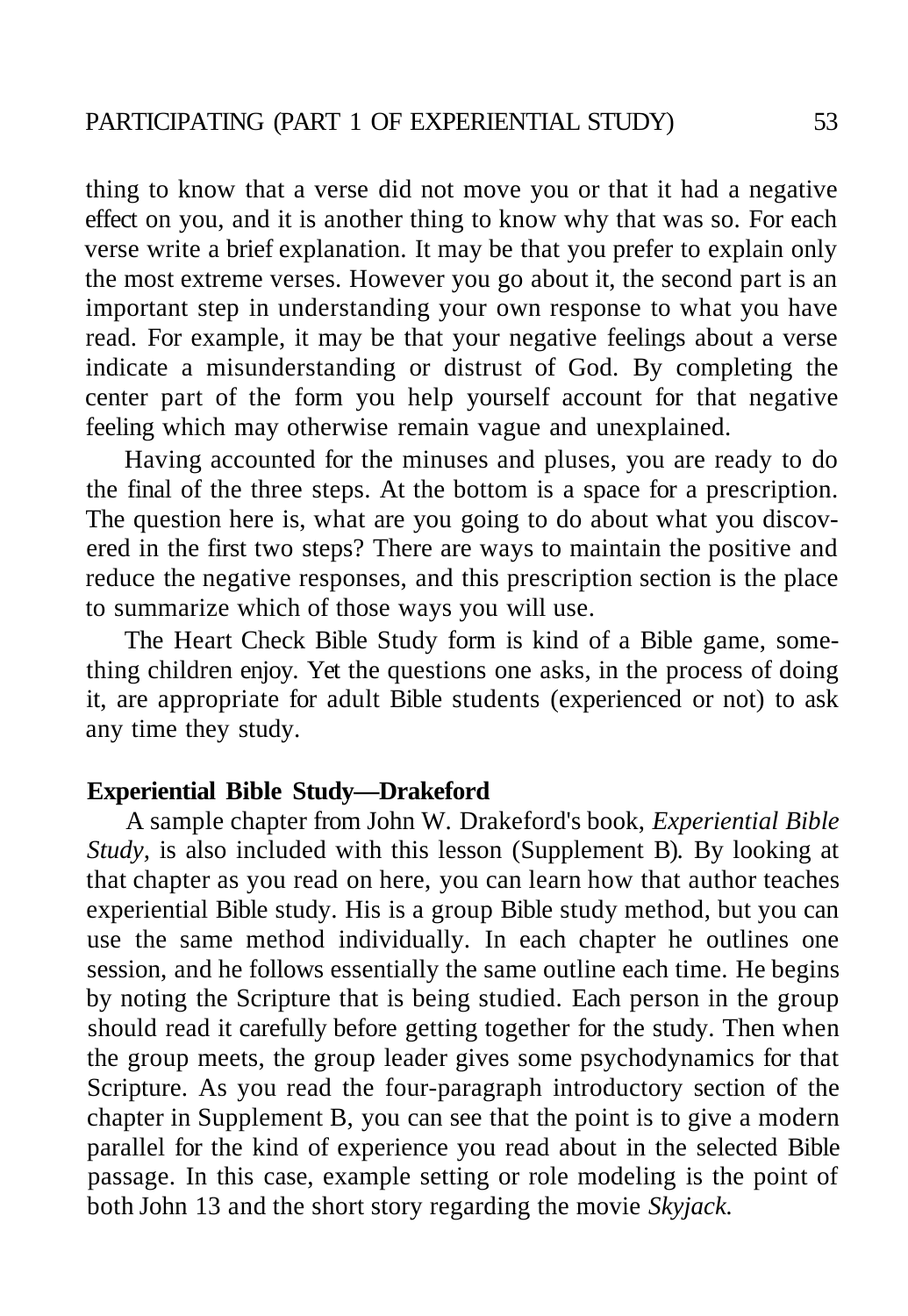After a few words about the physical setting for the group, the Sharing Session begins with Bible background. In this case the background includes additional texts about imitative learning.

After sharing the Bible background, there is time for the group to reread the scripture (John 13 and 1 Peter 2:21) together.

Then comes the Reflection Period when the group takes time to reflect—keeping in mind the importance of their personal associations. That simply means what each one personally associates with the passage. When each one reads about the role modeling in John 13, what comes to his or her mind? Does it remind each one of a personal experience? As you reflect you can simply ask the question, How has, or does, my experience compare or contrast with what I read in this passage? Describing this Reflection Period on pp. 26 and 27, Drakeford writes:

"The technique used here is similar to that utilized in many psychological tests that seek to reveal the inner life of the individual. The inkblot test is a good example. The subject is shown an inkblot and then invited to tell what he sees. It is remarkable to listen to the testee pouring out reams of material about his inner life, which is all triggered by something that he saw in the inkblot.

"In another type of projective test the individual is shown a picture of a scene and asked to tell what went before, what is happening at the moment, and what will be the outcome. Once again, many individuals pour out long stories of life experiences.

"In experiential Bible Study the whole situation is enhanced by using a Biblical incident or passage. Many of these are familiar, and more than a few members of the class will already have a wealth of associations that can be utilized."

After there has been adequate time for quiet, personal reflection, there is a round of "sharing associations." The leader can begin by saying something like, "This passage reminds me of an experience I had . . . ," then proceed to tell the experience, as Drakeford has done in the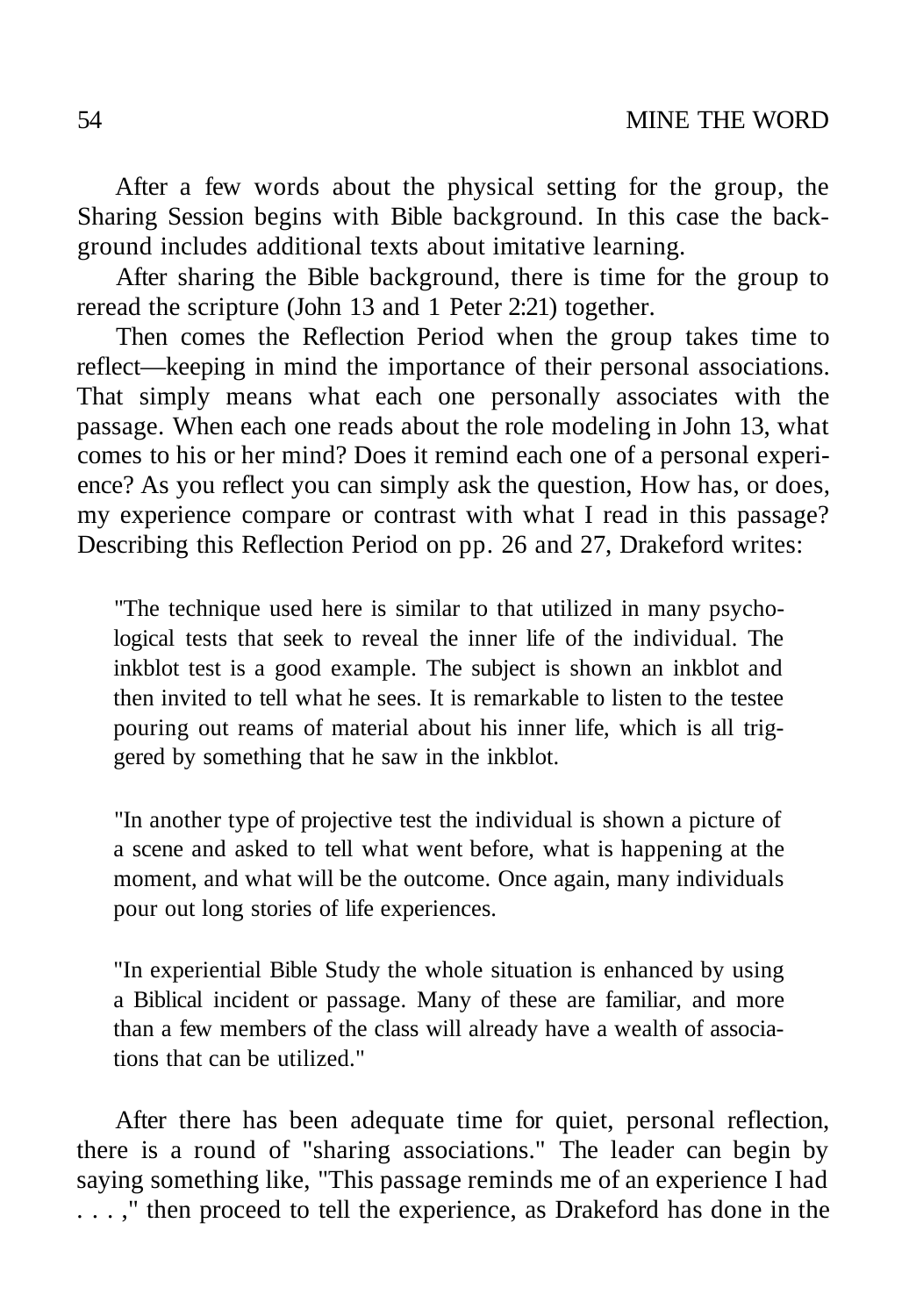"Sharing Our Associations" section of this chapter. These shared associations give the stuff out of which the emerging principle of interpersonal relationships is formed. As the group helps formulate this principle, each can state it as he or she sees it, then together perhaps it can be summarized in a single statement or two.

Finally, the Action Commitment is the time for each member of the group to decide and, if willing, to state what he or she is going to do about it.

So there, in a short chapter, you have a sample of John Drakeford's way of going about experiential Bible study.

Perhaps we should end this introduction to experiential study with a question: What is the point of experiential Bible study? The point is to bring human experience—then and now—in touch. Actually, experiential Bible study works in two directions: First, the Bible student asks, What does the Bible say about my experience? Second, the Bible student also should ask, What does my experience tell me about the Bible? Careful experiential study deals with both questions. However, the second one makes some Bible students nervous since we know we should not bring preconceived ideas to Bible study. And it is true, we must not let our experience alter the meaning of the Bible. But it is also true that we *should* let our experience open our eyes to that meaning. One of the best sermons I have heard at our college church was preached by a woman whose study of education and psychology helped her realize and appreciate how Jesus related with people and met their needs. Through the eyes of this educator, simple, old gospel stories came alive with respect and love and meaningful interaction between Jesus and the people He befriended.

Just as this educator appreciated the psychology of the Bible, so historians will appreciate the history of the Bible, philosophers the philosophy, and so forth. Let the things you have studied, as well as your everyday experiences, help the Bible *live* for you and for those you share it with. Ask yourself, What does my knowledge of sociology (or any other area) tell me about the meaning of the Bible, *and* let the Bible help you see the meaning of your experience.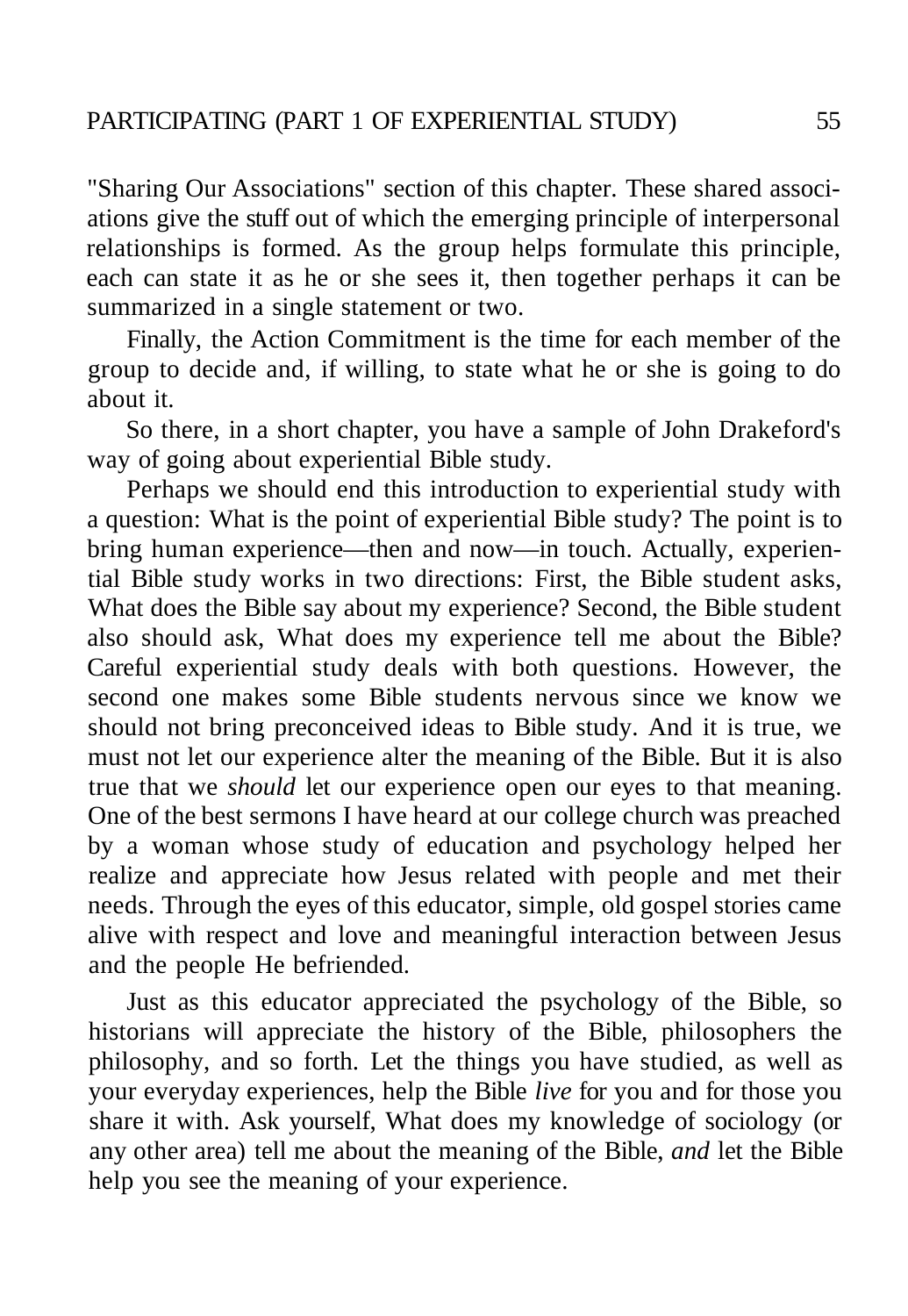#### **Part 5: Assignment**

- 1. *Select* a healing miracle, or some other incident in Jesus' ministry, and practice participating in that story. Then *write* a page or so (like the samples from Uncle Arthur or from Perry and Culver) that you can share with the group that will show your participation in the story.
- 2. *Try* Baughman's Heart Check Bible Study on a passage of your choice.
- 3. *Try* Drakeford's experiential study. If you aren't able to try it in a group this week, do it on your own. Select a passage of your choice about some human experience—fear, love, or hope, for example. Then prepare your own information for each of the sections: Psychodynamics, Bible Background, Personal Associations, Principle of Interpersonal Relationships, and Action Commitment.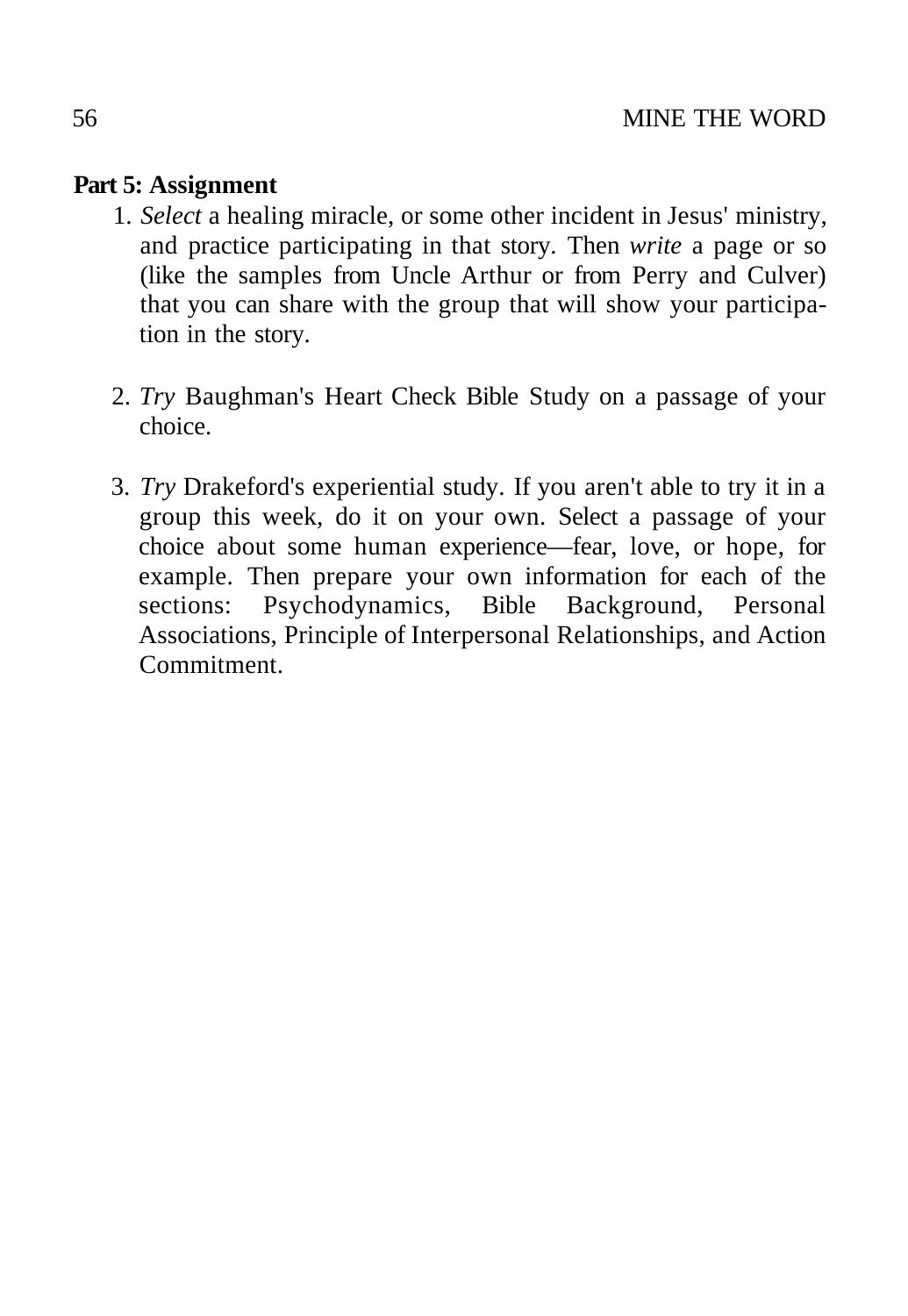### **Supplement A, Lesson 4**

### **HEART CHECK BIBLE STUDY\***

Bible Reference

E.K.G. Diagnosis and Observations

(One verse per line) (Why or how did this verse speak to my heart?)

Heart moved 0  $+$  $\div$ ÷ Prescription (What are you going to do about it?)

\*Ray E. Baughman, Creative Bible Study Methods, p. 14.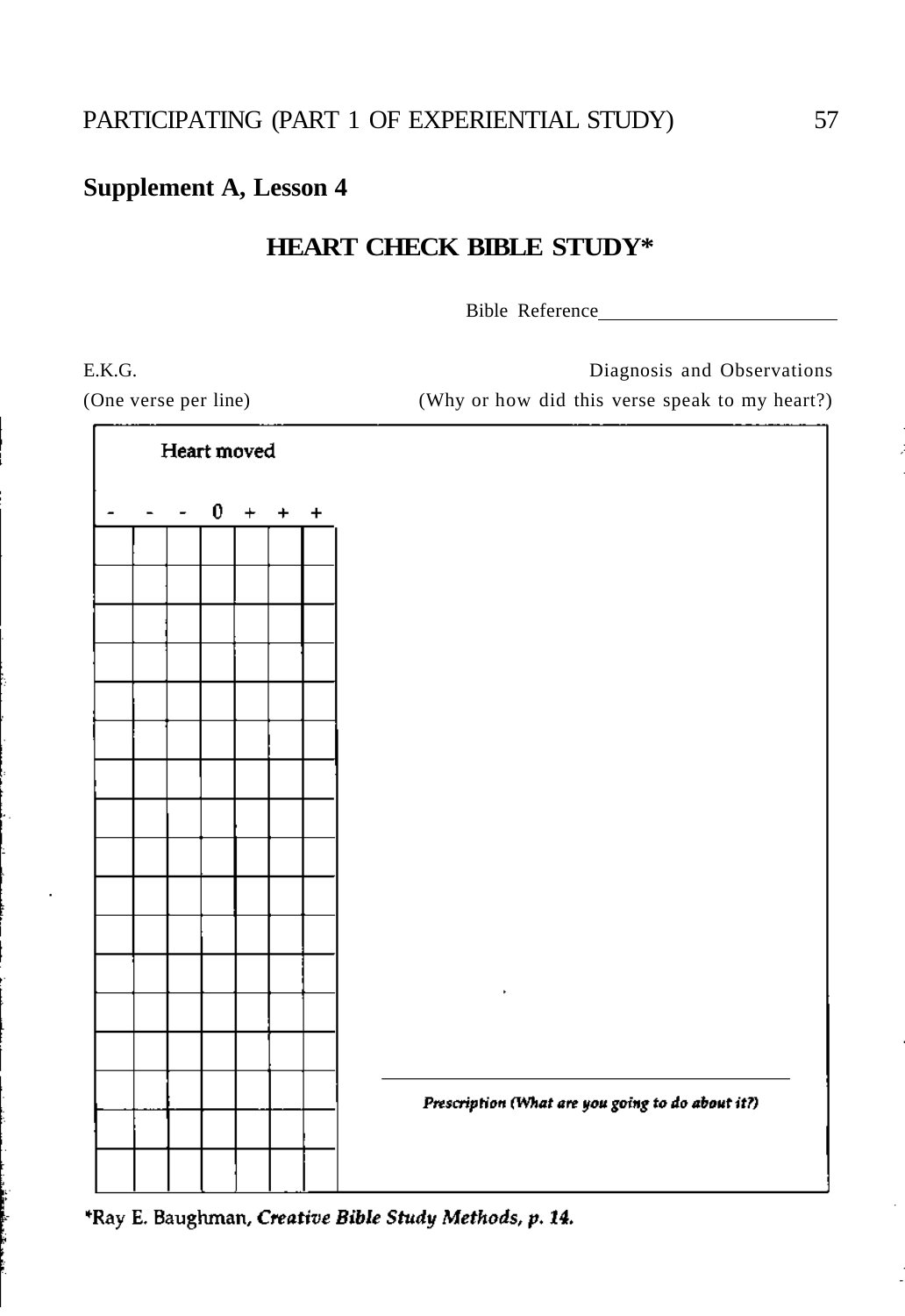#### **Supplement B, Lesson 4**

Sample Chapter from John W. Drakeford, *Experiential Bible Study* 

### **Imitative Learning**

**Scripture:** John 13:1-17; 1 Peter 2:21

#### **Psychodynamics**

One of the newest ways of teaching is also one of the oldest known to mankind. It is sometimes referred to as imitative learning or "modeling the role," a process whereby the teacher demonstrates by example the lesson that is to be taught.

When exhibitors tried to import the movie "Skyjack" into Australia, Donald Chip, at that time the customs and excise minister, refused permission and explained his action by saying, "The film deals with the hijacking of a crowded passenger plane by a mentally disturbed U.S. Army sergeant. The method of hijacking and of holding a crew and passengers hostage are explicitly and vividly depicted. The experiences of airlines and civil aviation authorities have shown that the hijacking techniques employed in films are reproduced in real life a short time later."

By his action Chip was showing that he believed in imitative learning, as it is employed in education today.

Today's program focuses on the process of imitative learning or role modeling.

#### **The Sharing Session**

#### **The Physical Setting**

Do you have trouble getting started? Try to get your group in on time. Nothing is worse than being interrupted by latecomers. Urge the group to be punctual; leave chairs in a convenient place so that individ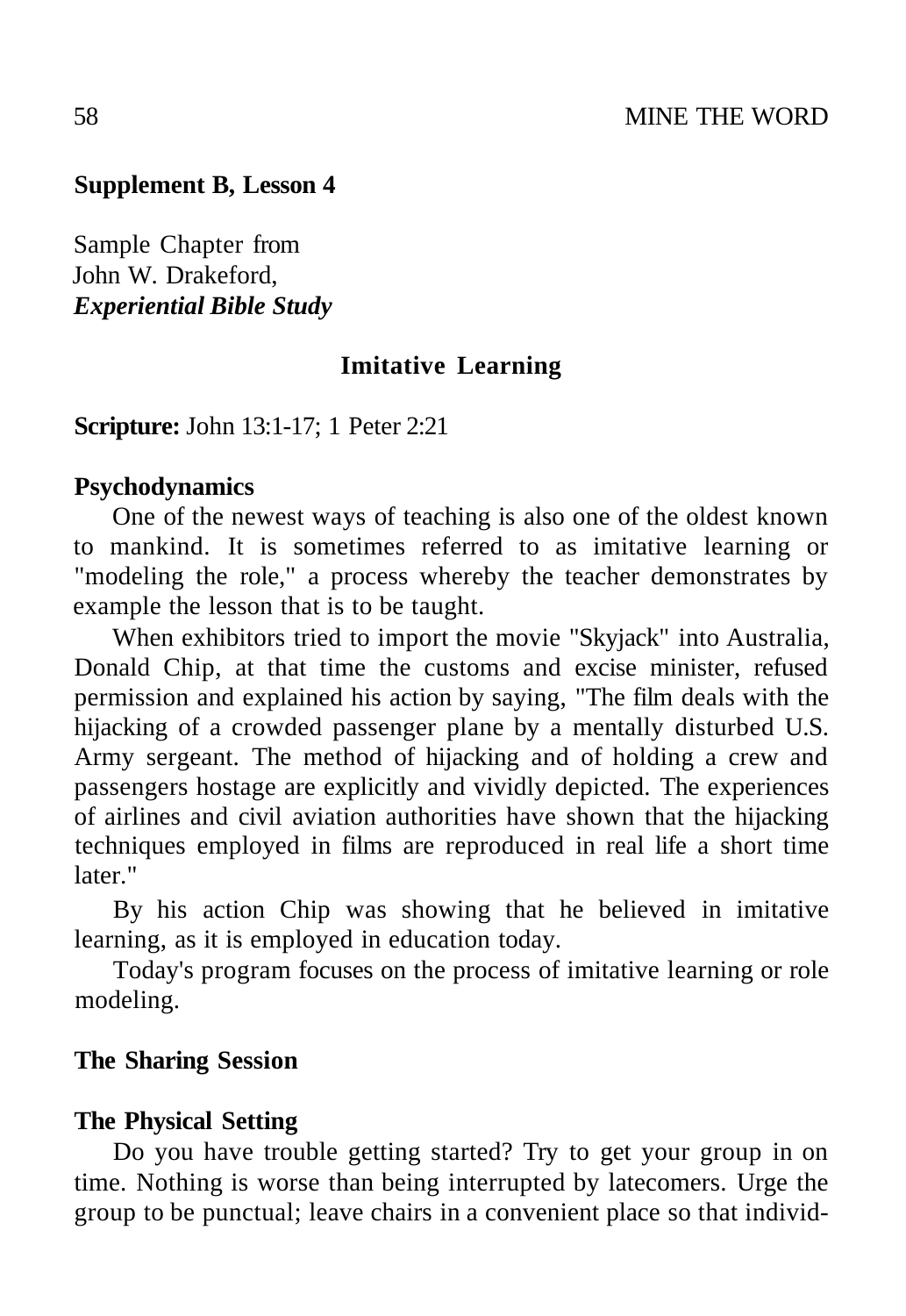uals can get in without interrupting the rest of the group once you are underway.

#### **Background**

William Barclay, the noted Scottish Bible interpreter, says that Paul's ethic is an ethic of *imitation* and notes the number of times Paul uses the idea of imitation. Of course, the idea is not peculiar to Paul. It is used frequently in the New Testament.

Christians are told to be imitators of God (Eph. 5:1); they are also exhorted to imitate Christ (Eph. 4:20; 1 Peter 2:21); and the great personalities of the Christian faith are to be imitated by Christians: "Consider the outcome of their life and imitate their faith" (Heb. 13:7).

Paul also used the idea of modeling in reference to his teaching ministry and frequently tells the Christians to imitate him: "I urge you, then, be imitators of me"  $(1 \text{ Cor. } 4:16)$ ; "Be imitators of me as I am of Christ" (1 Cor. 11:1).

It becomes very obvious that the New Testament has anticipated many of the ideas of modern educational procedures and has a lot to say about what one authority calls "imitative learning."

#### **Bible Reading**

Do you like modern translations? Some of them are very good. However, in reading around the group it may become a little confusing if one has a King James Version, the next one, *Good News for Modern Man,*  and the next *The Living Bible.* One good idea might be to have two people read, one from the King James Version, and the other the same verse from a modern translation. It might not only give variety, but also throw some light on the meaning of the passage.

#### **The Reflection Period**

Suggest to your group members that they spend a period of time reflecting on these passages of Scripture. Remind them again about the importance of their personal associations.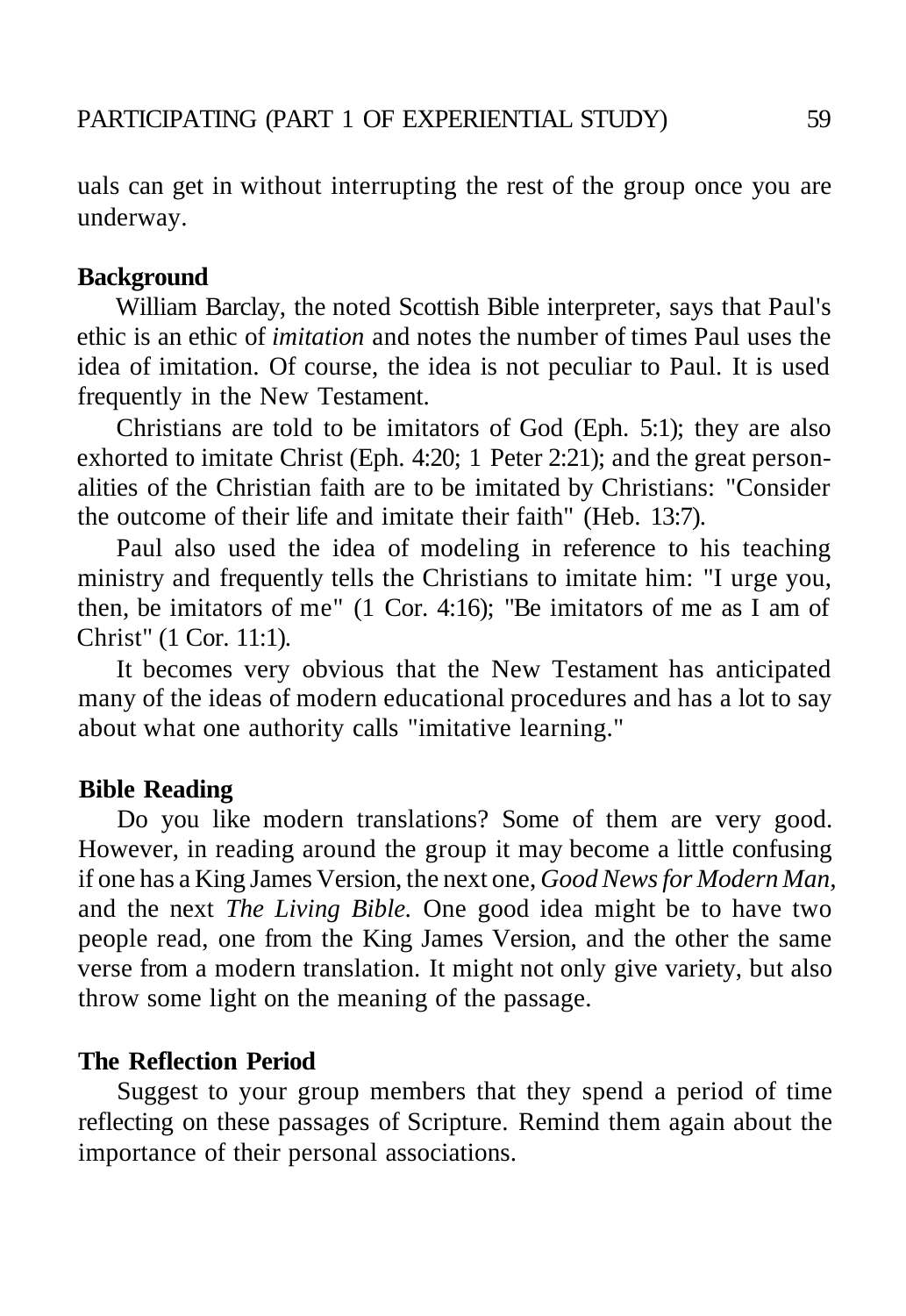#### **Sharing Our Associations**

You can see by the nature of this program just how important it is that the leader sets an example before the group. If the leader does not enter into the experience wholeheartedly and become frank and open about his or her own experience, it is highly improbable that the rest of the members will be very frank in their responses.

If I were conducting the group on this program I would say, "This passage reminds me of an experience I had some years ago.

"I used to set a rabbit trap in the bottom of a brick pit. The only way down to the floor of the pit was by a precipitous pathway leading down the side.

"Each afternoon I would pick up my small son, put him on my shoulder, walk across the field and climb down the pathway to the brick pit bottom.

"One afternoon it was raining, so I decided to go without my son. When I got to the pit I found the pathway wet and slippery. I gingerly climbed down the hazardous pathway. When I was about halfway down I stopped and held onto a branch projecting from the wall of the pit. I began to wonder if I were not foolish to have come.

"As I stood there a stone came rolling by, and I looked up to see my little son tottering down the treacherous pathway.

"I spoke quickly to him: 'Warnick, don't come any farther. Stand there, son.'

"I climbed up to him, picked him up in my arms, and began the difficult climb to the top of the pit. Though it was a bitterly cold day, by the time I arrived at the top the perspiration was pouring out of me, and a voice seemed to say, 'That's the way it is. Where you go, he goes. Where you plant your feet, he places his.'"

After you have modeled, turn and invite the class members to express their associations.

#### **The Emerging Principle of Interpersonal Relationships**

Ask the group to help you formulate a principle of interpersonal relationships. Some of their ideas might be these: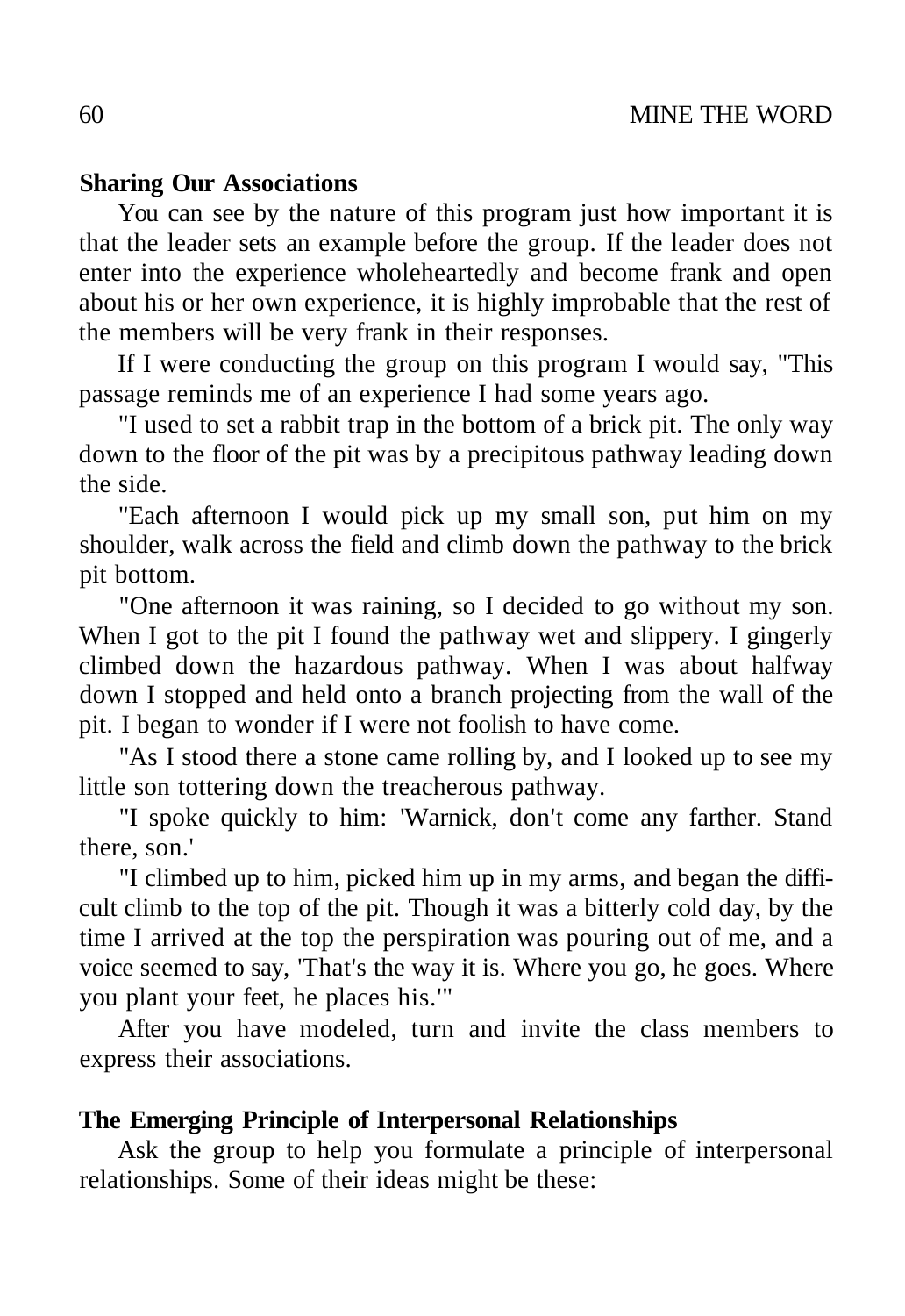"I can see that my actions affect other people."

"If imitative learning has any validity, my children will learn more from what I do than from what I say."

"As a Christian I need to set an example before people."

#### **My Action Commitment**

Margo Kitterman gives us an example of the way in which she makes an action commitment. She says, "I have been fussing at my children about not keeping their rooms tidy. It has finally dawned on me that I have been untidy myself. I have resolved that next week I'll work on my own untidy habits; then I'll demonstrate to the kids just how I can keep my room tidy and ask them to work on theirs."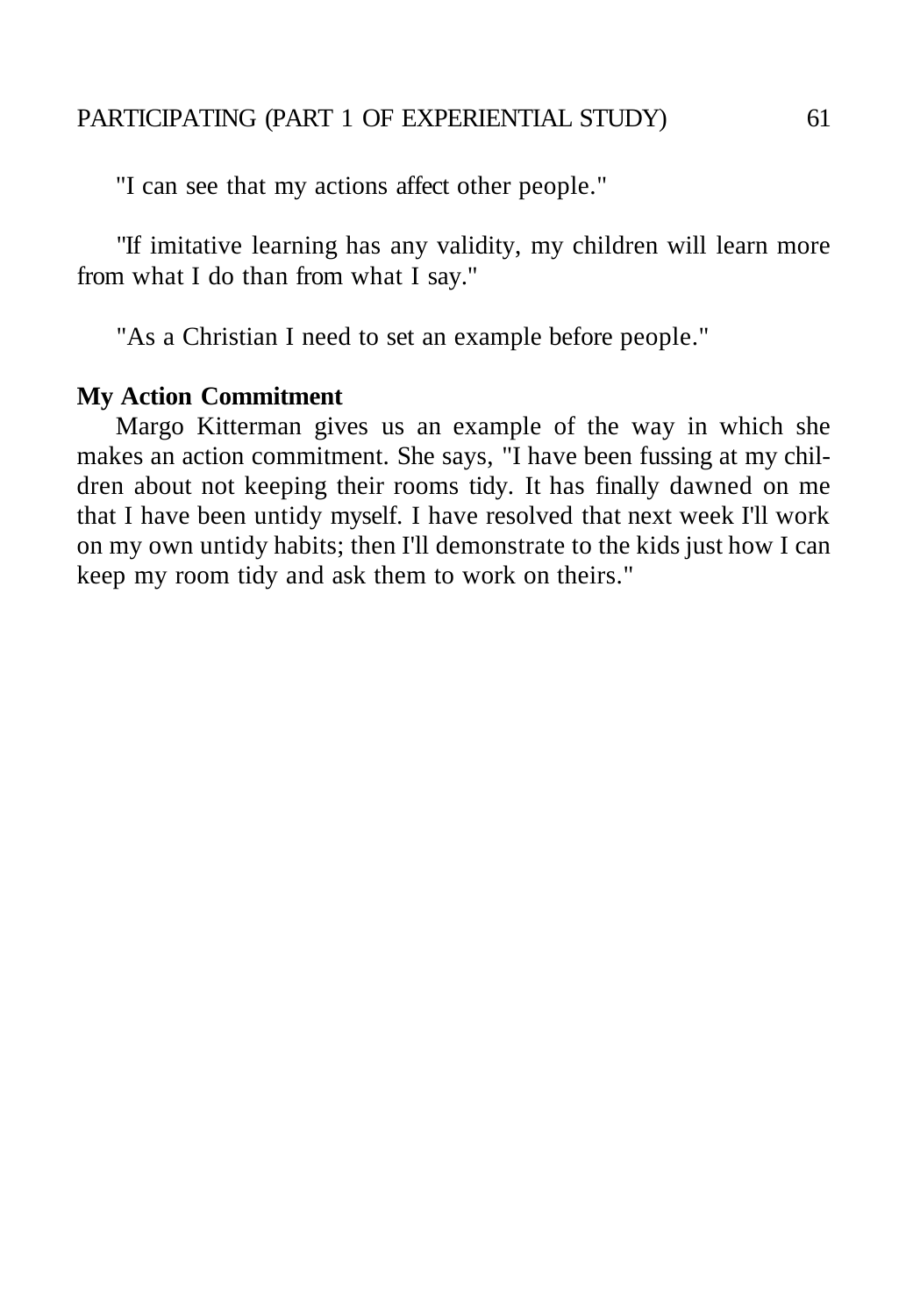#### Lesson 5

# **Part 2 of Experiential Study—Coleman**

#### **Part 1: Teaching Ministry of the Holy Spirit**

"How must God esteem the human race, since He gave His Son to die for them, and appoints His Spirit to be man's teacher and continual guide!" *Steps to Christ,* p. 91.

This short statement of the love of God—God the Father, Son, and Holy Spirit—makes me think of John 3, one of the most familiar chapters about divine love. This chapter combines the gracious intention and courteous power of God's love. The classic statement of the Gospel in verse 16 reveals that it was the *Father* who so loved the world that He gave His only Son. Paul said something similar when he reminded us that the Father is the source of our life in Christ Jesus (1 Corinthians 1:30). It was, as Paul explained in Ephesians 1:9, the Father's purpose that was set forth in Christ. "How must God esteem the human race!"

As human purposes go, there is many a slip twixt the cup and the lip. But that is not so with God's purposes. Between God's purpose and the realization of it in our lives, there is agony, unthinkable risk, and death, but no slip or defeat. Through the Son and the Holy Spirit the Father's purposes for us are realized.

What a picture. Could we even begin to grasp the enormity of the problem of separation or the immensity and reuniting power of God's love if we did not have the John 3 picture of the Father, Son, and Holy Spirit—GOD—willing and able to first assess our need and then meet it in incomprehensibly grand gestures of love?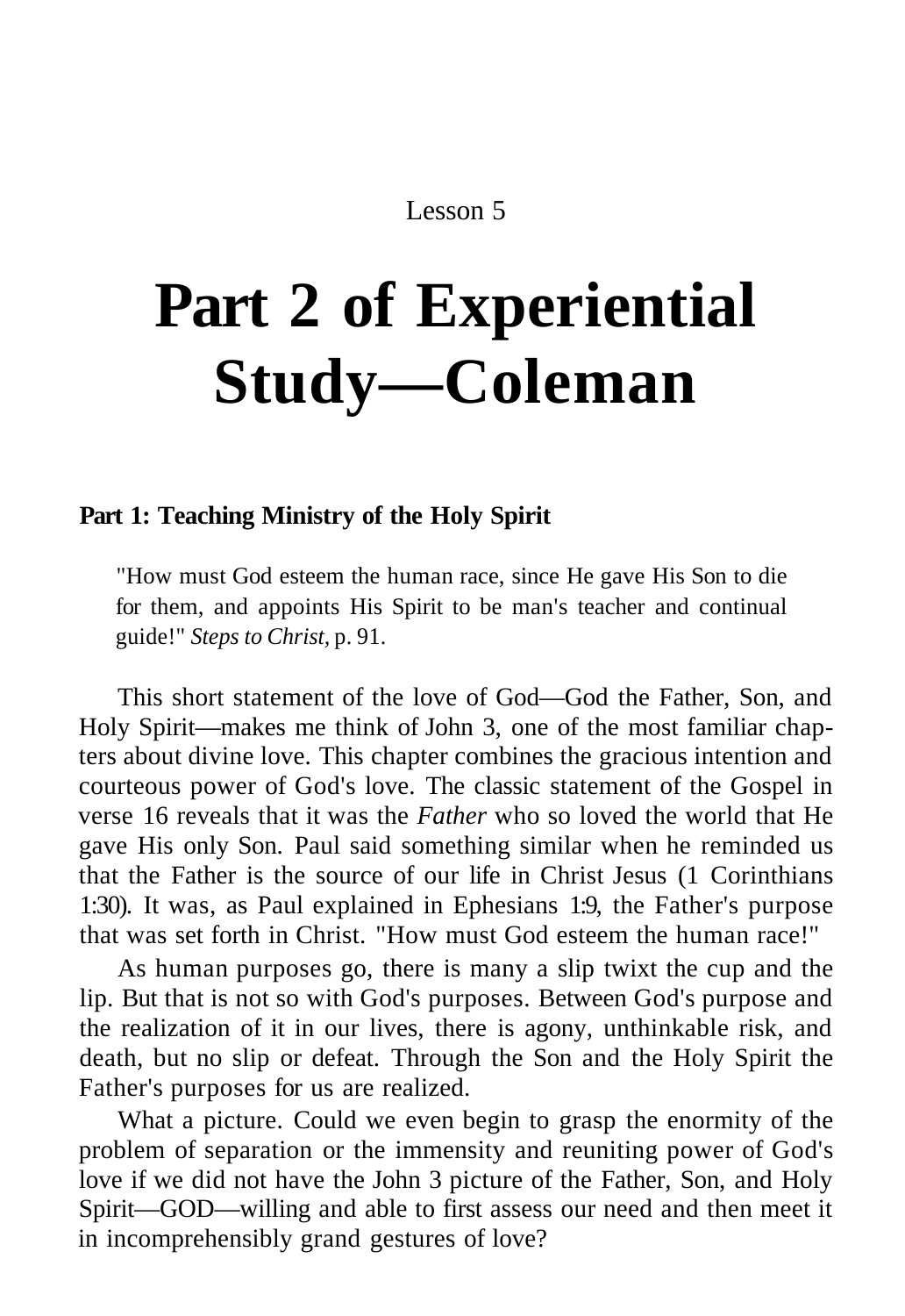John 3 shows that the cosmic-size gap between God's gracious purpose and our sin problem is bridged by the Son who descended from heaven and ascended into heaven. Jesus is *our* wonderful, He is *God's*  wonderful, reuniter of God and humans. Jesus Christ is the living testimony that God's will and power are inseparable and victorious. The Father's purpose of love is incarnate in His Son, our Brother.

But from the heart of Jesus to the heart of humans, there is yet another gap. Just as we could not survive the unveiled glory of God, so we are not able to comprehend God's veiled glory in Jesus of Nazareth. So God gives us the Holy Spirit to conquer our incomprehension of Jesus' life and death. What the Father *wills* and then *works out* through the Son, He also *applies* (makes personal and comprehensible to us) by the Holy Spirit. What enormous, yet courteous, power comes to us in the personalized ministry of the Holy Spirit.

The last two words of today's thought seal the promise with such sweet assurance. Our Teacher is a *continual* guide. When I begin to realize how essential and how powerful and gentle the Spirit's ministry is, I don't want the Spirit to leave. And, the assurance is, the Spirit won't! God has given us a *continual* guide.

#### **Part 2: How to Let Bible Study Be What It Can Be**

When I was a child, our family attended a small church with wooden pews, no cushions, and long sermons—well, at least 30-minute sermons. I didn't have anything against church, but I did wish I could understand the sermons.

While I did my share of squirming, I also picked up a few key words, like "love" and "faith." I wanted to know more about these important experiences. But how? One day I fretted to Mother, especially about how hard it was to pay attention to a sermon I didn't understand. She said, "Listen carefully. Even then you may not understand the whole sermon—in fact you probably won't, but listen for what you can understand."

That sounded fair enough. So I tried. And it worked. I didn't have to understand the *whole,* long sermon. I just hunted for little pieces that made sense to me. Of course I was pleased to discover that the little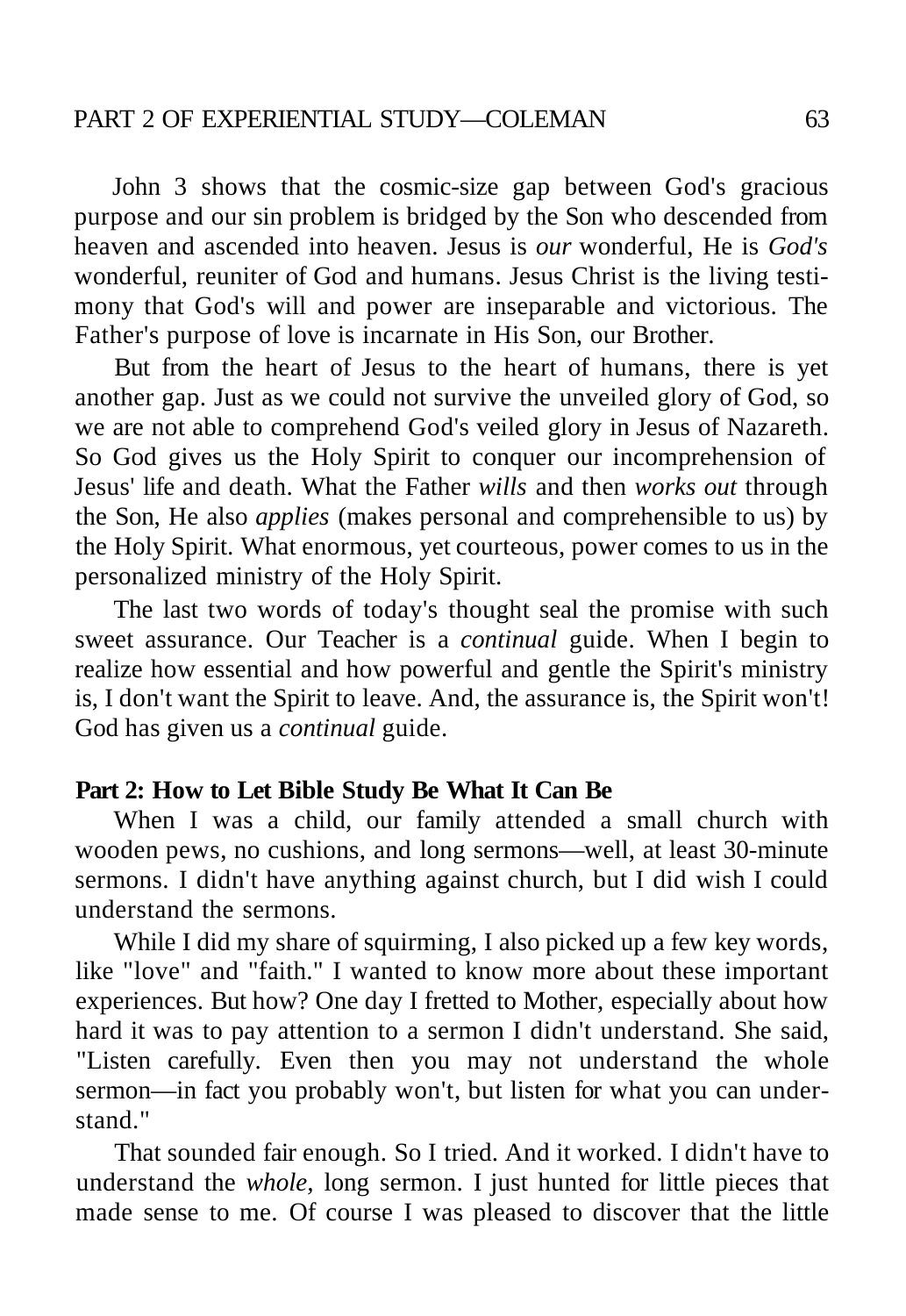pieces soon started fitting together so that I learned to understand whole sermons.

Bible study is like that. It does not take a squirming child to think Bible study is hard. Even adult Bible students pick up a few key ideas they want to understand, but they don't know how to go about it. They'd pay attention if only they understood. If you ever feel like that, Mother's good advice can help you.

First, she said, "Listen carefully." I had already told her that I didn't feel like paying attention because I didn't understand. But she helped me to see that I *could* listen carefully even when I didn't understand. In fact, she helped me see that was the way *to* understand. Listening comes first, then understanding. Accepting that simple, but not always easy, fact is one important way to let Bible study be what it can be.

That's not all. There are two things to expect when we listen. One is that we won't understand it all; the other is that we will understand some of it. There we have two more ways to let Bible study be what it can be: Realistically accept our limitations and, just as realistically, realize our potential. Go after what's there for us, even if it should be in small pieces. It works. In fact, it keeps on working as long as there is some part we still don't understand, which is a long time when it is Bible study we are talking about.

#### **Part 3: Compare Notes About Last Assignment**

- 1. One or two group members (more if there is time) should read their participation account to the rest of the group.
- 2. Share the results of trying Baughman's and Drakeford's experiential study. Even if you don't use Baughman's form, which of his suggestions can you incorporate in your plan of Bible study, and how? Which of Drakeford's suggestions can you incorporate in your plan of Bible study, and how?

#### **Part 4: Experiential Study—Coleman**

Lyman Coleman has a couple of words for what we have been calling experiential Bible study. One of his words is "relational," and the other is "motivational." Study of biographies and personal experience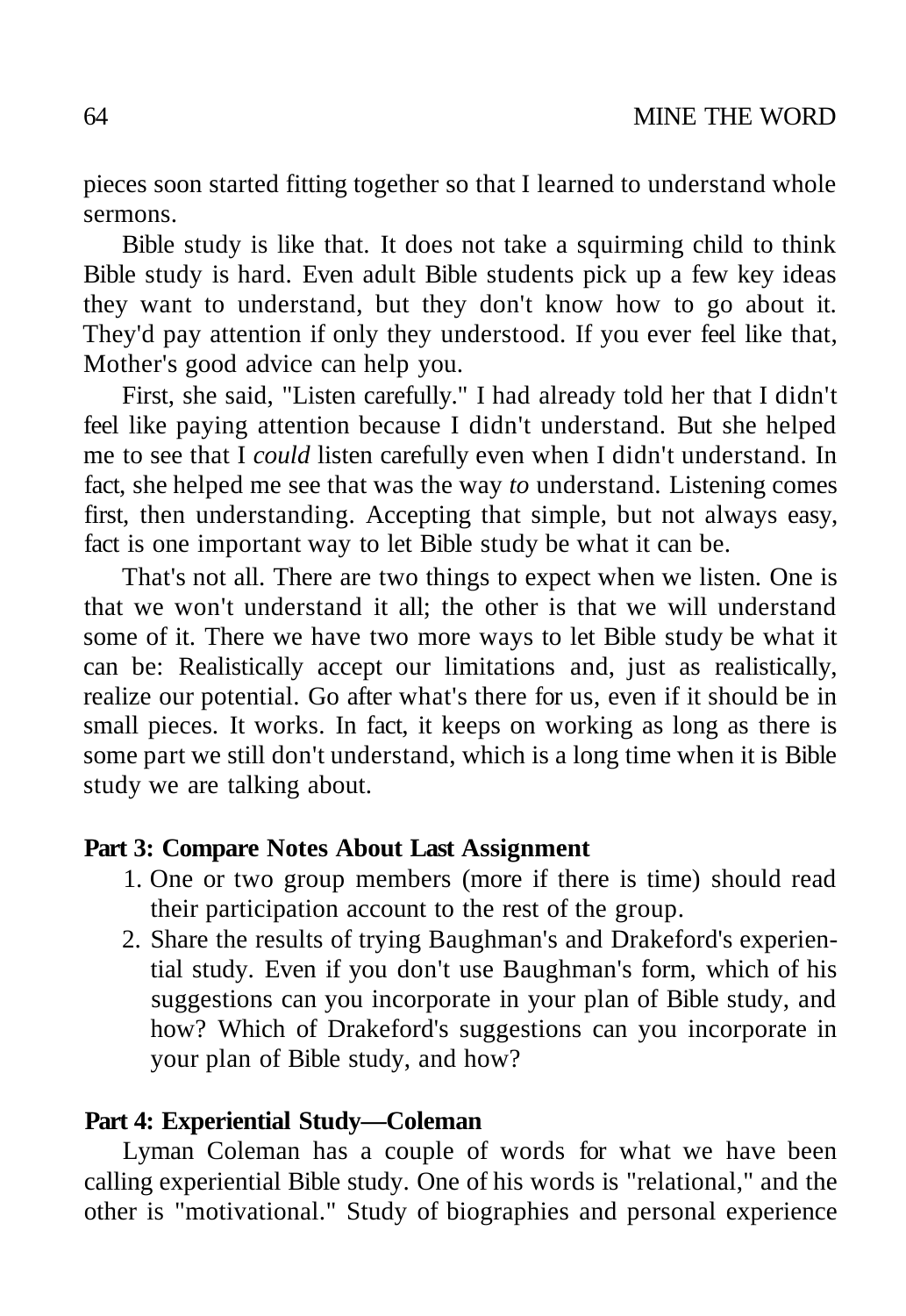is, in his terms, relational study. This happens when the Bible student relates his experience to the experience he reads about. Study of other content types, like epistles or logical discourses, is, in Coleman's terms, motivational study. This is a matter of the Bible student discovering just how she is motivated by the instruction she reads.

In relational Bible study there are three dimensions or directions:

- 1. Past. What was the experience of this biblical character? How did the person and God deal with that experience?
- 2. Present. How do I respond in similar situations today? What does the biblical person's experience contribute to my experience?
- 3. Future. What do I need to do about it?

At the end of this chapter you will find Supplement A, a relational Bible study (on 1 Kings 19:1-19) in which you can see how each of these dimensions is explored. Read Part A of this relational study and see how the questions provided there help you get in touch with Elijah's experience. Then read Part B and see how those questions help you discover how you respond in similar situations today. Finally, read Part C and see how a study of this person's experience compared to your own experience helps you plan for future victory.

In motivational Bible study there are also three parts:

- 1. What. That is, what is my response to what I am reading? For example, do I believe and live what I am reading?
- 2. So what. That is, how do I feel about my response?
- 3. Therefore . . . What actions do I need and plan to take?

Look at the sample of motivational Bible study based on 1 Corinthians 13:4-7 (Supplement B at the end of this chapter). See how questions 1 and 2 (a multiple choice question and a rating scale) help you discover specific strengths and weaknesses in your response to the passage. Question 3 (in multiple choice form) helps you discover how you feel about your own response. Then question 4 helps you deal with what you discovered. For example, in Part (2), So What, you may conclude that you don't feel good about the response you discovered in Part (1), What. If that's the case, in Part (3), Therefore, you can plan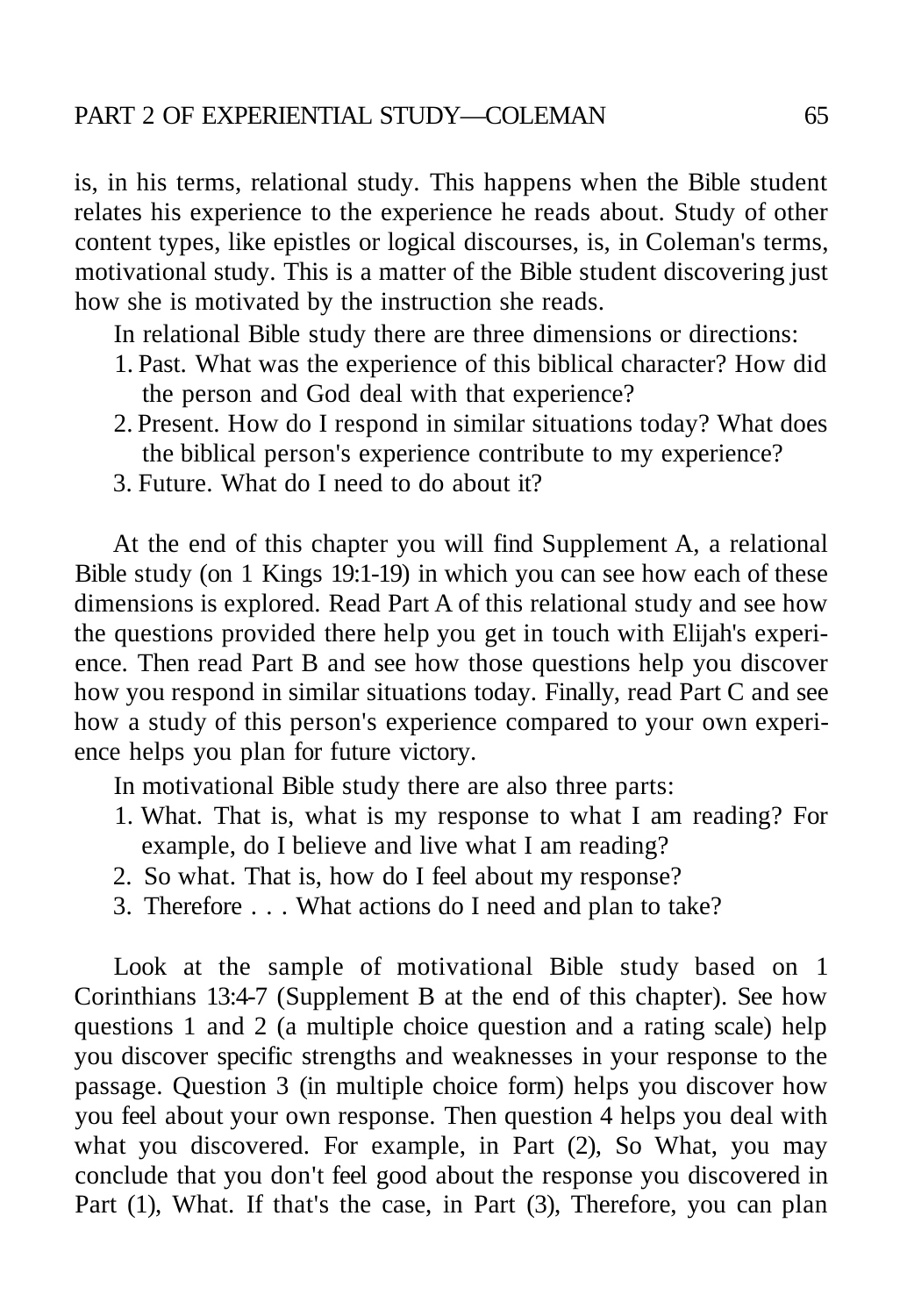specific actions to remedy the problem.

In each kind of study, relational and motivational, there are three parts. Then each of these three parts can be explored by means of various questions that can be written in different formats, including multiple choice, rating scale, or essay.

As a part of this introduction to relational and motivational Bible study, it would be a good idea to take time for the group to go through one or both of these samples. Read the Bible passage and keep it open while you answer each question. Think of another question to include in the relational or motivational study. For example, can you think of another question about 1 Kings 19 that will help you get in touch with Elijah's feelings? Doing this will help you understand what is involved in each of these kinds of study. Doing this will also prepare you for the assignment.

#### **Part 5: Assignment**

- **1. Prepare** a relational or motivational Bible study on a passage of your choice. For relational study, you might select a favorite portion of Abraham's experience. For motivational study, you might select a portion of the Sermon on the Mount from Matthew 5, 6, and 7. First, write which chapter(s) and verses you are using. Then direct your relational or motivational study specifically to those verses.
- 2. When preparing a relational study, **keep** the three dimensions past, present, and future—in mind. For the past dimension, **ask**  questions that will help you get in touch with that person's experience—how they felt, what they did, etc., and what the person and God did about it.

Go on to Parts 2 and 3 of the study, keeping in mind the general purpose in each part. Review Part 4 of this lesson. **Write** specific questions about the Bible passage that will help you accomplish the purpose of each part of the study.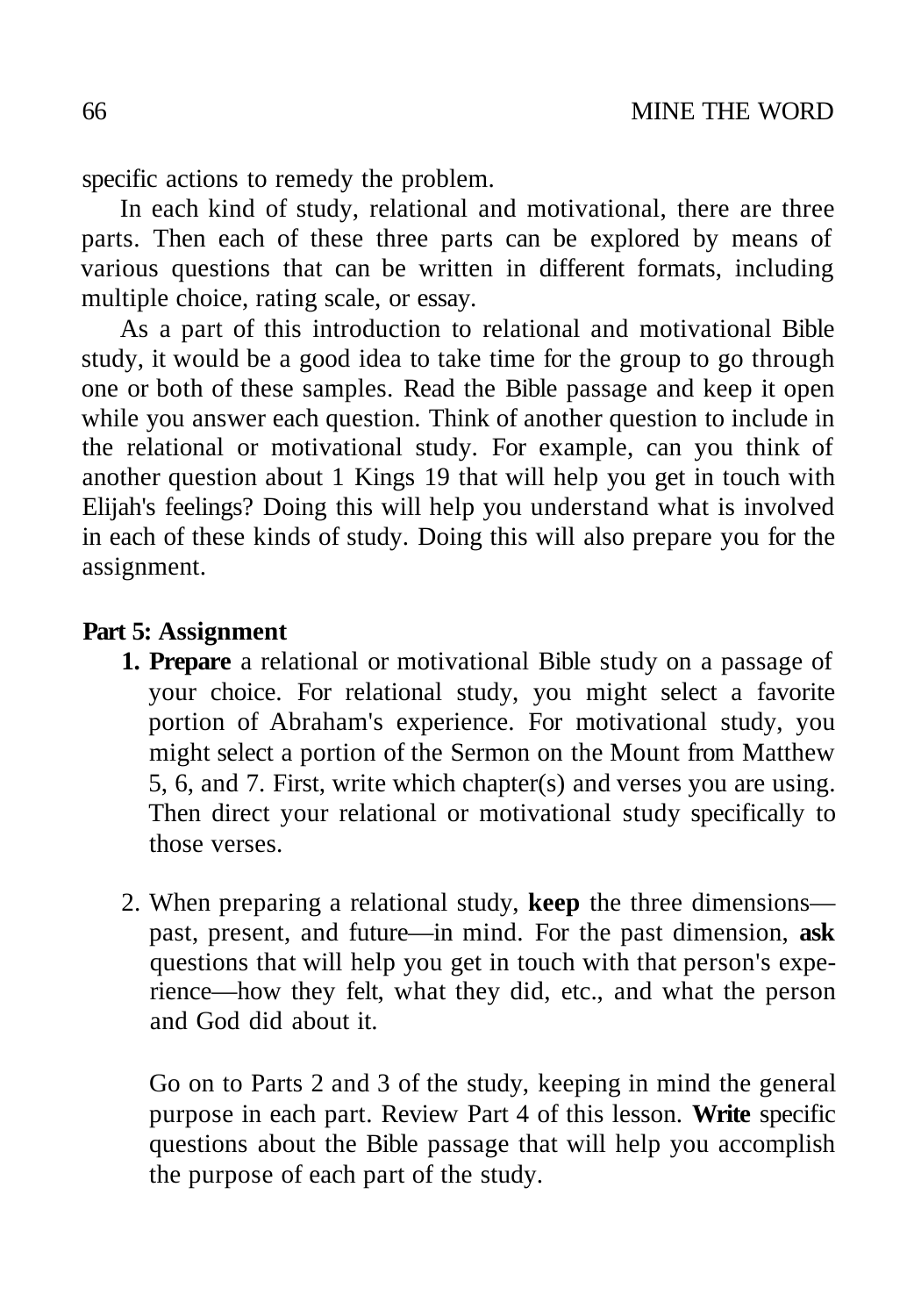## PART 2 OF EXPERIENTIAL STUDY—COLEMAN 67

- 3. If you prepare a motivational study, **follow** the three parts, What, So What, and Therefore, as introduced in Part 4 of this lesson.
- 4. **Bring** your relational or motivational study to class and be prepared to discuss how this kind of study can help you and others. For example, in what way(s) did the process of preparing the relational or motivational study help you? In what setting would you use the study you prepared? Could you benefit from relational or motivational Bible study even if you did not take time to write specific questions?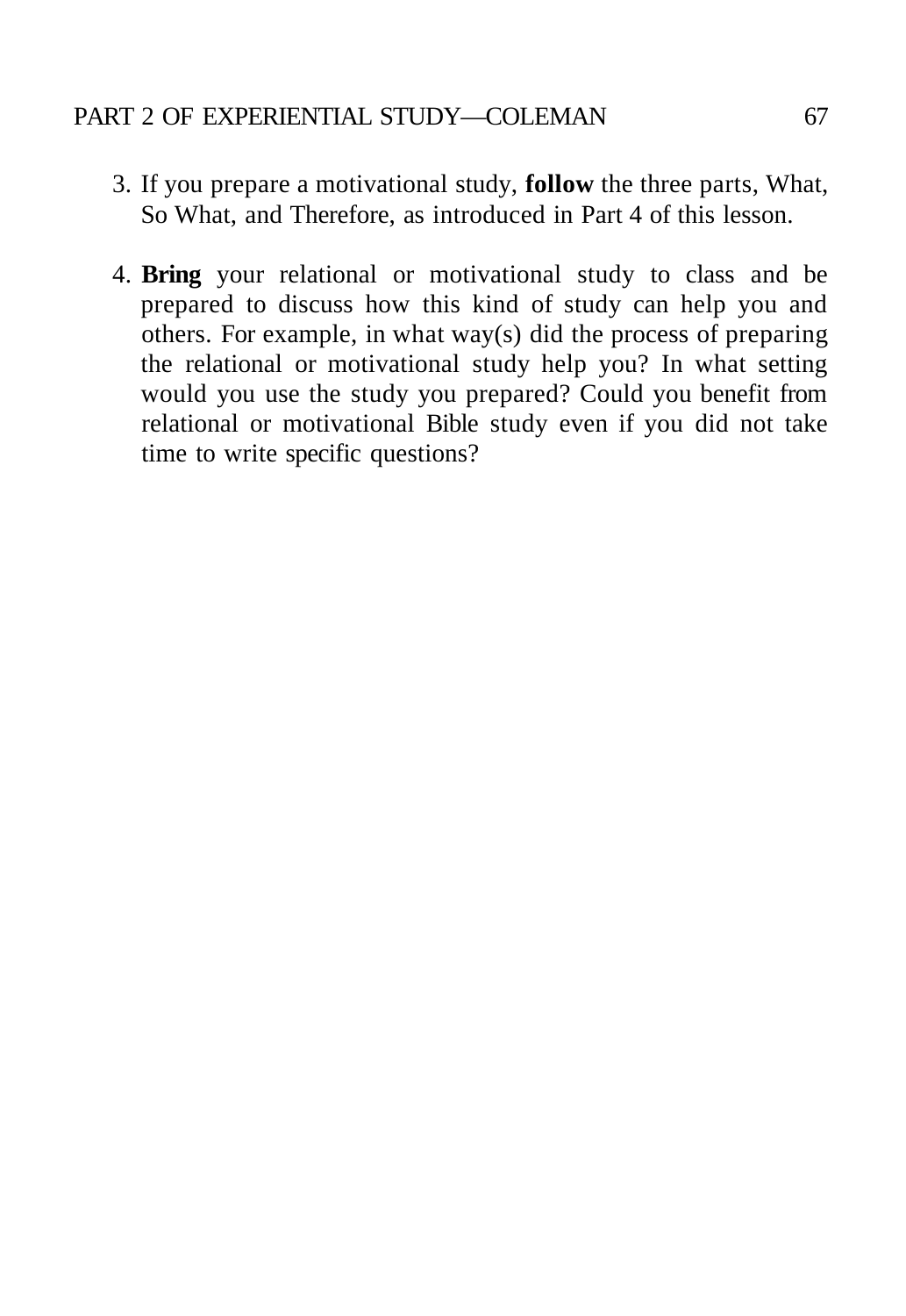### **Supplement A, Lesson 5**

#### **Run, Elijah, Run**

#### **A Relational Bible Study on 1 Kings 19:1-19**

#### **A. Getting in Touch with Elijah's Feelings:**

1. Use three words to describe how Elijah was feeling when in verse 4 he had run for his life, finally crashed under the broom tree, and was praying for death to come.

a.

b.

c.

- 2. How does Elijah deal with his feelings? (For each of the passages below, write the verbs which describe what Elijah does.)
	- a. 3, 4
	- b. 8
	- c. 9, 10, 14
	- d. 10-13
	- e. 15, 16, 19
- 3. How does God respond to Elijah's fear and discouragement? Circle those which you think apply:
	- a. Kicks him in the toga and tells him to shake it off.

b. Tells him it serves him right as he should have never gotten into that mess in the first place.

c. Scares the sandals off him to let him know that he ought to be counting his blessings instead of being so down.

d. Gives him some nourishment to help him rebuild his spent emotional and physical energy.

e. Shows genuine concern and interest in him by asking him what happened with him.

f. Draws him out of his hole with soft words of encouragement.

g. Shakes him up, blows him away, fires at him in order to drive him deeper into his depression.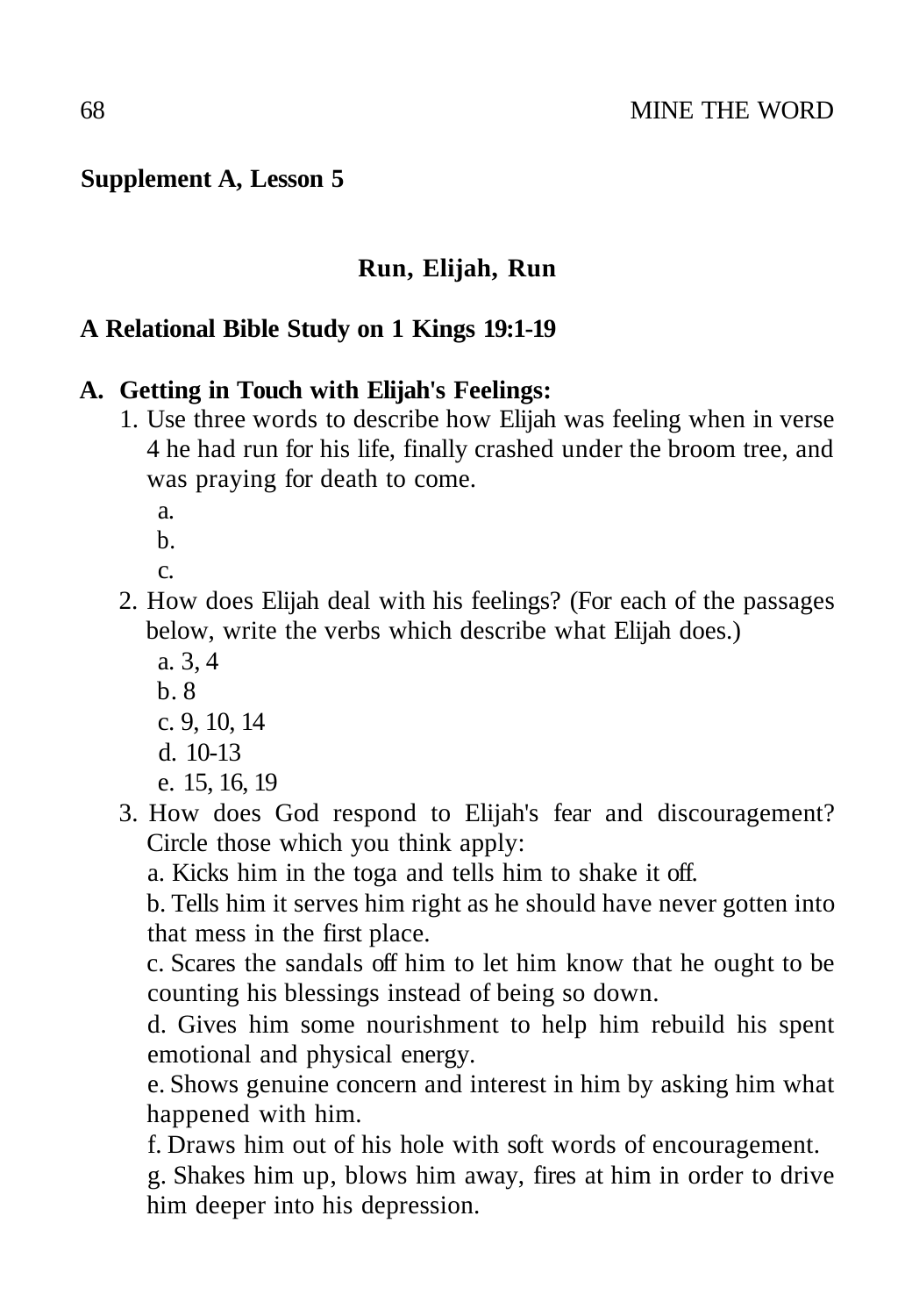i.

h. Gives him a plan of action, encouraging him to go back, that he was not alone, that God would not leave him or the other 7,000, but would see them through.

| <b>B.</b> Getting in Touch With My Feelings                         |
|---------------------------------------------------------------------|
| 1. When I become frightened and discouraged I usually (circle those |
| which apply):                                                       |
| a. Run away                                                         |
| b. Ask God to let me die                                            |
| c. Go to sleep                                                      |
| d. Crawl in a hole                                                  |
| e. Talk to a friend                                                 |
| f. Break something                                                  |
| g. Get my mind off it by doing something else                       |
| h. Watch TV                                                         |
| i. Attack the problem                                               |
| j. Get help                                                         |
| k. Spend time in prayer and study                                   |
| 1.                                                                  |

m. \_\_\_\_\_\_\_\_\_\_\_\_\_\_\_\_\_\_\_\_\_\_\_\_\_\_\_\_\_\_\_\_\_\_\_\_\_\_\_\_\_\_\_\_\_\_\_\_\_\_\_\_\_\_\_

2. Right now I'm feeling . . . about college or my career choice (circle those which apply):

- a. Exhilarated f. Shattered
- b. Blocked g. Burnt
- c. Optimistic h. Blown away
- d. Depressed i. Numb
- e. Comfortable j.

3. Write in a sentence what you have learned from Elijah that will help you in handling these feelings.

\_\_\_\_\_\_\_\_\_\_\_\_\_\_\_\_\_\_\_\_\_\_\_\_\_\_\_\_\_\_\_\_\_\_\_\_\_\_\_\_\_\_\_\_\_\_\_\_\_\_\_\_\_\_\_\_ \_\_\_\_\_\_\_\_\_\_\_\_\_\_\_\_\_\_\_\_\_\_\_\_\_\_\_\_\_\_\_\_\_\_\_\_\_\_\_\_\_\_\_\_\_\_\_\_\_\_\_\_\_\_\_\_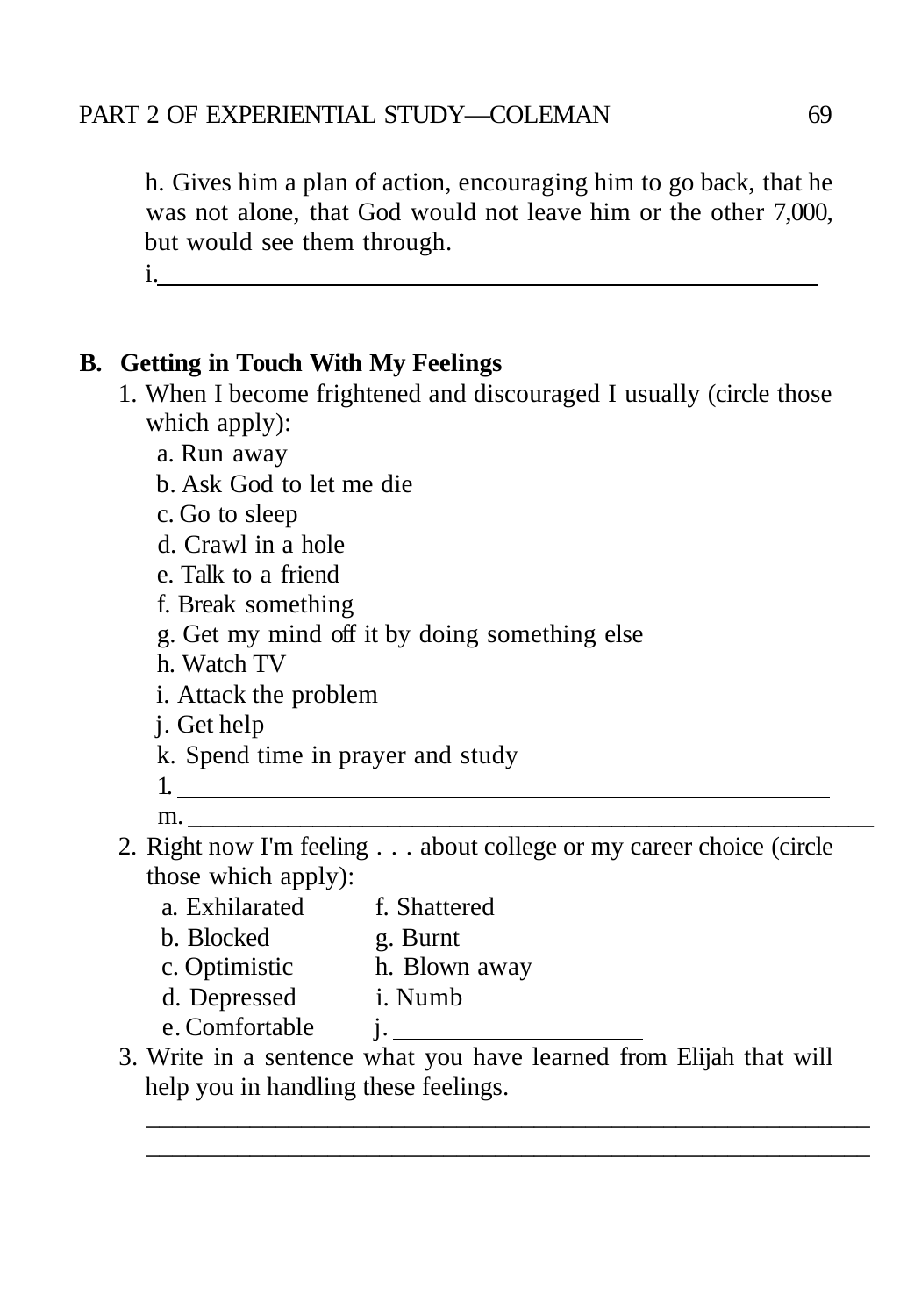### **C. Getting in Touch With My Future**

- 1. In coming to grips with the fears and discouragements in my life, I sense God encouraging and instructing me to . . . (circle one):
	- a. Hang in there
	- b. Go back
	- c. Change some things
	- d. Listen to Him more
	- e. Try again
	- f.. \_\_\_\_\_\_\_\_\_\_\_\_\_\_\_\_\_\_\_\_\_\_\_
- 2. In His strength and nurturing power I intend to (write your own prayer commitment):

\_\_\_\_\_\_\_\_\_\_\_\_\_\_\_\_\_\_\_\_\_\_\_\_\_\_\_\_\_\_\_\_\_\_\_\_\_\_\_\_\_\_\_\_\_\_\_\_\_\_\_\_\_\_\_\_ \_\_\_\_\_\_\_\_\_\_\_\_\_\_\_\_\_\_\_\_\_\_\_\_\_\_\_\_\_\_\_\_\_\_\_\_\_\_\_\_\_\_\_\_\_\_\_\_\_\_\_\_\_\_\_\_ \_\_\_\_\_\_\_\_\_\_\_\_\_\_\_\_\_\_\_\_\_\_\_\_\_\_\_\_\_\_\_\_\_\_\_\_\_\_\_\_\_\_\_\_\_\_\_\_\_\_\_\_\_\_\_\_ \_\_\_\_\_\_\_\_\_\_\_\_\_\_\_\_\_\_\_\_\_\_\_\_\_\_\_\_\_\_\_\_\_\_\_\_\_\_\_\_\_\_\_\_\_\_\_\_\_\_\_\_\_\_\_\_

Used by permission of Larry Veverka Assistant Professor of Theology Walla Walla College College Place, Wash.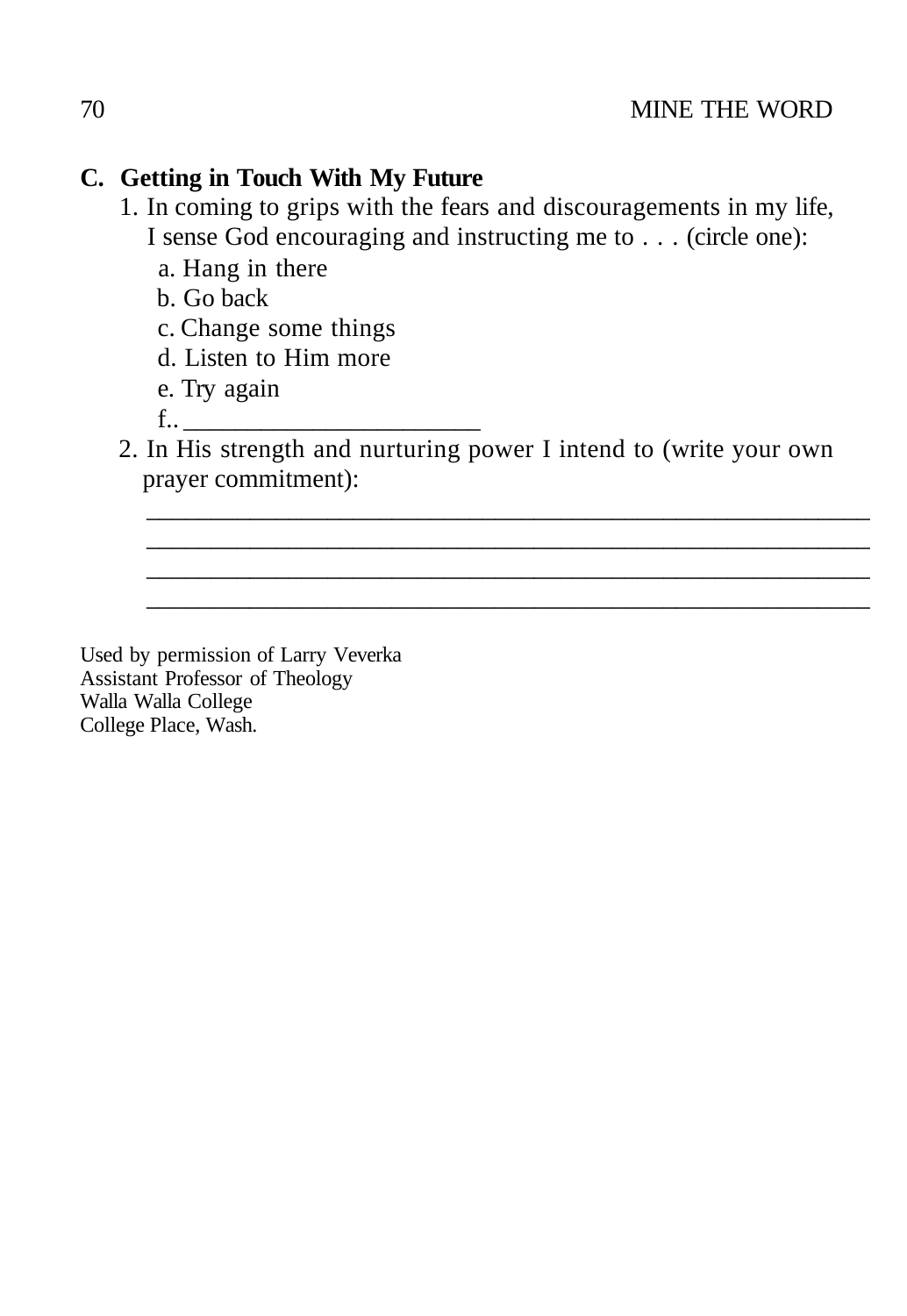### PART 2 OF EXPERIENTIAL STUDY—COLEMAN 71

### **Supplement B, Lesson 5**

### **Motivational Bible Study**

"Love is patient; love is kind and envies no one. Love is never boastful, nor conceited, nor rude: never selfish, not quick to take offence. Love keeps no score of wrongs; does not gloat over other men's sins, but delights in the truth. There is nothing love cannot face; there is no limit to its faith, its hope, and its endurance" (1 Corinthians 13:4-7, NEB).

#### **What**

- 1. As I read the Scripture passage my first thought was (circle one):
	- a. I wish my husband (or wife) could read this.
	- b. Who does he think I am?
	- c. I'll never make it.
	- d. Wow!
	- e. This is impossible.
	- f. If I could only be this way.
	- $g.$

#### **What**

2. Considering the Scripture definitions of love, if I were to rank myself on a scale between 1 and 10—1 being very weak and 10 being very strong—I would do so as follows (circle one number in each area):

*Love is patient:* I am slow to get angry with those I love; I never holler at the children or "lose my temper" with those at work. Weak—1 2345678910—Stron g

*Love is kind:* I am thoughtful and considerate of those closest to me; generous in my praise; extravagant with my time; always on the lookout for ways to "build up" the others in my family and friends. Weak—1 2345678910—Stron g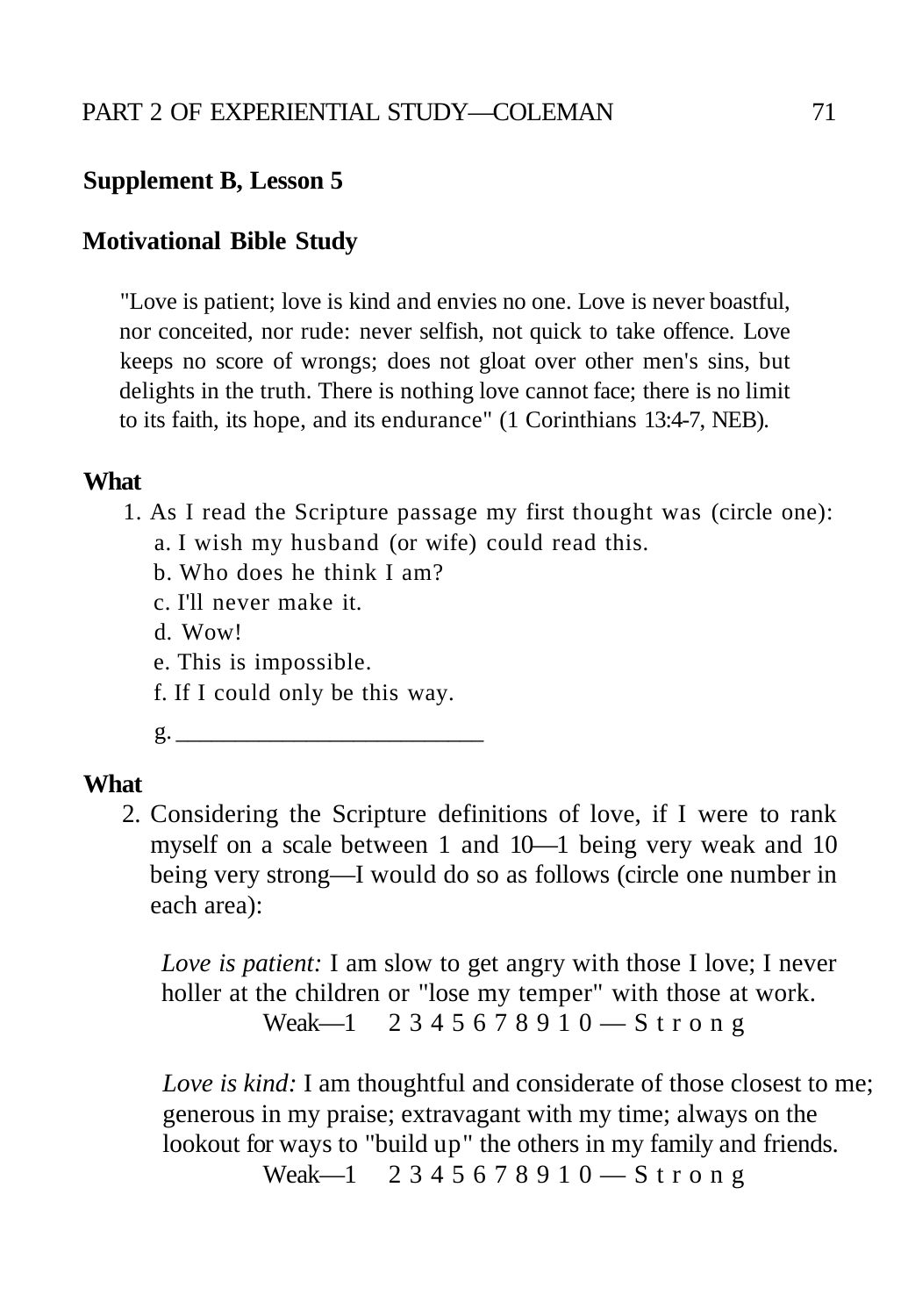*Love envies no one:* I am not jealous when others get promoted ahead of me or threatened by their gifts and accomplishments. I do not sit back and pout or pick flaws when I am set aside or go unnoticed.

Weak—1 2345678910—Stron g

*Love is never boastful:* I do not hog the conversation, bragging about my own gifts and accomplishments, exaggerating the facts deliberately to leave a better impression than what is absolutely true.

Weak—1 2345678910—Stron g

*Love is not conceited:* I do not harbor an inflated view of my own importance, or have to be coaxed, honored, or pampered to do my part; I do not twist the conversation around to my own interests to draw attention to myself.

Weak—1 2345678910—Stron g

*Love is not rude:* I am not cruel, nasty, crude, sarcastic, or cocky; but instead am polite, well-mannered, courteous, and gracious with employees, friends and those in my family—even my brothers and sisters and spouse.

Weak—1 2345678910—Stron g

*Love is not selfish:* I am not self-centered nor self-seeking, making others fit into my mold or laying expectations on others for my own interests; I am not possessive of those I love, insisting on my own way or my own rights.

Weak—1 2345678910—Stron g

*Love does not take offense:* I am not touchy, cranky, defensive, brittle, or supersensitive; I am not easily hurt at any slight thing, nor offended by an oversight by my spouse, friends, or business associates.

Weak—1 2345678910—Stron g

*Love keeps no score of wrongs:* I am quick to forgive those who have harmed me; I don't have to retaliate nor "defend myself" when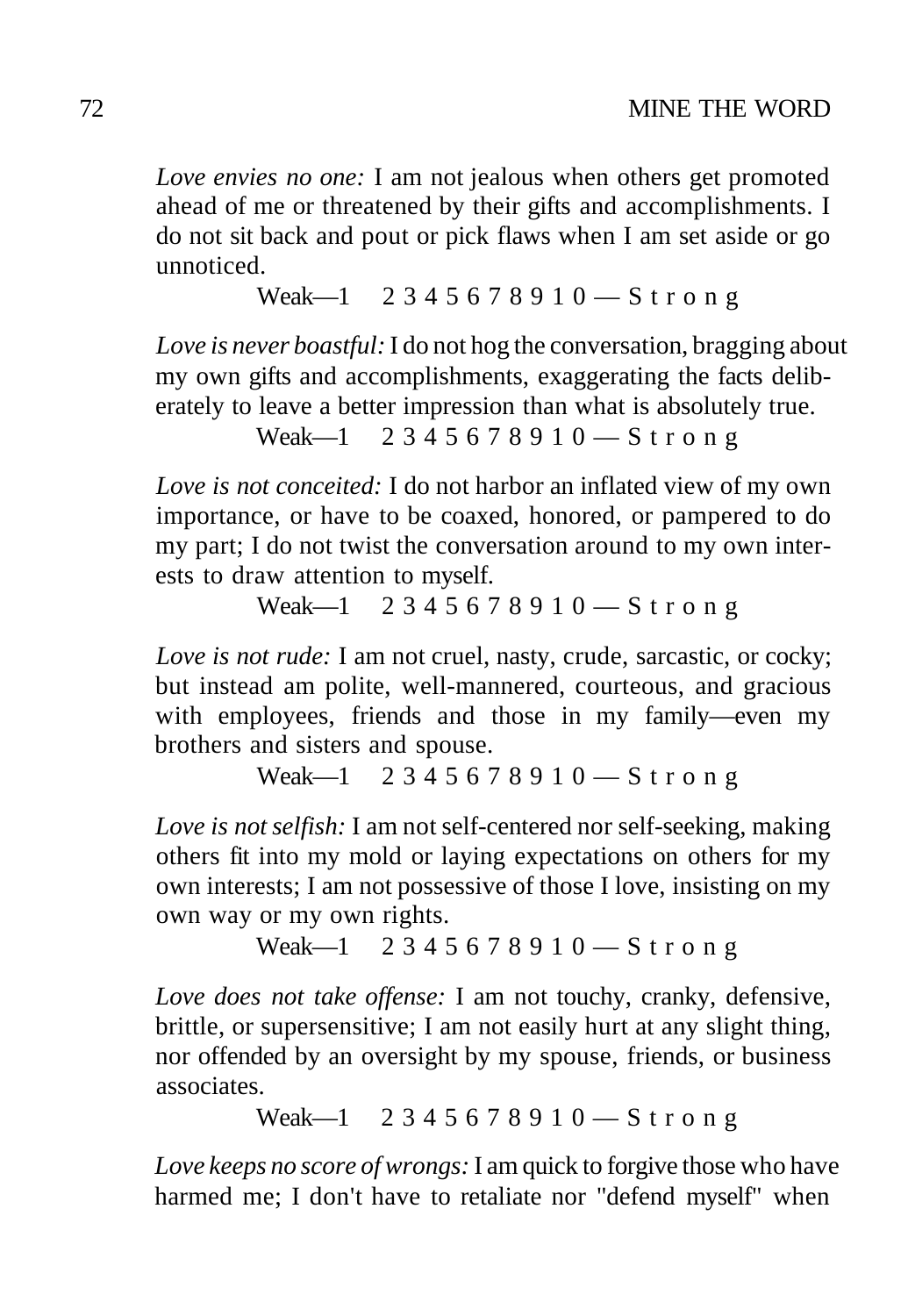criticized by my wife or husband, boss, friend, or associate at work. Weak—1 2345678910—Stron g

*Love does not gloat over other people's wrongs:* I do not secretly rejoice when others make a mistake or are proven wrong: I don't take pleasure in reminding others in my family or office of their faults, or by saying "I told you so."

Weak—1 2345678910—Stron g

*Love delights in the truth:* I am glad when right and justice prevail, no matter who gets the credit; I am strong in my own convictions while still leaving room for my own human error.

Weak—1 2345678910—Stron g

### **So What**

3. After taking this inventory, I feel like (circle one):

- a. crawling into a hole
- b. giving up
- c. trying harder

d. starting all over again

- e. crying for help
- f.. shouting

g.. **\_\_\_\_\_\_\_\_\_\_\_\_\_\_\_\_\_\_** 

### **Therefore:**

- 4. For the next seven days, I will consciously do one unselfish act every day for my family or friends—something I would not ordinarily do—as a "faith" experiment (circle one):
	- a. Yes
	- b. No
	- c. I'll try

Used by permission of Larry Veverka Assistant Professor of Theology Walla Walla College College Place, Wash.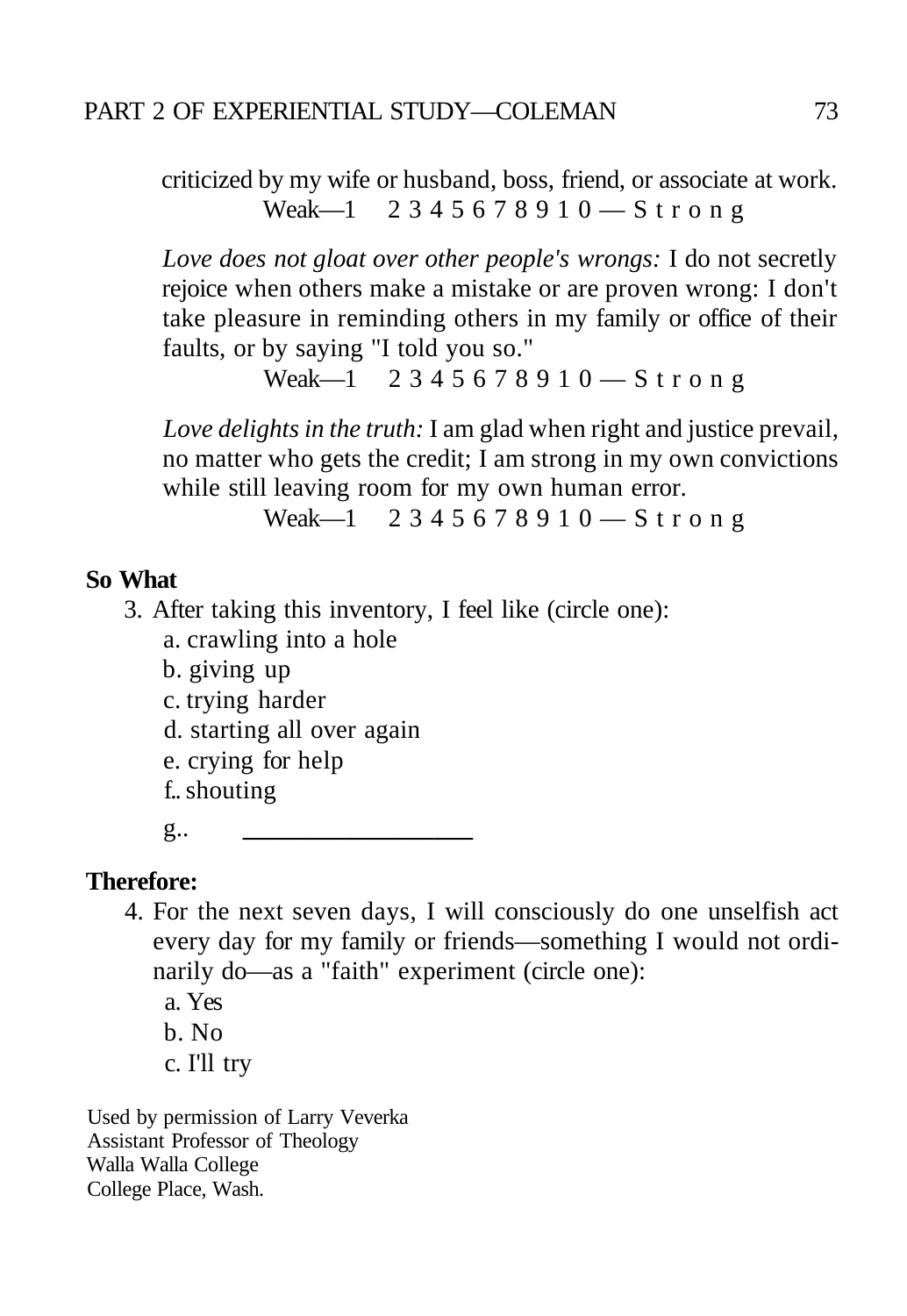Lesson 6

# **Introduction to Inductive Study**

### **Part 1: Teaching Ministry of the Holy Spirit**

"But the Counselor, the Holy Spirit, whom the Father will send in my name, He will teach you all things." John 14:26.

That word "Counselor" is a translation of the Greek word *parakletos*  (more often simply: *paraclete).* Have you ever wondered how English versions of the Bible could vary so much in the word they use to translate a Greek word like this? In the King James Version it is "Comforter"; in RSV, "Counselor"; E. V Rieu chose "Advocate." *Parakletos* is a Greek word that is both more simple and more complete than any one English word used to translate it, so it is not surprising that different translators chose different, good words in their attempts to capture the richness of this simple word. *Parakletos* is a compound noun composed of a root meaning "to call" and a prefix meaning "to the side." So, the paraclete is "one called to the side of." Isn't that simple? And isn't it complete? Is there any need we have that the Spirit is not able to meet? If we need counsel, the *Parakletos* is our Counselor. If we need comfort, the *Parakletos* is our Comforter. If we need correction, the one called to our side is our Corrector. Do you see?

It could go on and on. The *Parakletos* is called to our side to meet whatever need we have.

The *Paraclete* is a very special kind of Teacher!

### **Part 2: How to Let Bible Study Be What It Can Be**

One important way to let Bible study be what it can be is to move from the simple to the complex. Let me illustrate. When I was a girl, I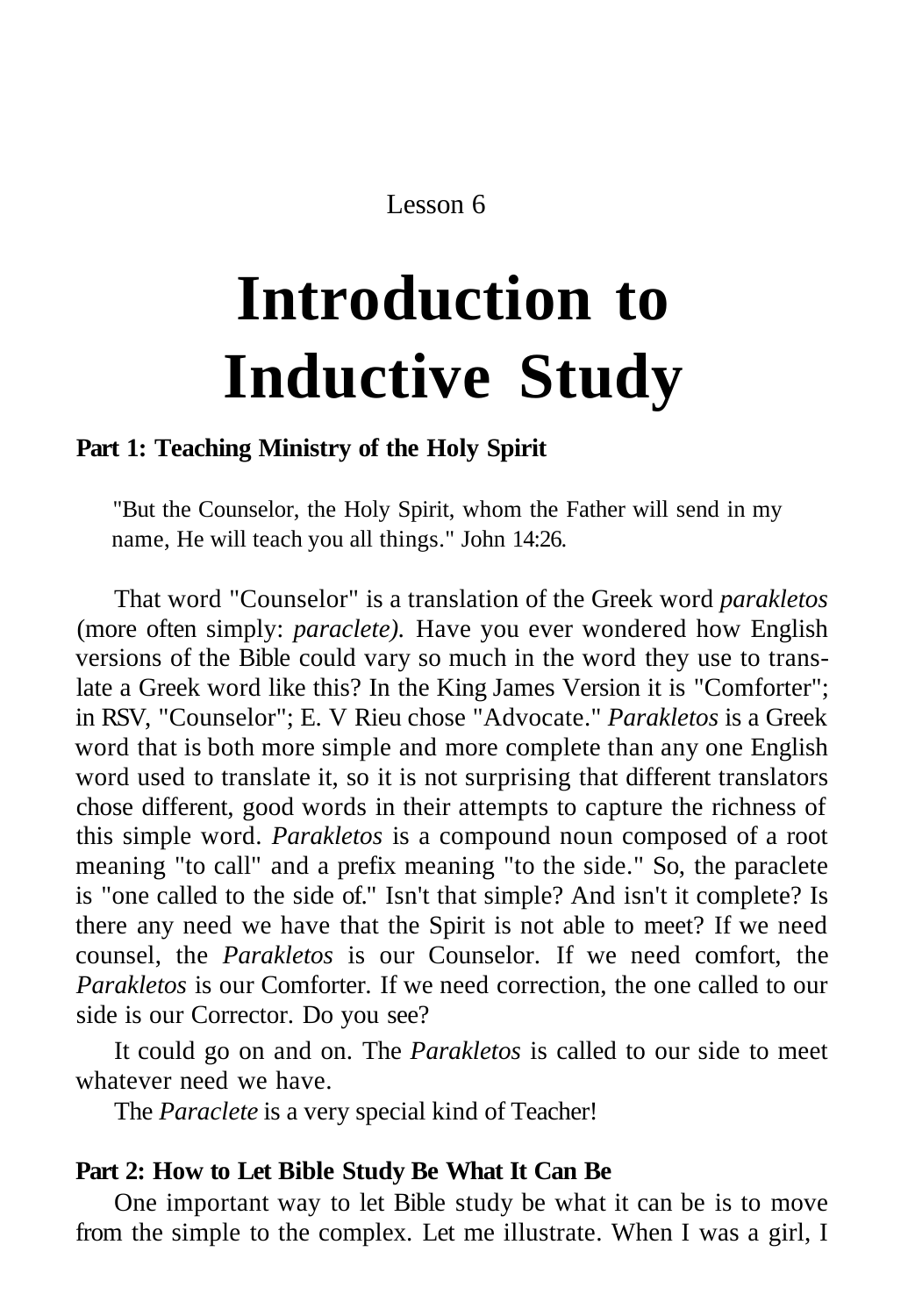had a big drawer of yarn that, almost of its own accord, achieved an amazing state of tangled disarray. It got so bad, in fact, that I bundled the complex mess up and sent it to my patient and retired grandmother to untangle. She worked from a very complex state of affairs to a simple arrangement of yarn, wound in balls and sorted by size and color.

That was a kind and generous thing for a grandmother to do for her granddaughter, but it is an unfortunate mistake for Bible students to treat the Bible as if it were some kind of complex maze that must be reduced to simple terms. Some tackle questions of chronology, archaeology, theology, and any number of other "ologies" with the patient resolve of a grandmother undoing her granddaughter's untidiness. Although the results may be simple, and even helpful, they will not be what they might have been if the student had worked from the simple to the complex.

Given the same investment of time and energy, and by starting with a simple ball of yarn, my grandmother could have created an intricate design that would decorate a home or warm little fingers and big hearts. The climax of her efforts could have been a pair of mittens instead of just a ball of yarn. Bible students should not be satisfied if they have just untangled something. Their goal should be to construct something beautiful that wears well. Beginning with simple Bible statements like, "Believe in the Lord Jesus Christ and you will be saved" and "God so loved . . . He gave," a Bible student can develop a pattern of thought, a system of theology, that will grow increasingly comprehensive. The more that fabric of thought develops, the more of the student's needs will be met by the beauty and serviceability of it.

When tempted to tackle some big question of biblical interpretation, remember—you can let Bible study be more helpful if you begin with simple statements you do understand and let them grow into always more intricate and beautiful patterns of thought. Move from the simple to the complex.

### **Part 3: Compare Notes From Last Assignment**

Each group member should share the best question from his/her relational or motivational Bible study. The best question may be the one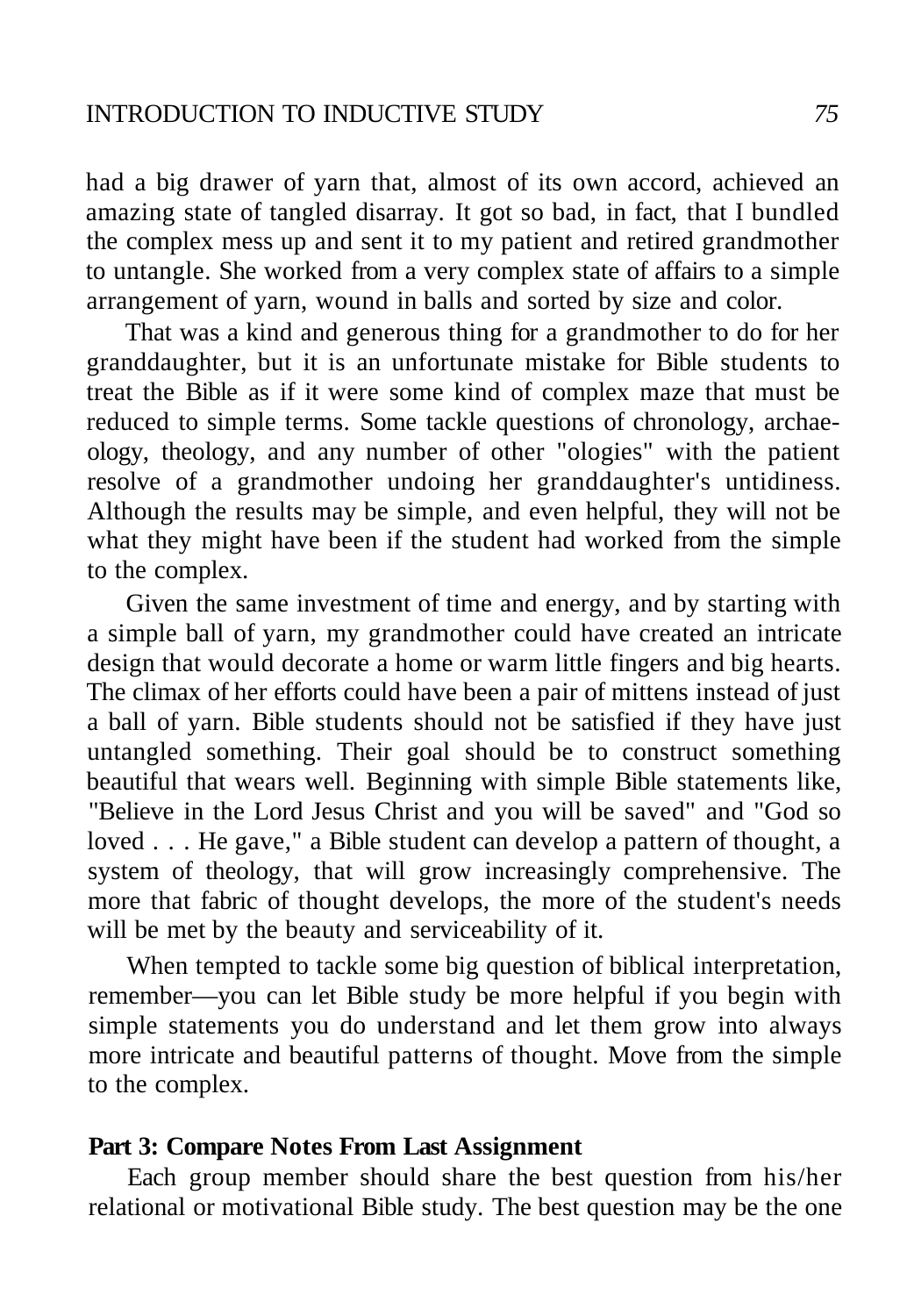that helps you understand the most about the Bible character and yourself. Or it may be the question that helps you get the most help from the experience of that character. Or it may be "best" for any reason you choose.

Then discuss, for a short time, how relational or motivational Bible study can help you and others. In what way(s) does the *process* of preparing the study help you? In what setting would you use the study you prepared? Could you do relational or motivation Bible study even if you did not take time to write specific questions? If so, how?

### **Part 4: Introduction to Inductive Bible Study**

If you had time for just 10 minutes of devotion, would you be happy if all you had to read was the Bible? If you had a two-hour wait at the airport, would you be glad if all you had to read was the Bible? How about for 17 days? Matt Meacham and his two climbing companions endured 17 days on Mount Hood beginning New Year's Eve, 1975.

For sure, during much of that time they were vigorously climbing or carving snow caves or fighting frostbite by rubbing swelling feet. But during much of the two-week storm on Mount Hood those first days of 1976, the three leaned on their elbows in a five-foot-square snow cave and took turns reading their Bibles aloud for hours a day.

Who can imagine how they hoped and prayed for rescue while they more than doubled the previous five-day survival record in a Mount Hood storm? Of special interest to us just now is that these three academy students knew what to do with their Bibles while they hoped and huddled in a snow cave with a tunnel entrance that grew daily until it reached 30 feet long.

Shortly after the three returned safely to their rejoicing hometown community, I saw Matt in the narthex after church. Matt and his friend Gary Schneider, another of the climbers, had been in a sophomore academy Bible class I taught the spring before the climb. We had used the inductive method of Bible study.

Matt said, "I want to thank you, Mrs. Forsyth, for helping me learn how to study the Bible. Before that class last spring, it seemed like I was studying a syllabus and just using the Bible to look up answers. But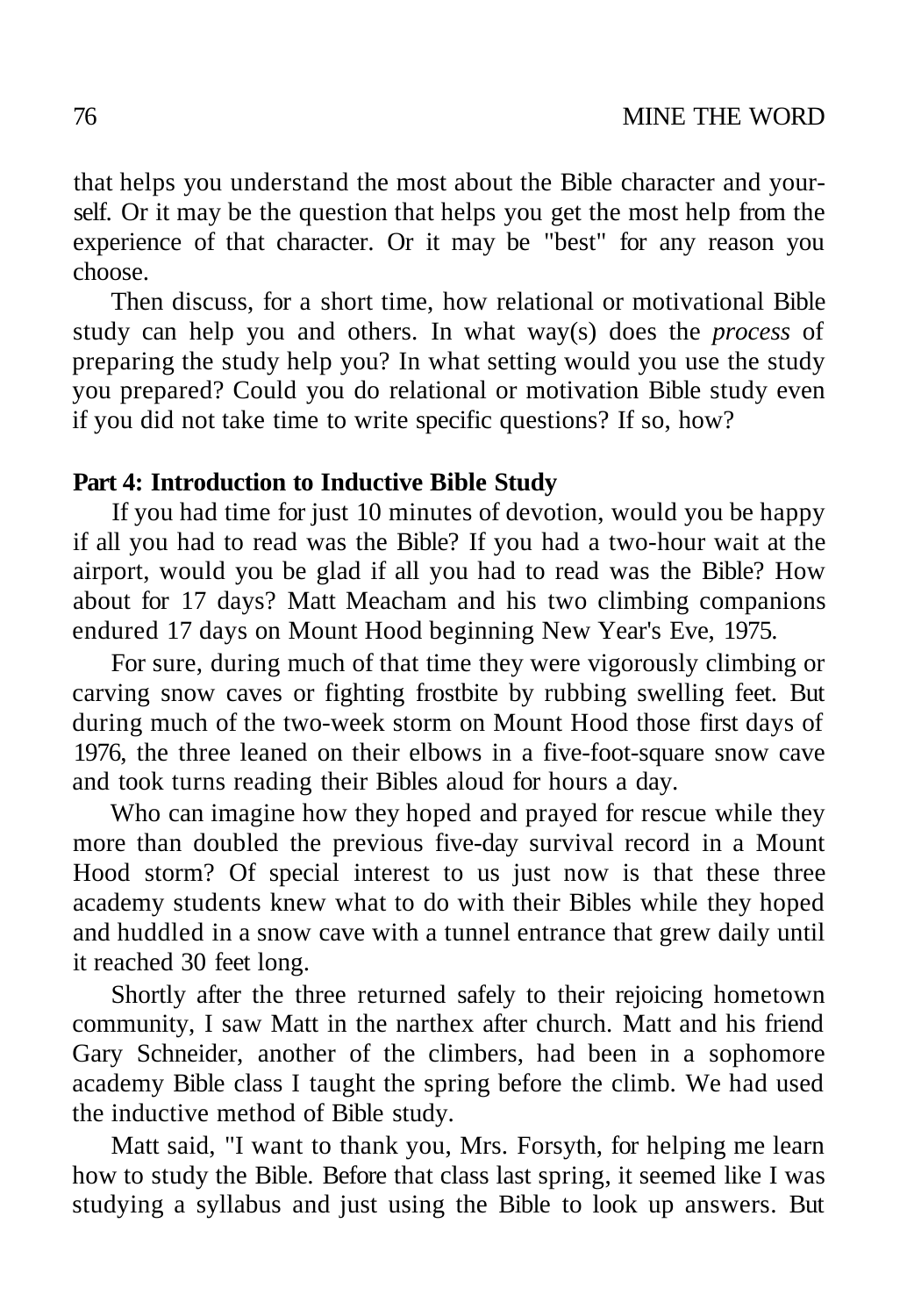during that semester we learned to study the Bible for ourselves. That really helped me while we were on Mount Hood."

Here are some of the things the inductive method of Bible study can do for you:

- It can give you a sense of responsible independence in Bible study.
- By using inductive Bible study you can have a good time with just your Bible, for hours, days, or longer, at a time.
- Inductive Bible study is one of the most insight-producing experiences you can have.

It is also true that inductive Bible study is more readily "caught" than taught. Having an experienced inductive Bible student share the excitement of his or her own discoveries with you, then show you how it is done, is the best way to learn inductive study. But it is not the only way. It is also possible to read about it in lessons like this, and then go after those good results on your own.

(8) See Appendix A.

It may help to notice, first of all, why this plan of study is called "inductive" Bible study. The difference between inductive and deductive study has to do with whether we begin or end with a conclusion and whether we are studying for the sake of discovery or proof. For example, we could study the Second Coming deductively by beginning with the conclusion: Jesus will come again in the clouds of heaven and the dead in Christ will rise. Then we could look up the verses that prove this conclusion is correct. That compares to a mathematician who begins with a formula and applies it to specific problems and thereby proves that it is a valid formula.

On the other hand, we can study inductively by reading 1 Thessalonians 4 to discover what is there, and in the process come to the same conclusion we began with in the deductive method—that is, that Jesus will come again in the clouds of heaven and the dead in Christ will rise. By studying inductively we come to our conclusion rather than beginning with it.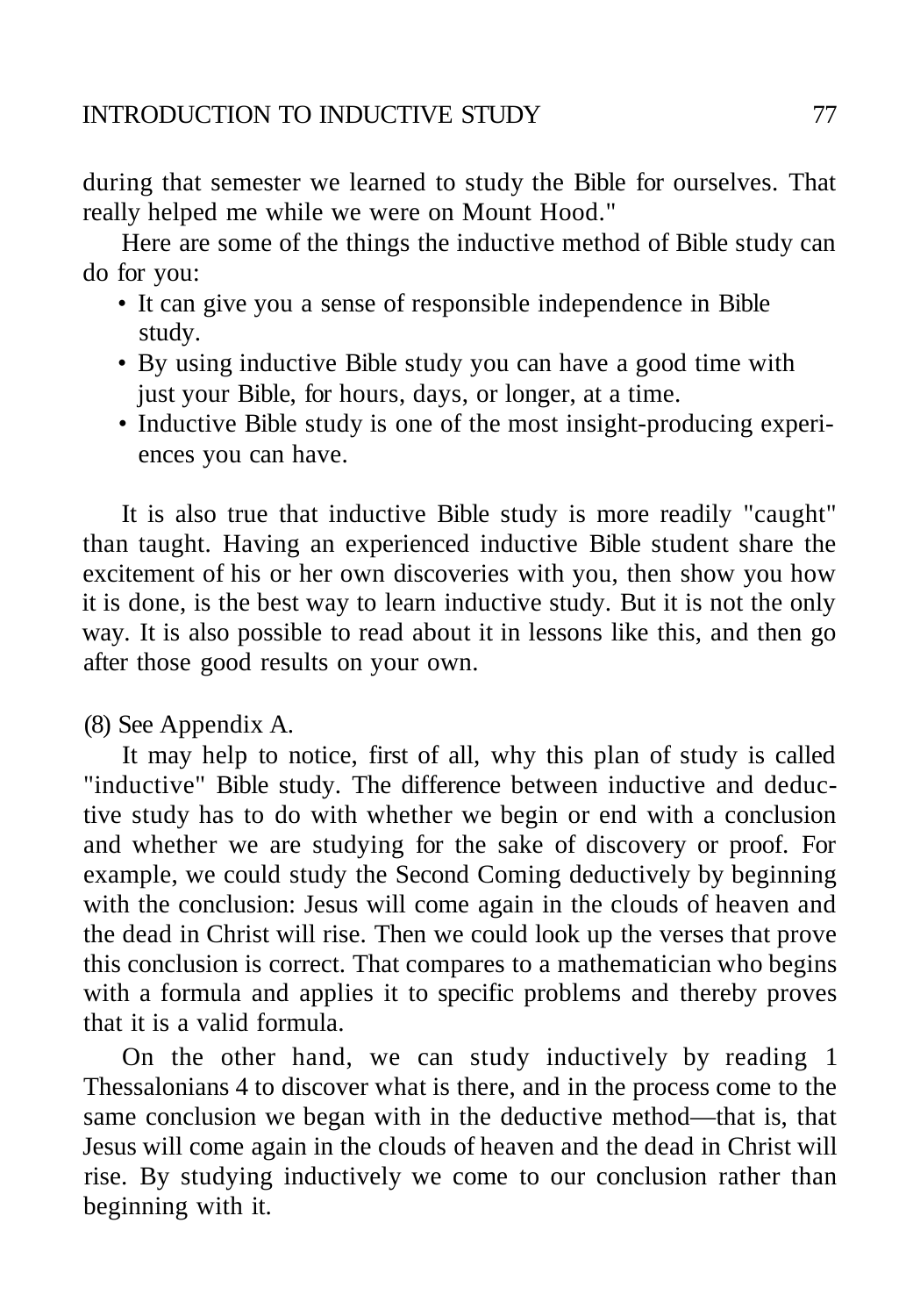Deductive Bible study usually involves verses from a variety of Bible books, while inductive study involves a whole chapter or book at a time.

It is important to notice that both deductive and inductive approaches are valuable. Just now, we want to give special attention to inductive study.

In addition to the suggestions and assignments included in this and the following lessons, please note the following sources that will help:

(9) See Appendix A.

- • *The Navigator Bible Studies Handbook* (Colorado Springs: Navpress, 1980). (This is probably the most direct and simple introduction to inductive Bible study that is available.)
- Oletta Wald, *The Joy of Discovery in Bible Study,* revised edition (Minneapolis: Augsburg Publishing House, 1975).
- Leo R. Van Dolson, *How to Get the Most Out of Bible Study*  (Mountain View: Pacific Press Publishing Association, 1980).

A little more detailed but still very understandable introduction to inductive Bible study can be found in books like these:

- Robert A. Traina, *Methodical Bible Study* (Dr. Robert A. Traina, Asbury Theological Seminary, Wilmore, KY 40390).
- Irving L. Jensen, *Independent Bible Study* (Chicago: Moody Press, 1963).

Before we go into the inductive plan itself, let's quickly review the first six lessons of this series. We have looked at eight of the many Bible study skills:

- Practice the presence of your teacher
- Asking questions
- Creative Bible study
- "Using" the Bible
- Using a concordance
- Thinking or meditating
- Participation
- Experiential Bible study—Baughman, Drakeford, and Coleman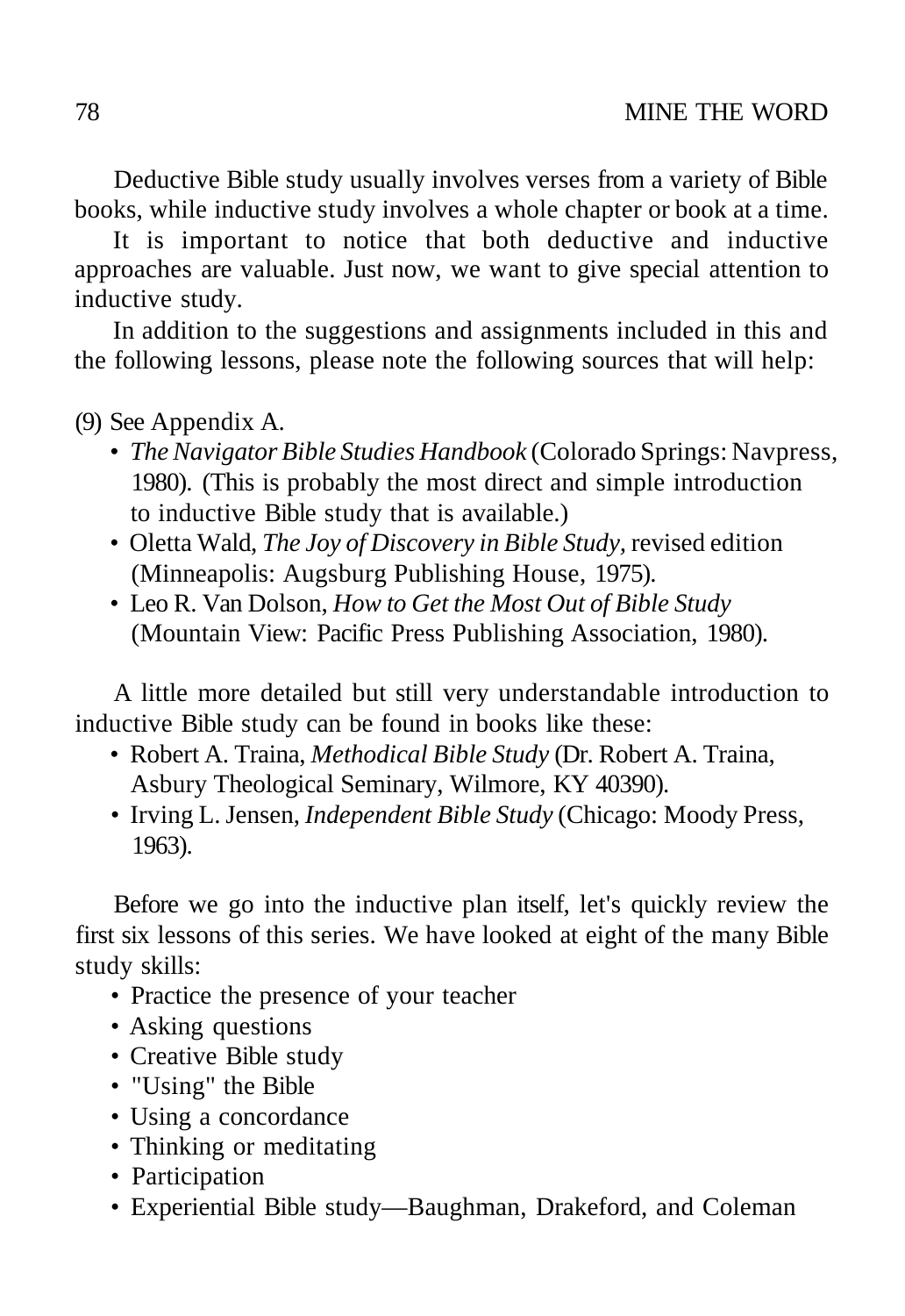This is a good time to add as many as you think of to that list. For example, you might add:

- Summarizing
- Surveying
- And many more. . . .

Remember, all of these study skills are good in themselves, but they are even better when several are combined into a "plan" of study. Inductive study, for example, combines asking questions, summarizing, and other study skills.

On the page following this lesson there is a one-page introduction to Observation, which is basic to inductive Bible study. Observation comes first and prepares the way for the steps that follow, like interpretation and application. The following from George Washington Carver's experience illustrates the meaning of observation:

George Washington Carver was credited with the ability to see where others were blind. When he was still a little boy gardener for Frau Carver, he wondered why most folks merely *looked* at flowers rather than really *seeing* them.

Later, while Dr. Carver was at Tuskegee Institute, a lady sent an ailing geranium to the plant doctor. The damp string and paper were tossed aside as the greenhouse helpers uncovered the plant. But Doctor Carver saw the string as well. Staring hard at it, he asked, "What's this?"

"What, sir?" the helpers asked.

Excited, Carver responded, "Here on this string. Don't you see it?" They saw only the string. He observed the mold as well.

He hurried the bit of string to his workbench at the laboratory where he could pursue his observation with a microscope. What he saw in this case, where others were blind, was an extremely rare disease which caused destruction of cotton cellulose. It had been found only once before in England, never in America. Had it not been checked quickly it might have ruined Southern cotton crops.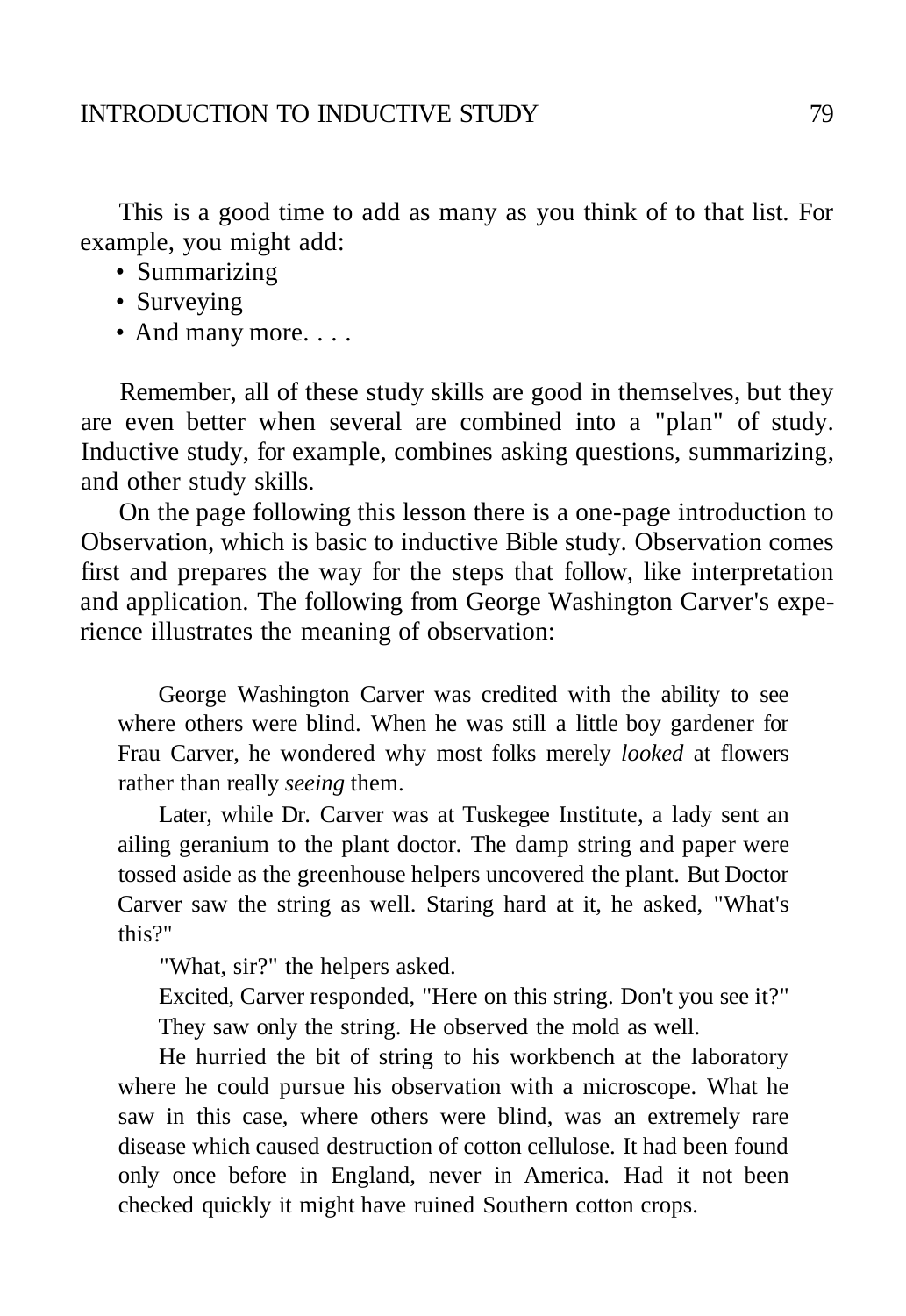Bible students often look without really seeing, just as George Washington Carver said most folks do with flowers. Inductive Bible study helps free us from that problem. By careful observation we can learn to really see when we look at the words in the Bible. As outlined on the attached page, observation includes three parts (see the three little boxes across the top). **Survey** the whole; **study** the parts; **summarize** the whole. At each of these three steps the student should be aware of the items in the box at the bottom: (1) Structure or Form; (2) Grammatical Construction; (3) Relationship of Thoughts. Finally, after taking each of the three steps (survey, detailed study, summarize), the student charts it. We'll talk more about all of this in later lessons.

### **Part 5: Assignment**

As an introduction to one small, but comprehensive, part of inductive study, **write** a chapter title for these:

- Psalm 14
- Psalm 24
- Matthew 18
- Luke 2
- Romans 8

It is important for all to work with the same chapters so that the group's next sharing time will be most productive.

What makes a good chapter title? Think about that as part of this assignment and be prepared to share the answer to that question next week.

**Note:** Keep the chapter titles that you write for this assignment. You will want them in connection with a later lesson.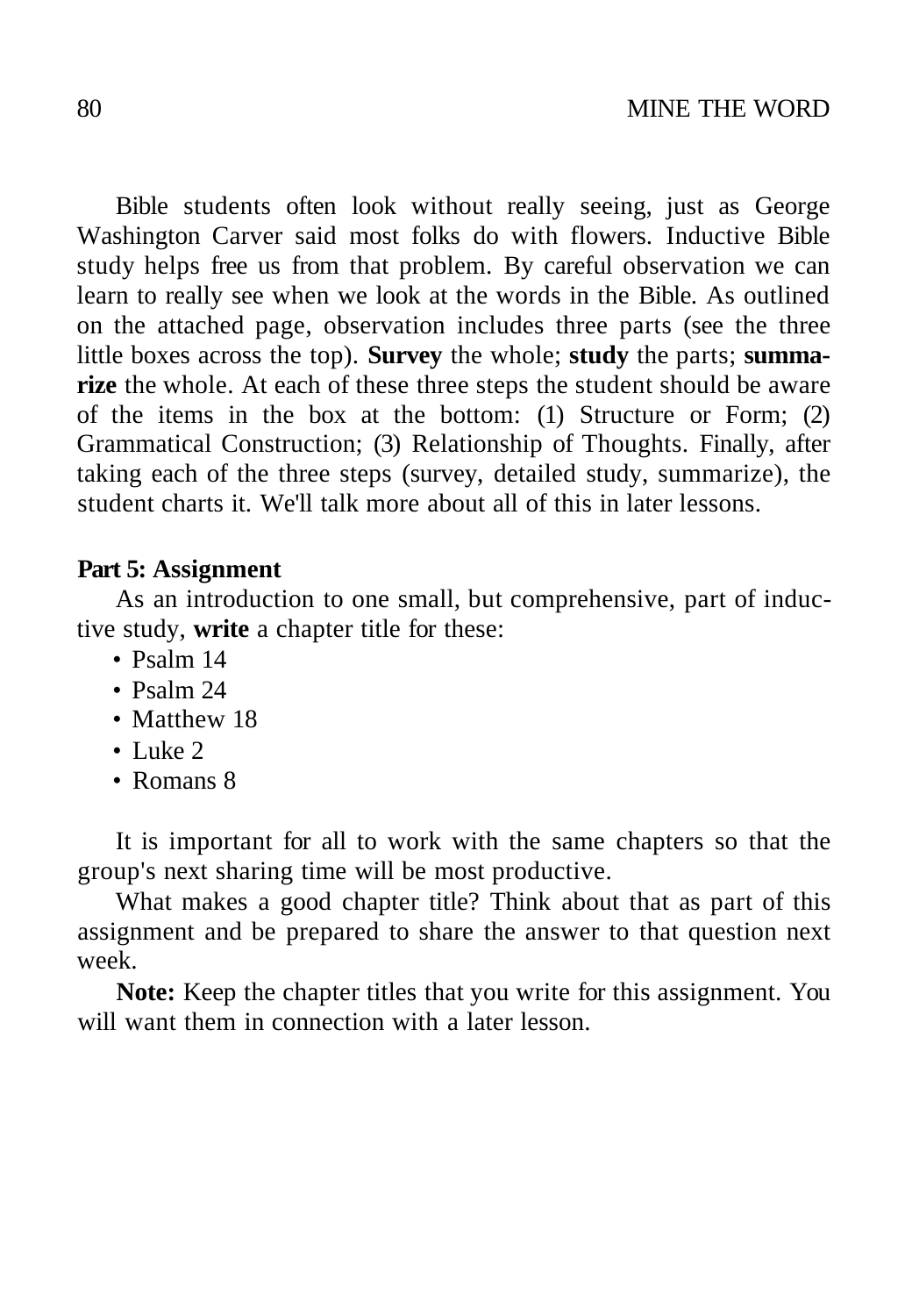

### **Supplement A, Lesson 6**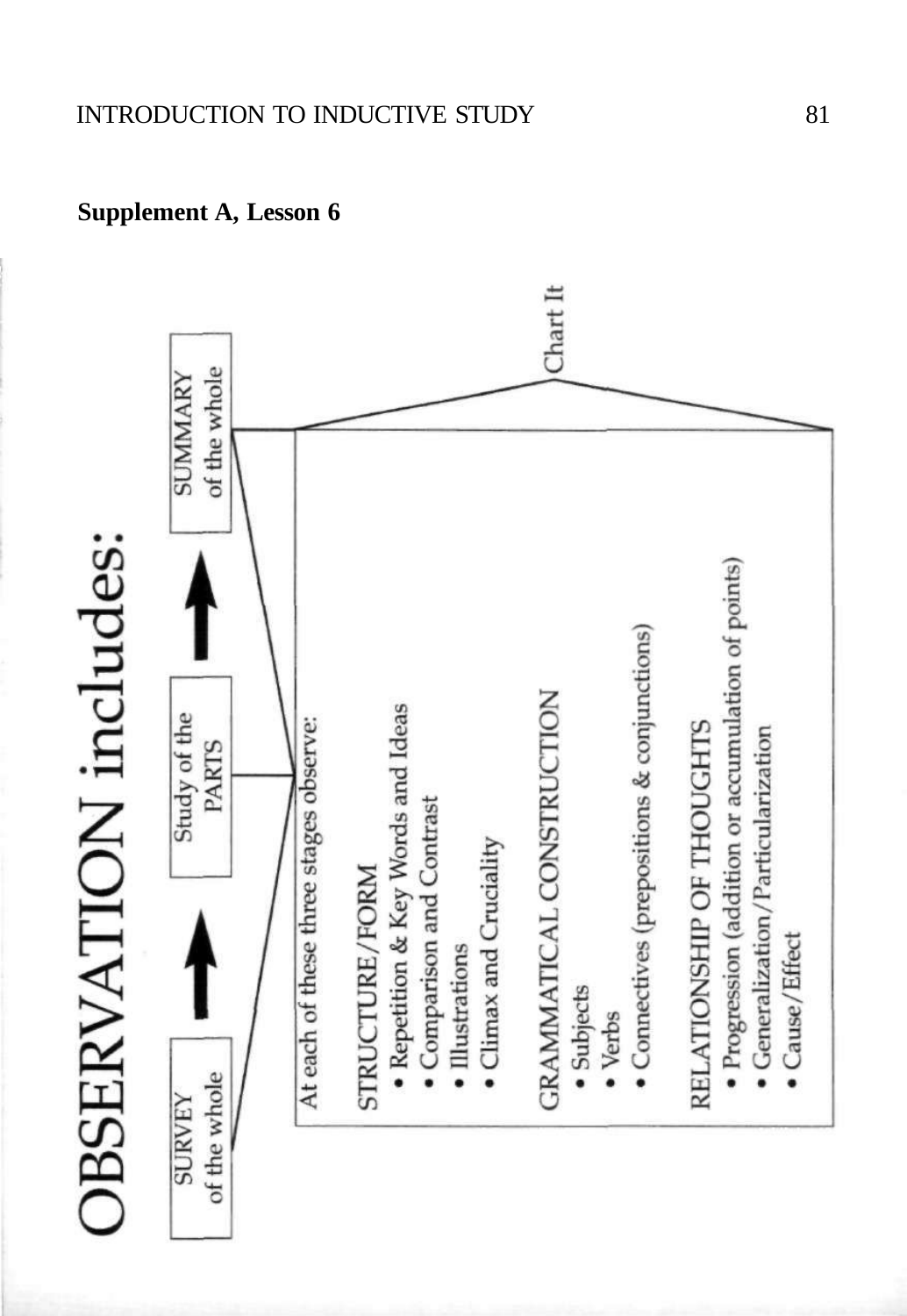### Lesson 7

## **Inductive Study (Surveying)**

### **Part 1: Teaching Ministry of the Holy Spirit**

"For the written code kills, but the Spirit gives life." 2 Corinthians 3:6.

The written code is commonly associated with the tablets of stone mentioned in verse 3 of this same chapter from 2 Corinthians 3. Without denying that, I would like to add that any of God's Word, when reduced to ink on paper, can be a code that kills. Actually, God's Word on paper, in the form of words, can be cold and meaningless, hence "killed." And if the words are dead, they are hardly able to do anything but communicate death, "to kill*."* 

But the good news is, "the Spirit gives life." In fact, the Spirit is so bound up with God's words to us that we can hardly separate the Bible from the ministry of the Holy Spirit. For example, we are told, "God's holy, educating spirit is in His word" (Ellen G. White, *Counsels to Parents, Teachers, and Students,* p. 171). And "The Bible is God's voice speaking to us, just as surely as if we could hear it with our ears" (Ellen G. White, *My Life Today,* p. 283). It is only when we fail to recognize the voice of God in the Bible that it is, for us, a written code that kills.

Writing about the Spirit's life-giving power, Ellen White says, "The Holy Spirit takes the things of God and shows them unto us, conveying them as a living power into the obedient heart" (Ellen G. White, *Evangelism,* p. 167). When the Spirit gives life to the words in the Bible, or when the Spirit conveys the things of God to us as a living power, what happens? What's the difference between an idea that is dead and one that is alive? The group may want to discuss this. Some thoughts that come to my mind in answer to that question are: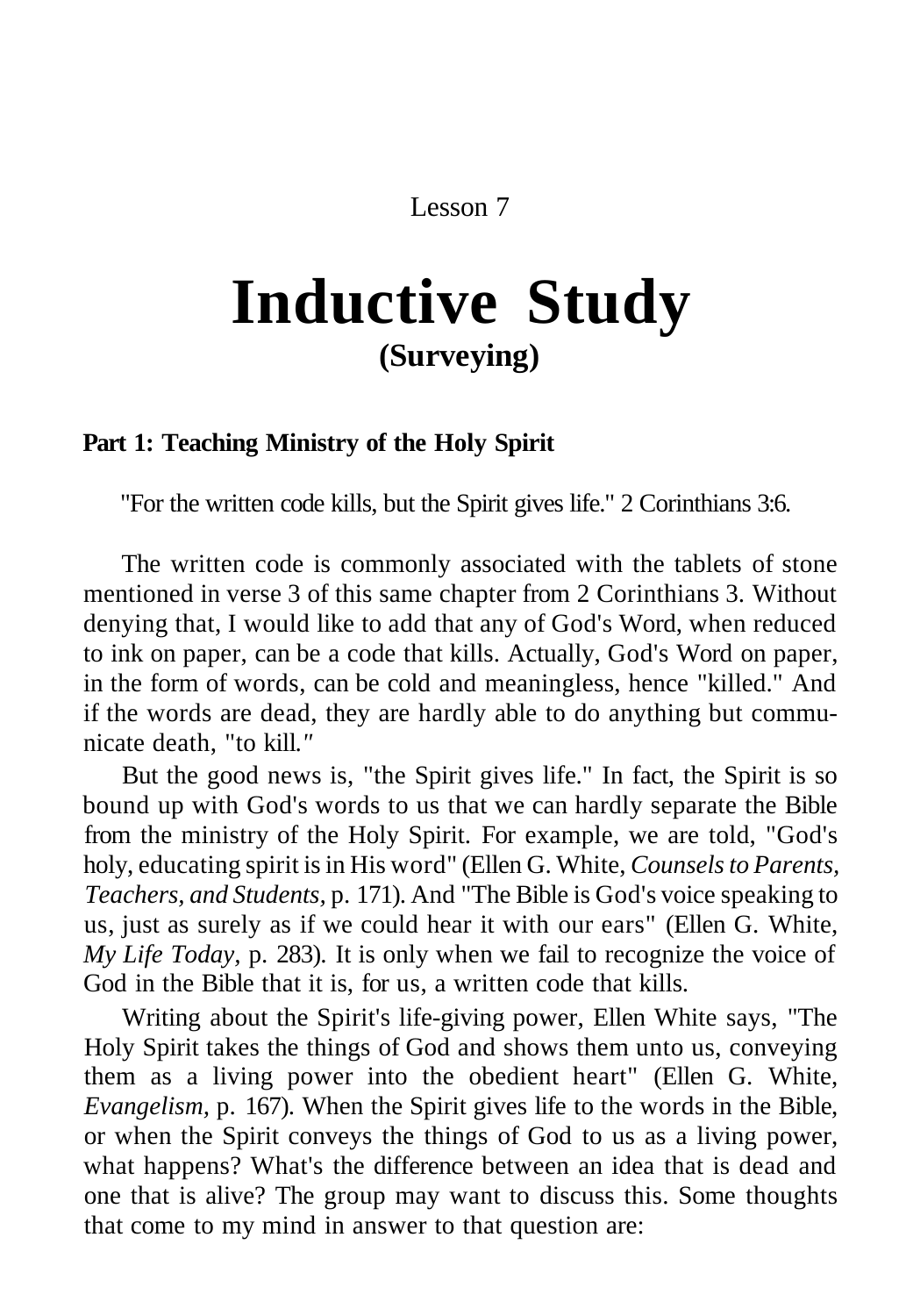Words can be dead as a consequence of sin, or they can be dead just because they are not yet alive.

When Adam and Eve were formed out of the dust of the earth, before God breathed into their nostrils the breath of life, they were beautiful but inanimate objects. There was no sign of decay or death, just no sign of life either. So for the person who has heard little or nothing about the Bible, it too may be dead in the sense that there is just no sign of life in it yet.

If the words are dead as a consequence of sin, they once lived, but distrust and doubt destroyed them. This is the most troubling kind of words without life.

What the Spirit does when giving life to the words, then, has to do with the sense in which the words were dead to the hearer. But the outcome of the Spirit's life-giving ministry is the same in either case; that is, the Spirit gives life to the words, so they live.

There are many ways to characterize or describe those living words, just as there are many ways to characterize or describe a living person. One of the ways I find most helpful is: Living words produce life. That is more literal than we may at first realize. Have you ever noticed that "just a word" made a significant difference in how you actually "felt." "Just words" do produce physical consequences. Soothing words can calm a crying child. Kind words relieve weariness. Reassuring words can slow the pulse-beat of a frightened person.

Words do produce physical results. It's true with the Bible too. The Holy Spirit, by silent, but profoundly real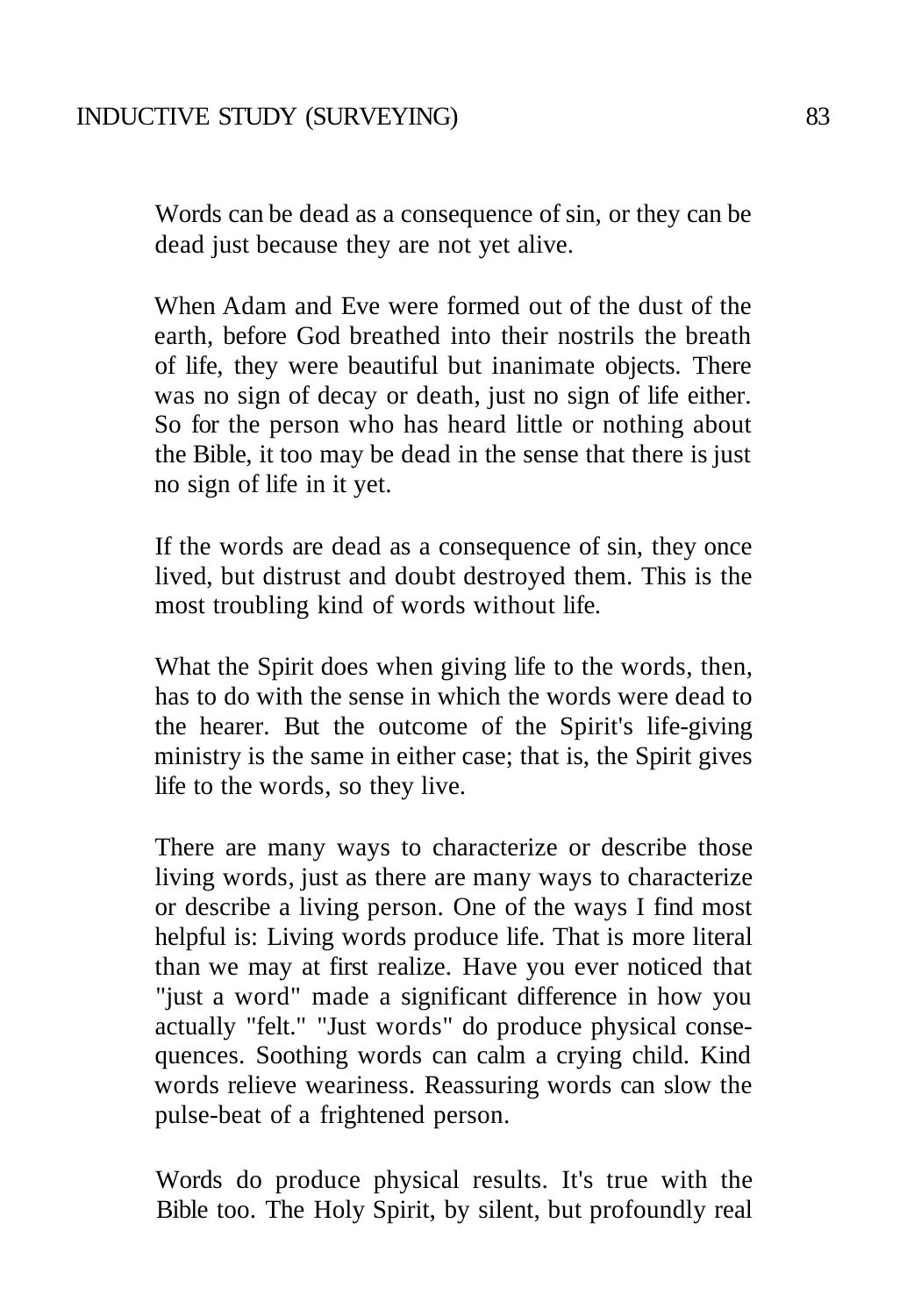ministry to our minds, helps us realize, as we read, that the words are not just ink on paper, but that they *live* and have power to give life. The things of God, then, do not remain static, distant, or theoretical. They become dynamically alive and actually life-giving.

### **Part 2: How to Let Bible Study Be What It Can Be**

We said in Lesson 6 that inductive Bible study can give us a sense of "responsible independence." Let's think about that some more in connection with ways to let Bible study be what it can be.

The Bible student must first discover that it really is possible to get into the Bible, directly, on one's own. Many people continue to rely on prepared lessons and on commentaries in a way that has prevented them from making this essential discovery. Once students do make this discovery they are also apt to hang onto their discoveries tenaciously and change reluctantly, which may be good or not so good. Hence, we want to underscore that our independence must be *responsible,* and this includes respect for the Bible study of other responsibly independent people!

This is where dialogue comes in. We may dialogue in person, or through printed sources like Bible commentaries. Many times Ellen White urged that we must study the Bible for ourselves. *And,* without altering the importance of that, she also urged that we get together, or dialogue. In a testimony titled "Unity in the Church," she said:

"If one man takes his view of Bible truth without regard to the opinions of his brethren, and justifies his course, alleging that he has a right to his own peculiar views, and then presses them upon others, how can he be fulfilling the prayer of Christ (John 17)? And if another and still another arises, each asserting his right to believe and talk what he pleases without reference to the faith of the body, where will be that harmony which existed between Christ and His Father, and which Christ prayed might exist among His brethren?" *Testimonies,* pp. 446- 47.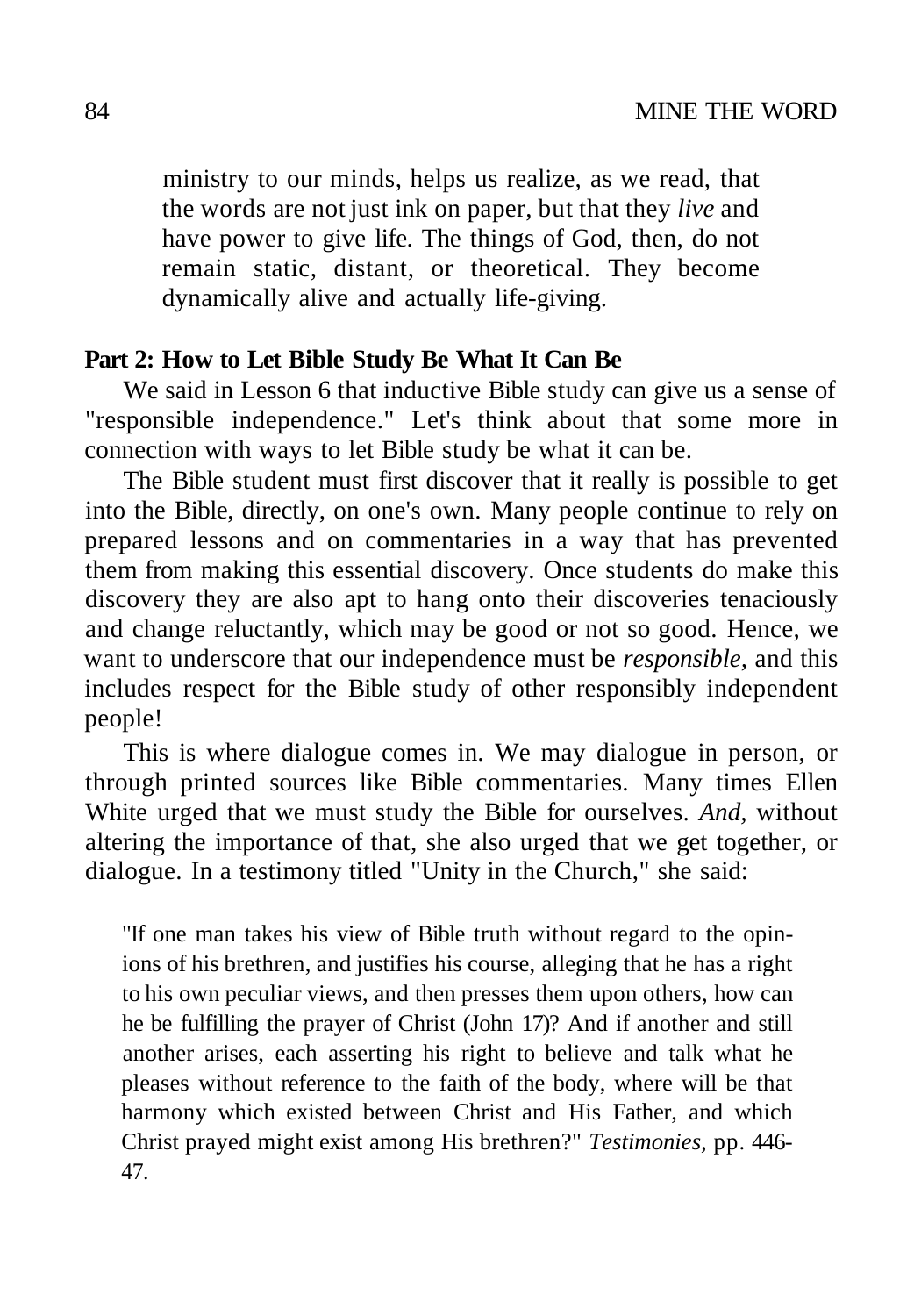### INDUCTIVE STUDY (SURVEYING) 85

In *Selected Messages,* vol. 2, p. 97, she wrote: "Teach the people to seek God individually for guidance, to study the Scriptures, and to counsel together. . . ." We are to do both—seek God individually *and* counsel together. Neither is adequate without the other.

When we "counsel together" (dialogue), whether that be by reading a commentary or by conversation with other Bible students, we also remain responsible for arriving at and holding our own convictions. When we read or listen to another Bible student's ideas, we must not expect them to make our decisions.

Worthwhile dialogue can only take place when the participants remain personally responsible. An authority figure, like the author of a commentary, a scholar, or a group of leaders, does not do my thinking for me. Actually, the little phrase, "do my own thinking"—so essential to good Bible study—calls for a good deal of skill and balance. While I must not let someone decide or think for me, I must at the same time remain open to hear what they have to say. If I refuse to listen, I am deciding not to think it through. Ability to think for myself includes the willingness to listen as well as the refusal to let someone else make my decision.

Paul's experience helps us understand how we can counsel together, even with authority figures. Before his Damascus road turnaround, Paul's "convictions of right and wrong and of his own duty had been based largely on his implicit confidence in the priests and rulers" (Ellen G. White, *Acts of the Apostles,* p. 115). After his conversion, Paul was "personally taught by God" at the same time that he "felt the need of counsel." "When matters of importance arose, he was glad to lay these before the church and to unite with his brethren in seeking God for wisdom to make the right decisions" *(Acts of the Apostles,* p. 200). Uniting *with* others to seek God for counsel is quite different from just getting counsel from those others.

Another thought from Ellen White helps us see the importance of both personal and corporate responsibility:

"We must study the truth for ourselves. No man should be relied upon to think for us. No matter who he is, or in what position he may be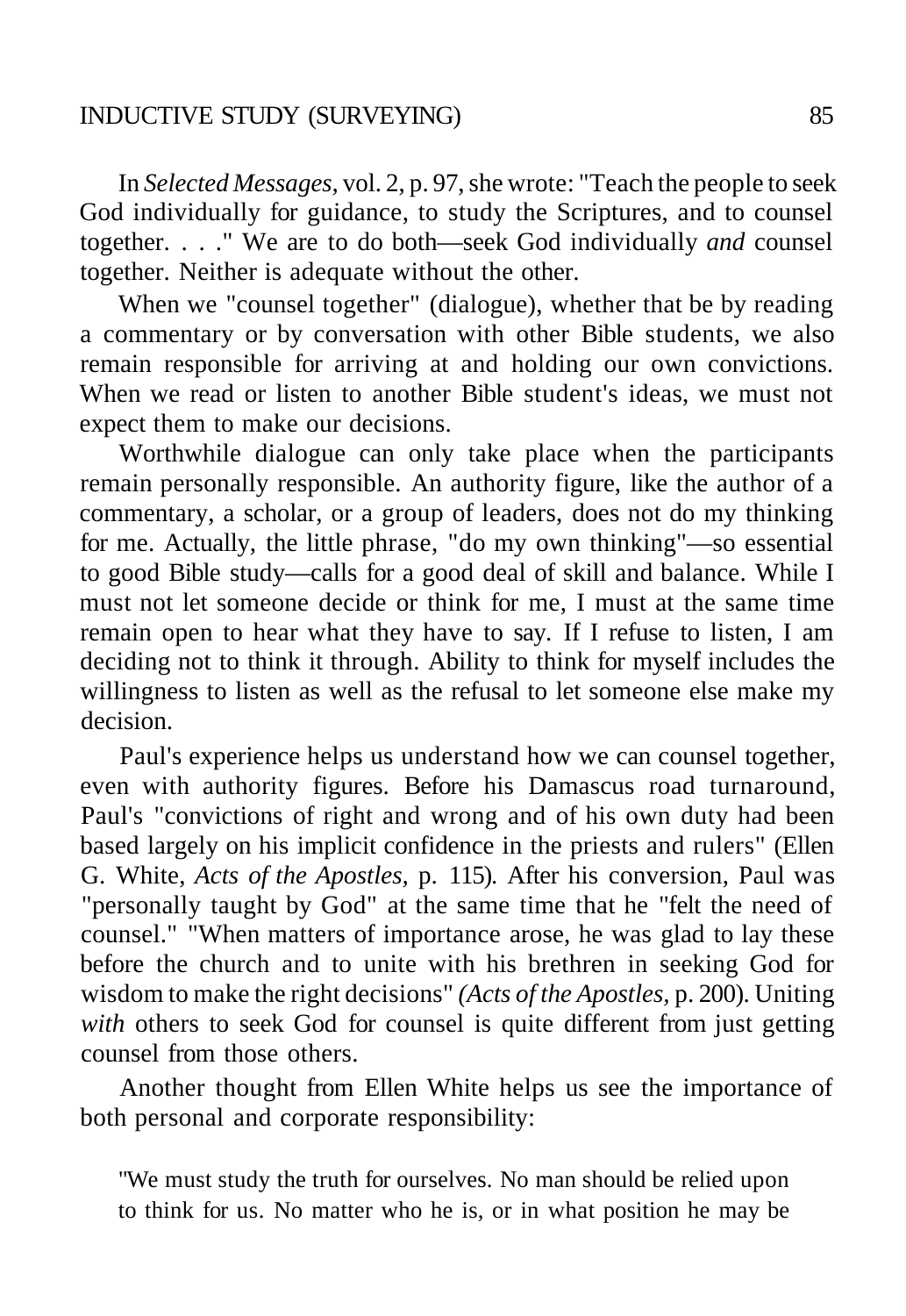placed, we are not to look upon any man as a criterion for us. We are to counsel together, and to be subject one to another; but at the same time we are to exercise the ability God has given us, in order to learn what is truth. Each one of us must look to God for divine enlightenment." *Testimonies to Ministers and Gospel Workers,* pp. 110-11.

So the point for today is: Let Bible study be what it can be—let it be a *responsible* personal *and* corporate adventure.

### **Part 3: Compare Notes From Last Assignment**

Working with one chapter at a time (Psalm 14, Psalm 24, Matthew 18, Luke 2, or Romans 8) have those persons who did that part of the assignment write their chapter titles on small pieces of paper. Collect these and have someone from the group record them each on a blackboard or large piece of paper so all can see them. The group should then decide which are the best titles. In the process, the group should decide what makes a good chapter title. Is a good title one that is helpful? Thorough? Catchy? Or what? The group should also discuss the value of doing this simple kind of Bible study.

### **Part 4: Surveying**

Look again at the one-page introduction to inductive study included with last week's lesson. The first of the three little boxes at the top of that page shows that "SURVEY of the whole" comes first. In this lesson we will think about that part of inductive Bible study.

One day our college professor told us to read the book of Revelation three times, each time at a single sitting. I was accustomed to paying close attention to individual verses. So I thought he had handed us a difficult assignment! But as I disciplined myself to do what he said (and it did take discipline) I discovered that the ability to survey a whole Bible book at once is immensely valuable. Of course, all my questions about details were not answered as I did that assignment. I just had to learn to let questions rest and push on. As I did, I began to profit from some things I never would have noticed if I had not surveyed the whole book. For example, I discovered that all the way through the great sea of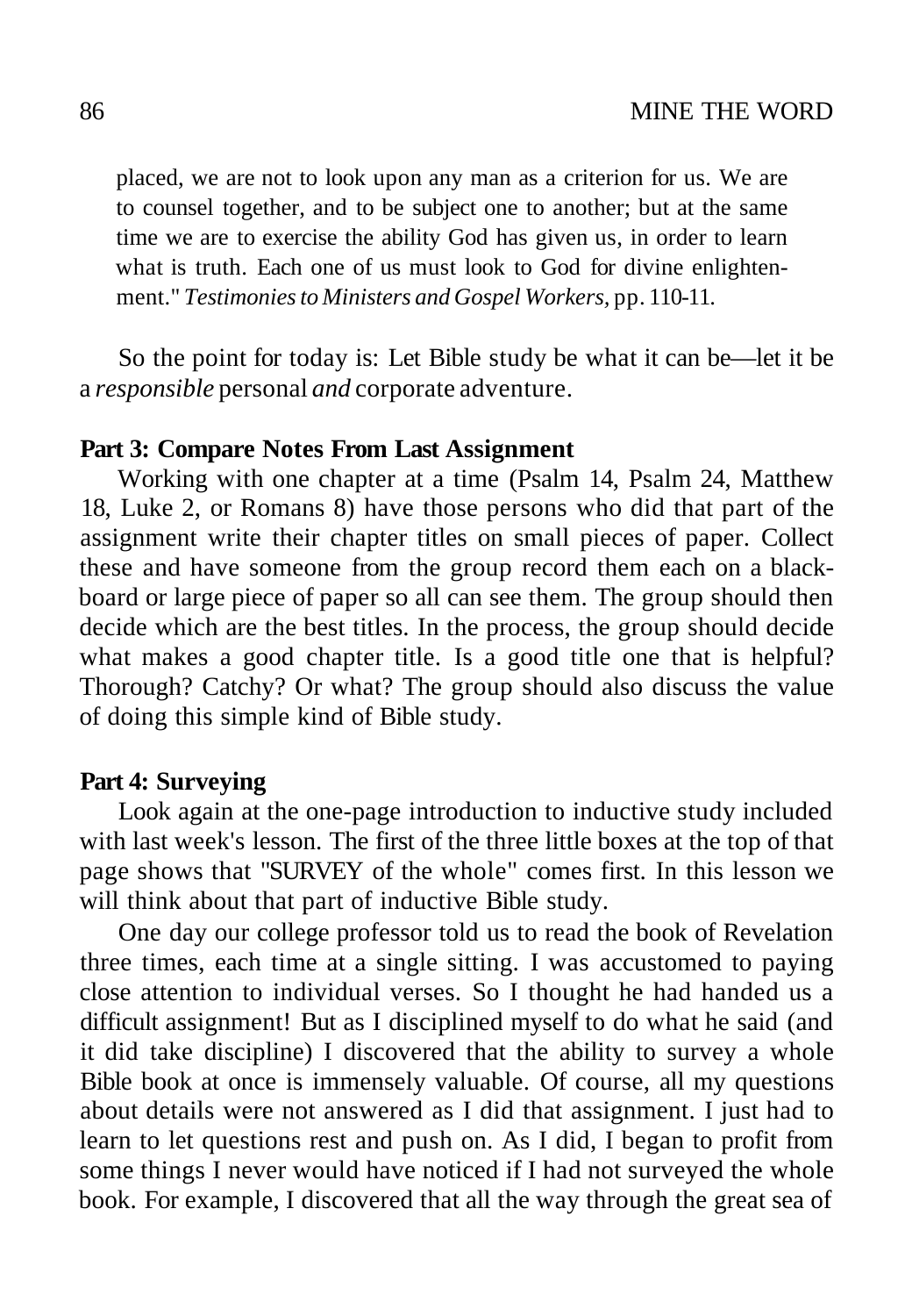symbols that we call Revelation, there are islands of praise. "Holy, holy, holy . . ." "Worthy art thou . . ." over and over. Until I surveyed the whole book it never occurred to me that Revelation is put together the way it is, and that the trauma of it is offset by praise, and that the mystery of it is offset by the certainty that God is praiseworthy—no matter how bad or perplexing things are.

Surveying has to do with looking at the *whole* before you give close attention to the details. The assignment my college professor gave was a survey assignment. It compares to what Mortimer Adler and Charles Van Doren (in their book titled, *How to Read a Book)* call "inspectional reading." They advise finding out what a whole book is about before studying it in detail. The inspectional reading they recommend includes questions like: Who are the principal characters? What is the historical setting? What is the theme and purpose of the book? How is the theme conveyed and the purpose accomplished? When surveying, we don't search out refined answers to such questions, but rather try to absorb "general impressions." Adler explains that we can do this by reading the index, the preface and perhaps the introduction and conclusion to each chapter of a book. We can do the same with Bible books by reading a commentary or dictionary introduction and then scanning the book itself.

In *The Navigator Bible Studies Handbook* there is a book survey form that can be used in the process of surveying. It includes these items:

- Book title (which Bible book)
- Principal personalities
- Historical setting
- Purpose
- Theme(s)
- Style
- Key words
- Additional personalities
- Geography
- Overview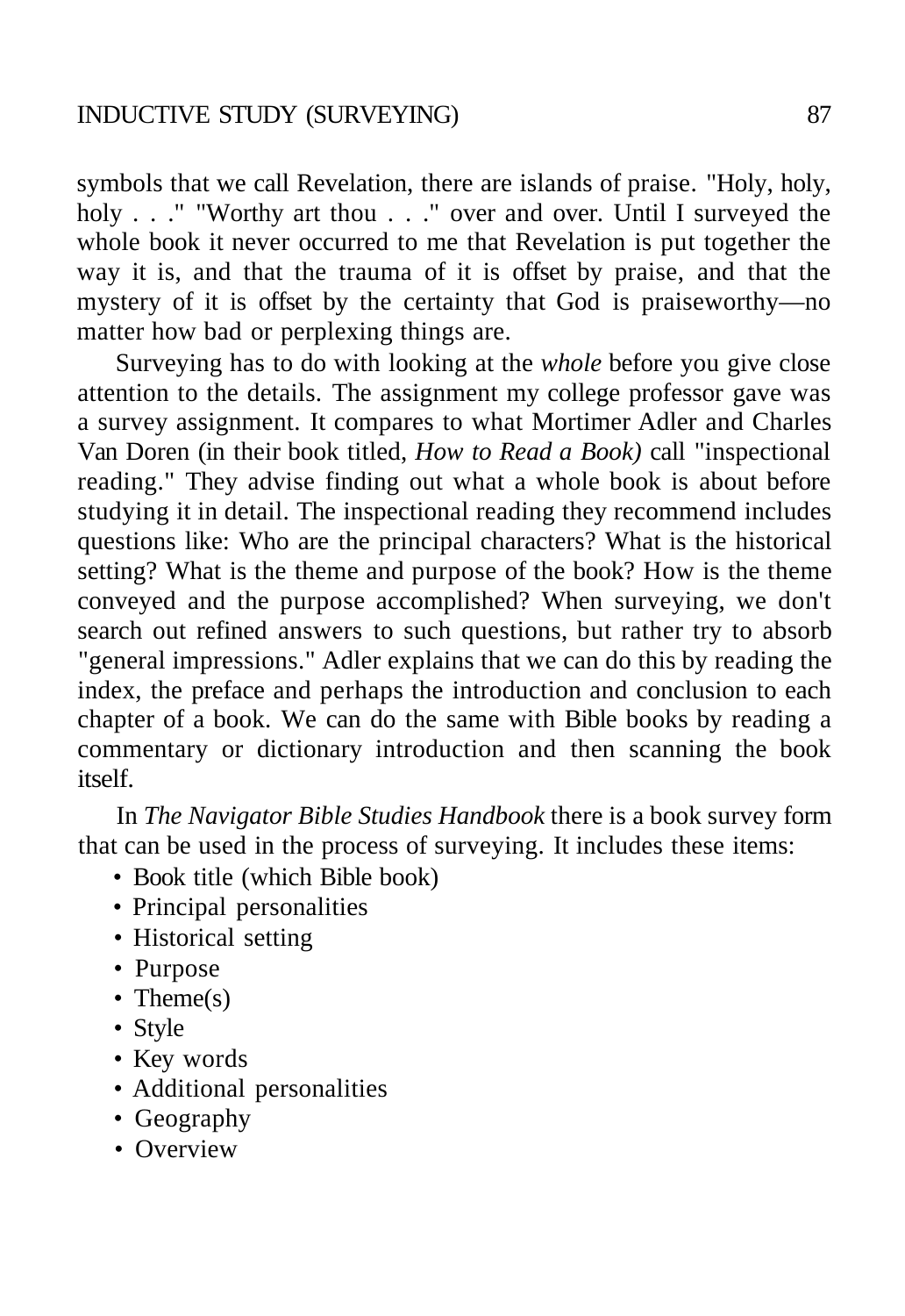### **Part 5: Assignment**

**Survey** Habakkuk. Remember, do not pay close attention to details. The idea is to get a feel for the whole.

### **Write:**

- 1. An "index" to Habakkuk. (One simple way to do this is to write a one-sentence statement of what is in each chapter.)
- 2. The theme(s) of the book.
- 3. Three to five key, or "vantage," verses. (A vantage verse is the verse that gives you the best insights into or summary of the rest of the chapter or book.)

**Note:** You can do this assignment without reference to any other sources. If you prefer, you can follow the format of the book survey form that is mentioned above. If you use that format, answer all the questions you can based on your reading of Habakkuk before you turn to a Bible commentary or Bible dictionary.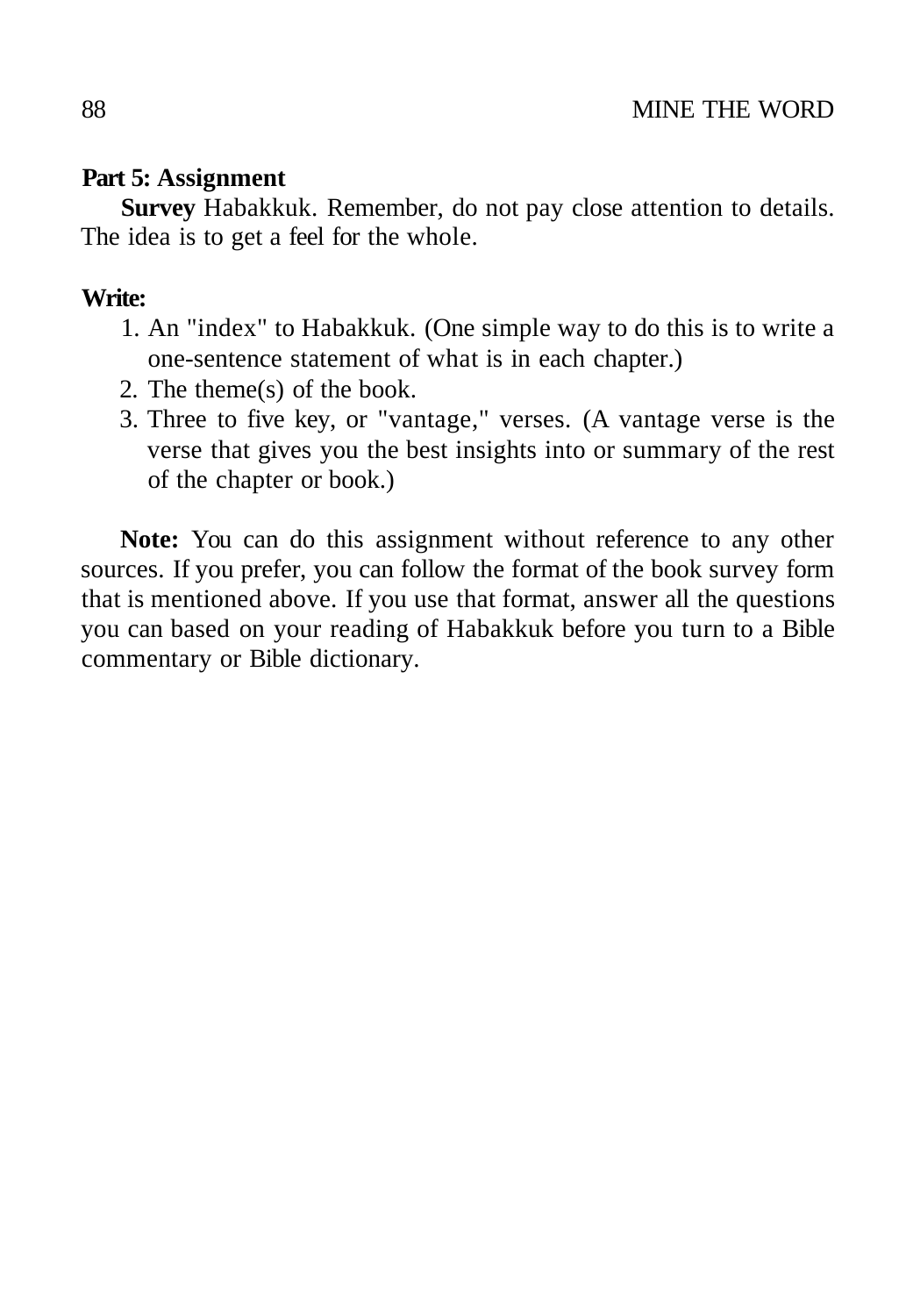Lesson 8

# **Inductive Study**

### **(Part 1 of Detailed Study)**

### **Part 1: Teaching Ministry of the Holy Spirit**

"Is the Spirit of the Lord impatient?" Micah 2:7.

What do you think? Micah didn't answer his own question, but the context in chapter 2 indicates his answer was No. The people should not think the Lord lost His patience and did to them what they had actually brought on themselves. Their disgrace was not His doing.

When I study the Bible, I can profitably ask the same question that Micah posed: "Is the Spirit of the Lord impatient?" The circumstances of Spirit-led Bible study may be quite different from those described in Micah 2, yet the outcome to that question will be the same. No, the Spirit of the Lord is not impatient.

The fact that each of us has a patient Teacher says some important things about the Teacher and about the students. It helps us understand the process of teaching and learning that is taking place when we study the Bible. For example:

- The fact that patience is being demonstrated suggests the Teacher probably has more to say or give than the student is able to receive. And the Teacher may be very eager to give, as the Holy Spirit is eager to give. See John 16:12: "I have yet many things to say to you, but you cannot bear them now." And see Matthew 7:11: "If you then, who are evil, know how to give good gifts to your children, how much more will your Father who is in heaven give good things to those who ask Him?"
- The fact that patience is being demonstrated suggests the student probably is slow, perhaps even contrary. See Mark 8:17: "Do you not yet perceive or understand?" Sometime read through Mark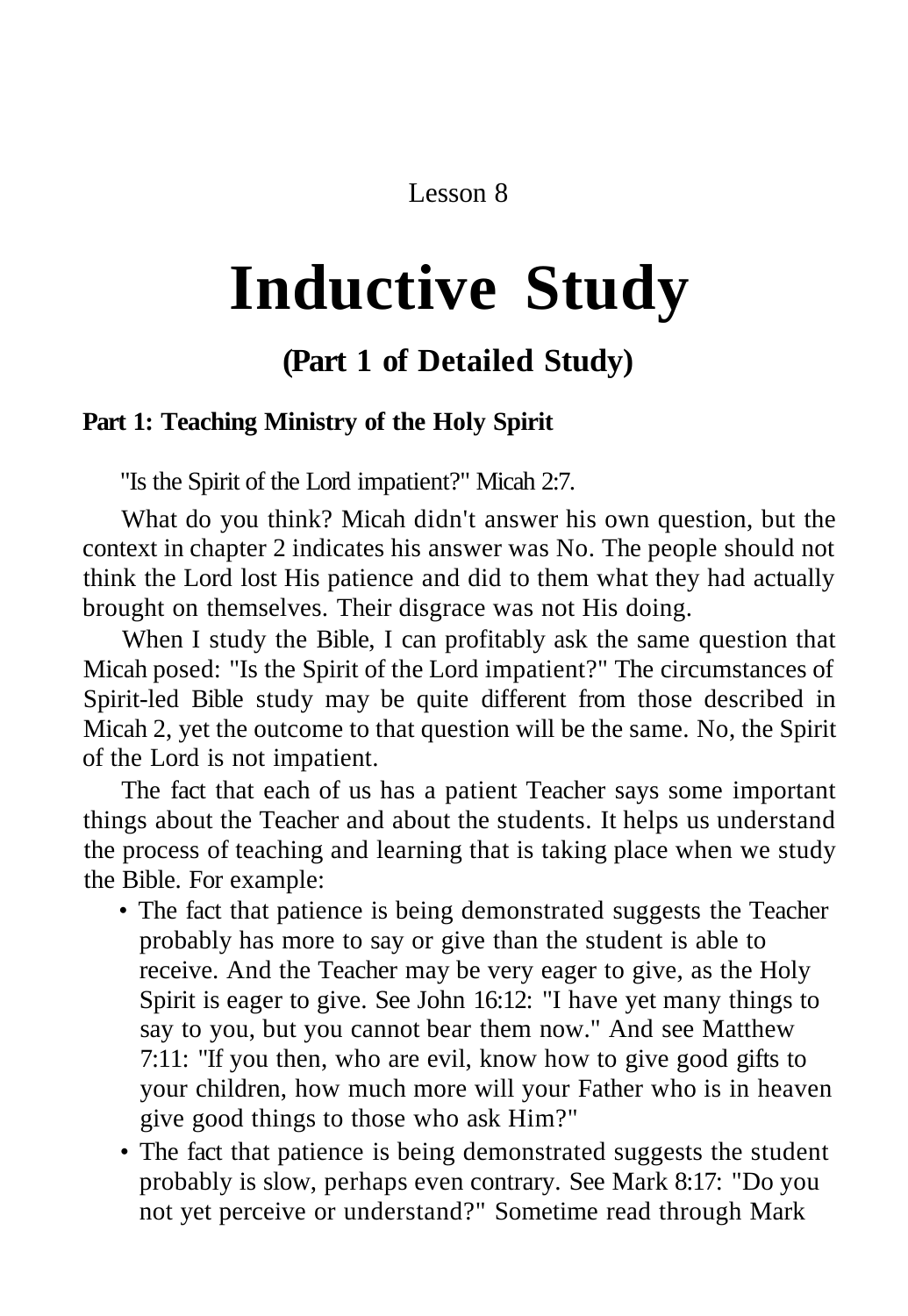and count all the times Jesus asked a similar question, which indicates the disciples were slow. Are we, as Bible students, much different? Don't we try the patience of our Teacher, who has more to say and is more eager to give than we can imagine? Actually, the Spirit's patience is tried (but not weakened) both by the positive force of God's desire to do good and the negative force of the students' slowness.

• The process of God patiently waiting while we learn may seem a frustrating and unnecessary delay. But is it? Isn't something profound happening while God waits? And isn't it a process worth waiting for? Imagine a parent who is able to walk and run gracefully. Imagine also an unsteady toddler hanging onto that parent's hand. The wobbly toddler can hardly stay upright, much less walk with any degree of grace or skill. Yet the parent is enormously interested in the toddler's unsteady progress. The parent offers praise and encouragement as the toddler goes through the ups and downs (psychologically and physically!) of learning to walk. We Bible students have a Teacher who is even more interested in our progress. The Spirit patiently offers help every step of the way as we go through the ups and downs of Bible study. This is a profound process where we, thanks to God's patient power, are increasing in understanding and spiritual strength.

### **Part 2: How to Let Bible Study Be What It Can Be**

In Lesson 1 we say that it makes a big difference what we expect to get out of an experience and how we feel about doing it. Since that lesson we've been noticing some specific expectations and feelings about Bible study. Now we want to add another important expectation that can certainly affect how we feel about Bible study. Let's call it "newness" for now, although a more comprehensive but equally direct word would be better.

One of Jesus' short but far-reaching parables helps show what we mean by expecting "newness." "Therefore," He said, "every scribe who has been trained for the kingdom of heaven is like a householder who brings out of his treasure what is new and what is old" (Matthew 13:52).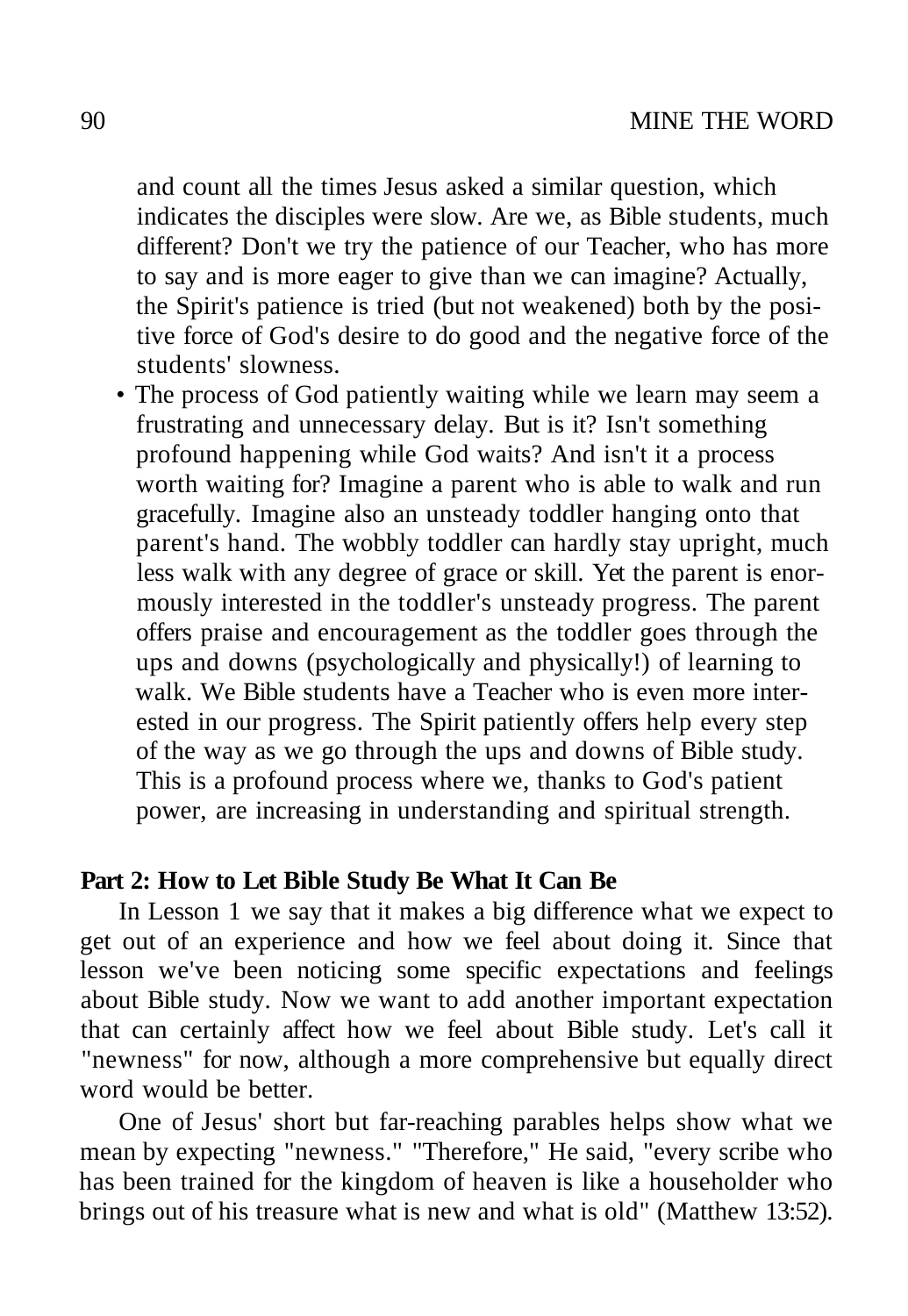What is the "treasure" of a scribe? Isn't it the Word of God? What would bringing new things out of that treasure be? Wouldn't that be new understanding and insights?

An 11-page chapter in *Christ's Object Lessons* focuses on this rich little parable. Included in that chapter are thoughts like:

- We can expect God's word to be ever-unfolding.
- "The truths of redemption are capable of constant development and expansion. Though old, they are ever new, constantly revealing to the seeker for truth a greater glory and a mightier power." *Christ's Object Lessons,* p. 129.
- "Each fresh search will reveal something more deeply interesting than has yet been unfolded." Ibid., p. 134.

Not only 35 times in this single chapter, but perseveringly throughout her writings, Ellen White repeats the assurance and challenge—the Bible is a mine, rich and deep, which contains an inexhaustible treasure. Selected examples of this theme are:

- "Every day you should learn something new from the Scriptures." *Testimonies,* vol. 5, p. 266.
- "Let no one come to the conclusion that there is no more truth to be revealed." *Counsels on Sabbath School Work,* p. 34.
- "There are veins of truth yet to be discovered." *Counsels to Parents, Teachers, and Students,* p. 437.
- "God intends that even in this life the truths of His Word shall be ever unfolding to His people." *Steps to Christ,* p. 109.
- "It is impossible for any human mind to exhaust even one truth or promise of the Bible." *Education,* p. 171.
- "You need not fear that you will exhaust this wonderful theme [of redemption]." *Fundamentals of Christian Education,* p. 127.
- "Let none think that there is no more knowledge for them to gain. The depth of human intellect may be measured; the works of human authors may be mastered; but the highest, deepest, broadest flight of the imagination cannot find out God. There is infinity beyond all that we can comprehend. We have seen only the glimmering of divine glory and of the infinitude of knowl-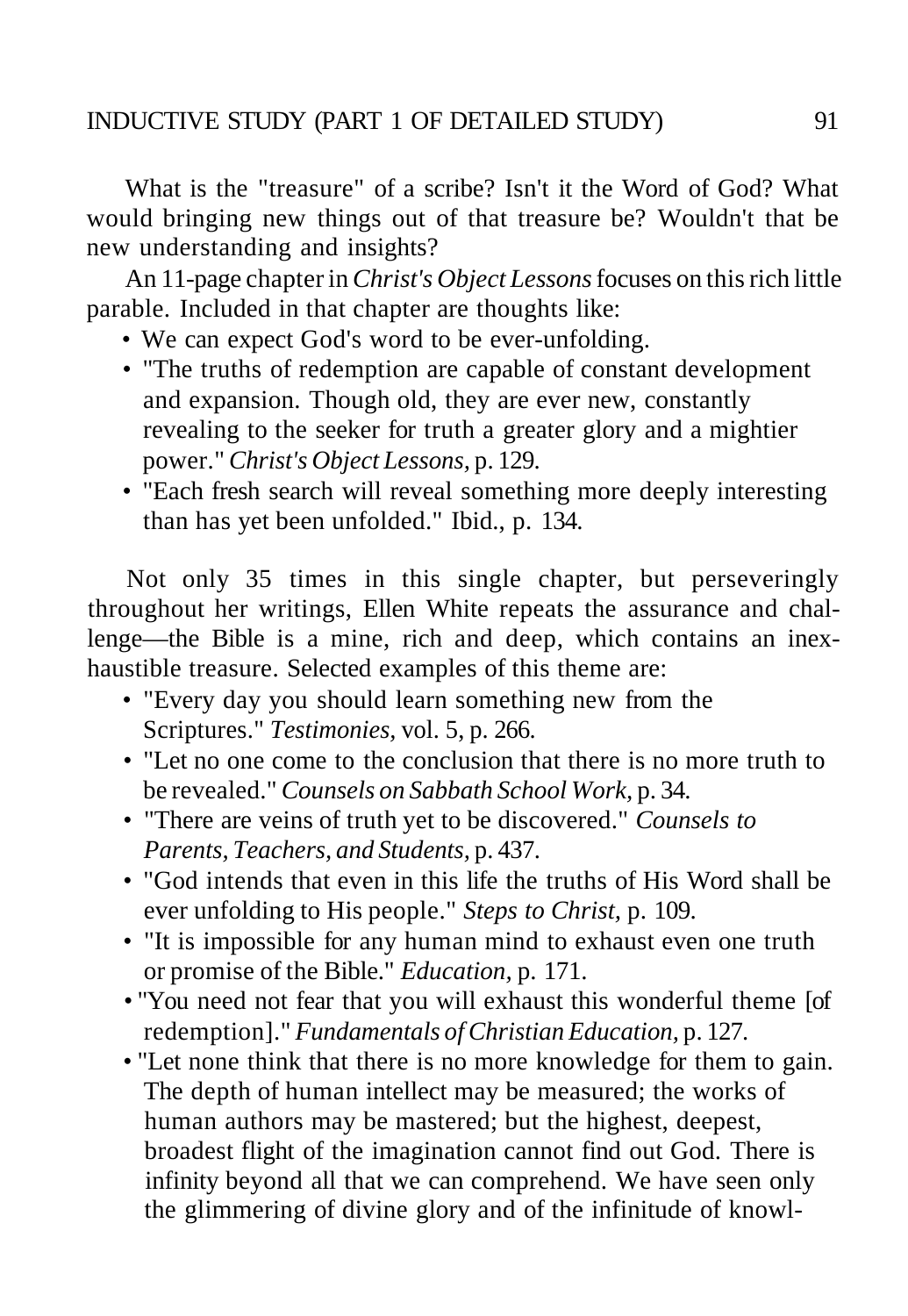edge and wisdom; we have, as it were, been working on the surface of the mine, when rich, golden ore is beneath the surface, to reward the one who will dig for it. The shaft must be sunk deeper and yet deeper in the mine, and the result will be glorious treasure." *My Life Today,* p. 108.

Thoughts like these repeat what a combination of Romans 11:33 and John 17:3 reveal to us:

- "O the depth of the riches and wisdom and knowledge of God! How unsearchable are his judgments and how inscrutable [not readily understood] are His ways!" (Romans 11:33). Paul exclaimed this after discovering enough about God to know he was just barely beginning to understand.
- "And this is eternal life, that they know thee the only true God, and Jesus Christ whom thou hast sent" (John 17:3).

It makes sense, doesn't it, that getting acquainted with the infinite God will take eternity. And, it is exciting to know we can begin now and continue through our whole life—here and hereafter. As we continue the search, that is the ongoing process of getting acquainted with God, it will produce always-new understanding and appreciation. Realizing this helps us let Bible study be the inspiring experience it can be.

### **Part 3: Comparing Notes About Last Assignment**

Group members can share their Habakkuk index, theme, and a vantage verse, or the information they put in the Navigator book survey format. Also, compare the group members' indexes or overviews with the outline provided in a couple of Bible commentaries. The *Seventh-day Adventist Bible Commentary* and *Interpreter's Bible Commentary* are examples. Finally, discuss the value of surveying this way. What purpose does it serve? Is surveying this way consistent with the advice to let the mind dwell on a single text until the meaning of that text becomes clear to us because it is more important to understand small portions well than to read large quantities without understanding?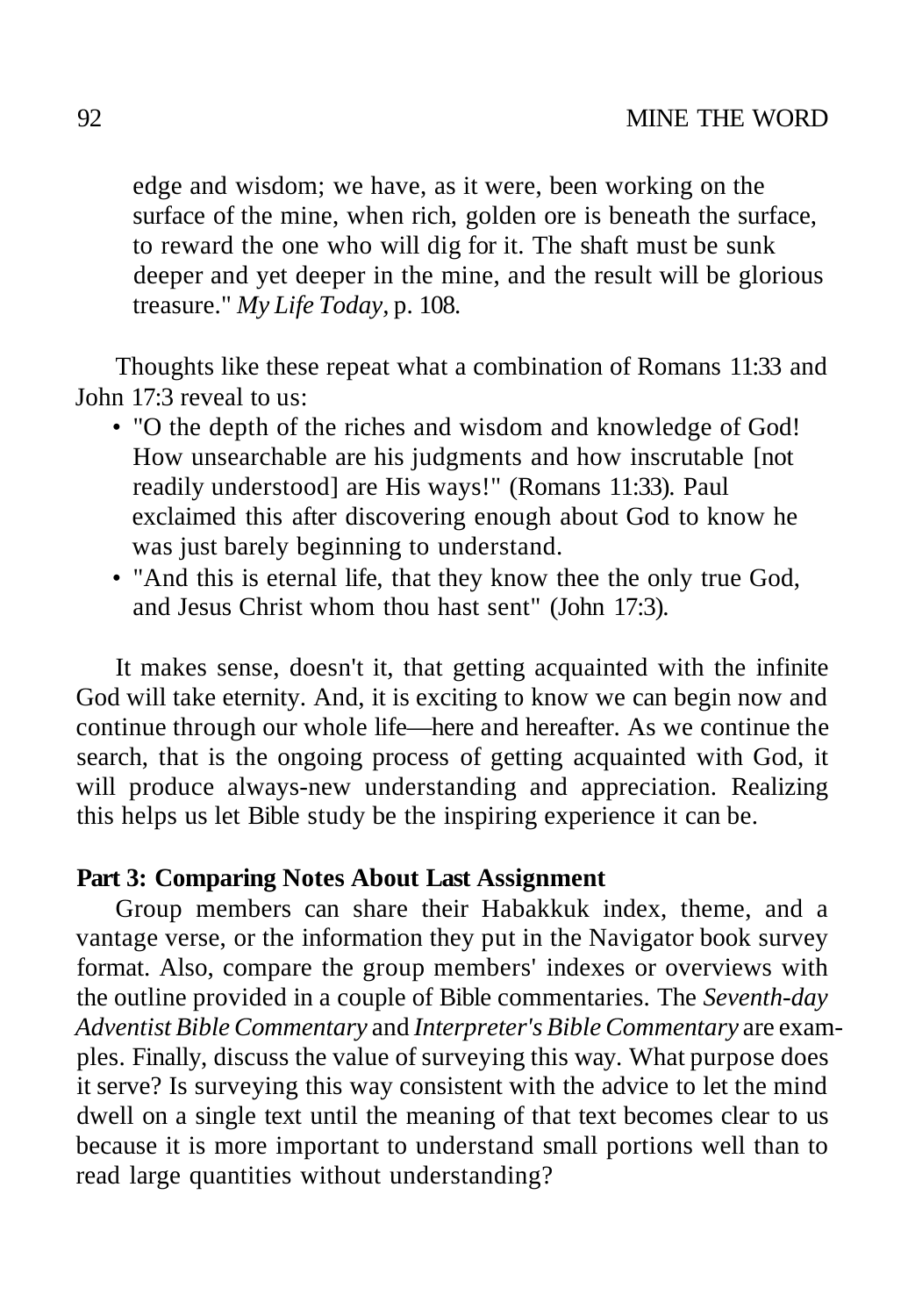### **Part 4: Detailed Study**

Look again at the one-page introduction to inductive study that was included with Lesson 6. Notice that "Study of the PARTS" is the second of three steps in this kind of study This is the step that calls for the most careful observation. The box at the bottom of that introductory page contains three categories of things to observe. They are: Structure/Form, Grammatical Construction, and Relationship of Thoughts. In this lesson, let's think about Structure/Form. Let's become structure conscious.

Structures are so common that we don't even stop to think about them being structures. One of the most common forms of structures is buildings—the house we live in, the office building where we work, the church where we worship. All these are constructed of things like steel beams, glass windows, swinging doors, and stairs or elevators.

The Bible is also full of structures. Matthew, Romans, Revelation, for instance. In fact, each book of the Bible is a structure. You may have been studying these structures a story or verse at a time without realizing the impact of the complete structure. But if you will become structure conscious, it will help you expand your understanding and appreciation of the Bible.

A look at the attached chart of Matthew can help you become structure conscious. It shows how this Gospel is divided into five subunits (called "books" on the chart). Matthew signaled the end of one subunit and the beginning of the next by saying Jesus finished something sayings, parables, or instructions. Transitional phrases like that serve a purpose in writing as a door serves in a building—it leads you out of one area and into another.

Now notice that each of the five subunits divides into two sections: Acts, then Teachings. Matthew 5, 6, and 7 (called the Sermon on the Mount) is probably the most familiar of the five teaching sections. It is not surprising to discover that in each case the Acts (or narrative) section is purposefully related to the Teachings (or sermon) section that follows it. For example, the action in Matthew 8 and 9 consists of Jesus' demonstrations of the healing, life-giving authority He preached about in Matthew 10. In simple terms: Jesus practiced what He preached. And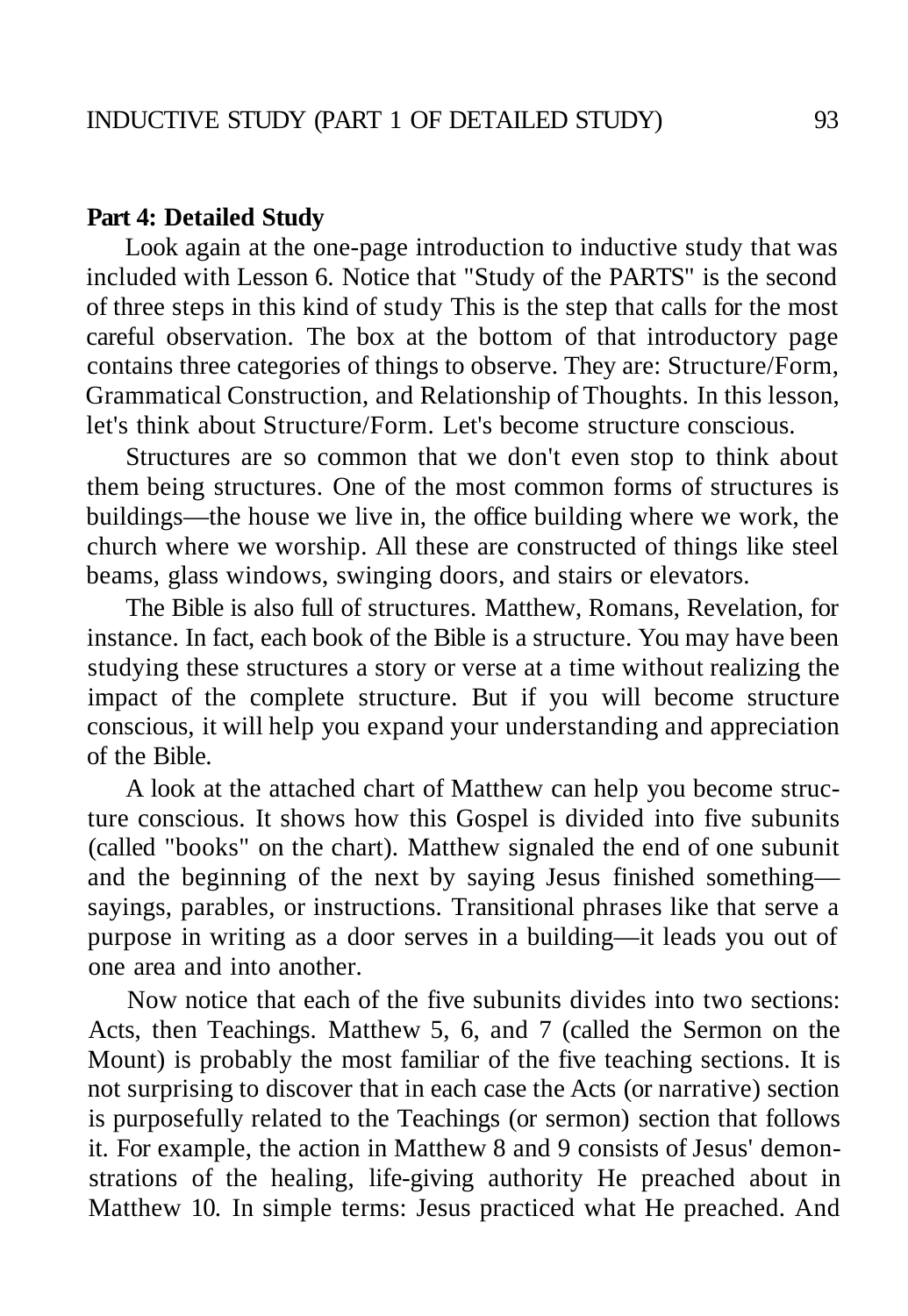more than that, He enabled His disciples to practice what He preached! At the first of Matthew 10, Matthew said Jesus called to Him His 12 disciples and gave them authority. Then, in the rest of Matthew 10 we read what Jesus taught the disciples to do and expect as they shared His authority, the kind of authority He demonstrated in a variety of ways as recorded in Matthew 8 and 9.

Reading someone else's chart of a Bible book is just the first step in becoming structure conscious. It is more important to be able to observe that structure for yourself. The question is, how does one do that? And that's where "repetition," "comparison/contrast," "illustrations," and "climax" all come in. (See the box at the bottom of the one-page introduction to inductive study.) Observing those things will help you discover an author's structure for yourself.

### **About Repetition and Key Words or Ideas**

As you read anywhere in the Bible, ask, What are the key words or ideas here? or, What significant words or ideas are repeated? Those two questions are not quite the same, since there can be key words or ideas that are not repeated often. What you are after are the most significant words or ideas, and repetition often indicates what those are. A quick reading of 1 Corinthians 13, with these questions in mind, reveals that this chapter is about love (charity). That key word is repeated frequently there. What about 1 Corinthians 14? The word "tongues" is repeated 15 times in this 40-verse chapter. Sheer repetition indicates the chapter is about tongues, but what about tongues? Does the key word "love," used only once in this chapter but many times in the immediately preceding chapter, help answer that question? And what about "prophecy"? It shows up about half as frequently as "tongues," yet it may also help us discover what the chapter is saying about tongues. So then "love" and "prophecy" may be the key words in 1 Corinthians 14, even if they are not repeated as often as "tongues" in that chapter.

Incidentally, noticing repeated words or phrases in Matthew helps reveal the "flag" (i.e. "Jesus finished . . .") that closes one subunit (or book) within Matthew and introduces the next.

Observing repetition and obviously key words or ideas is a simple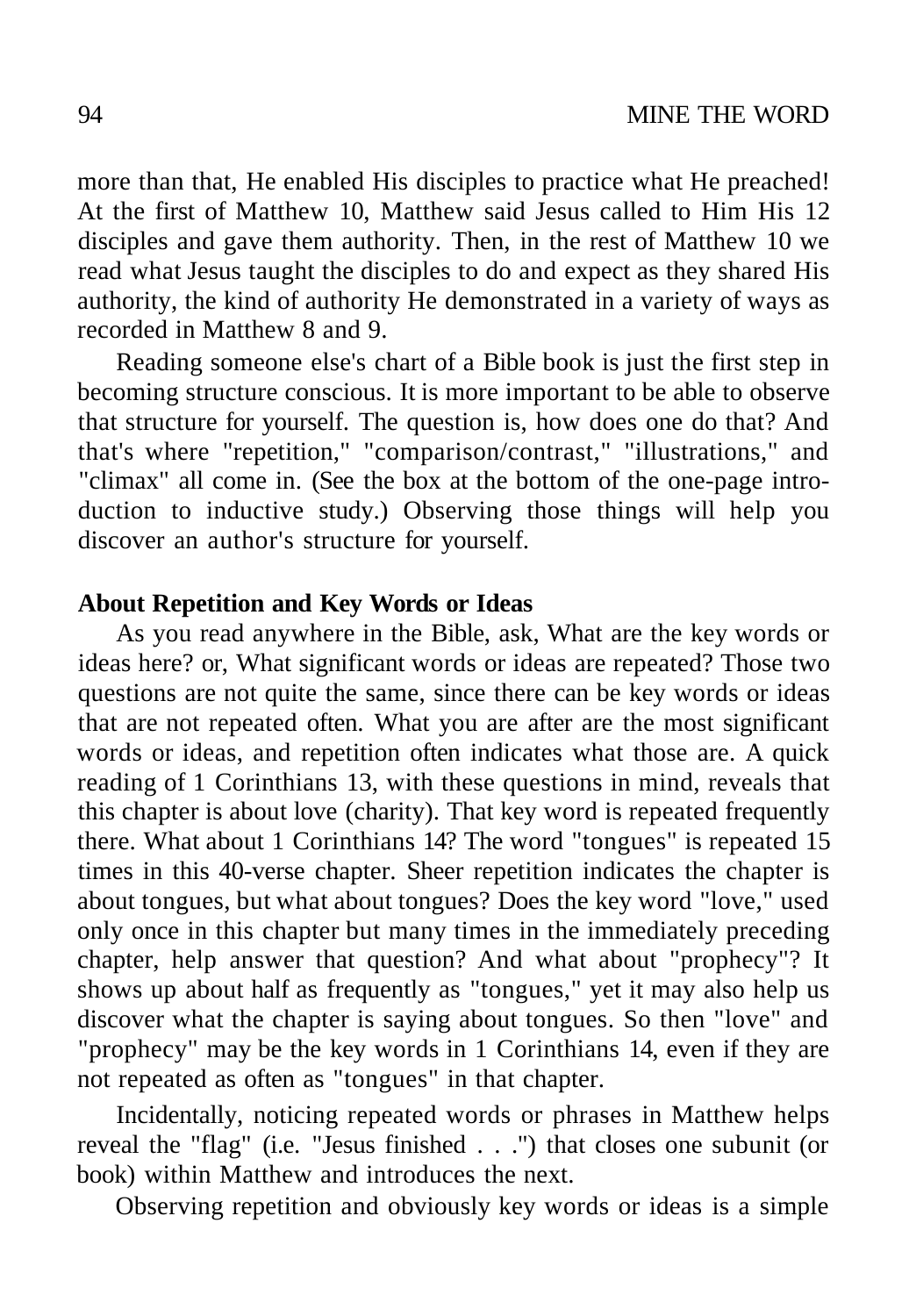and significant step in becoming structure conscious and in recognizing what a chapter is about.

### **About Comparison and Contrast**

As you read anywhere in the Bible, ask, What significant ideas, people, or places are compared or contrasted? For example, look at John 1:1-5 and ask what contrast is introduced in those few verses.

As you read the interview with Nicodemus (John 3) and the talk with the woman at the well (John 4), notice all the comparisons or contrasts between these two. By doing this we not only become alert to how John structured his material, but we also become better acquainted with each of the people. And by seeing each of them better, we can understand and appreciate Jesus' ministry to both better. We see that Jesus is able and willing to meet a wide variety of needs.

What do you notice about King Herod (Matthew 2) and John the Baptist (Matthew 3)? Careful observation of what is stated and implied in Matthew 2 and 3 about these two men gives insights into the life of rebellion on the one hand and faith on the other.

Compare and contrast what is said about "works" in Romans and James. Martin Luther felt the contrast was so great that he could not harmonize them. For others the thoughts are complementary. Remember, while some contrasts are paradoxical, as with "light" vs. "darkness," other contrasts may be complementary. Observing comparisons and contrasts challenges our perception and broad-mindedness.

### **About Illustrations**

Here are two more questions to ask as you read anywhere in the Bible: Are there illustrations used? What do they illustrate?

Reading through Matthew 18 you will find reference to children, a millstone, cutting off a hand or foot, plucking out an eye, a lost sheep, a tax collector, a king and his debtors, and a servant and his debtor. Is this chapter about nurseries, hospitals, farms, or loan agencies? Or is it about spiritual things? What did Jesus have in mind when He used this interesting assortment of illustrations? Could childlikeness, drowning, amputation, rescue acts, and bill collecting all be illustrating the same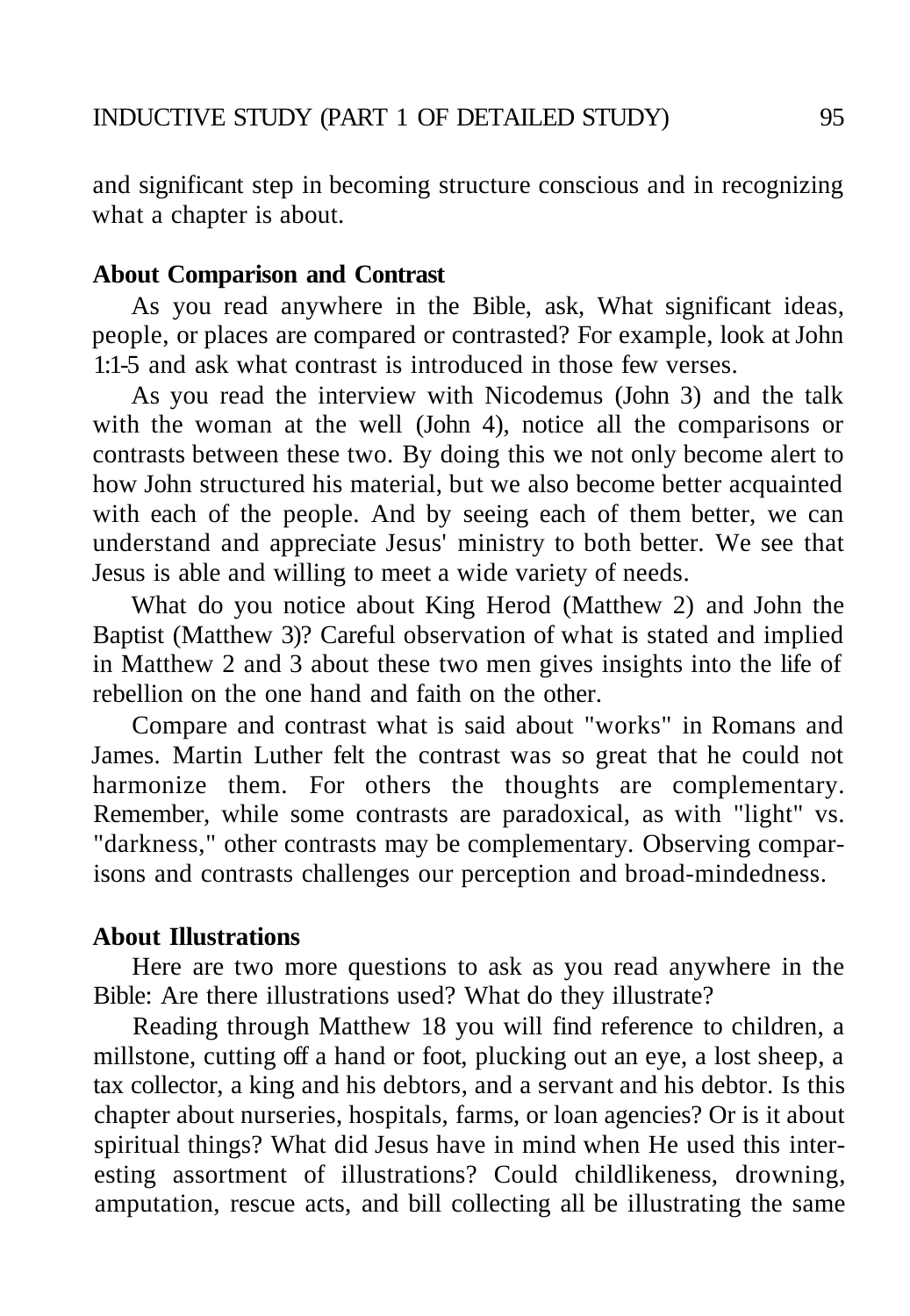thing? Or is Matthew 18 about an assortment of topics? Or could it be about various aspects of one topic? Asking these questions helps us get serious about the message, doesn't it?

In addition, we need to ask what these illustrations mean *in this passage.* The illustration about plucking out an eye or cutting off a hand or foot appears in Matthew 5 also. Is the same truth illustrated there as in Matthew 18? It is possible for an illustration to be used for quite different purposes, depending on the conversation or sermon where it appears. Sometimes it is necessary to know the subject being discussed before the illustration can be properly understood.

By observing illustrations carefully we will become more alert **to**  how the author structured the material. We will also be more alert to the truth that is illustrated. In addition, it is true that if we observe the general thrust of the passage and discover the subject being discussed, the illustrations will make more sense.

### **About Climax and Cruciality**

Two more questions to ask as you read anywhere in the Bible are: Is there a high or crucial point in this book or chapter? If so, where? How do the preceding and following items contribute to that central point?

Daniel 2 records a dramatic event that occurred during the second year of the reign of Nebuchadnezzar. Where does this story climax? Is it at verse 44 with the words, "And in the days of those kings the God of heaven will set up a kingdom"? Is that the climax of the story of those tense hours when the wise men lived under sentence of imminent death? Or is the climax at verse 19, "Then the mystery was revealed to Daniel," when we realize that the fury of the king will be abated and the lives of the wise men spared?

The order and timing of the events that follow the climax at the first part of verse 19 are significant. I read on in a hurry, wanting Daniel to deliver the message quickly before the king impatiently kills the poor wise men.

But Daniel does not seem to be in a rush. The last part of verse 19 indicates he took time out—right at the critical moment—to "bless the God of Heaven." Wouldn't the Lord have understood if he had deliv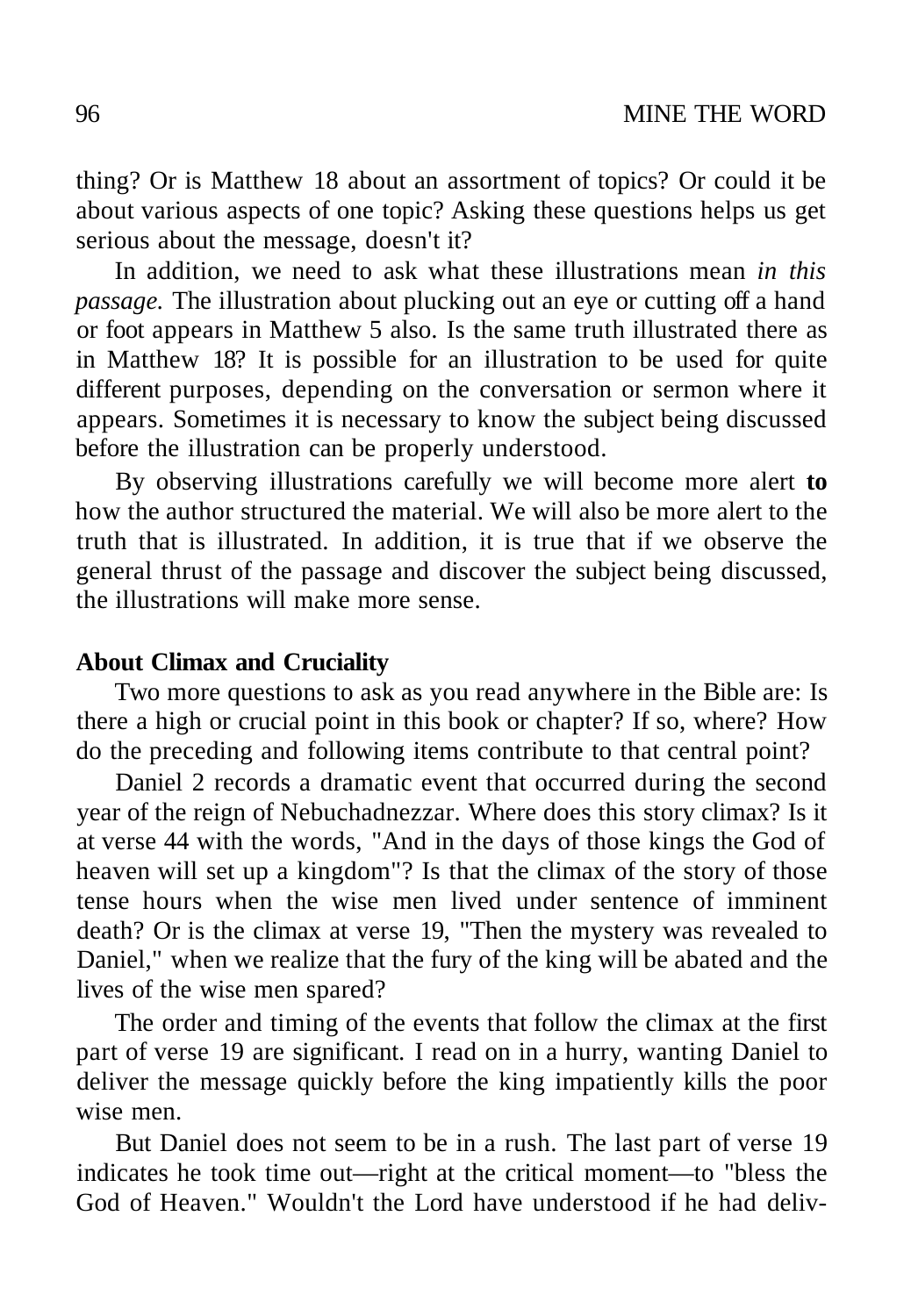ered the message first, then prayed? Wasn't Daniel's first business to calm the king and spare the wise men? *Then* he could sigh a huge thank you to God. But that is not how it went.

Daniel's deliberate ways and priorities stand in instructive contrast to the fury of the king and the haste of his captain, Arioch. Neither God nor His man Daniel were breathless about the crisis.

By singling out the climax, and the preceding and subsequent events, we are better able to (1) observe the character of God and of God's followers, and (2) recognize and appreciate the author's structure and the reasons for it.

Matthew 14:1-12 is another good place to observe climax or cruciality.

### **Part 5: Assignment**

- 1. **Read** back through the information provided in this lesson about repetition, comparison or contrast, illustrations, and climax or cruciality. Do some of the things suggested in those sections.
- 2. **Prepare** a thought chain in Habakkuk. This will help you try some of what you read about in this lesson, and it will also prepare you for some of what will be discussed in the next lesson.

It may help you to take a photocopy of Habakkuk (it fits on two pages) so that you can circle words and phrases without spoiling the pages of your Bible. Here's how to do a thought chain:

**Select** a thought that recurs in Habakkuk. "Waiting" or "justice" are good ones. Then read Habakkuk and circle each word or phrase that directly relates to the thought you selected. What you circle does not need to include identical words, but the thoughts should be directly and clearly related. After reading the whole book, go back through and reread the circled parts noticing how they all connect. You may want to trace a line connecting them in a chain.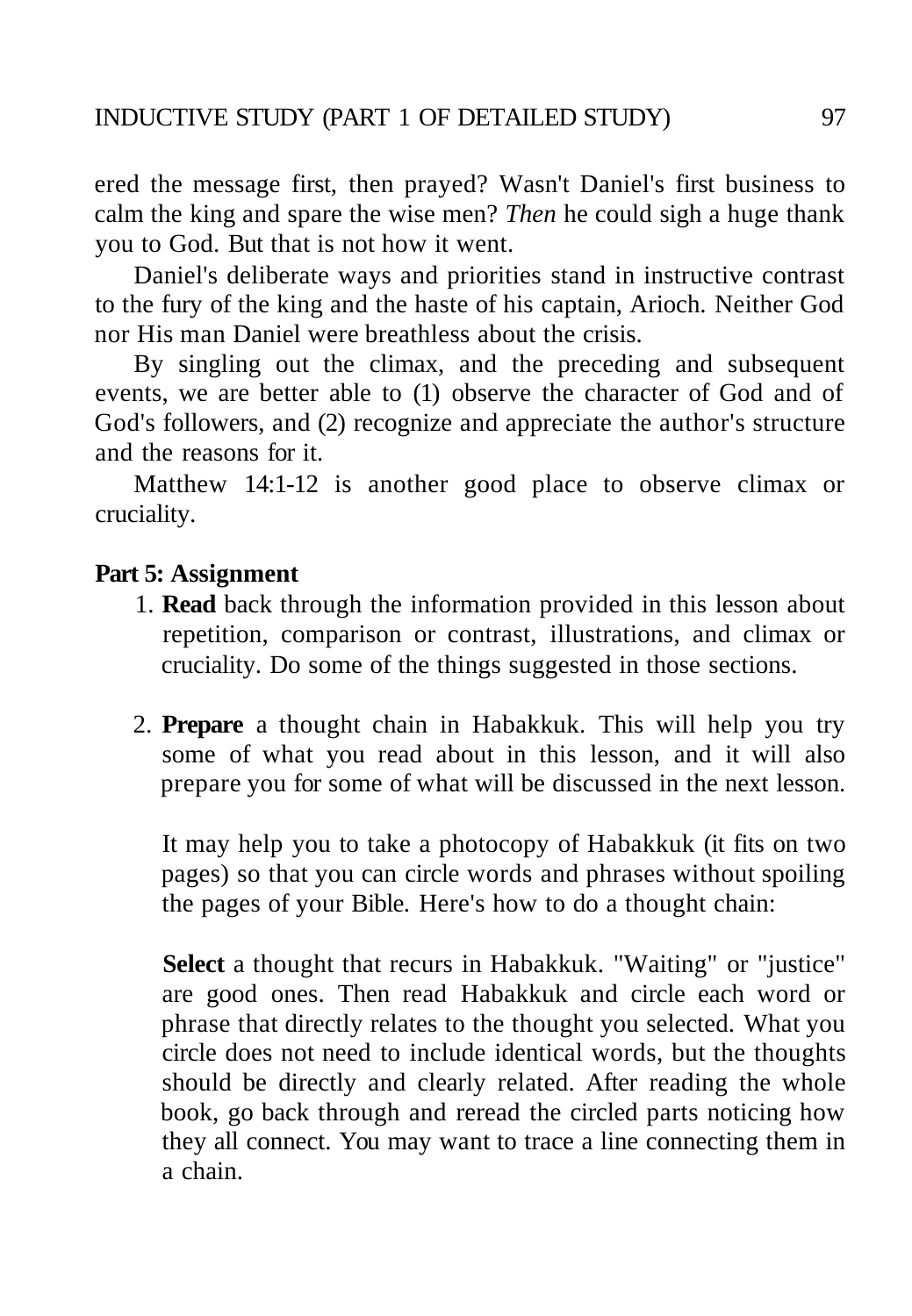Does preparing a thought chain help you (1) observe repetitions? (2) trace the development in the passage? (3) observe the relationship of thoughts?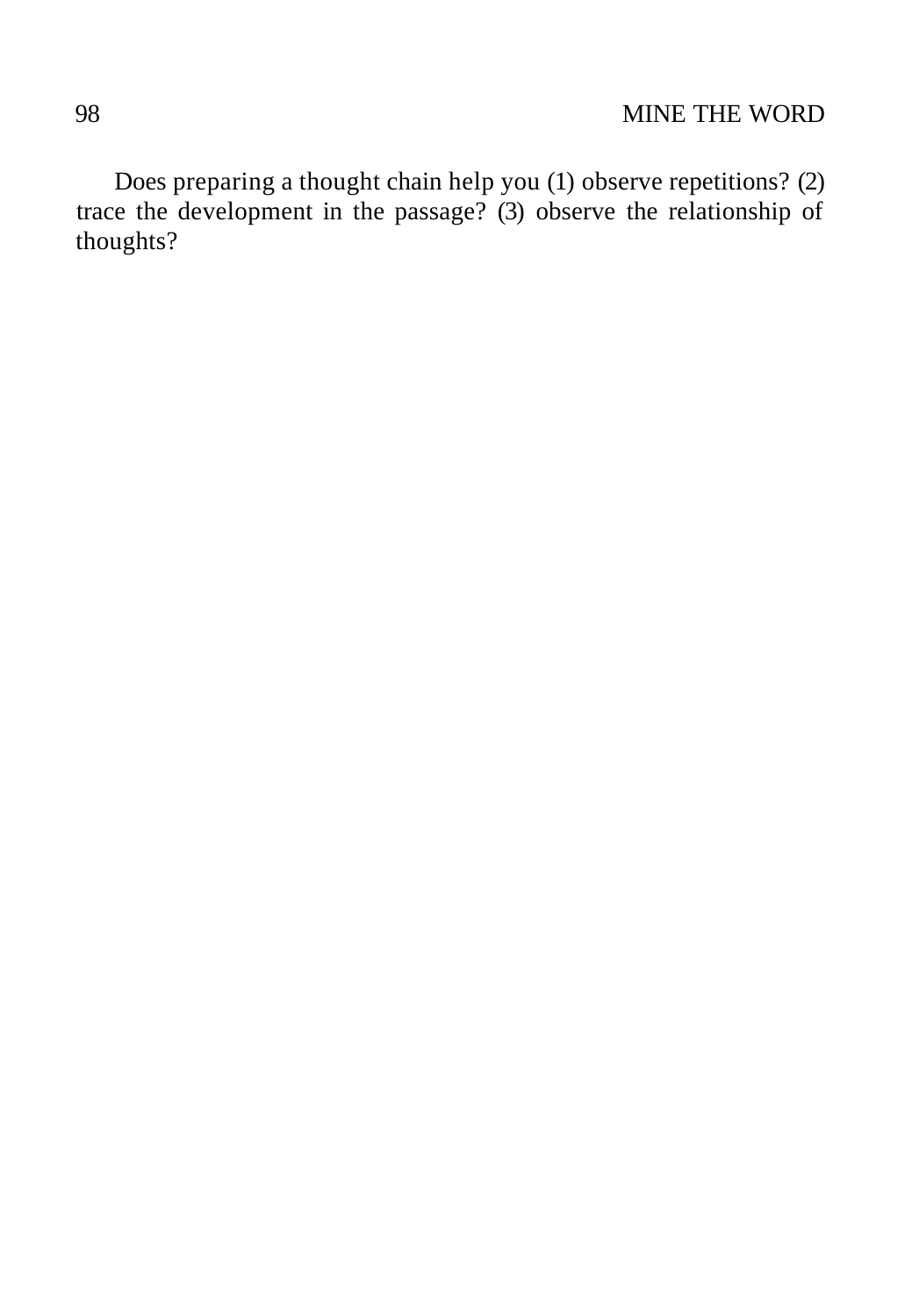### **Supplement A, Lesson 8**





By permission of J. Paul Grove, Dean Walla Walla College College Place, Wash. School of Theology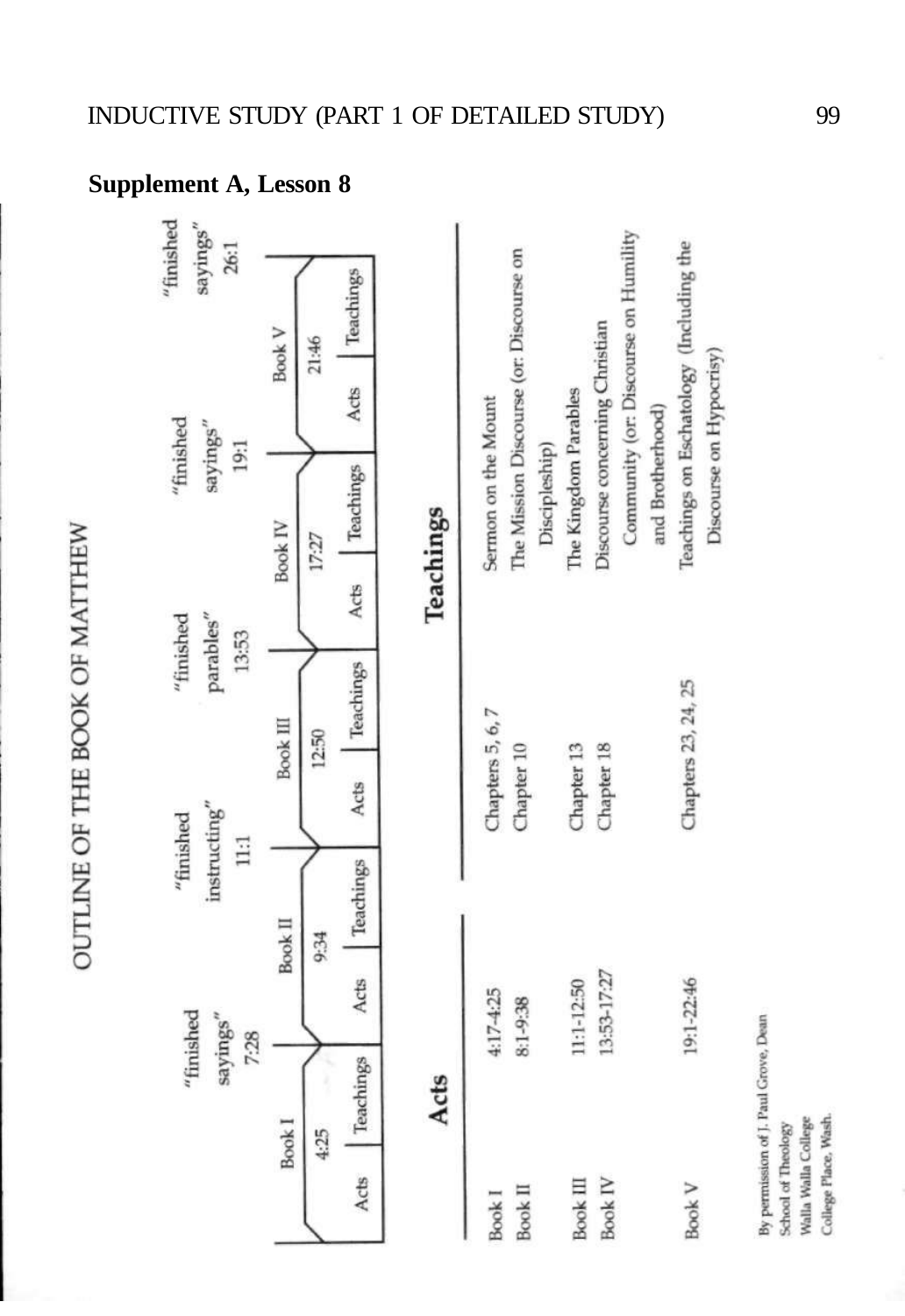### Lesson 9

## **Inductive Study (Part 2 of Detailed Study)**

### **Part 1: Teaching Ministry of the Holy Spirit**

"The agency of the Spirit of God does not remove from us the necessity of exercising our faculties and talents, but teaches us to use every power to the glory of God." Ellen G. White, *Counsels to Parents, Teachers and Students,* p. 361.

Roger wanted to learn about auto mechanics. When he lifted the hood of a car he wanted to know what made all those parts work. And he wanted to know how to repair them when they did not work properly. So he asked his father, who was an excellent mechanic, to teach him. Since Roger was young and inexperienced, he seemed slow and clumsy, especially contrasted to his experienced father. But he began to try anyway.

However, Dad saw that it was going to take a long time for his son to get his old car in shape, so he took the tools out of Roger's hands and said, "Here, I can do that quickly and easily for you." He could and he did. But Roger didn't learn to repair a car that way.

Does the Holy Spirit help us with Bible study the way Roger's dad "helped" him learn auto mechanics? Does the Holy Spirit want to do it for us? Or does the Spirit want to teach *us* how?

### **Part 2: How to Let Bible Study Be What It Can Be**

When you study the Bible, what are you looking for? Is it courage? Faith? Love or peace? Do you need help relating to children, parents, inlaws, spouse? Maybe you study the Bible to find career guidance or help with ethical concerns. Maybe you've been studying the Bible trying to find out how or where to live.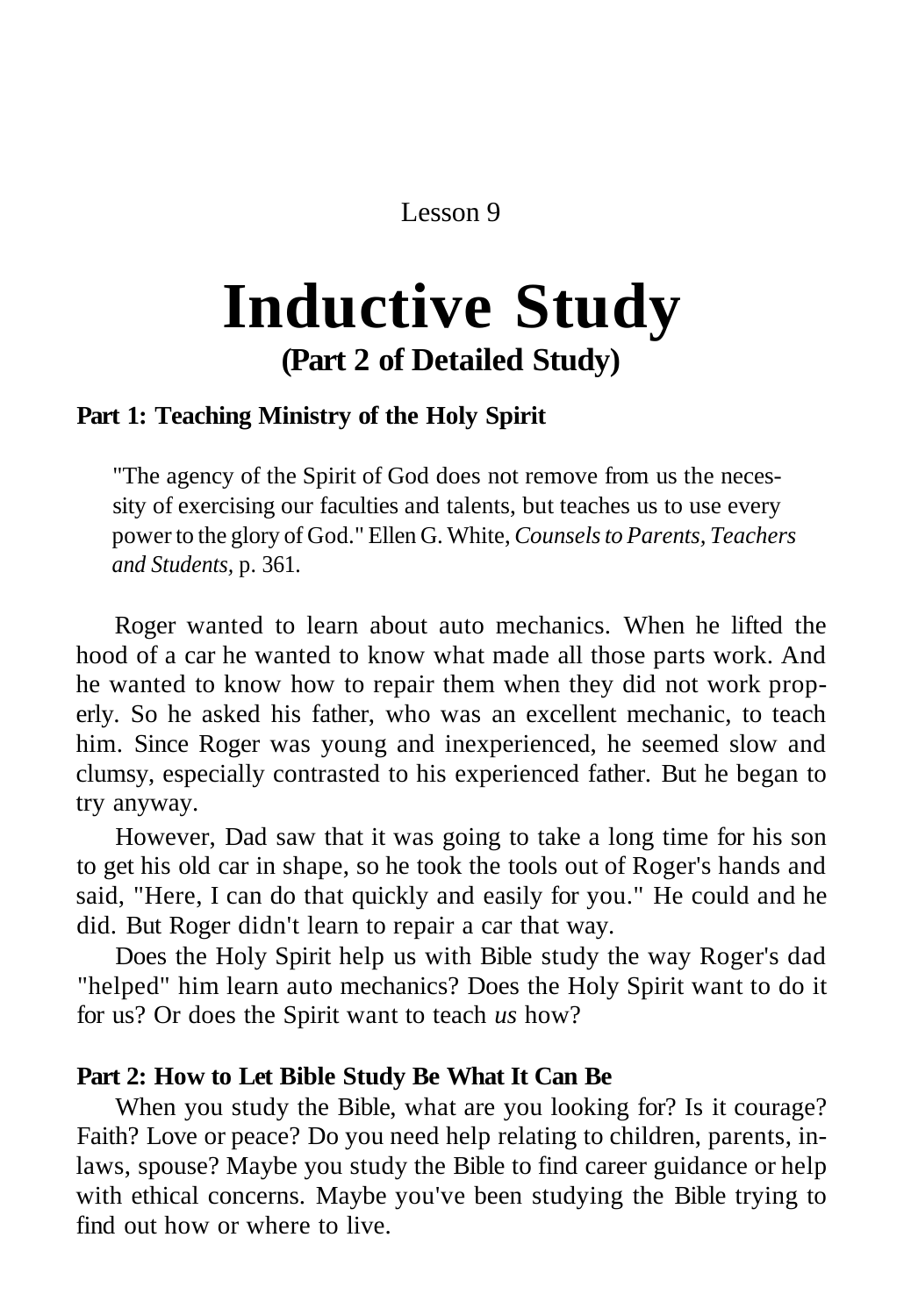If anybody was ever searching for help with personal problems, it must have been Job. As his troubles multiplied, can't you hear Job saying, "Lord, give me relief. I need to understand. Help me, somehow, with these problems!"

How did the Lord answer that prayer?

He restored the fortunes of Job (Job 42:10). But that was not until *after*  God gave Job what he needed. Read Job 42:1-6 and see that God first gave Job the knowledge that God can do all things, and then a firsthand view of God. Job described those gifts from God this way: "I know that thou canst do all things, and that no purpose of thine can be thwarted" (Job 42:2). "I had heard of thee by the hearing of the ear, but now my eye sees thee" (Job 42:5).

When we study the Bible, we may not receive immediate or direct answers to our questions. The problems that harass us may not be solved right away. But we *can* expect to see God. Like Job, we can discover through Bible study (1) that God can do all things, and (2) a firsthand view of Him for ourselves. Whether or not God solves our personal problems just when or how we wish, the fact that we realize God's power and see Him firsthand is reason enough to study and reward enough for having studied. Of course, the fact that God can do all things assures us that He will help with all our personal problems in just the right way and at the right time.

Let Bible study be what it can be—let it be your time to see and trust God.

### **Part 3: Compare Notes About Last Assignment**

Review together each part of the assignment: observing repetition, comparing or contrasting, observing illustrations, following climax or cruciality, and preparing a thought chain. Share what you learned from the Bible as you did the assignment. Also, share the benefits of doing the kind of study you did. You could ask several questions to help you do this, such as, Did preparing a thought chain, or some other part of the assignment, help you discover the structure of the chapter or book? How did your discoveries help you appreciate the Bible writer's message? Did this assignment help you "get it all together" so that you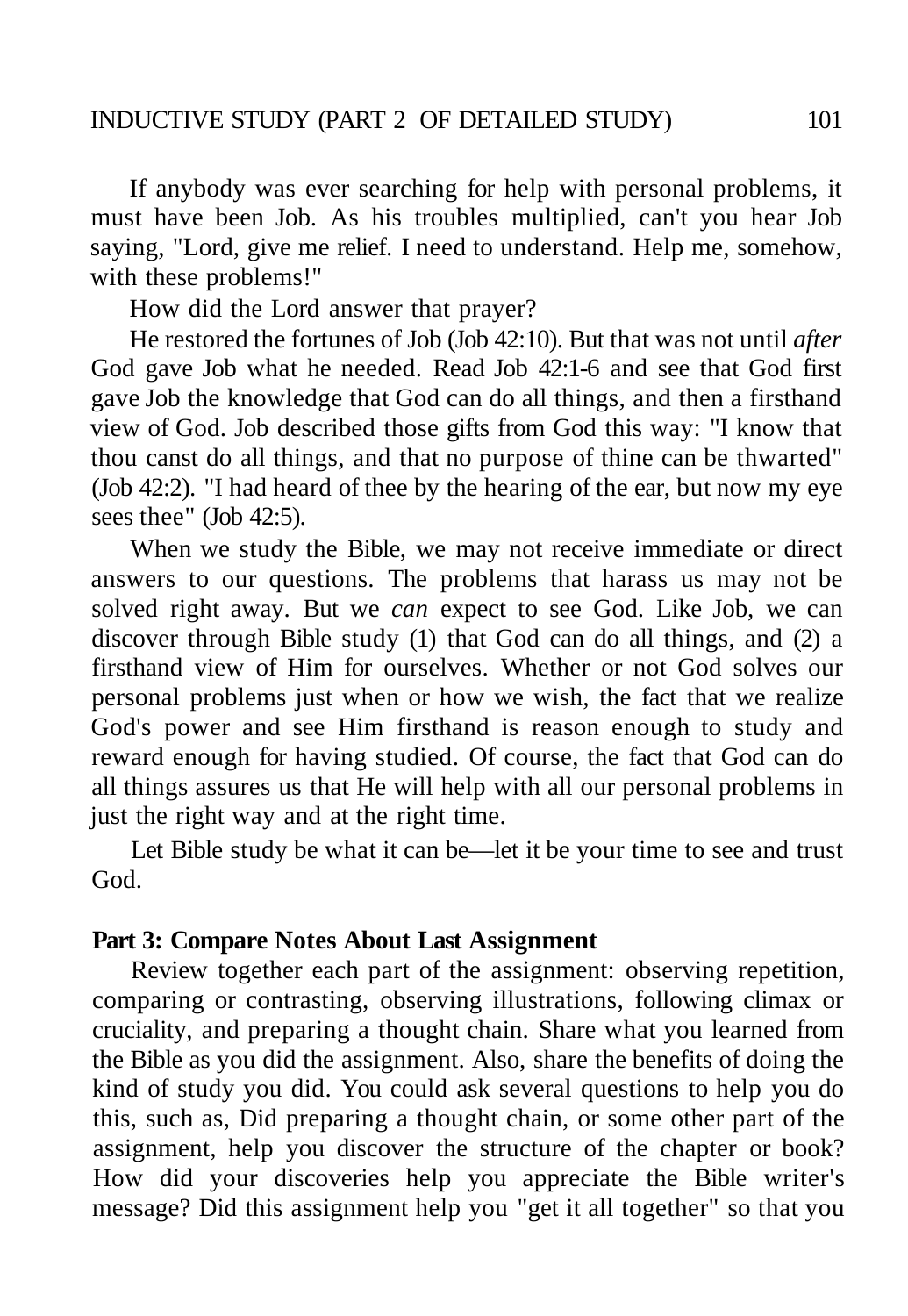have a feel for where the author was coming from and headed?

### **Part 4: Detailed Study (Section 2).**

Look again at the one-page introduction to inductive study that was included with Lesson 6. In this lesson we will discuss Observation of Grammatical Construction and Relationship of Thoughts—the last two items in the box at the bottom of that page.

Remember, this is all a part of paying close attention to the details as we read so that we will understand and appreciate more and more of the message.

### **About Grammatical Construction**

Questions to ask about this, wherever you read in the Bible, include: (1) What or who is the subject? (2) What are the verbs? (3) What connectives are used? How do these help me understand the passage?

Read Genesis 1 and underscore the subject of each sentence. After doing this, would you say this chapter is about creation or the Creator? What God said and did is certainly involved, but grammatically the *subject* in these sentences is God—over and over again. Recognizing this prepares us to consider the chapter from the standpoint of what it says about *God* as well as what it says about God's powerful words and deeds.

The simple but revealing process of asking what or who is the subject of Genesis 1 leaves us with more (not fewer) questions, and therefore with an even healthier respect for this great chapter. But in the process of recognizing the complexity of this chapter, we may have accomplished a couple of things, like ordering priorities more carefully so that the Creator comes before creation. It is embarrassing to think how close we can come to an age-old distortion if we concentrate on creation as the essence and end of Genesis 1. It's possible for Godworshipers, who would never worship the sun, to become absorbed in questions about the creation of light and fail to keep the Creator of light in first place.

In addition, recognizing that Genesis 1 is about both Creator and creation invites a more equitable treatment of the questions about each.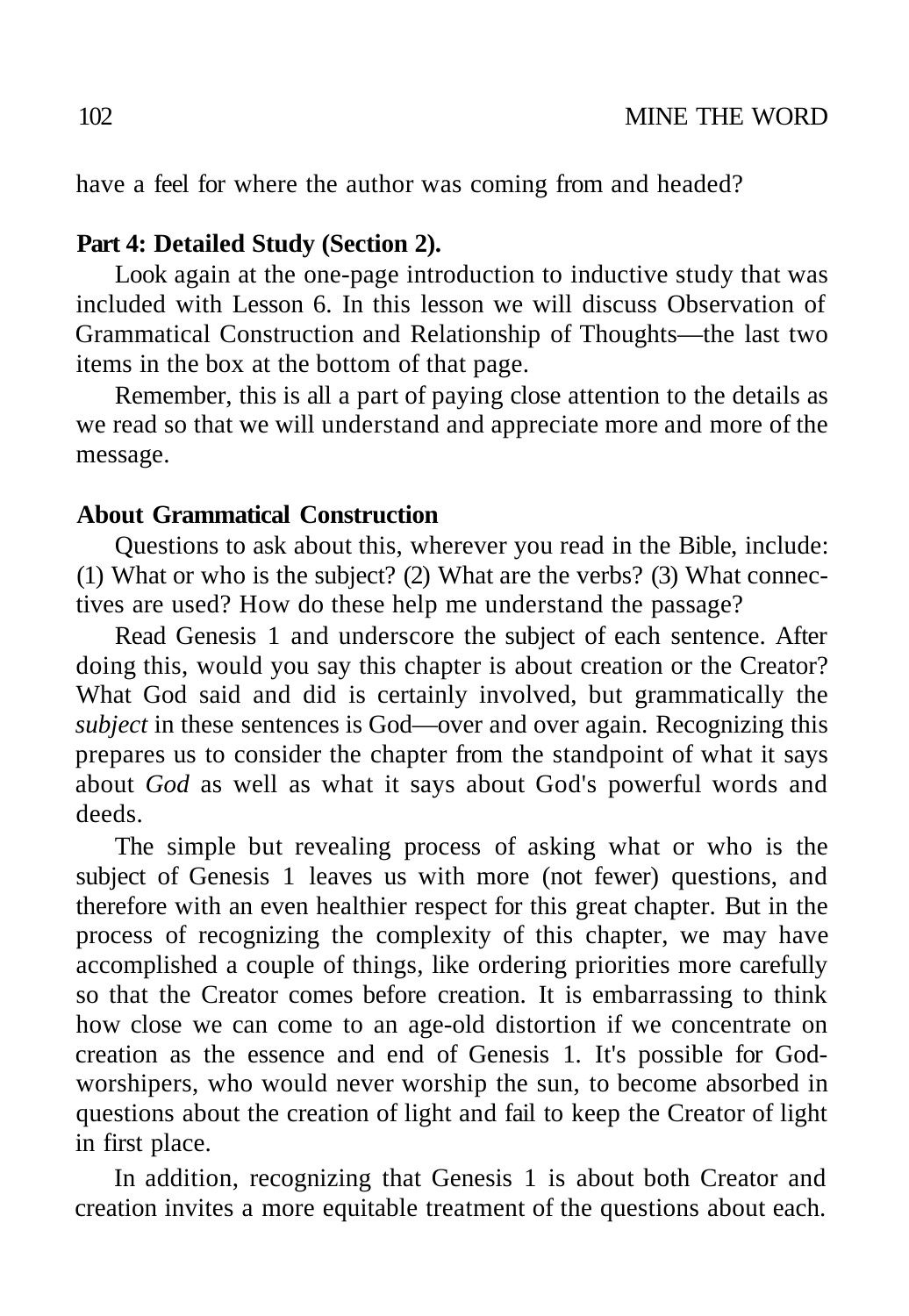Questions about the Creator tend to be asked, and explored, with a kind of patient reverence and faith that does not always promote discovery. On the other hand, questions about creation are asked, and explored, with less reserve. This vigorous scientific inquiry multiplies evidence but also tends to complicate and yet oversimplify the issues.

Perhaps more of the reserve that has characterized questions about the Creator should be used in asking about creation. And maybe more of the vigor that characterizes questions about creation should be used in asking about the subject of Genesis 1—the Creator.

The second question to ask of grammatical construction is, What are the verbs? In his little book, *The Art of Plain Talk,* Rudolf Flesch said, "It is the verb that gives life to any sentence; it literally makes the sentence go." Verbs "make the Bible go" too.

As we notice the Bible's many verbs, it helps us live the passage. Try living the householder parable (Matthew 21:33-41) by underscoring each verb. This short parable pops with more than 25 active verbs including *planted, dug, built, leased, collect, flogged, killed, stoned, threw, destroy,* and *give.* 

Some favor Mark's short gospel because action verbs predominate there. Read it and notice how it moves right along on the wings of action verbs.

Being alert to the verbs as you read the Bible will help you imagine how it happened, how it felt, and how it affected the people you read about. This all helps us understand and appreciate the Bible.

The last question we will discuss about grammatical construction is also an introduction to the next section about relationship of thoughts. That is, What connectives are used, and how do they help me understand the passage?

Various parts of speech, like conjunctions, prepositions and adverbs, serve as *connectives.* They are so ordinary and functional that their significance is easily overlooked. What *real* meaning does "and," "but," "therefore," "then," or "when" have anyway? We would not single out one of these when looking for key words. Nor would we find one of them particularly interesting for a word study. Yet each *is* vital because of its function.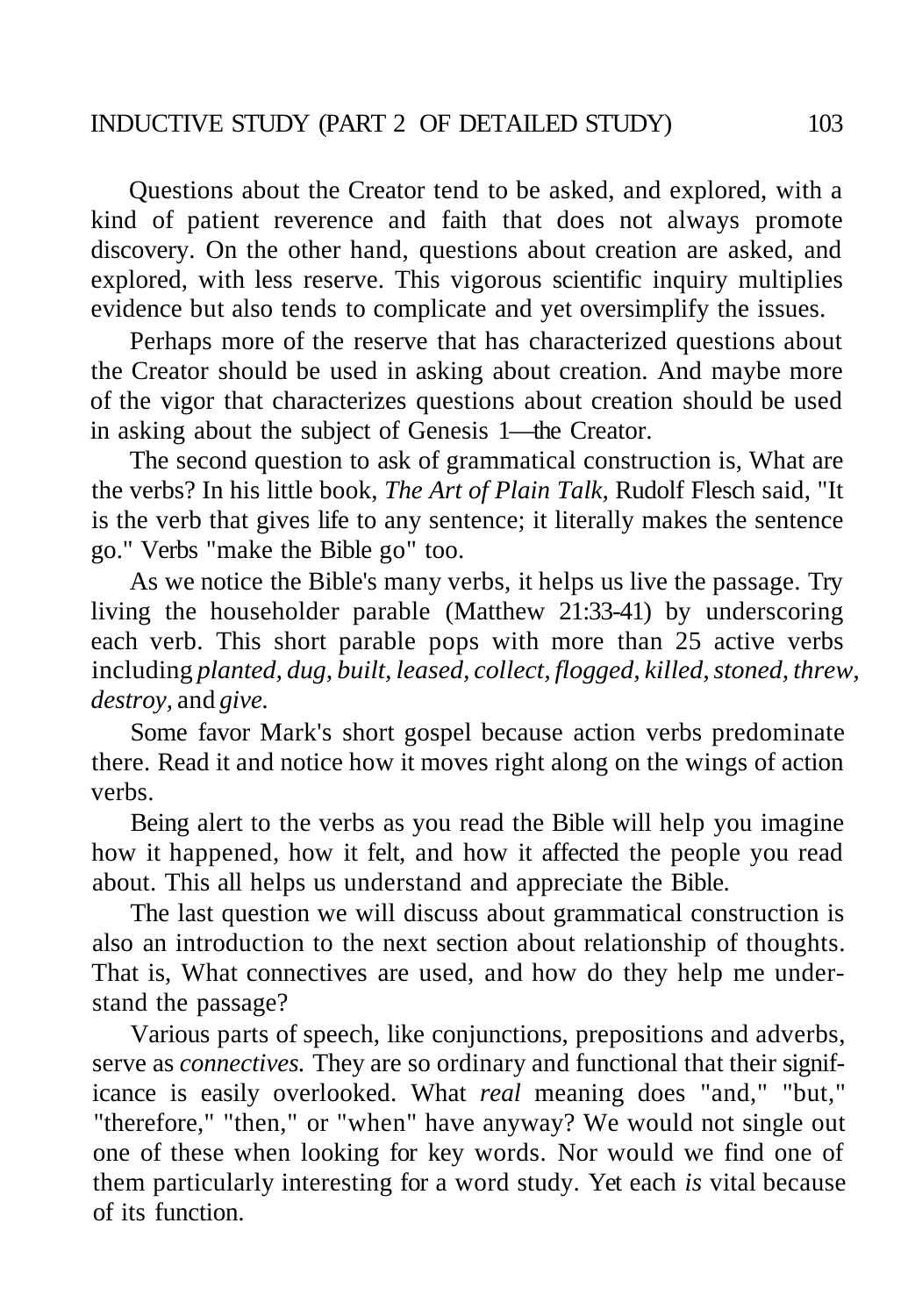A connective can shift the whole train of thought, reinforce a point by introducing a second argument, transplant the reader many miles or years from the preceding thought, or introduce an answer to a question, the summary of a discussion, or a resolution of a problem. Connectives invite us to follow the author's logic and to notice where the author has been and is going.

One of Paul's many "therefores" (a connective) comes at the first of Romans 5. "Therefore, since we are justified by faith. . . ." "Therefore" alerts us to a transition. In this case, it invites us to review and sum up what he said in Romans 14 about being justified by faith, and it prepares us to follow what he will say in the next few chapters about the ongoing effects of this experience.

Romans 1:16-19 is another example of Paul's use of connectives. Read these four verses and see how many times you find the word "for" or "because." Then read the same verses again asking Why? just before each "for" or "because." This will help you see how each "for" clause leads you on through Paul's logic by answering a question.

It goes like this: *I am not ashamed of the gospel* . . . (Why not ashamed?) *for it is the power of God unto salvation* . . . (Why so powerful?) *for in it the righteousness of God is revealed . .* . (Why is His righteousness revealed?) *for the wrath of God is revealed* . . . (Why is His wrath revealed?) *for what can be known about God is plain. . . .* 

Awareness of the little Greek connective *gar* (translated "for" or "because") not only helps us follow Paul's train of thought, but it also helps us see that it *is* a train (logical sequence) and not just scattered thoughts randomly recorded in the same vicinity. The "for" or "because" connects the thought before it with the thought after it. Then that thought connects us with the next section.

### **About Relationships of Thoughts**

Whether or not there are connectives to flag the relationship of thoughts in a passage, it helps to be aware of the likelihood that the thoughts are purposefully related. As we read chapters and books, we can ask what each paragraph has to do with the one before and after it. Simply ask, What thoughts are related here, and how?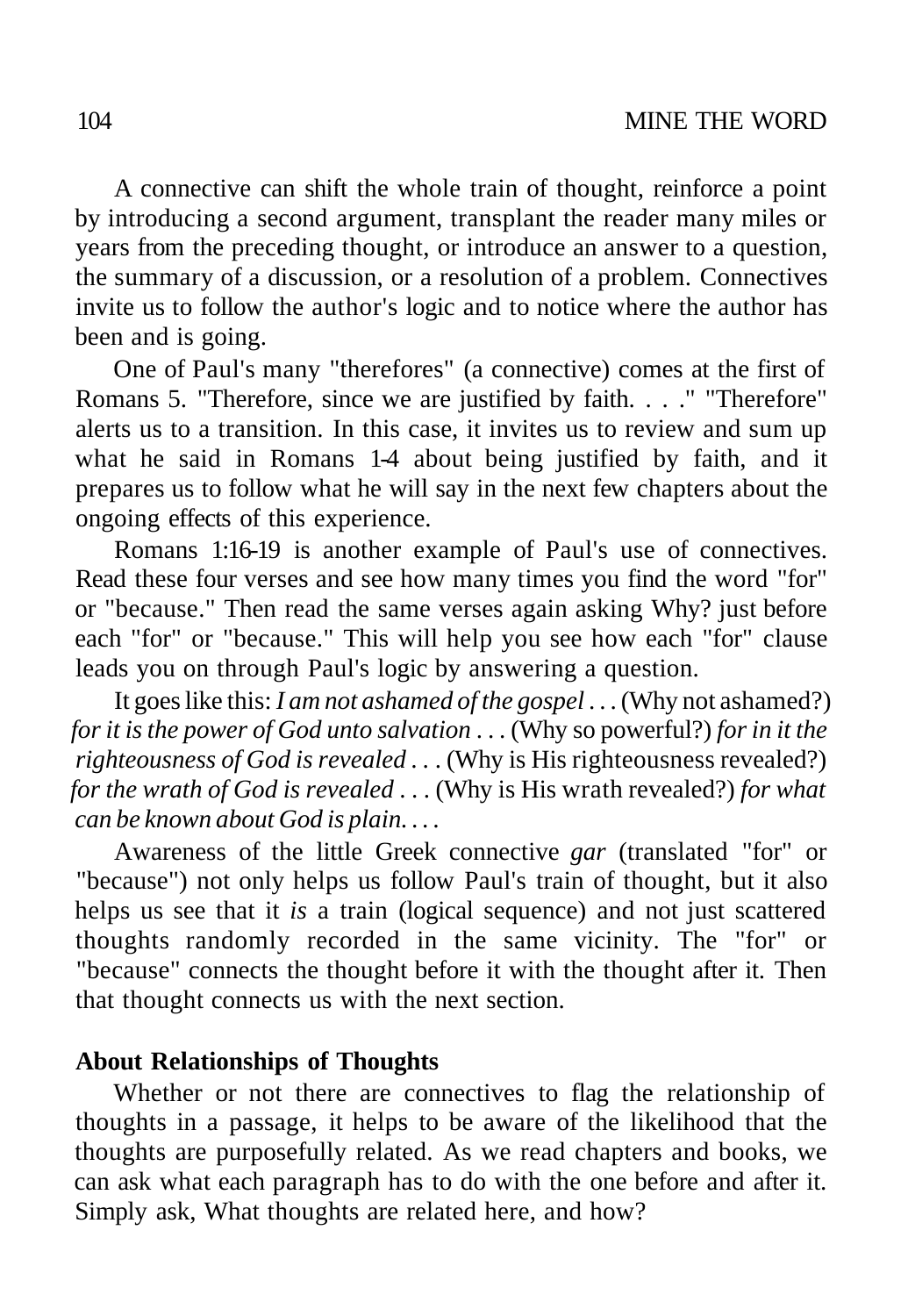### INDUCTIVE STUDY (PART 2 OF DETAILED STUDY) 105

There are several ways that thoughts may be purposefully related. An author may build a case by simple addition or accumulation of points so that each thought in a chapter or book adds to the one(s) before it. The thoughts may balance or offset each other, or the author may discuss cause(s) and effect(s). There may be a general statement of truth which is followed by several particulars which illustrate or reinforce the generalization, or this could be reversed with the particulars given first and the generalization used a summary.

Consider Matthew 5. It begins with a list of "blesseds" and ends with a simple and profound "be perfect." How do the thoughts in that chapter relate? How do the blesseds at the beginning (verses 3-11) relate to each other and to the rest of the chapter? What do the illustrations about salt and shining lights (verses 13-16) have to do with each other and with the beatitudes at the first and the law-keeping later in the chapter? Compare your answers to these questions with those suggested in the summary chart of Matthew 5 that is provided at the end of this lesson (Supplement A).

Can you find the use of generalization followed by several particulars in Matthew 10? What about, "He called to him his twelve disciples and gave them authority over unclean spirits, to cast them out, and to heal every disease and every infirmity" (Matthew 10:1). Then what particulars follow about how that gift of authority is to be exercised?

What generalization is there in 1 Corinthians 13:1? What particulars follow in the rest of that chapter? Is there also a summary conclusion in 1 Corinthians 13:13?

Notice the series of woes in Matthew 23, then notice the concluding statements in verses 37-38. Are the thoughts in this chapter related in a cause-effect way, so that there are several causes listed and then in verses 37-38 the effect?

How do the points from the parables of the ten virgins, the talents, and the sheep and the goats in Matthew 25 relate? What do these parables have to do with the sermon that begins at the first of Matthew 24?

Once we become alert like this to the idea that thoughts are purposefully related (even when that relationship is not expressly stated), then there is no end to the questions we can ask and the insights we can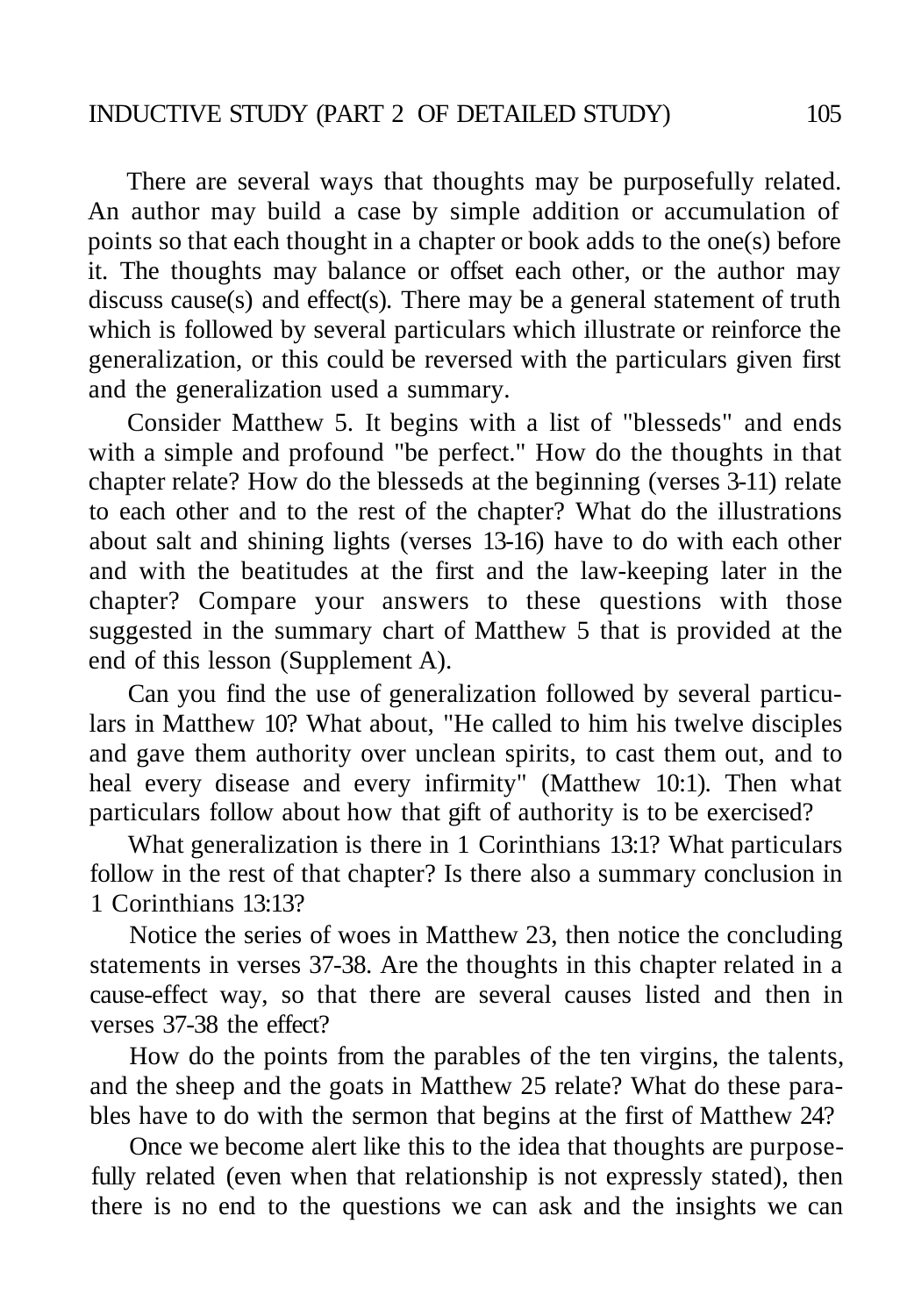gather from the Bible.

Being alert to the relationship of thoughts is also a remarkably effective way to let the Bible be its own interpreter. There is more than one way to compare scripture with scripture. In addition to selecting similar thoughts from a variety of Bible books, we can recognize how the thought in one verse relates to the thoughts that precede and follow it in the same chapter and book.

In addition to the suggestions given in this lesson, preparing thought chains (as assigned in Lesson 8) is an excellent way to learn to be more aware of the relationship of thoughts.

### **Part 5: Assignment**

**Read** Habakkuk and **write** all the observations and questions you think of. Include any cross references or linking thoughts that come to your mind.

That's all there is to this assignment, but the following may help you do it:

- Remember what you learned about asking questions as a study skill.
- Be sure to keep things like structure/form, grammatical construction, and relationship of thoughts in mind. Observe and ask questions in such a way that it helps you understand and appreciate the whole, as well as the parts, of Habakkuk.
- Do your observations and questions help you see God?
- Remember the up, out, and in dimensions that are involved in Bible study. Do your observations and questions reflect an awareness of all three of these?
- Remember experiential Bible study. Have you included relational or motivational observations or questions?
- Choose a format for this assignment: -You may want to just note the chapter and verse at the left of the page and jot down whatever you think of beside it, without trying to organize your work in columns.

-On the other hand, you may prefer to organize. Some turn the page lengthwise and make three columns headed "Observation"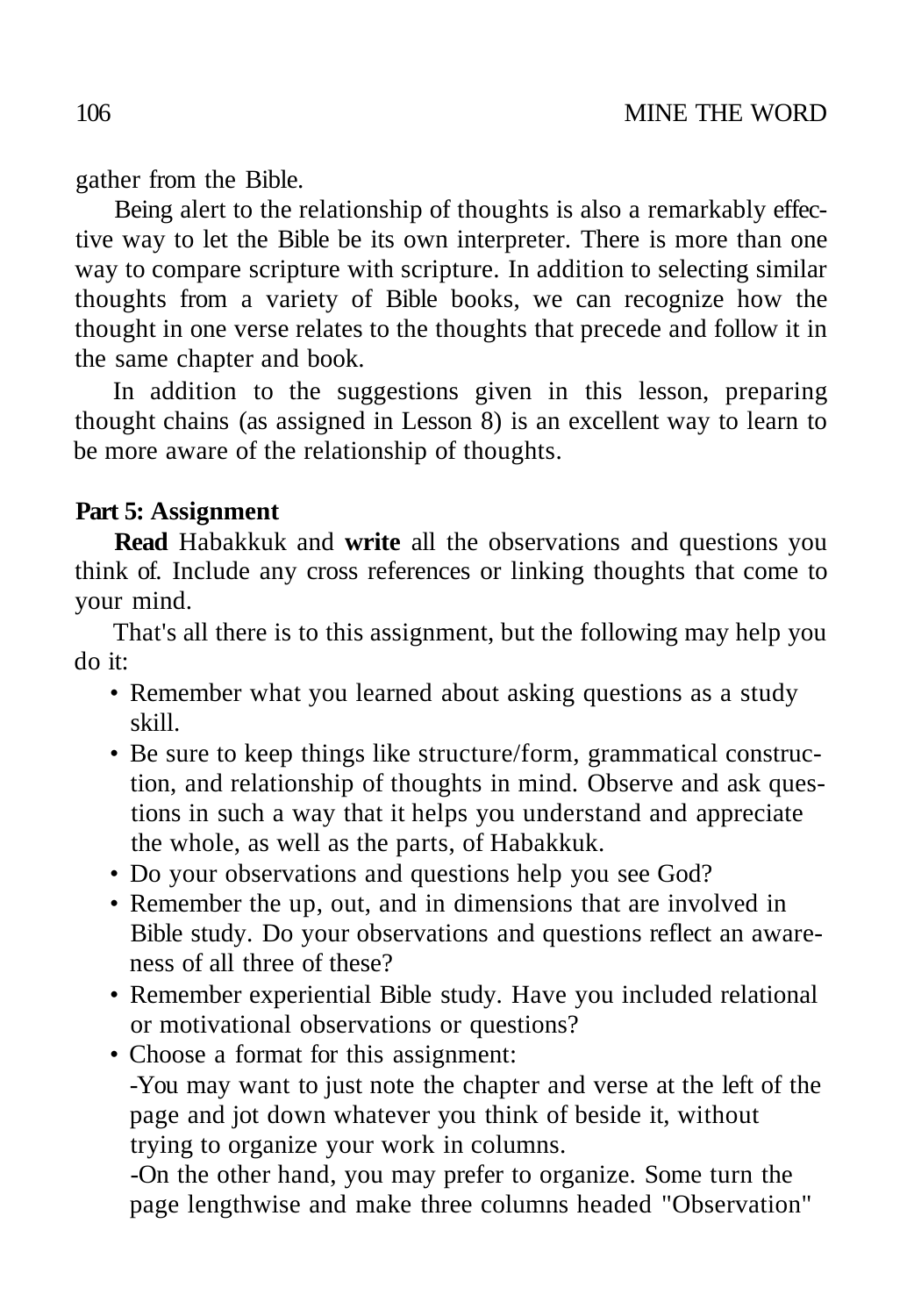/ "Questions" / "Cross Ref. or Linking Thought." You can add a fourth column, "Notes and Comments," for anything that doesn't seem to fit in one of those three columns.

-Whatever format you choose, you need not work with every verse, and you need not do everything (observe, question, cross reference) with the verses you do select. This plan of study is to serve you and your search for understanding and enjoyment of the Bible. Don't become a servant to the plan.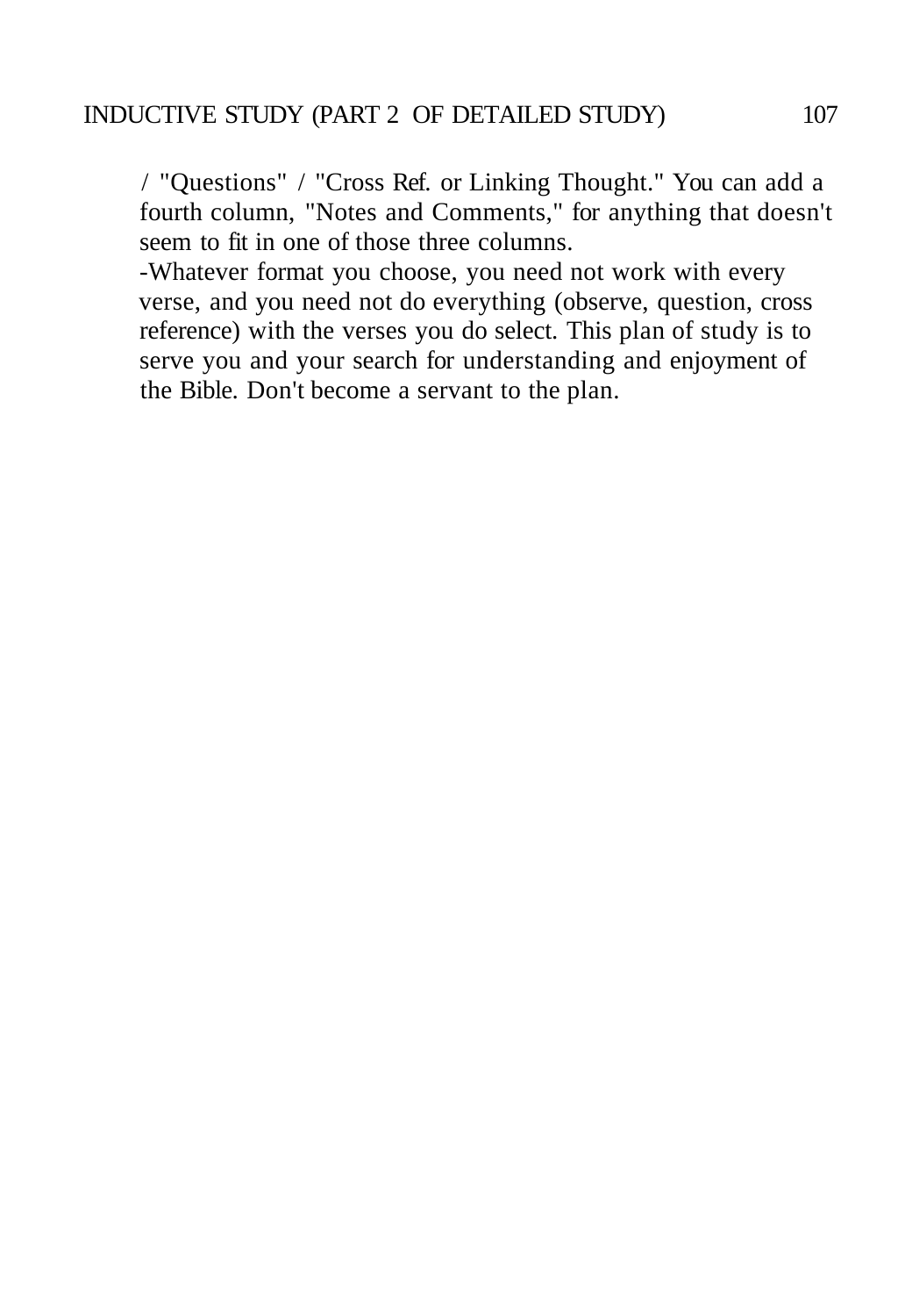### **Supplement A, Lesson 9**

#### **MATTHEW 5**

The Citizens' Characters **1-12** 

#### **Characteristics of the Citizens**

- 3-6 In themselves they see and deplore spiritual poverty and are open to and eager for relief.
- 7-12 To others they extend mercy out of a pure heart, making peace and receiving persecution.

#### 13

#### **Without These Characteristics**

The citizens are discarded and ignored.

14-16

#### **With These Characteristics**

**Good** works are evident and the Father is glorified.

#### 17-20

**These Characteristics are the Complement of the Law and the Prophets** 

Complete righteousness includes thoroughly doing and teaching the law.

#### 21-48

#### **Citizens' Commandment Keeping Excludes:**

- 21-26 Anger and insults
- 27-30 Lustful desire
- 31-32 Unwarranted divorce
- 33-37 Unjustified authority
- 38-42 Revenge

#### **Includes:**

43-48 Impartial love

#### **LUKE 2**

Recognition of the Divine Mission 1-7

#### **Obscure Birth**

The baby was born away from home **and**  public attention.

#### 8-14

#### **Angels Recognize**

They announce that a Savior is born and that the result will be glory to God and peace among humans.

#### 15-20

#### **Shepherds Recognize**

They glorify and praise God for the Bethlehem baby.

#### 21

#### **The Baby Named**

He is called Jesus, as instructed by the angel.

#### 22-35

#### **Simeon Recognizes**

In this baby he sees God's salvation and prophesies concerning Jesus' life.

36-38

#### **A Prophetess Recognizes**

She thanks God and identifies the baby with the redemption of Jerusalem.

#### 39-40

#### **Childhood**

Early physical, intellectual, and spiritual development in Nazareth.

#### **41-50**

#### **Jesus Recognizes**

At the age of 12, at the Passover, Jesus identified with His Father.

#### 51-52

#### **Youth and Young Manhood**

Continued intellectual, physical, spiritual, and social development in Nazareth.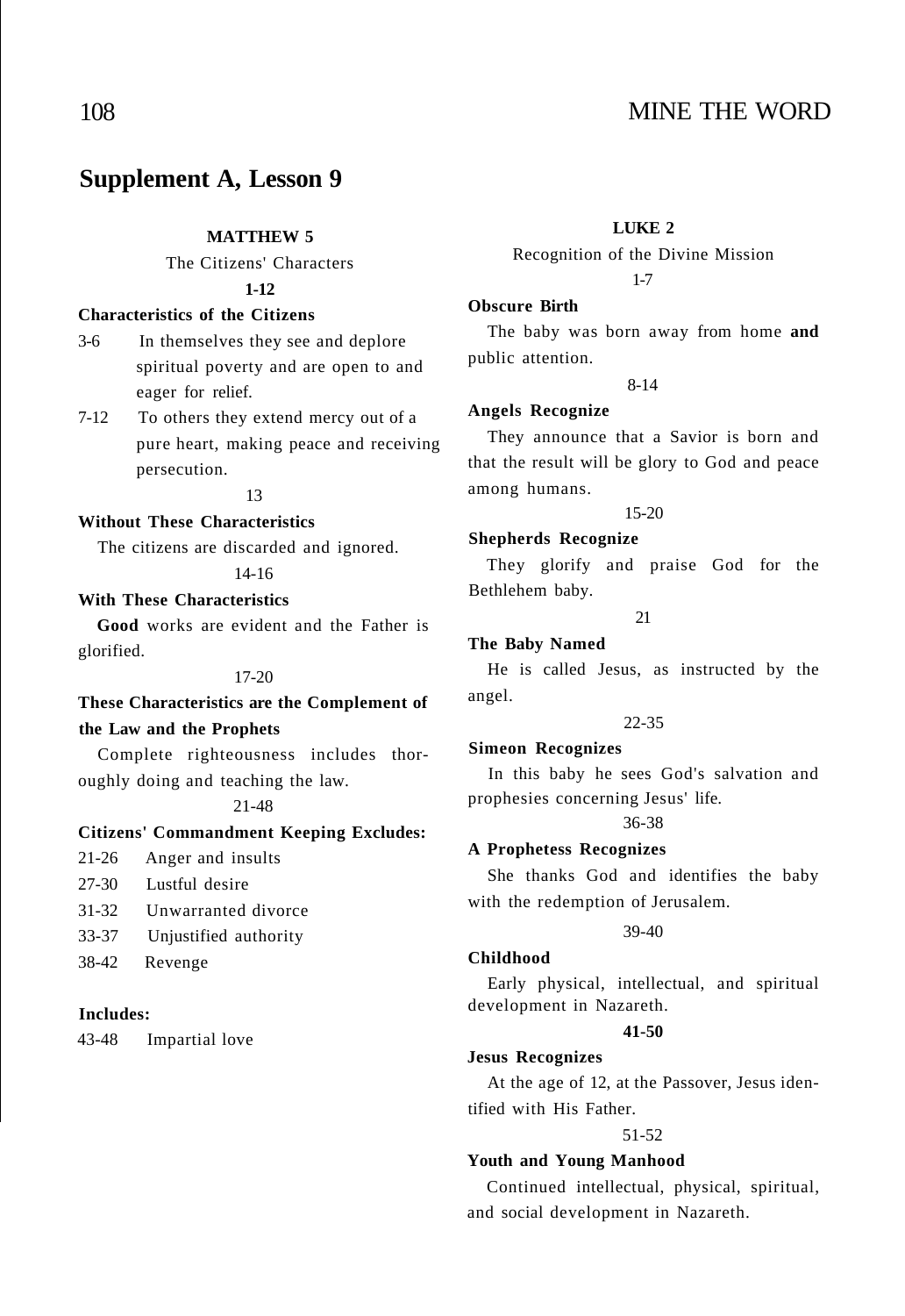Lesson 10

## **Inductive Study (Summarizing)**

### **Part 1: Teaching Ministry of the Holy Spirit**

"Deep, earnest study of the word under the guidance of the Holy Spirit will give you fresh manna, and the same spirit will make its use effectual." *Testimonies,* vol. 6, p. 163.

Have you ever wondered why the Israelites complained about the miracle of manna? It was a miracle, wasn't it? Shouldn't they have found that exciting? Shouldn't they have been pleased to be miraculously fed every day?

Imagine for a moment the story of a modern young father, let's call him Harold, who has a wife and three children at home. The cost of living increased more rapidly than Harold's wages. His job on the assembly line paid so little that there was not enough for necessities. They juggled family finances, but during the winter months, when heat bills were high, they had less and less to spend for groceries. Often for dinner they had only dried beans cooked with a little salt to season them. They had no butter, no bread, no milk.

Then one winter morning, as the snow fell softly, the children played outside. They were amazed to discover some very big snowflakes falling among the normal snowflakes. They were *so* big that the children called them falling snowballs. Each flake was as big as a pea. As they held out their mittens to see what the huge snowflakes looked like, they discovered something more surprising than the size. The snowflakes didn't melt. The normal snowflakes didn't last long on their warm mittens. But these "falling snowballs" were different. They stayed.

Since children like to eat snow anyway, it wasn't any wonder that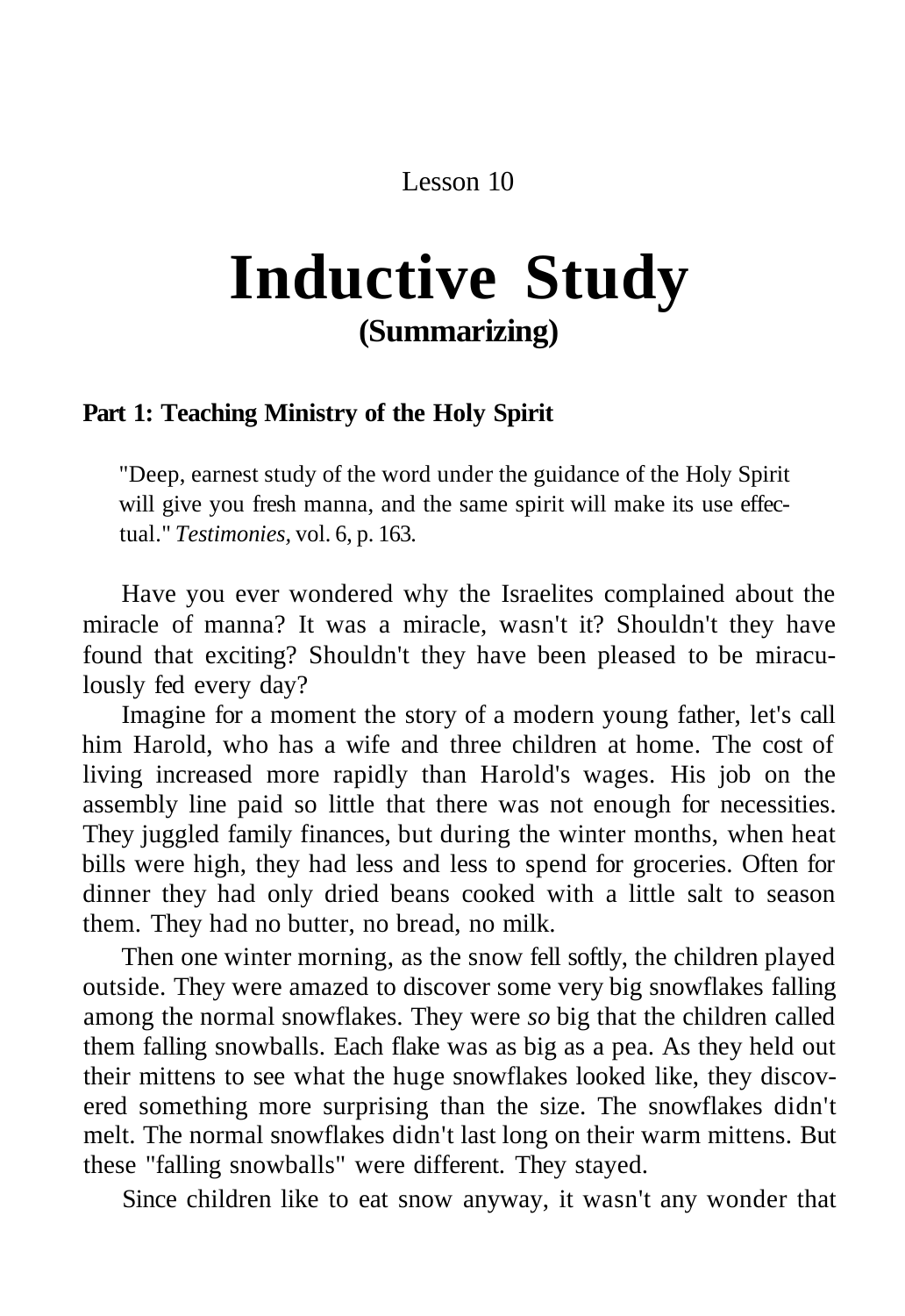they popped these falling snowballs into their mouths. Then they were in for another even bigger surprise. They didn't melt like ice, nor taste like water.

The taste was very special. All three liked it but couldn't describe it. They didn't even know what to compare it to. It was something like fruit and something like the fluffiest bread they had ever eaten. It was tender, yet chewy; juicy, but not watery.

They were excited about their new discovery. *Imagine,* they thought, *falling snowballs that don't melt and that taste better than any snow we've ever eaten, even better than any food we can think of.* 

When they told their mother and dad, they thought they saw tears in their eyes. They wondered why their parents would cry about such a special discovery. But then the children didn't understand about tears of gratitude.

They handed a mittenful to Mother and Dad, who tasted these strange little snowballs and agreed that they were very special.

Every day for the rest of the winter, whether or not regular snowflakes fell, little snowballs fell. And every day the family ate these special morsels.

One day, as the daffodils began breaking through the ground, Mother said to Dad, "Do you suppose when the season changes that the flavor of the morsels will change also?"

Dad said, "Do you want it to?"

"Well," she said, "I was just thinking about the chocolate cakes I used to bake when we had enough money to buy the ingredients. They tasted so good. Wouldn't it be nice if the morsels tasted like that?"

That was just the beginning. As the days went by, the children started asking, "When will the morsels change? Wouldn't it be nice if they tasted like chicken ... or cranberry sauce . . . or . . . ."

Those modern children and their parents discovered something ancient Israel discovered a long time ago. God's miracle manna is:

always fresh

always nourishing, and

always manna!

Israel wanted quail, or leeks, or some other luxury they had enjoyed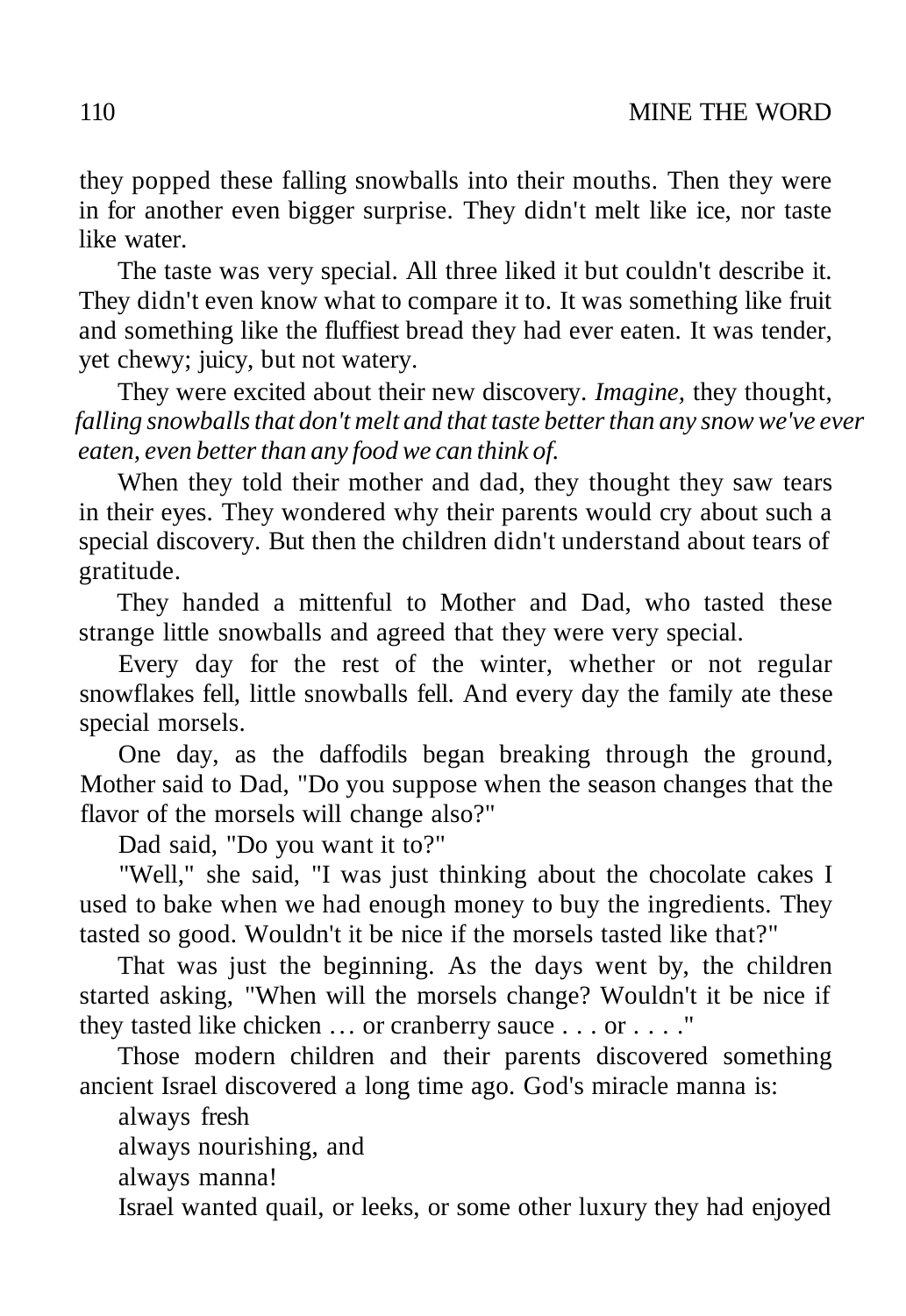in Egypt. But all they got was manna, fresh and nourishing, every morning.

Our thought for today about the teaching ministry of the Holy Spirit reminds us that the Bible is God's spiritual manna to us, and that the Holy Spirit makes that manna fresh and effectual (nourishing) for us.

What more could we want? Luxuries from another way of life may at times seem more tantalizing, but always fresh and thoroughly nourishing food is, in fact, the most desirable. The Bible—when taught by the Holy Spirit—is never stale or ineffective.

## **Part 2: How to Let Bible Study Be What It Can Be**

What do we expect from Bible study? How do we feel about Bible study? These are the kinds of questions we are thinking about in Part 2 of each lesson. Today, our thought is: *If our expectations and attitudes about Bible study are healthy, we will expect to grow as a result of, and in the process of, Bible study.* 

Growth is something children are usually excited about, and parents are eager for their children to do. That's why grow charts show up on doors around the house.

But adults don't seem so interested in growth—for themselves. For example, not too many grown-ups look forward to growing big and tall as a result of eating their spinach! We call adults grown-ups, not "growing-ups." But spiritually speaking, every Bible student is always a growing-up, never a grown-up.

Physically we may reach our prime and then decline, yet in several other important ways we can continue to grow as long as we live. Three of those ways are **mind development, character development,** and what we call **outreach development.** 

Perhaps you are acquainted with a familiar classic from *Steps to Christ*  about mind development: "There is nothing more calculated to strengthen the intellect than the study of the Scriptures" (p. 90). On at least 78 different pages in 22 of the printed volumes by Ellen White, there are references to the mind development that results from Bible study. The condition of, use of, "size" of, and quality of one's mind are all affected by Bible study. For example, as results of Bible study we can expect: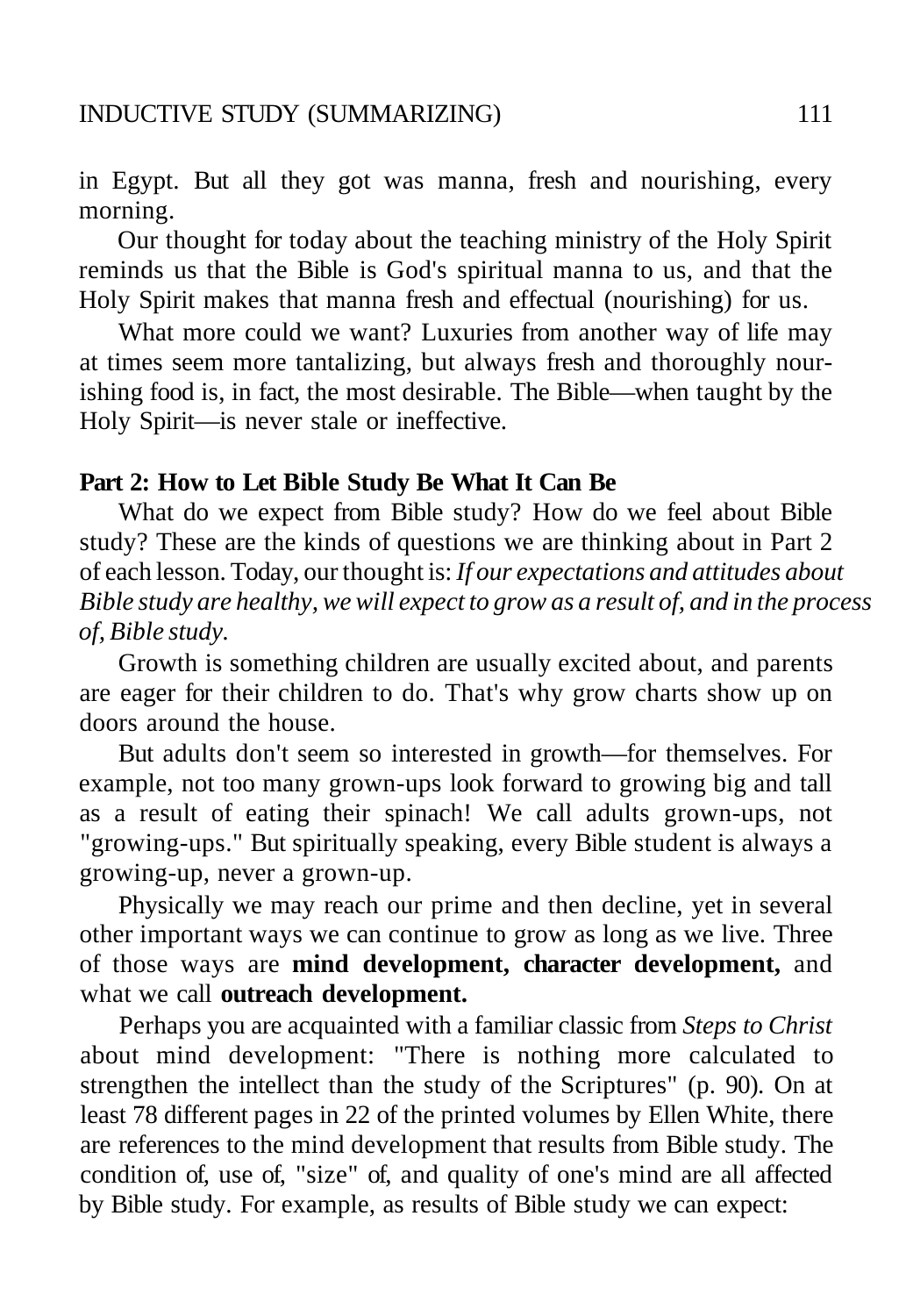- an energized, invigorated, and sharpened intellect
- sound judgment and an evenly-balanced mind
- clearer comprehension and understanding
- greater efficiency in the use of one's mind
- improved reasoning faculties
- retentive and strengthened memory
- ability to think more deeply
- enlarged, enriched, expanded minds
- refined, elevated, purified minds

That's some list! We have a ways to go in really appreciating what all those things mean, but we can understand enough to want even more. Bible study produces desirable mind development.

Transformed life or character development are terms used even more frequently by Ellen White to describe the effects of Bible study. She reminds us that through Bible study our lives will be made new and kept new. A strong, consistent character that is noble, purified, and refined is the consequence of correct Bible study.

Bible study has a positive effect on our motives and gives stability of purpose, fortitude, faith, love, peace, and joy. Also, by contemplating Bible themes, one's prayers will be more and more acceptable to God because they will be more and more mixed with faith and love *(Steps to Christ,* p. 89).

What about outreach development? Just as Bible study causes us to reach up (in prayer) more acceptably, it is also true that it will cause us to reach out to others more meaningfully. Those others include both believers and unbelievers. "All who take the word of God as their rule of life are brought into close relationship with one another. The Bible is their bond of union" *(Testimonies,* vol. 5, p. 389). So believers are bound together by the Bible. And it is because of Spirit-filled Bible study that believers can also reach unbelievers: "As they themselves drink from the fountain of living water, from them will flow living streams to bless and refresh others" *(Counsels to Parents, Teachers, and Students,* p. 450).

Just as there are several ways we can grow from Bible study, there are also several reasons why growth is necessary. Two that haven't yet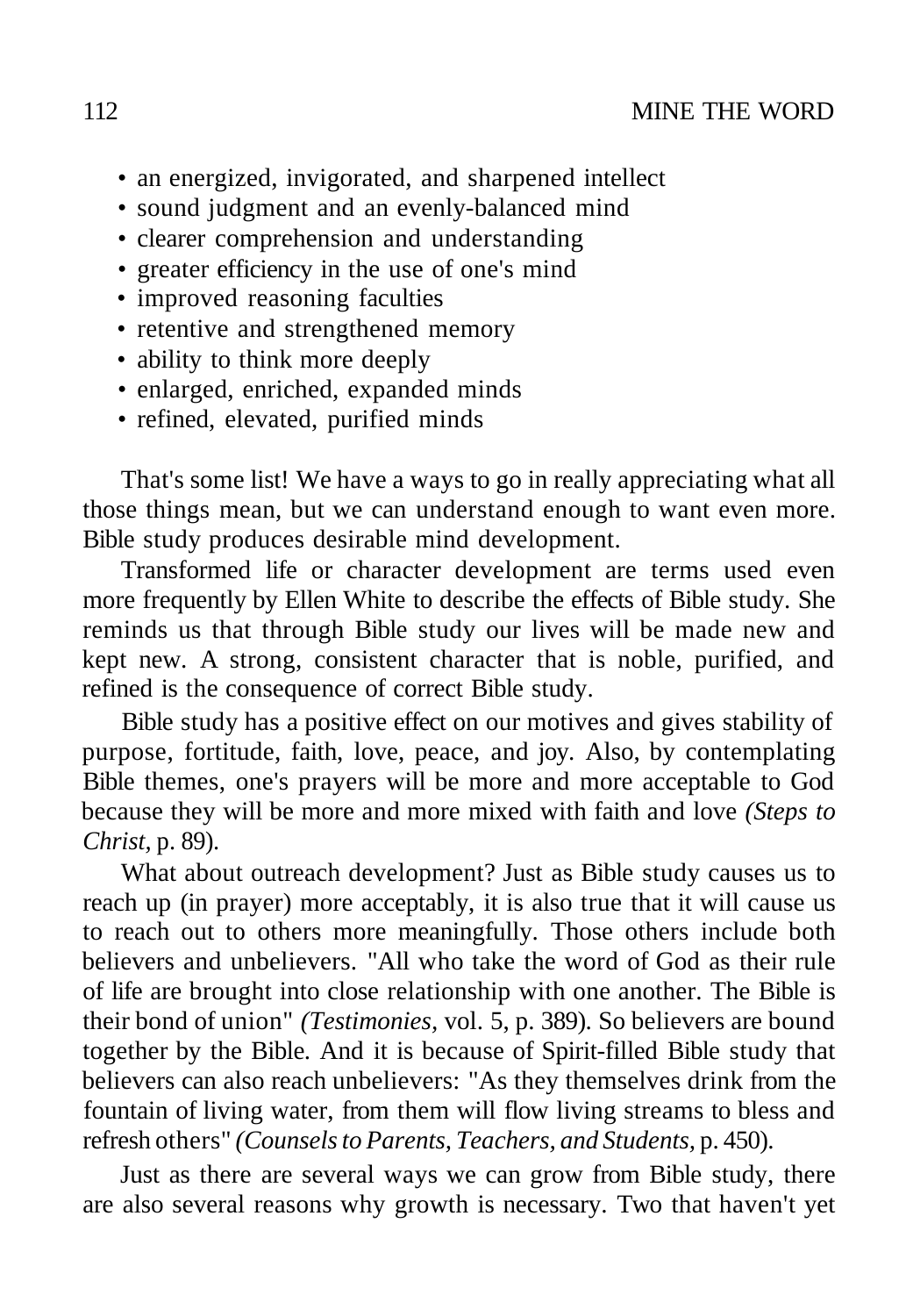been mentioned specifically: growth produces both hope and humility.

How does growth produce hope? Most of us feel that we understand only a small part of what we want to understand. We would feel hopeless about Bible study if we did not know that it is possible to grow in our understanding of the Bible, not in a single leap but almost imperceptibly. There are companion thoughts—one in Psalms, one in Proverbs—that help to illustrate this. The psalmist said, ''Thy word is a lamp to my feet and a light to my path" (Psalm 119:105). In Proverbs 4:18 we are reminded, "The path of the righteous is like the light of dawn, which shines brighter and brighter until full day."

Imagine a progression of lights from a small candle to the sun. For some people the amount they understand from the Bible equals just one little candle, lit in the darkness of their experience. But then, through study, God's word becomes a flashlight to them, then a bright light bulb, and finally the rising sunshine that will shine brighter and brighter until the full day when they hear God's words spoken to them audibly.

Isn't it encouraging to know that we don't remain ignorant? But, as we already noticed, we don't jump from ignorance to full light in a single leap. We grow. We are always growing-ups, never grown-ups, in Bible study. This fact should keep us humble.

Do you remember reading (Daniel 1:17) that Daniel had understanding in all visions and dreams? That sounds like *he* may have been a grown-up, doesn't it? But have you also noticed that later on (Daniel 8:27) this same Daniel did not understand the vision given to him? He had understanding in all visions, but didn't understand a vision given later. Even Daniel was growing, wasn't he? Why should we self-confidently feel no need for more truth and greater light? (*Testimonies,* vol. 5, p. 709). We have to be careful not to become set in our ideas or imagine our ideas and opinions are infallible (*Testimonies to Ministers,* pp. 105, 110).

If we will remember that Bible students are always growing up and never grown up, it will increase our hope and humility.

## **Part 3: Compare Notes About Last Assignment**

The group should compare what specific observations and questions they had in each of the following categories: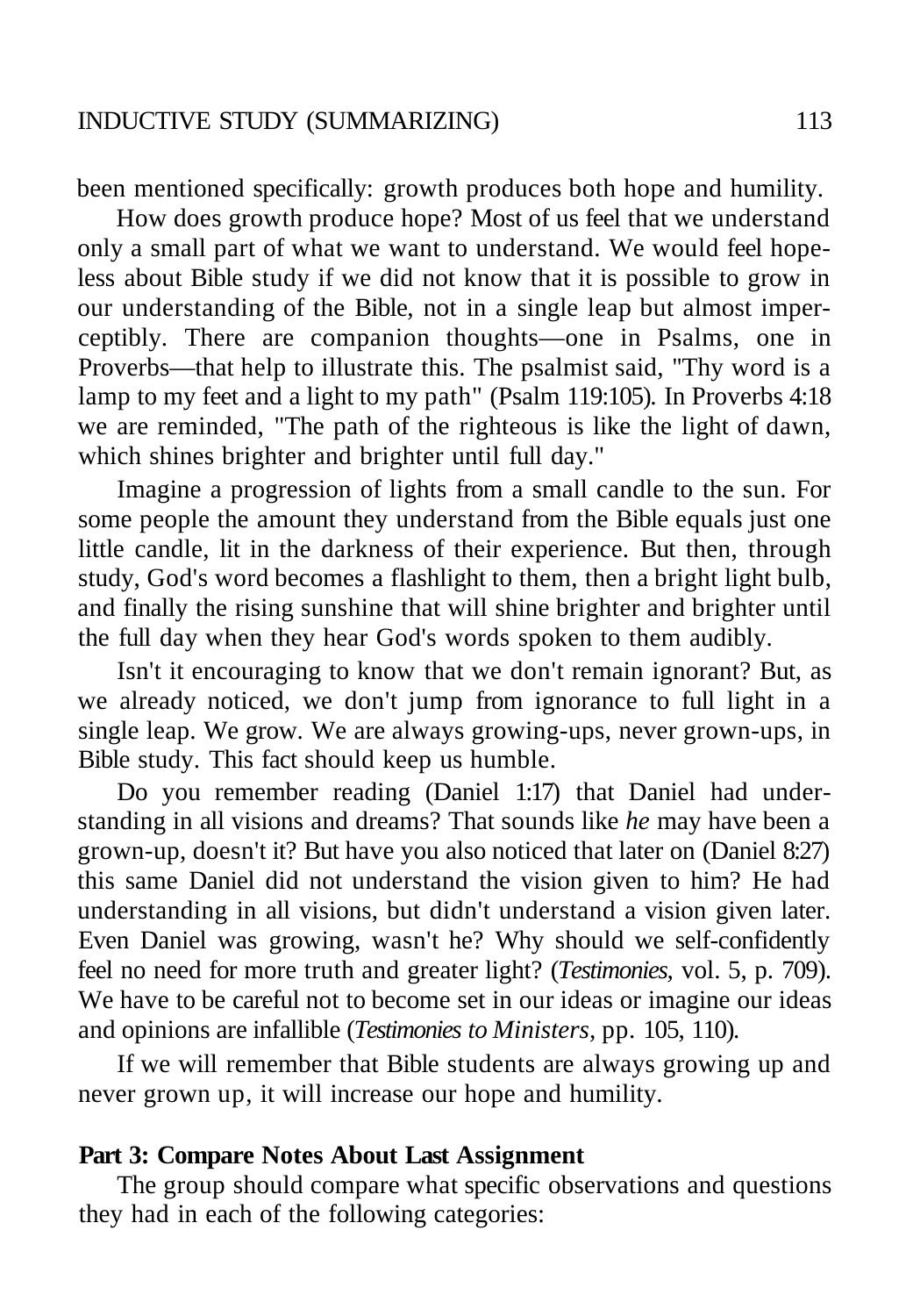(As group members offer specific questions and observations in each of these categories, those who are listening should write down all they can that they did not already have in their own assignment. This will help with the assignments in this lesson and in Lesson 11.)

- Questions or observations about God
	- What questions or observations did you have that helped you:
		- -understand God's character
		- -understand how God related to people
		- -worship or love God
- Questions or observations about **structure or form** in Habakkuk Which of your questions or observations were about:
	- -repetition and key words or ideas
	- -comparison and contrast
	- -illustrations
	- -climax or cruciality
- Questions or observations about **grammatical construction** in Habakkuk
	- Which of your questions or observations were about:
		- -subjects of sentences
		- -verbs
		- -connectives (prepositions and conjunctions)
- Questions or observations about **relationship of thoughts** in Habakkuk

Which of your questions or observations were about:

-progression (addition or accumulation of points)

- -generalization / particularization
- -cause / effect
- -other relationship of thoughts

Specific relational, motivational, or experiential observations or questions

-Remember how Baughman, Coleman, and Drakeford do experiential kinds of Bible study? Did you ask any questions or make any observations that will help you experience the text for yourself?

In this comparing session the group is actually classifying the ques-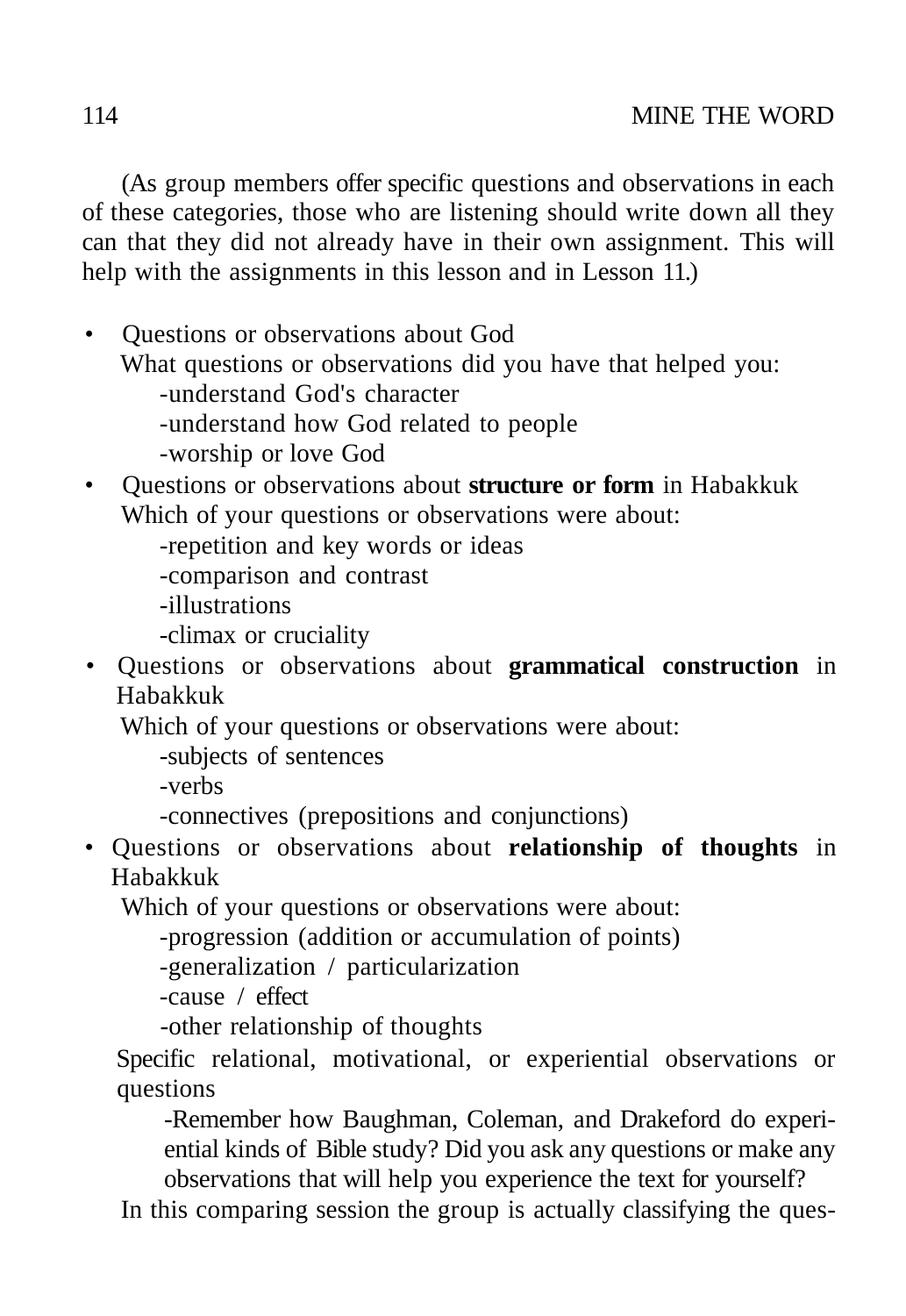## INDUCTIVE STUDY (SUMMARIZING) 115

tions and observations from their last assignment (Lesson 9). In addition, this provides time for each class member to add questions and observations to his or her own list.

## **Part 4: Inductive Study**—**Summarizing**

Please refer again to the single-page introduction to inductive Bible study provided with Lesson 6. Notice the third little box in the top righthand corner—SUMMARY of the whole. That is the part of inductive study that we are thinking about in this lesson.

Lesson 6 introduced summarizing by means of an assignment that called for a chapter title for Psalm 14, Psalm 24, Matthew 18, Luke 2, and Romans 8. Now let's look a little closer at this skill.

Summarizing has to do with putting thoughts in fewer words. Compare this with paraphrasing, which has to do with putting thoughts in other words. You could call summarizing a matter of "putting it in a nutshell" or "boiling it down."

In the college classroom, the ability to summarize is a survival attempt. Students cannot possibly write down everything the teacher says, so they must select. And if they are taking good notes they will manage to summarize what the teacher said so that they can remember as much as possible of what was said, and even how.

That is how it should be when we use the summarizing skill in Bible study. It is not an attempt to say everything the Bible writer said "in 25 words or less." The Bible is condensed as it is. John said, "There are also many other things which Jesus did; were every one of them to be written, I suppose that the world itself could not contain the books that would be written" (John 21:25). We could have had a world full of books, but instead we have one small Bible. We should not try to condense that even more by leaving some of it out. Instead, we should learn to summarize in such a way that we can grasp all of it—or at least more of it—rather than neglect parts of it.

The best summary is the one that helps you remember the most from the passage you have summarized. Your summary title for any chapter should help you remember as much as possible of that chapter, including the "tone" of the chapter, how the parts of the chapter fit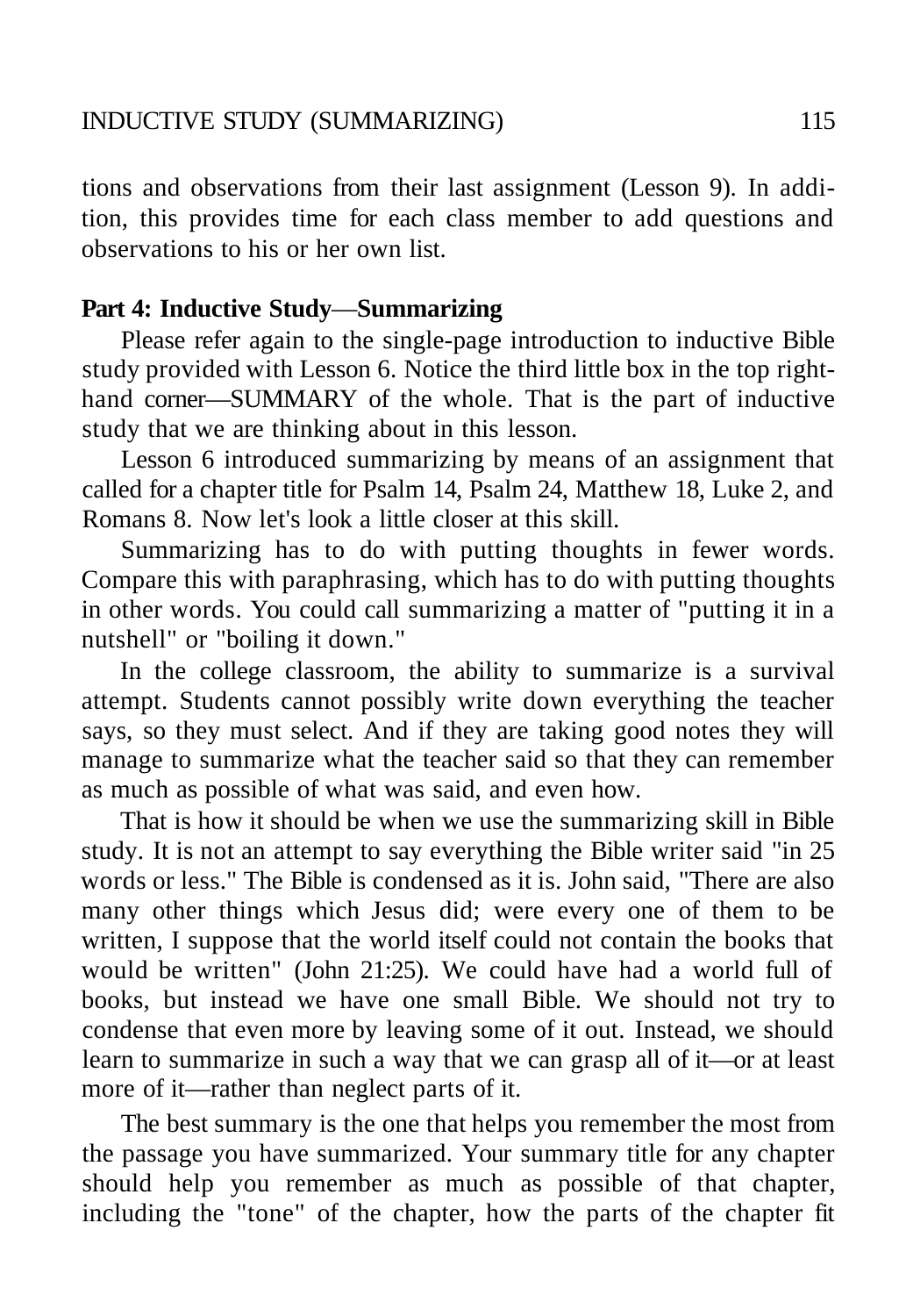together, and what the chapter told you about God and about your own experience. As you have probably guessed, the kind of question asking and observing that you learned in Lessons 8 and 9 help you be more aware of what is in each chapter. The summary that you write *after* you do detailed study will, of course, be more helpful and complete than you might write without detailed study.

## **Part 5: Assignment**

**Read** Psalm 14, Psalm 24, Matthew 18, Luke 2, and Romans 8, and **write** all the observations and questions you think of. (Part 5 of Lesson 9 explained how to do this kind of assignment.)

After completing the detailed study, write a summary title for each chapter. Work with one chapter at a time, completing this entire assignment on each chapter before beginning the next chapter.

**Compare** this summary title with the one you wrote for the assignment included in Lesson 6. What is the difference between the two summary titles you wrote? How did your detailed study affect your summary title?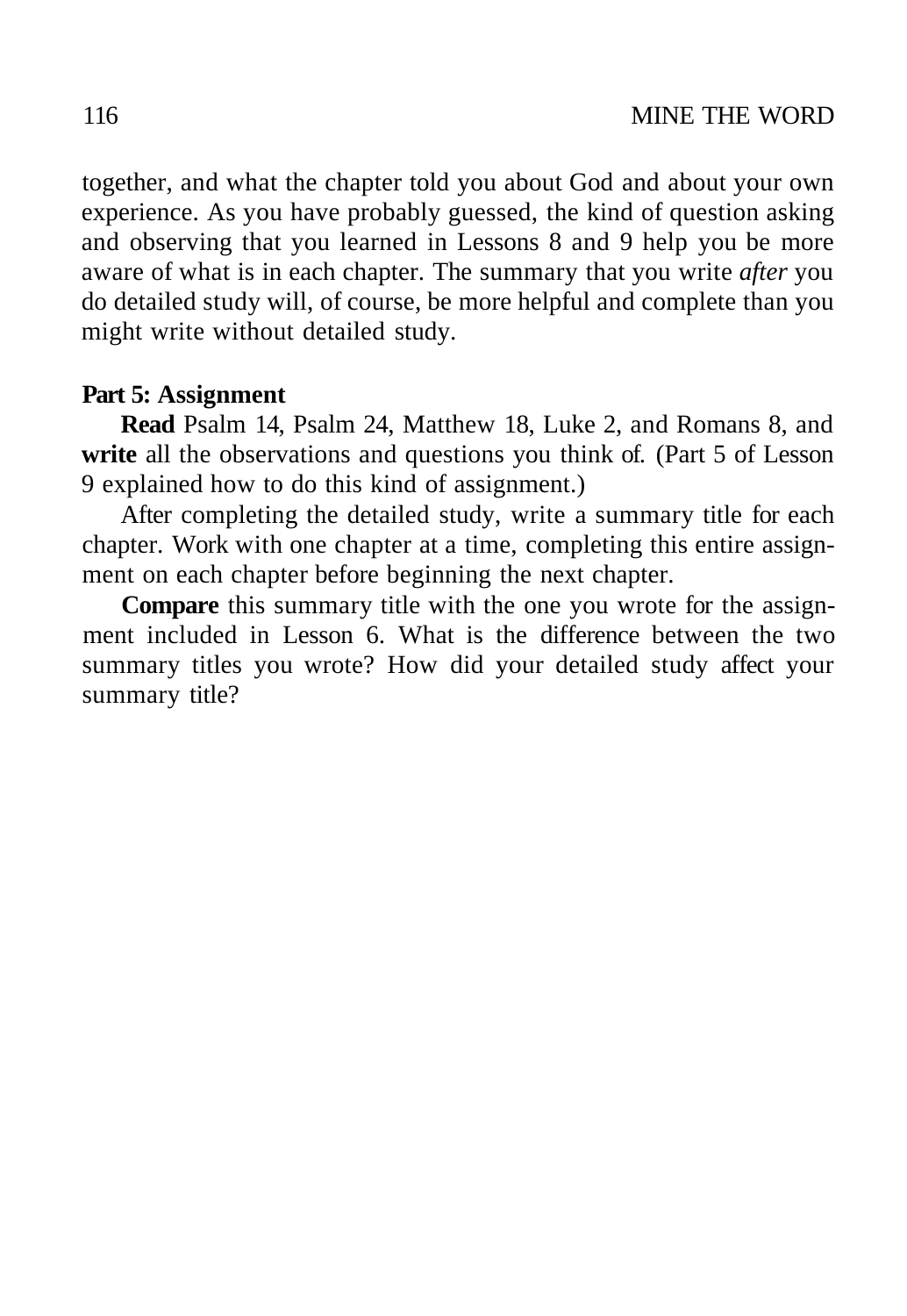## Lesson 11

## **Inductive Study (Charts)**

## **Part 1: Teaching Ministry of the Holy Spirit**

"As we observe the things of the natural world, we shall be enabled, under the guiding of the Holy Spirit, more fully to understand the lessons of God's word. It is thus that nature becomes a key to the treasure-house of the word." *Education,* p. 120.

If there is any chance that you have not been in a child's Sabbath school department, you must go soon. Those who have been there know it is a world of illustrations for little people. There are felt people, places, and things, pictures, cutouts, flannel boards, stuffed animals, and on Sabbath morning there may be any number of live baby animals that show up—perhaps a lamb or kitten. Wise teachers know that pictures and illustrations get and hold the attention of children.

The Holy Spirit also illustrates for us. Not just in a special room somewhere, but in the whole outdoors. Those who have been there, with the Holy Spirit as their guide, know about this natural world of illustrations for big people. Our wise Teacher knows that pictures and illustrations—especially the natural, alive kind—get and hold our attention. Our Teacher enables us to observe the things of nature in such a way that we, as a result, will understand the Bible lessons better.

## **Part 2: Ways to Let Bible Study Be What It Can Be**

An eager student once asked a famous Bible teacher, "How can I know the Bible as well as you do?"

The teacher replied, "It's easy, just study the Bible every day for 50 years."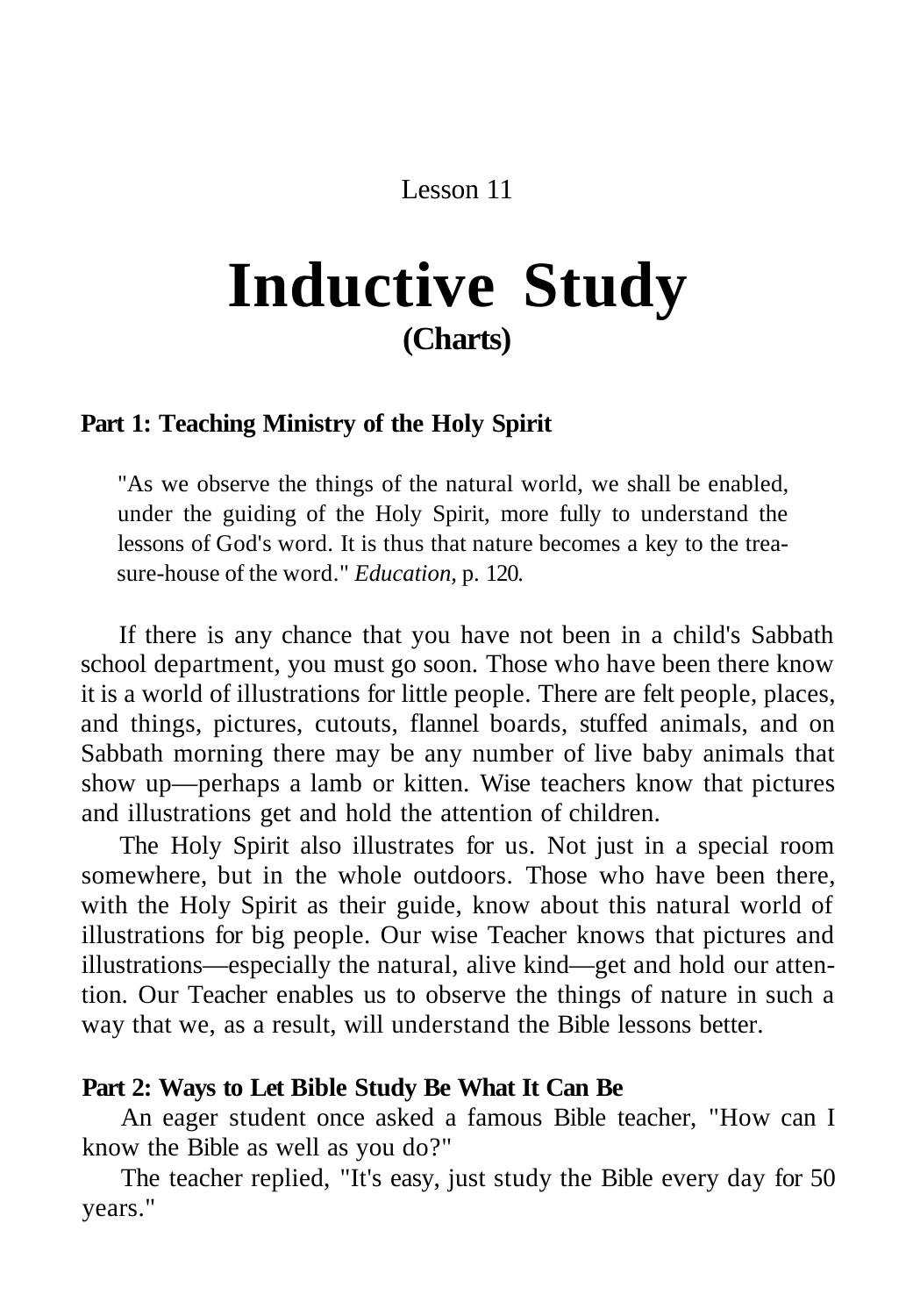That teacher was right, don't you think? It *is* easy, as long as you're willing to go after it a little bit at a time and willing to keep after it until those little bits add up to a lot. Real understanding and appreciation of the Bible sort of add up, slowly but surely.

But that's not quite all. The slow-but-sure process of addition is not all that is happening. Consider this thought about the use of our talents that surely includes the use of our Bible study abilities:

"By faithfulness in little duties, we are to work on the plan of addition, and God will work for us on the plan of multiplication." *Christ's Object Lessons,* p. 360.

It is an interesting combination: We must be willing to work on the plan of addition and able to believe in the plan of multiplication. We cannot expect understanding to come at a single leap. Yet we should not be surprised if insights seem to multiply rapidly sometimes.

## **Part 3: Compare Notes About Last Assignment**

Group member should share with each other the difference between the summary titles they wrote for Psalm 14, Psalm 24, Matthew 18, Luke 2, and Romans 8, first without and then with detailed study. Did careful observations and questions help them prepare a more adequate summary of these chapters?

#### **Part 4: Inductive Study—Charts**

Refer again to the one-page introduction to inductive study provided with Lesson 6. The final item on the right-hand side is CHART IT. That is what this lesson is about.

Teachers of inductive Bible study like to tell the story of Professor Agassiz's student and the fish. Here's an abbreviated form of that story:

Renowned Professor Agassiz gave a specimen fish to a new, aspiring student whose special interest was insects. In addition, he gave quite a different assignment than the student expected. He said, "Take this fish and look at it; we call it a haemulon. By and by I will ask what you have seen."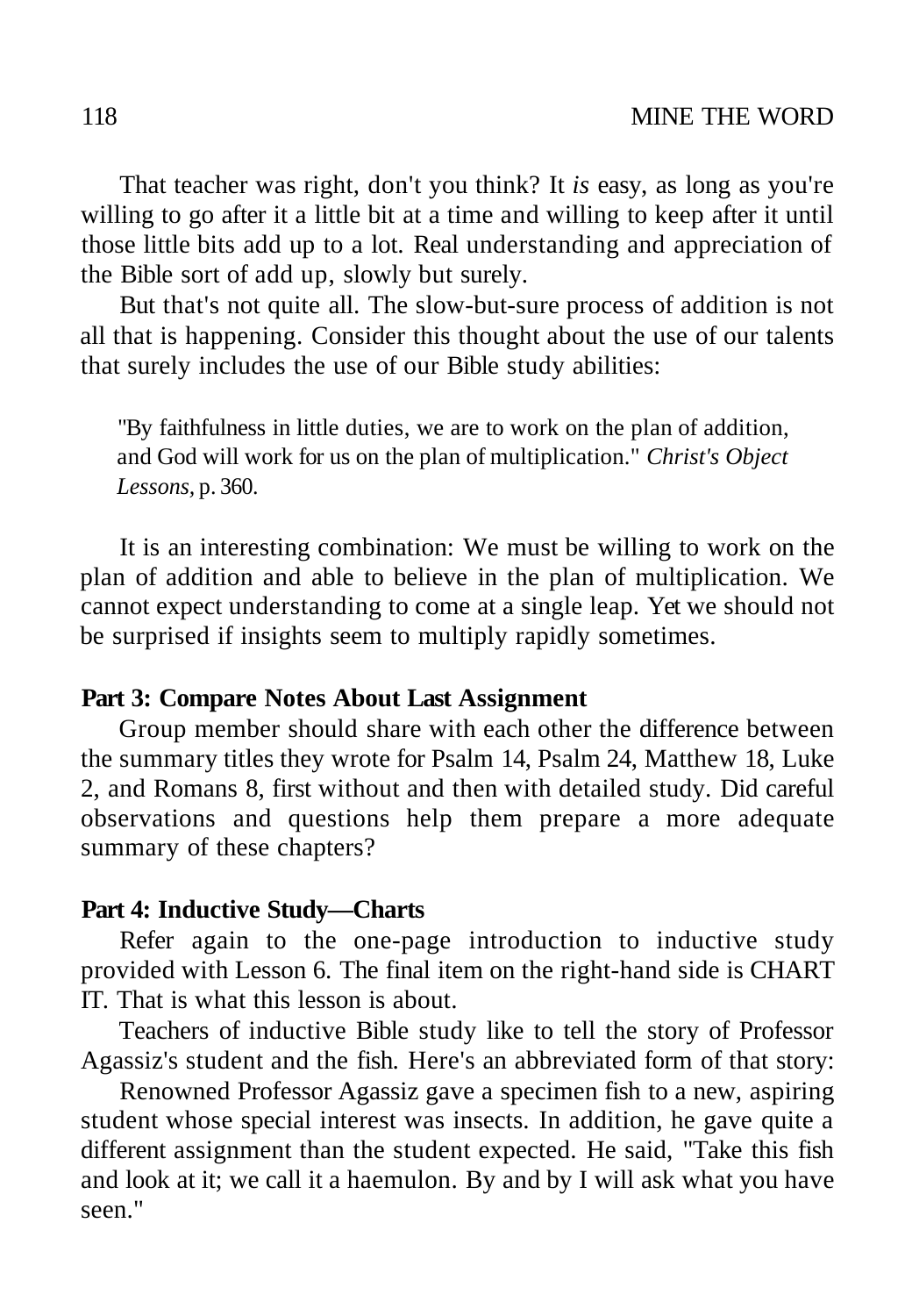## INDUCTIVE STUDY (CHARTS) 119

The professor left him alone for hours, when the student thought minutes was long enough to see all there was to see about the fish.

Finally, frustrated with the assignment, the student began to draw the fish, and as he did so, he was surprised to discover new features. When the professor returned and found the student drawing, he said, "That's right, a pencil is one of the best eyes."

As the story goes, the student still had only begun to see the fish, but he was using a great helper—a pencil.

A pencil is a great helper in Bible study too. If we should ever feel left alone with just a chapter from the Bible and with much more time than we think necessary, we can let a pencil help us see. It is important to write our questions and observations, and it is important to summarize them. The skill of putting our summary in chart form is what this lesson is about.

Preparing such a summary chart helps us in at least two ways: First it helps us sum up and clarify what we have already learned about the chapter. It also helps us learn some things we wouldn't have thought of if we had not prepared the chart.

There are different ways to summarize, but a summary chart such as those of Matthew 5 and Luke 2 (provided with Lesson 9) is a simple way. Look at those charts and notice the three parts:

1. A title for the whole chart,

2. A statement of the "point" of each paragraph, and

3. A brief, condensed statement of what each paragraph says.

The purpose is best served if each part of the chart is short. Less than 10 words is good for chart titles and for statements of the point of each paragraph. The condensed statement of each paragraph may extend to about 20 words.

You may wonder what the difference is between the point of each paragraph (the part that is underscored) and the condensed statement of what the paragraph says. While both have to do with what the paragraph is about, the point should also take into account *why* the paragraph is there. The points of the paragraphs should, in some way, show the relationship of all the paragraphs in the chapter. For example, there may be a key word included in several of the point statements ("recog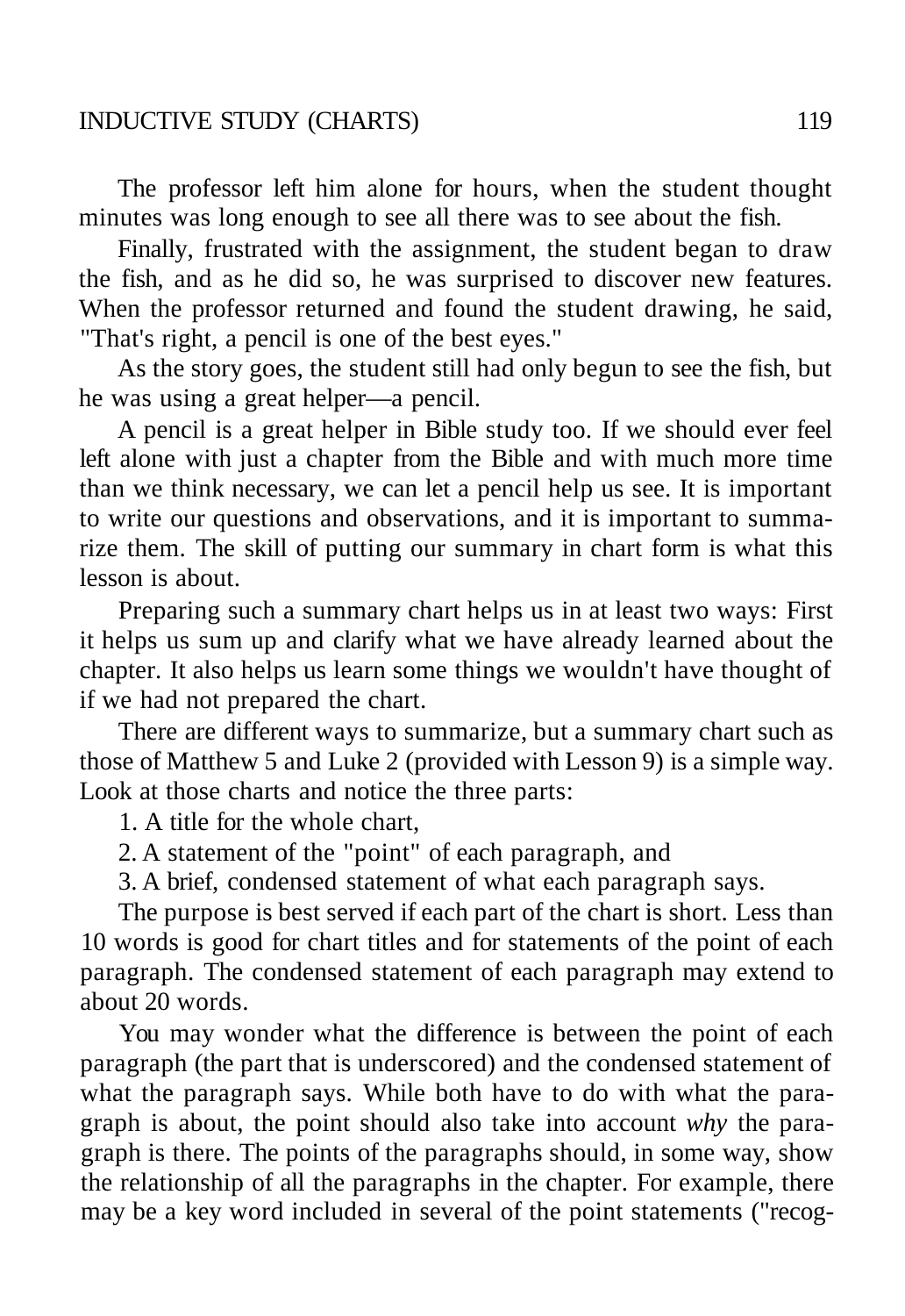nize" is repeated in the Luke 2 summary chart). No matter how you show the relationship of the paragraphs, it should be evident when you read down through the underscored portions of your chart that the paragraphs do relate, and how they relate.

As you prepare a summary chart you will discover how your questions and observations fit together. Also, as you prepare such a chart you will make more observations.

### **Part 5: Assignment**

**Prepare** a summary chart for each of the three chapters in Habakkuk. As you do this **notice** how your observations and questions (the assignment in Lesson 9) help you see the whole chapter and prepare you to summarize each part more carefully. Notice how your observations and questions help you realize the relationship of all the parts of the chapter. Also notice how the process of preparing the chart increases your insights. If you write down some of what you notice while doing this assignment, you will be prepared to share when the group meets next time.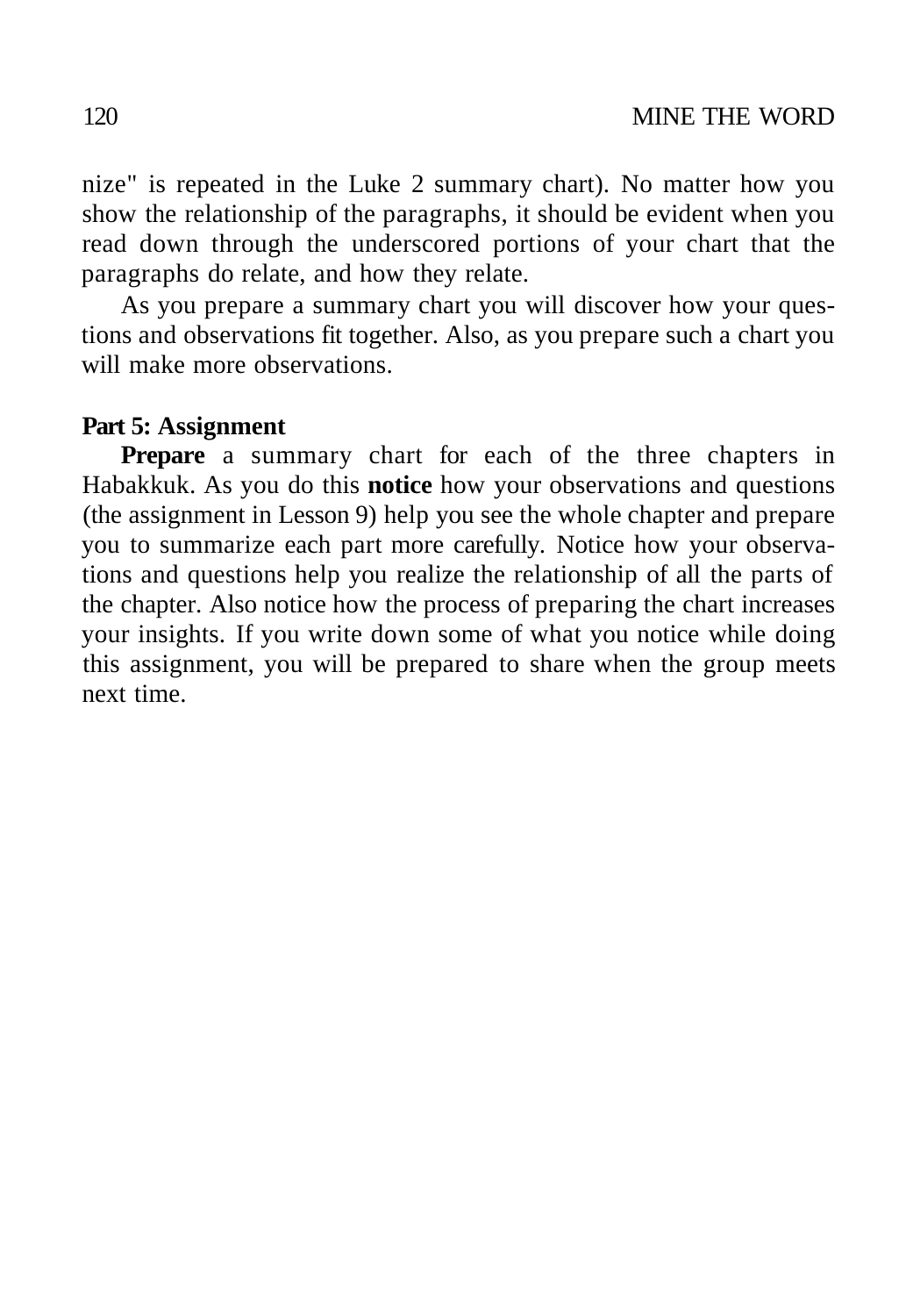## Lesson 12

# **Putting It Together**

## **Part 1: Teaching Ministry of the Holy Spirit**

"It is not the highest work of education to communicate knowledge merely, but to impart that vitalizing energy which is received through the contact of mind with mind, and soul with soul. It is only life that can beget life." *The Desire of Ages,* p. 250.

The Holy Spirit is not just a Teacher who informs us and stays at arm's length while doing. Rather, the Holy Spirit is a Teacher who is really in touch with us—Mind with mind, whole Person with whole person. When the Spirit educates, it affects my whole *mind* (intellect, emotions, will) and *body* and *soul* and *might.* The Spirit's life produces life in me. God is the life-giver when coming to us in Jesus Christ *and*  when coming to us as our Teacher, the Holy Spirit.

In this series of lessons we have discussed several educational methods or means that the Spirit uses. All these are a part of an enormous act of love. They are all a part of God's life—producing life in us.

### **Part 2: Ways to Let Bible Study Be What It Can Be**

Bible study, by any method, is something like putting a jigsaw puzzle together—not because it is so puzzling but because putting a jigsaw puzzle together has to do with keeping the whole in mind while working with the parts. Each jigsaw puzzle piece fits with another, and they with others, and finally all are part of the total picture.

Realizing that puzzle pieces can be put together into a picture keeps us from simply stacking the pieces according to size, color, or shape. We haven't "done" a jigsaw puzzle when we have gathered similarly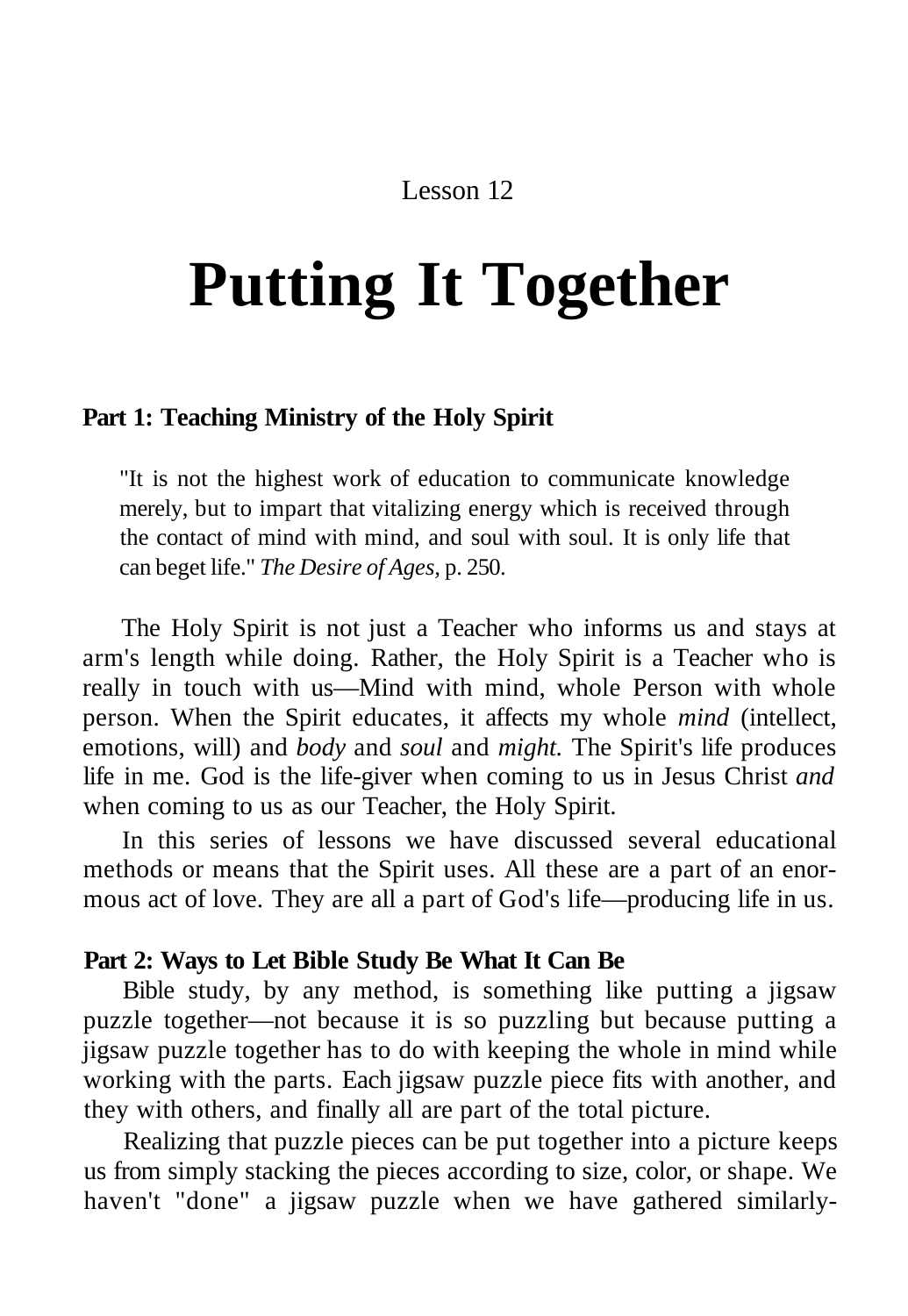colored pieces into separate heaps on the table.

So it is with Bible study. We really have not done it adequately if we have only gathered similar-sounding texts into separate collections in our mind. We need to go a step further and be sure that those separate collections are integrated into the whole picture of the Bible.

What is this whole picture? It is not printed on the Bible box top, like jigsaw puzzle pictures that we can prop up in front of us while we work.

How do we find the whole picture? We can look at how someone else assembled it. For instance, "There is one great central truth to be kept ever before the mind in the searching of the Scriptures—Christ and Him crucified. Every other truth is invested with influence and power corresponding to its relation to this theme" *(Seventh-day Adventist Bible Commentary,* vol. 6, p. 1084).

"The student should learn to view the word as a whole and to see the relation of its parts. He should gain a knowledge of its grand central theme—of God's original purpose for the world, of the rise of the great controversy, and of the work of redemption." *Counsels to Parents, Teachers, and Students,* p. 462.

"... all [in the word of God] is but a revelation of the character of God." Ellen G. White, *Patriarchs and Prophets,* p. 596.

Christian authors, both technical and popular, come to similar conclusions. "Heilsgeschichte" (salvation history) is a frequently-used technical term which refers to "the revelatory and saving acts of GOD whereby He has sought to save the world and to which the O.T. and N.T. primarily bear witness" (Van A. Harvey, *A Handbook of Theological Terms,*  p. 113). Scholars have chosen this single word to describe the "whole" to which all of the Bible testifies.

Some other Christian writers are not as technical, and yet they also relate the parts of scripture to a whole. Frederick Grant says, "The great overruling interest of the Bible is religion" *(How to Read the Bible,* p. 33). According to Frank Gaebelein, "The Bible has a single great purpose. It was given to reveal the love of God as manifested in the divine provi-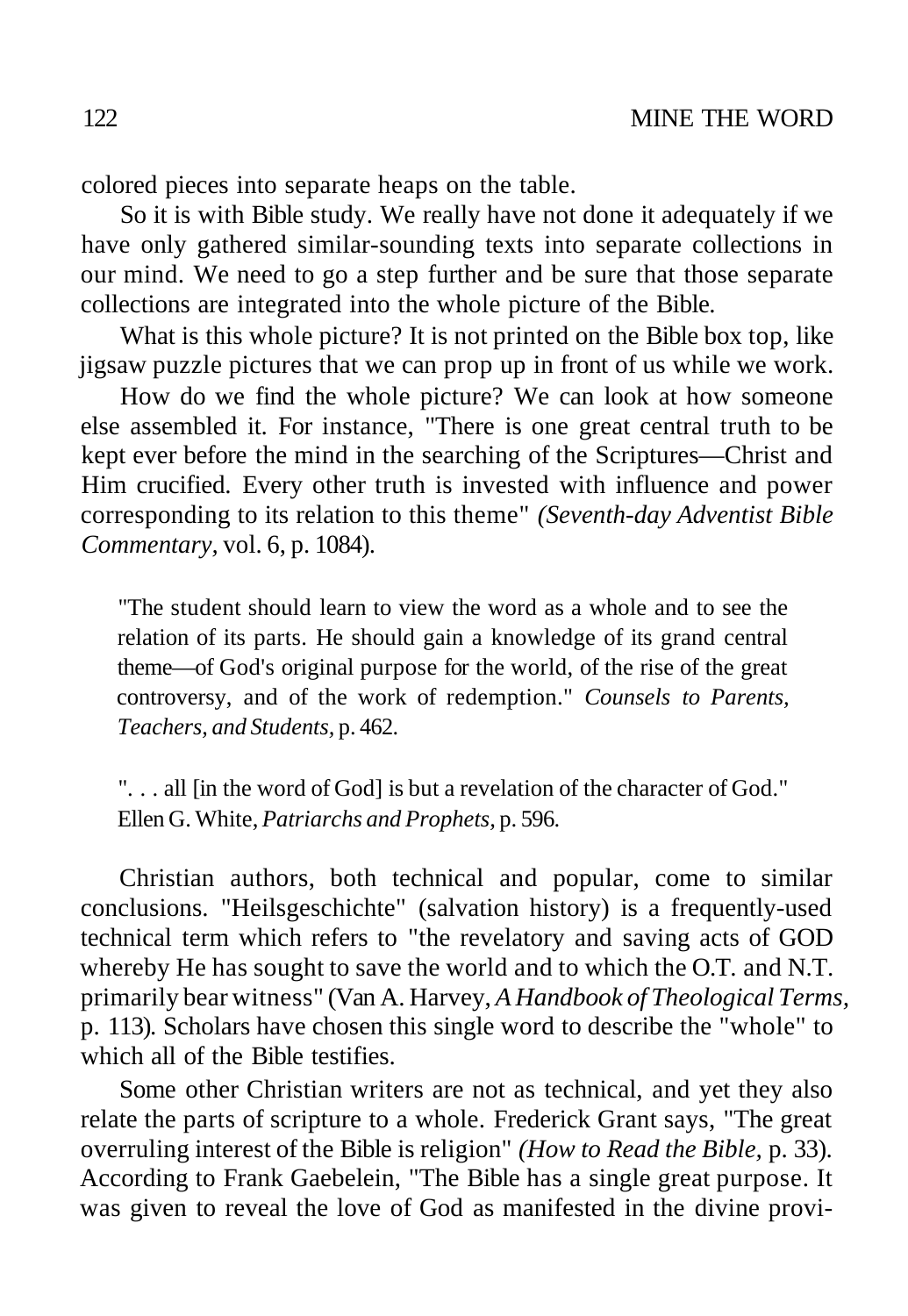sion of salvation through our Lord Jesus Christ" (James M. Boice quotes Frank Gaebelein in *The Sovereign God,* p. 117). So then we can easily find Christians who state what the whole Bible is about. That is one way to find the whole picture—look at the whole picture as others see it, then put the puzzle together for yourself, following their general outline.

Another way to find the whole picture is to discover it for yourself. This corresponds to the hard-working puzzle solver who does not look at the picture on the box top. If this puzzle solver should see the box top, the response would be, "But I'll see if that's really the picture that is in this box."

Whatever way we choose for finding the whole picture, there is a caution to remember about seeing the Bible as a whole. We must be careful how we define or limit that whole. We are not necessarily ready to describe the boundaries of the whole or the nature of its unity, just because we have discovered that there is a whole. For example, we could not say we had assembled a puzzle simply because we looked at the picture of it. Once we know the whole picture of the Bible is "heilsgeschichte," we have the task of putting that together—for ourselves. As we work with the pieces of a puzzle, we are reminded that the whole picture consists of many shapes, sizes, and colors that don't always seem to fit together. So it is with the Bible. We may find parts that seem to contradict each other. Yet we will also discover that the whole picture encompasses parts that individually might sound contradictory.

For example, in the whole picture of the Bible, a conquering King *is*  also a suffering Servant. When the picture is left whole enough, it encompasses both Paul and James: "For we hold that a person is justified by faith apart from works prescribed by the law" (Romans 3:28, NRSV), *and* "You see that a person is justified by works and not by faith alone" (James 2:24, NRSV).

Whatever method of Bible study we use, we must keep the whole picture in mind and allow for endless and surprising developments within that whole. Even if things like submissive conquerors do not make sense to us, we should not reject truth in an effort to reduce the whole to fit our minds. Instead, we must let our minds expand to begin to grasp the whole.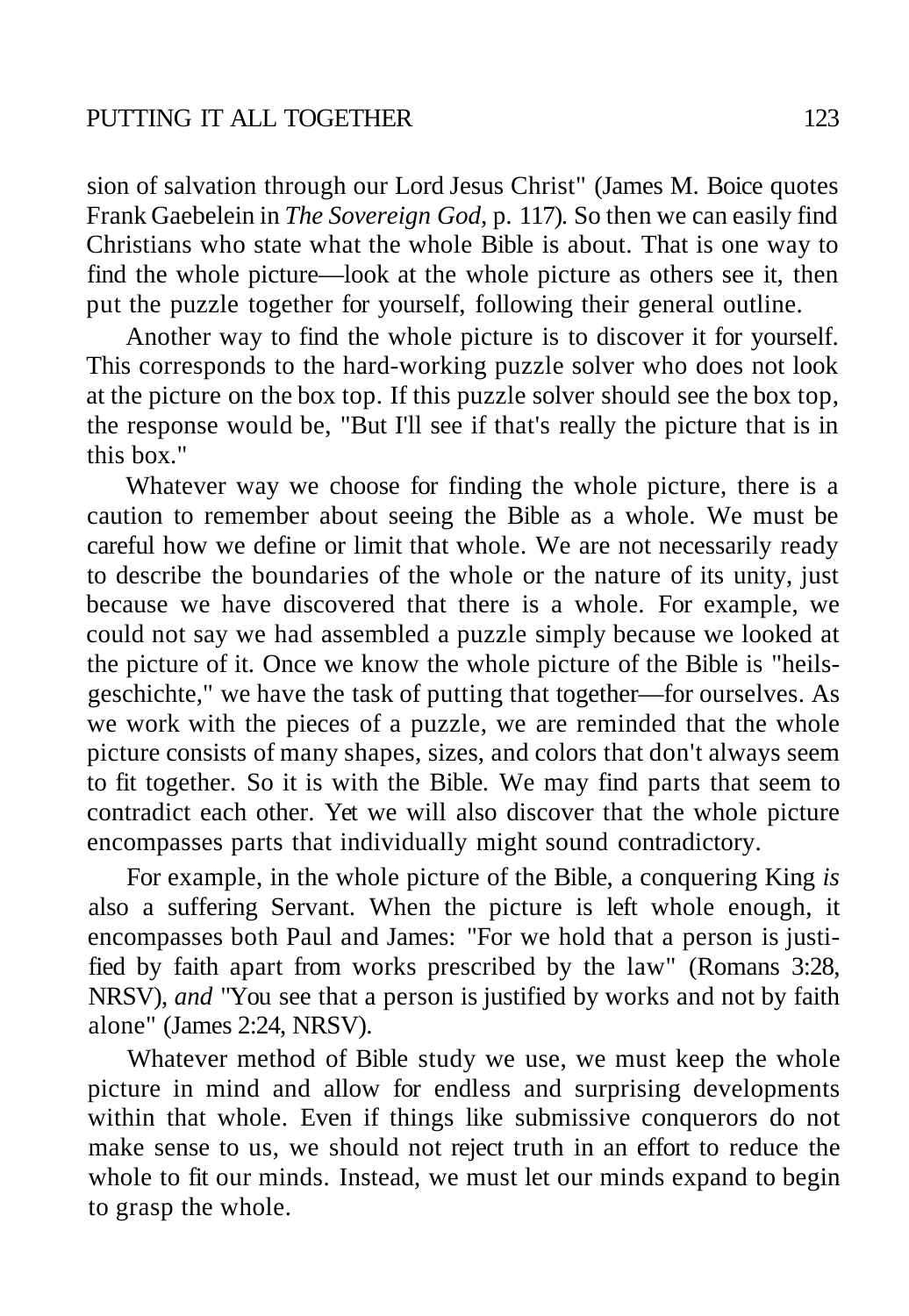## **Part 3: Compare Notes About Last Assignment**

Group members should trade their Habakkuk summary charts with each other so that no one is looking at his/her own chart. Then each should read aloud the underscored portions (statements of the point of each paragraph) on the chart he or she has. Then the group should decide together whether those statements clearly show the relationship between the parts of the chapter. If it is not clear, the participants can kindly suggest ways to clarify the relationship of the parts. (Note: It is important, of course, not to impose a relationship of thoughts that an author did not have in mind. We must be both alert to notice the relationship of thoughts that is there and cautious not to insist on a relationship that is not there.)

## **Part 4: Putting It Together**

Go back through Part 1, **Teaching Ministry of the Holy Spirit,** in each lesson and review what was said there. Then in a short phrase or sentence list the point from Part 1 of each lesson. Then the group should add to or revise that list.

Go back through Part 2, **Ways to Let Bible Study Be What It Can Be,**  and do the same thing: review, list, and add to or revise.

Go back through Part 4 in each lesson. This was the part that introduced new study skills. Again: review, list, and notice how the skills complement each other and how they fit into a single plan. The group may then wish to add or revise that list.

#### **Part 5: Assignment**

Although this is the end of this series of lessons, it actually is just the beginning of assignments. Please do the following:

- Continue to develop your Bible study skills by regular, personal use.
- Continue to notice what your plan of study is. Continue to think about how you can improve or refine that plan, as well as the skills it is made of.
- Help others learn Bible study skills and develop their own plan of study.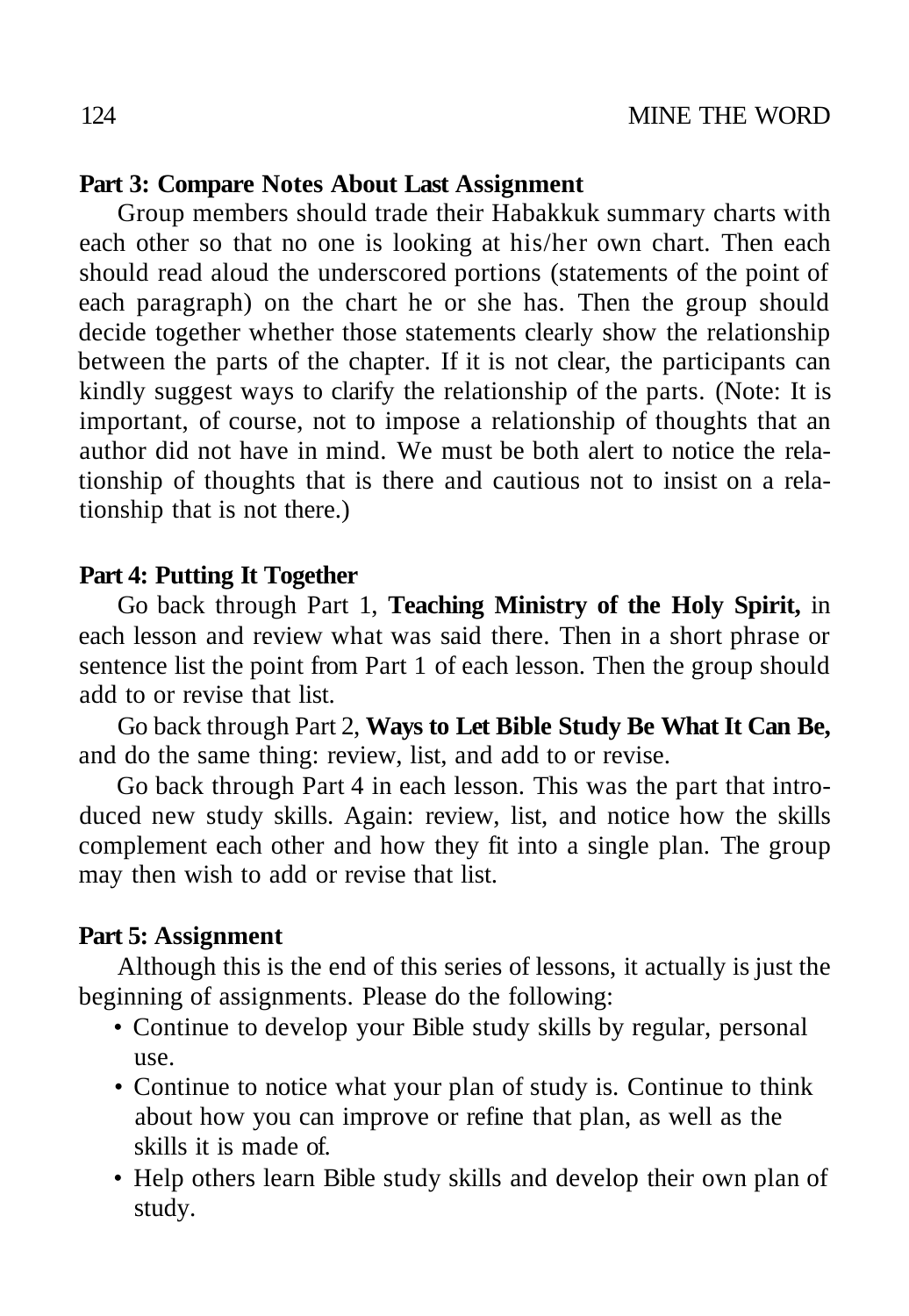## PUTTING IT ALL TOGETHER 125

• Let the author of these lessons (Diane Forsyth, Charistis, P.O. Box 462, College Place, WA 99324, or e-mail: [charis@owt.com\)](mailto:charis@owt.com) know if, and how, these lessons have helped you. She welcomes constructive suggestions for improving the lessons, and she rejoices with you when personal Bible study becomes increasingly meaningful for you.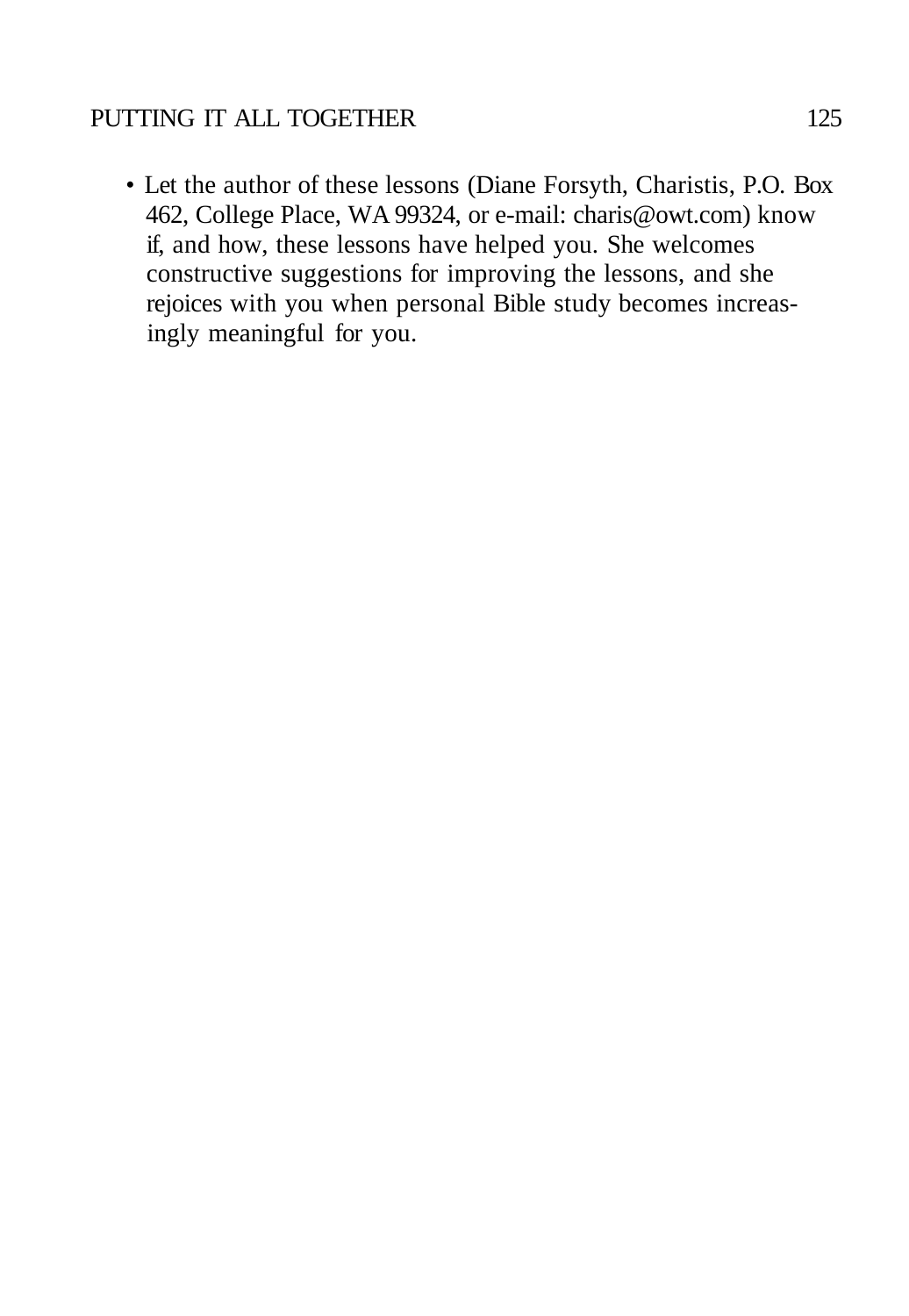# **Appendix A**

Teacher's Manual

(1) The material in *Mine the Word* is prepared for group use in learning more about how to study the Bible. Occasionally a number has been inserted, telling you to refer to this Teacher's Manual for the following helps.

(2) Encourage your group members to give all the responses to this question that they can think of. It may be they would rather write their answers in order to express themselves without feeling self-conscious or embarrassed about what the rest of the group will think of them. If so, hand out small pieces of paper. Then, from what they say or write, you might summarize their main points, noticing that they fall into two main categories:

| <b>What Bible Study Can Be</b>  | What Bible Study Too Often Is |
|---------------------------------|-------------------------------|
| Meaningful                      | Discouragingly hard           |
| Helpful                         | Boring                        |
| Relevant                        | Repetitious                   |
| Interesting                     | Irrelevant                    |
| Challenging                     | Frustrating                   |
| Possible                        | Etc.                          |
| A great way to grow in every    |                               |
| relation—with God, self, others |                               |

(3) Time will be limited each week. Look over each lesson and decide how much time you can take for each section. Be careful not to spend too much time on Parts 1, 2, or 5.

(4) If there is time, explore that question with your students. List their suggestions on a blackboard. If there is no blackboard available, you can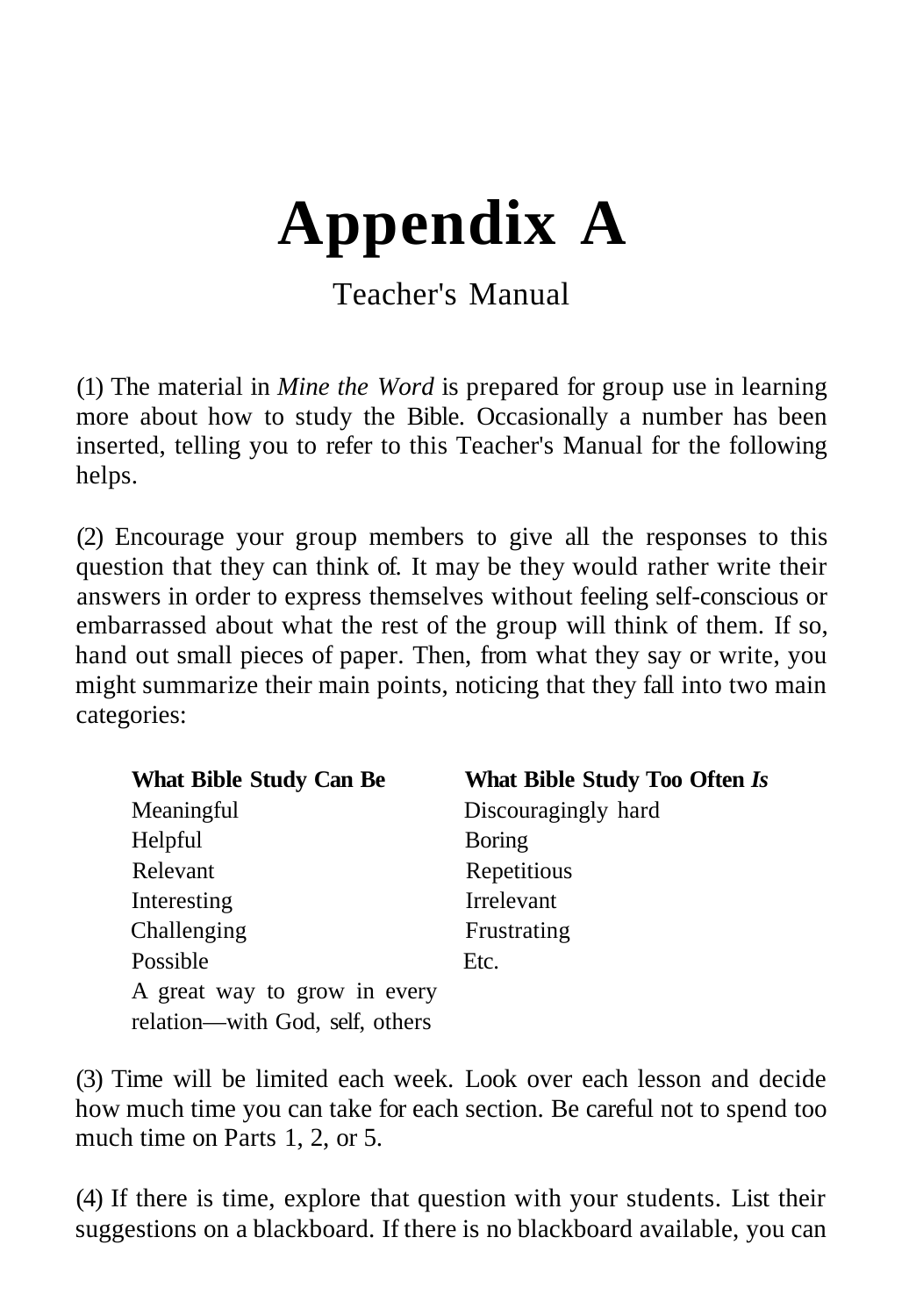## APPENDIX A 127

list them with a felt marker on large sheets of butcher paper. Following is one such list, alphabetically arranged for convenience:

Asking questions Categorizing according to: What it talks about (Content) How it tells it (Form) Comparing and Contrasting Creative study Devotional study Experiential study Group study Language study **Obedience** Observing nature Observing structure Organization Outlining Participating Paraphrasing Reading Summarizing Surveying Teaching Thinking Using a Concordance Using a Bible Writing, Note taking

(5) If there are folks in your group who do not have an analytical concordance, you could have a copy of the appropriate page or two prepared for them, either typed or photocopied. Since this assignment involves a pencil mark in the margin, it will not be a good idea to borrow concordances.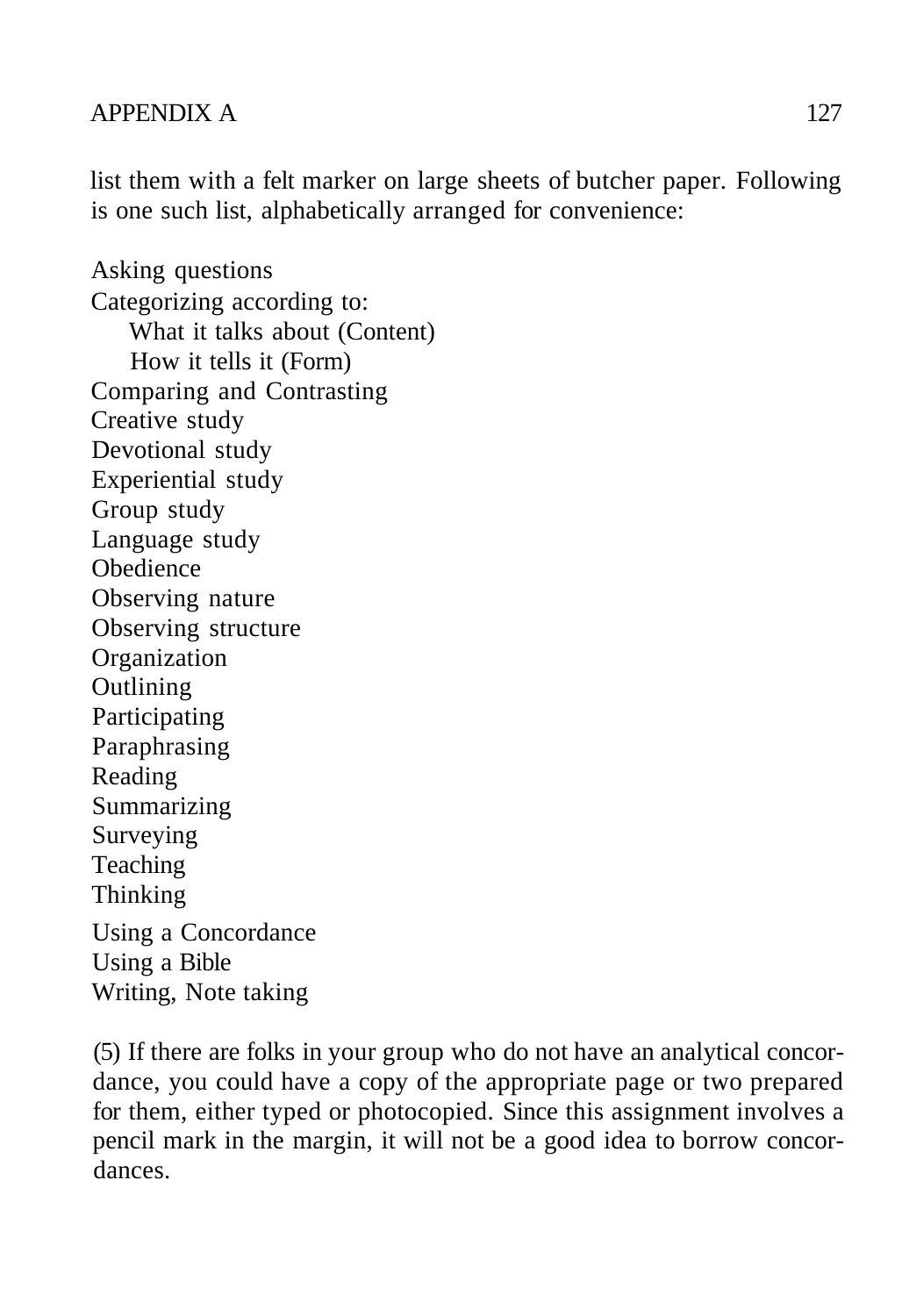Help your group understand how important it is to do the assignments. That is how the students will really learn about these skills and find out for themselves whether they are valuable.

## **Please note:**

Before you do any more lessons, please read Teacher's Manual item number (8). Please do the inductive study assignments included in Lessons 6-12 soon so you can be prepared to help when your group gets to those lessons.

(6) Here again, listing the responses of the group is a good idea. You might put the responses in two or three columns like this:

| Methods of      | The Spirit's     | <b>Other Thoughts</b> |
|-----------------|------------------|-----------------------|
| the Holy Spirit | <b>Attitudes</b> | <b>About How the</b>  |
|                 | <b>Toward Us</b> | <b>Holy Spirit</b>    |
|                 |                  | <b>Educates Us</b>    |

**\_\_\_\_\_\_\_\_\_\_\_\_\_\_\_\_\_\_\_\_\_\_\_\_\_\_\_\_\_\_\_\_\_\_\_\_\_\_\_\_\_\_\_\_\_\_\_\_\_\_\_** 

Here are some observations I have made about the teaching ministry of the Holy Spirit that you might want to share with the group:

## **a. Holy Spirit and Bible—Mutually** *In***clusive**

Some things are mutually *ex*clusive, but the Holy Spirit and the Bible are mutually *in*clusive; that is, each complements the other. It is because of the Holy Spirit that we understand the Bible, and it is because of the Bible that we can recognize and test the work of the Holy Spirit. Notice the following statements about this:

- "The word of God—the truth—is the channel through which the Lord manifests His Spirit and power." *Acts of the Apostles,* p. 520.
- "God's holy, educating Spirit is in His word." *Counsels to Parents, Teachers and Students,* p. 171 (see also *Christ's Object Lessons,* p. 132).
- Jesus said, "The words that I have spoken to you are spirit and life" (John 6:63). These words are recorded for us in the Bible.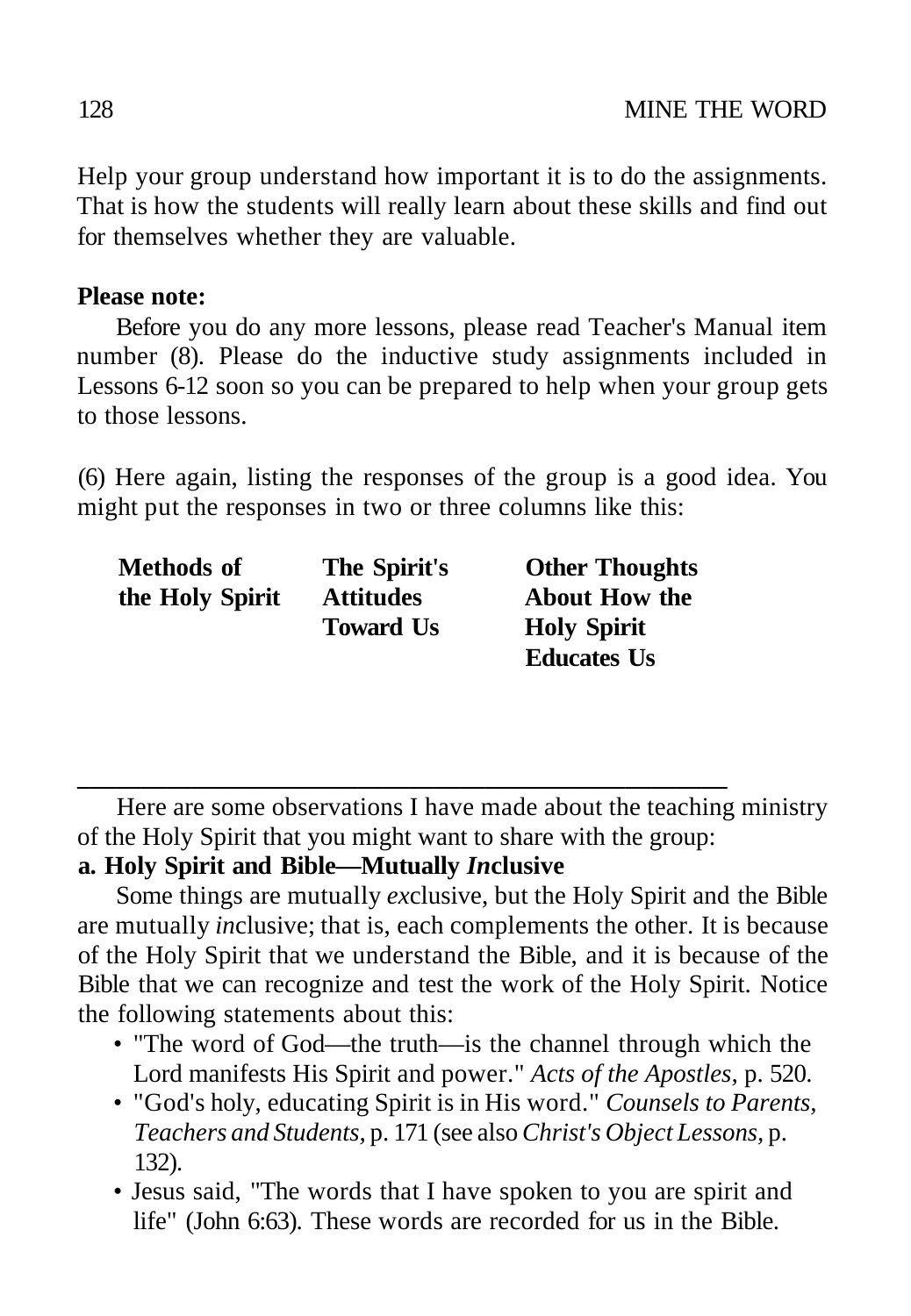### APPENDIX A 129

- "Yet the fact that God has revealed His will to men through His word, has not rendered needless the continued presence and guiding of the Holy Spirit." *The Great Controversy,* p. vii.
- "The Holy Spirit, whom the Father will send in my name, he will teach you all things" (John 14:26).

## **b. God's Word and work agree**

- "Even the work of the Holy Spirit upon the heart is to be tested by the word of God." *Selected Messages,* book 1, p. 43.
- "In hope of eternal life which God, *who never lies,* promised ages ago" (Titus 1:2). Truth in the written word will be consistent with God's work in our life today. Notice how harmonious the words and works of Jesus were. The Gospel of John is especially helpful in showing this. See for example, Jesus' work of healing the blind man, and then the words of Jesus about it in John 9.

Ellen White frequently says, "We cannot use the Holy Spirit; the Spirit is to use us." (See *Gospel Workers,* p. 285; also *Counsels to Parents, Teachers, and Students,* p. 360; *Desire of Ages,* p. 672; *Evangelism,* p. 172; *Fundamentals of Christian Education,* pp. 227, 436; *Gospel Workers,* p. 155; *Selected Messages,* book 1, p. 130; *Selected Messages,* book 2, pp. 59, 158; *Testimonies,* vol. 6, pp. 57, 396; *Testimonies to Ministers,* p. 65.)

". . . the Spirit is to use us." In the relationships we know about, it is not usually desirable to have one person "use" another person. For us that means things like "take advantage of." So it pays to think about how it is that the Holy Spirit uses us. Does the Spirit take advantage of us? No. In what sense, then, does the Spirit of God use us to *our* best advantage? The Spirit is the self-giving Facilitator who enables us to think and do. The Spirit is the oil that allows the light of our character to shine; the water that nourishes and sustains our growth; the Paraclete who comforts and counsels us; the light that dispels our darkness; the salt that preserves us; the leaven that transforms us. (See Matt. 25:1-19; John 4:14; 7:38, 39; 14:16, 26; 15:26; 16:8; *Testimonies,* vol. 4, p. 319.) The Spirit multiplies *our* capacities and talents. The Spirit gives us responsi-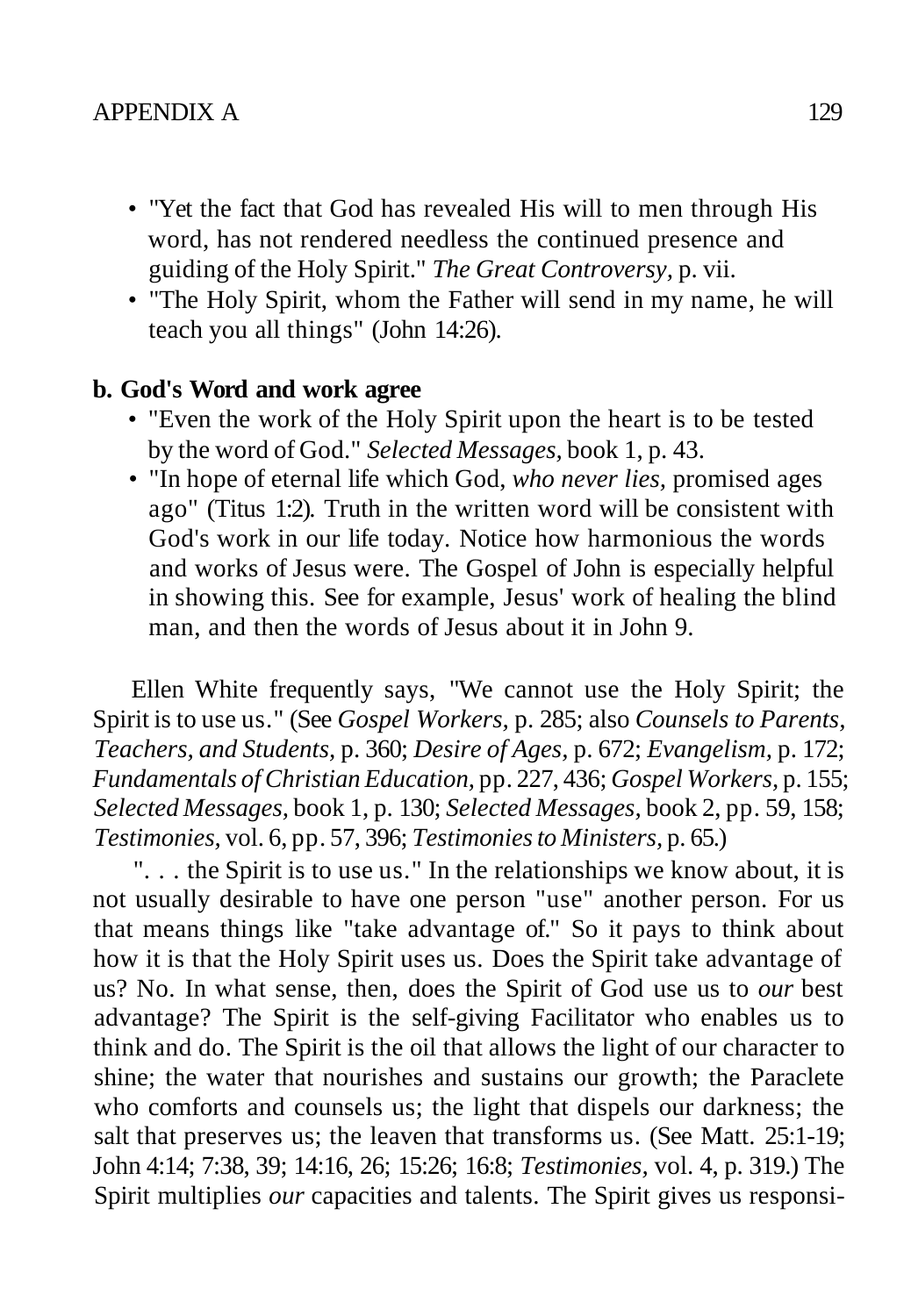bility to make the most of our opportunities for study. The purposes and resolutions are ours. So are the perceptive faculties and the research, reasoning power, and decision making. (See *Counsels to Parents, Teachers, and Students,* pp. 361, 423; Ellen G. White, *Prophets and Kings,* p. 487; *Sons and Daughters of God,* p. 33; *Christ's Object Lessons,* p. 131; *Fundamentals of Christian Education,* p. 124; *Testimonies,* vol. 5, p. 675; *SDA Bible Commentary,* vol. 7, p. 989; *Testimonies,* vol. 6, p. 155; Ellen G. White, *Welfare Ministry,* p. 48.) Think of what it means for the Holy Spirit to use us to our best advantage! The Spirit is a self-giving Facilitator who is genuinely interested in our progress. And that is the best possible kind of teacher to have!

## **c. Instructional Principles**

Here are some of the instructional principles the Holy Spirit uses in teaching us:

- Paced learning: John 1:50; *Testimonies,* vol. 2, p. 692.
- Advancement based upon achievement (or capacity to receive): Ellen G. White, *Christian Service,* p. 253; *Desire of Ages,* p. 672.
- Proceeding from the simple to the complex.
- The principle of repetition: Ellen G. White, *Counsels on Health,* p. 561.
- Showing as well as telling, and in this way making the things of God powerful and meaningful to us: *Evangelism,* p. 167.

## **d. Life Begetting Life**

The thought that sums up God's educating ministry best for me is found in *Desire of Ages,* p. 250: "It is not the highest work of education to communicate knowledge merely, but to impart that vitalizing energy which is received through the contact of mind with mind, and soul with soul. It is only life that can beget life." This God did for us in Jesus Christ, and God continues to do it for us in the Holy Spirit. This educating ministry consists of God's life in touch with ours—all ways and always. And Bible study puts my life in touch with God's. (See *Great Controversy,* p. 94, and *Patriarchs and Prophets,* p. 596.) This is a contact that affects my whole mind—intellect, emotions, and will. In fact, God's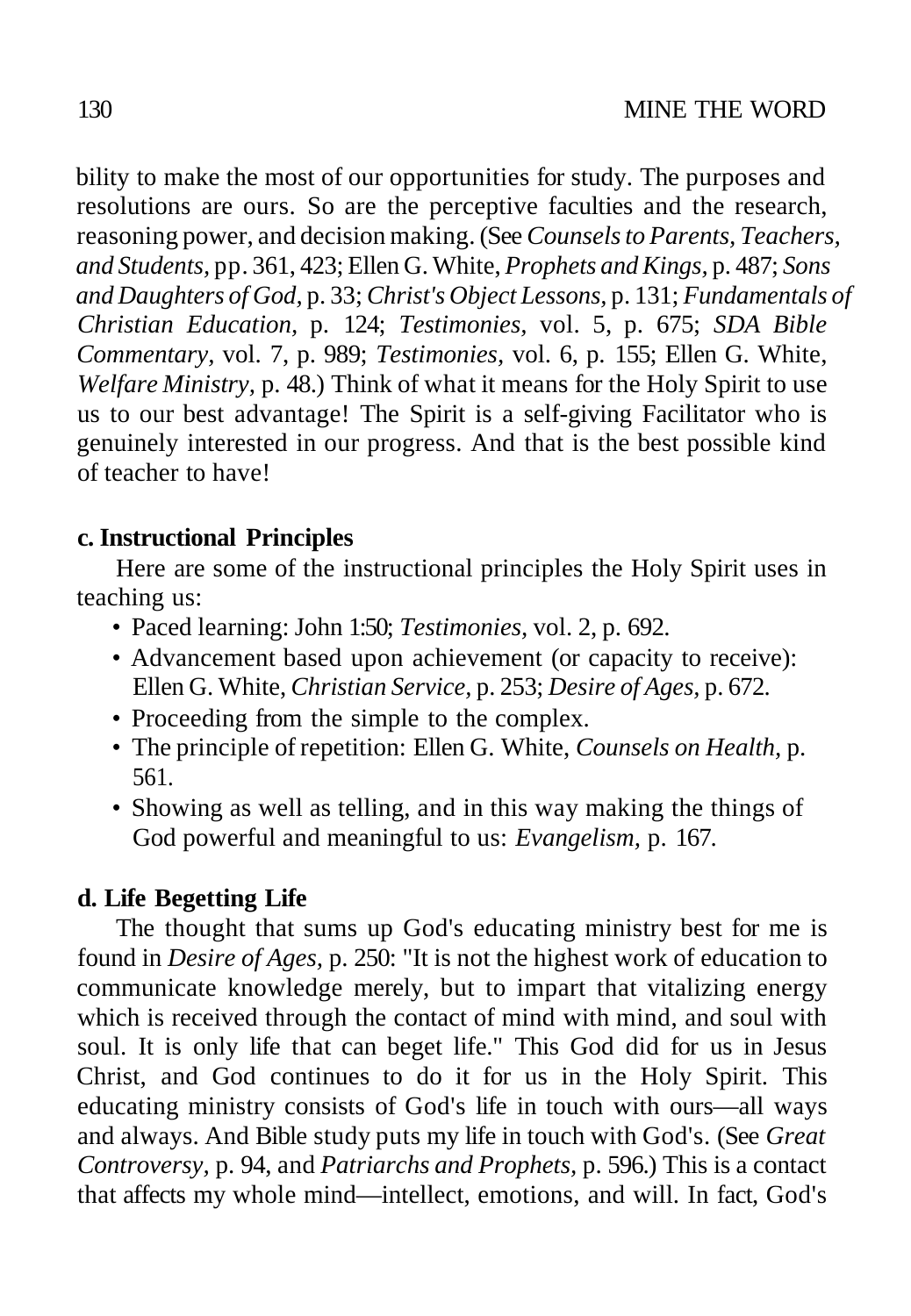## APPENDIX A 131

educating ministry encompasses my whole being—mind, body, soul, and might.

(7) Here are some thoughts in answer to that question: Even though we may not *feel* like studying the Bible—that is, our heart may seem barren—and even though we may not think we have the intellectual capacity for it—that is, we may feel our intellect is feeble—we can study prayerfully and know there will be good results (light will flash into our minds) because God works with every diligent student. We can make a diligent and prayerful effort, even if we don't feel like it and don't think we are "smart" enough. And it is enormously encouraging to know that God works with *every* diligent student. Isn't that fair? Diligence is universally possible.

(8) You can make this plan meaningful for your students by trying the assignments before you give them. That, of course, is not for the purpose of giving your students "answers," but for the purpose of sharing with them the fact that it is valuable—you've tried it and know.

(9) If you can purchase one or more of these, it will be a great help to you and your group members in becoming acquainted with this valuable study method.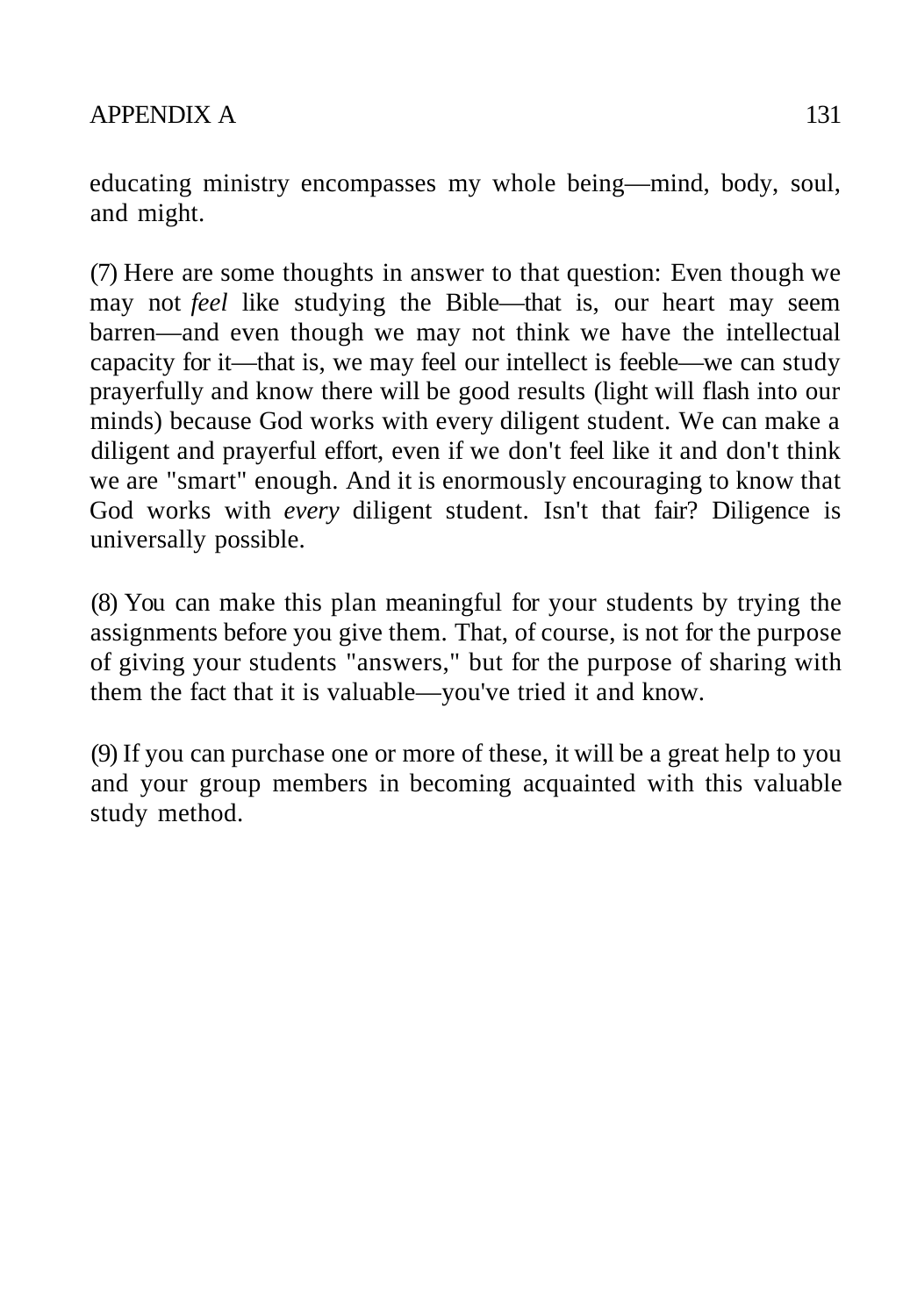# **Appendix B**

Mining Every Nugget (An Outline)

This appendix outlines the procedures and questions you can use to study any book of the Bible. The Gospels, the epistles of Paul, the Psalms, and the Prophets are good places to begin. This outline summarizes suggestions from many of the lessons in this book. It serves as a review as well as an outline for your continued use in personal Bible study.

- I. **Survey** of the whole
	- A. Read a whole Bible book—lightly. Don't worry about details as you do this.
	- B. In a few words (25 or less) write what you feel the theme or purpose of the book is—based on that surface reading.
	- C. If you want, write a short (about 10 words) summary of each chapter in the book. Don't give thought to details as you do this.
	- D. If you want, select two or three verses from the entire book that seem especially crucial to you and that relate to what the entire book is about.
	- E. After doing your own work with the book directly, look in Bible commentaries and make a note of what theme and outline they give for the book.
- II. **Study** of the parts
	- A. Read the whole book again—carefully and in detail this time.
	- B. Make every comment or observation, ask every question, and note every cross reference you think of. Here are some questions you may ask as you study the details:
		- 1. What does this tell me about God? What is here that will help me: understand God's character?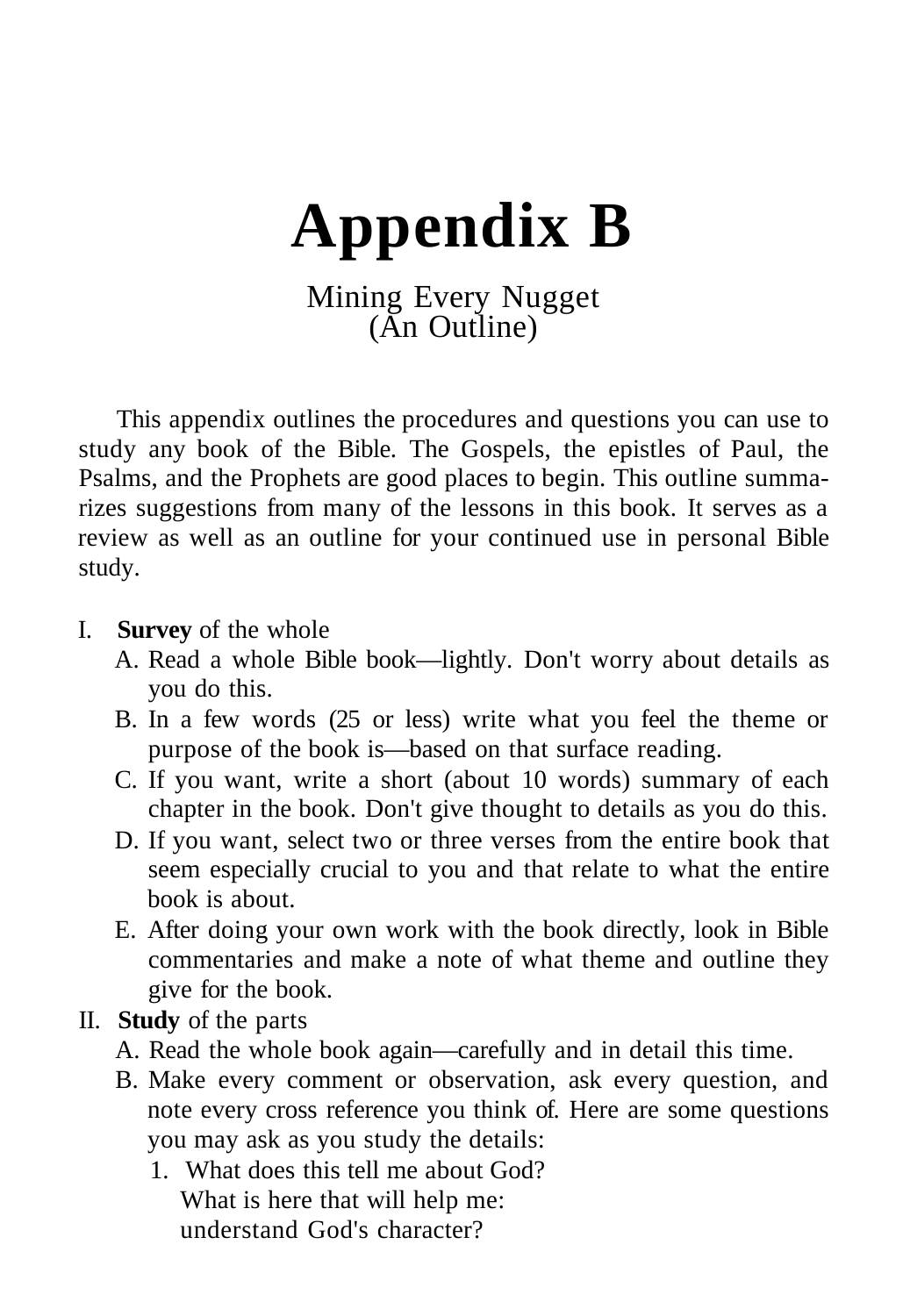understand how God relates to people? worship and love God?

- 2. What does this passage tell me about:
	- a. God and God's relationship to me?
	- b. me and my relationship to God?
	- c. me and my relationship to other believers?
	- d. me and my relationship to unbelievers?
	- e. me and my relationship to me?
- 3. Is there an example for me to follow?
	- Is there a sin to shun?
	- Is there a duty to perform?
	- Is there a promise for me to claim? If so, what are the conditions?
	- Is there a prayer for me to echo?
- 4. *Who? What? When? Where? Why? How?*

Practice tailoring these questions to the content. For example, instead of asking, What does this mean?, ask, What does "the Spirit himself intercedes for us" mean in Romans 8:26? What does "God, who indeed intercedes for us" mean in Romans 8:34? How do those two phrases relate to each other? Who really intercedes? Why does it mention the Spirit in one place and God in another? (There are two *What* questions, one *How,* one *Who,* and one *Why.* As you tailor questions like this to the passage you are reading, it will help you put the passage together.)

- 5. Did this verse speak to my heart? Why did this verse speak to my heart? How did this verse speak to my heart? What am I going to do about it?
- 6. What do I personally associate with this passage? Have I had a similar experience? In what way has, or does, my experience compare or contrast with what I read in this passage?
	- What principle of interpersonal relationships do I find in this passage?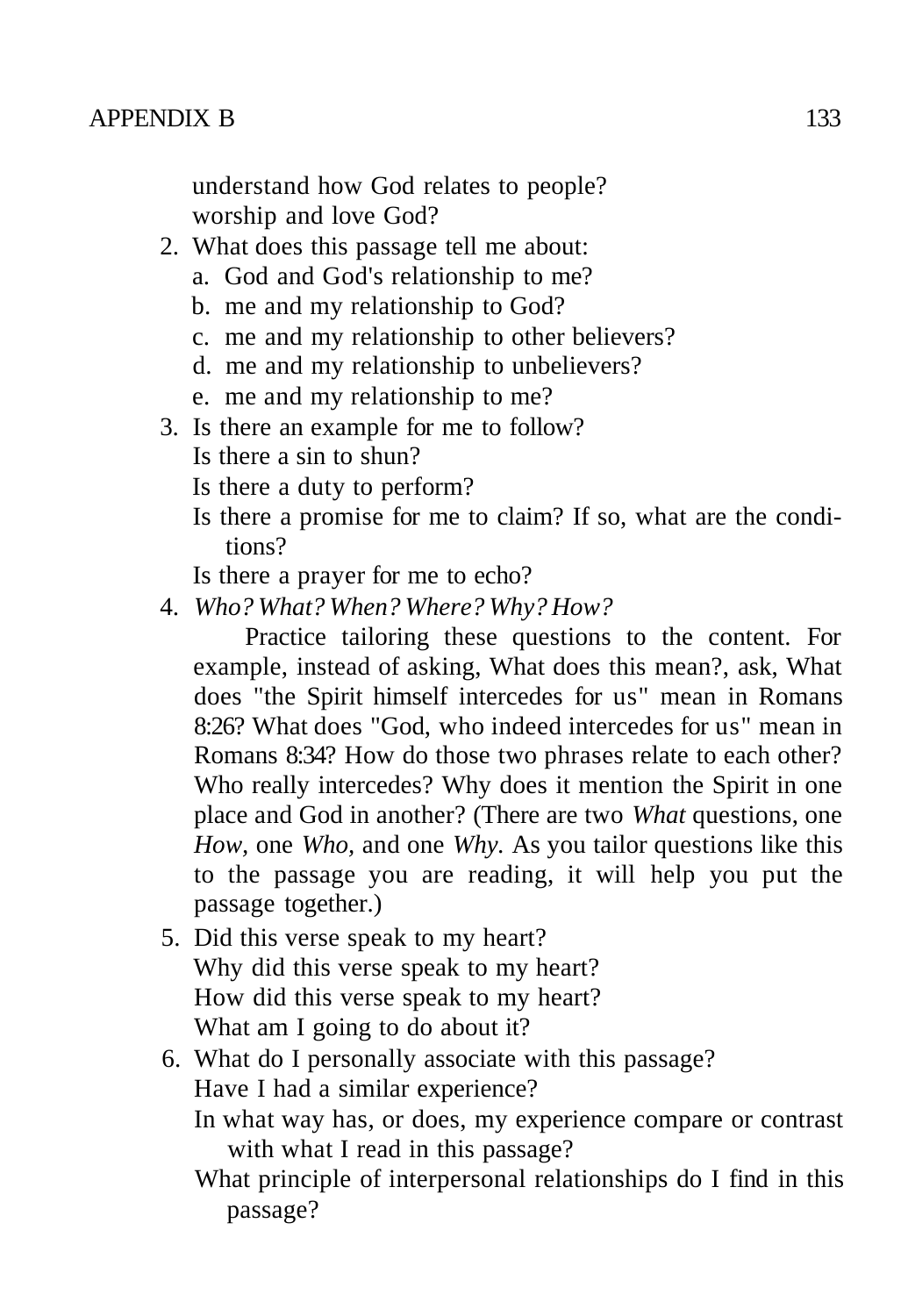7. What was the experience of the Bible character I am reading about?

How did that person and God deal with that experience?

- How do I respond in similar situations today? How would I like to respond in similar situations today?
- How does the biblical person's experience, and God's way with him/her, help me?
- What can I do to make my response what I would like it to be?
- 8. When reading something other than a story ask: What is my response to what I am reading? For example, Do I believe and live what I am reading? How do I feel about my response? What actions do I need and plan to take?
- 9. What are the key words or ideas here? What significant words or ideas are repeated? What significant ideas, people, or places are compared or contrasted?
	- Are illustrations used? What do they illustrate?
	- Is there a high or crucial point in this book or chapter? If so, where? How do the preceding and following items contribute to that central point?
	- What or who is the subject of this sentence? (Example: God is the subject of this sentence: "In the beginning God created the heavens and the earth.")
	- What are the verbs (especially the action verbs) in this passage? (Example: The action verbs are emphasized in this verse from Matthew 21:33: "There was a householder who planted a vineyard, and set a hedge around it, and dug a wine press in it, and built a tower, and let it out to tenants, and went into another country.")
	- What connectives are used? (Example: "therefore, since we are justified by faith. . . .")
	- How does identifying the subject, verbs, and connectives help me understand the passage?
	- What does this verse have to do with the one before and after it?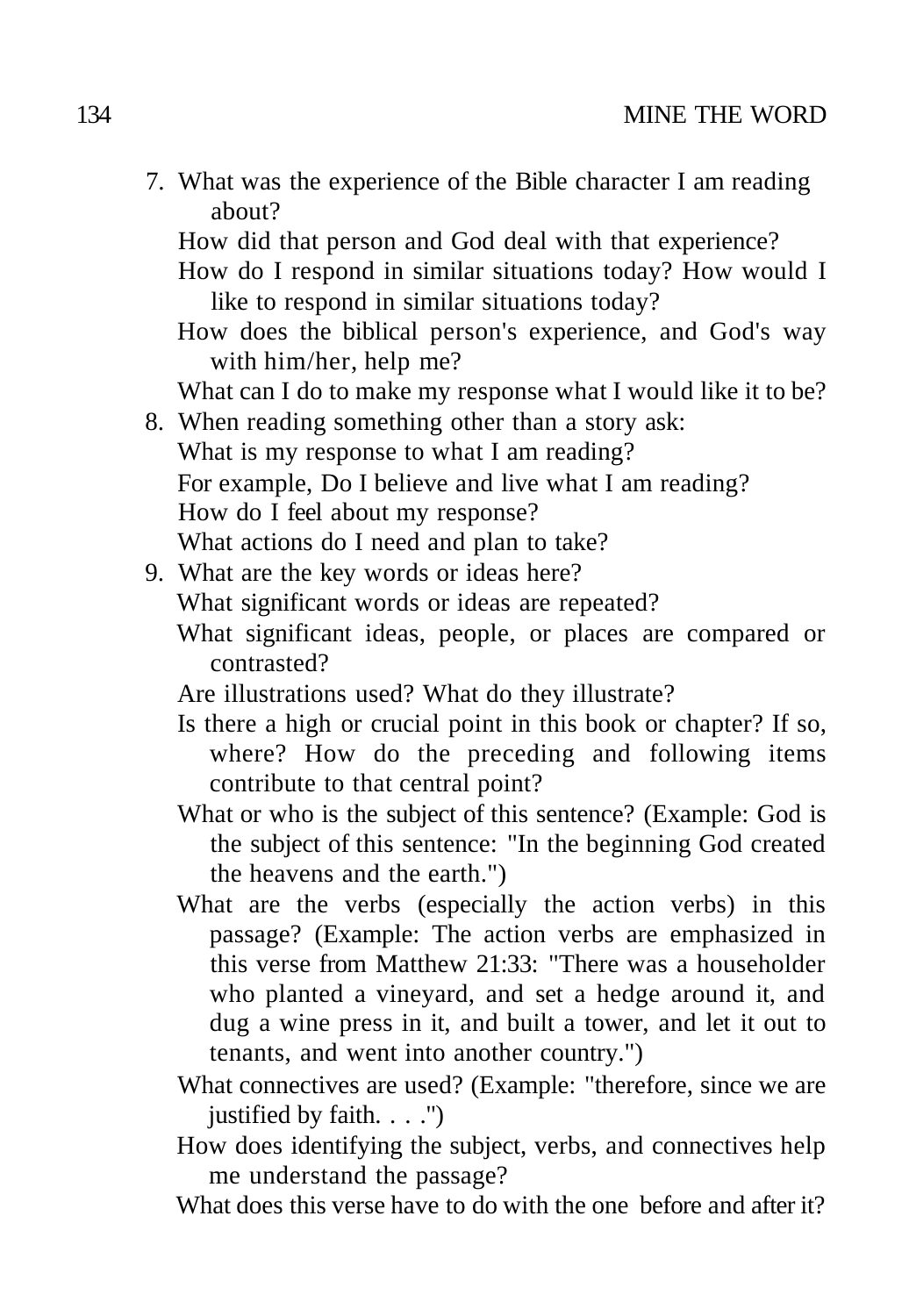- What does this paragraph have to do with the paragraph before and after it?
- What does this chapter have to do with the chapter before and after it?
- What thoughts are related here, and how?

Note: The questions asked here in B. 1 through 9 will help you come up with comments and observations. They will also help you ask other questions. So, as you do detailed study, you are both answering and asking questions.

To help you do II. B., you may also want to do a thought chain. See the Assignment in Part 5 of Lesson 8 to review what a thought chain is and how to do one.

- III. Summary of the whole
	- A. After studying the parts in detail, then write what you feel the theme or purpose of the book is. Keep it to fewer than 25 words.
	- B. Based on your careful study of the details in this Bible book, write a *brief* summary title for each chapter. No more than 25 words for each title.
	- C. Complete a summary chart for each chapter including:
		- 1. Your title for the whole chapter.
		- 2. The point of each paragraph in the chapter (underline this).
		- 3. A brief statement of the content for each paragraph. See sample summary charts of Matthew 5 and Luke 2 that are included at the end of Lesson 9.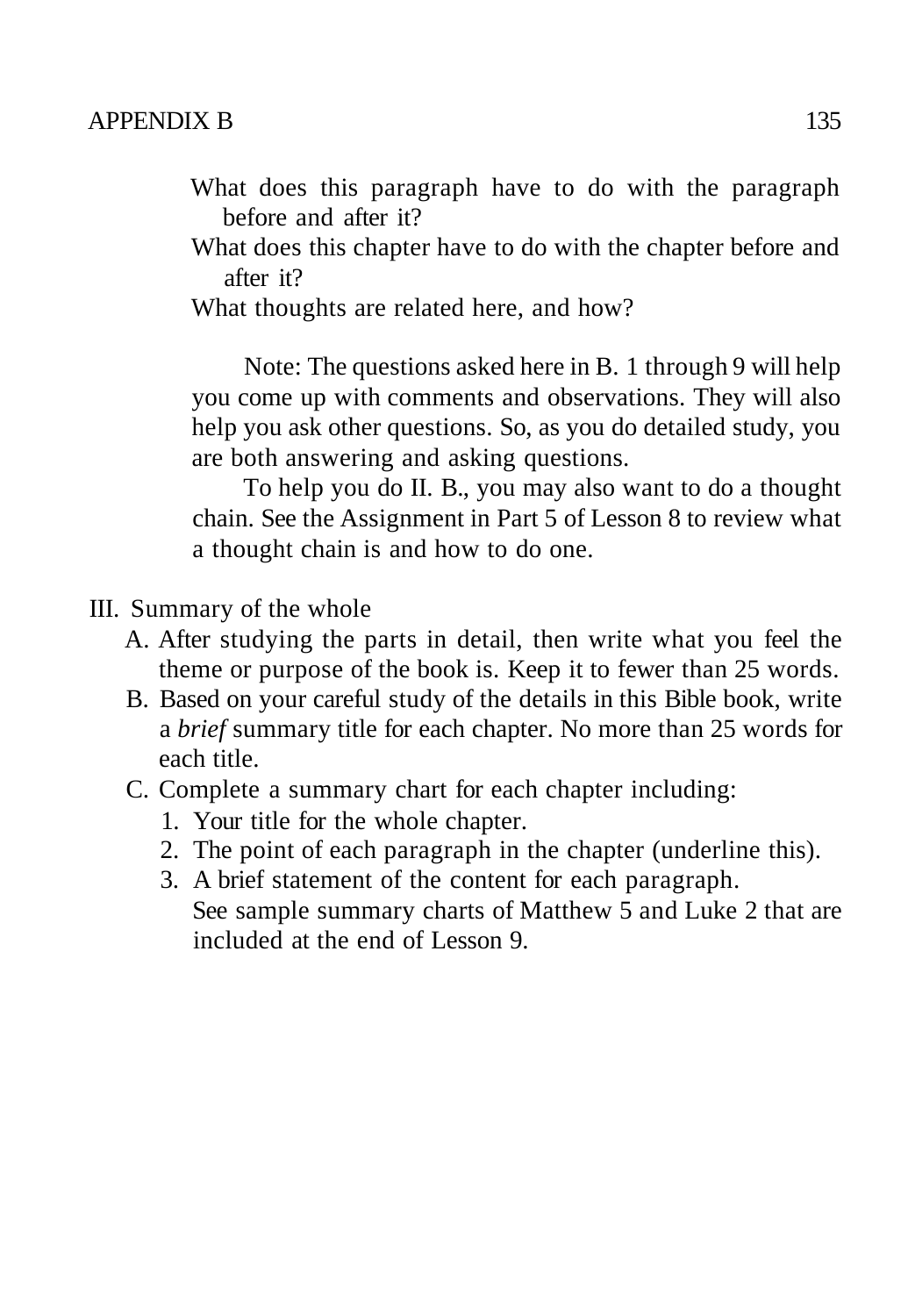## **Appendix C**

## Bibliography

- Adler, Mortimer J., and Van Doren, Charles. *How to Read a Book,* rev. and updated ed. (New York: Simon and Schuster, 1972)
- Baughman, Ray E. *Creative Bible Study Methods.* (Mesquite, Tex: Shepherd Press, n.d.)
- Boice, James M. *The Sovereign God.* (Downers Grove: InterVarsity Press, 1978)
- Buttrick, George Arthur, ed. *The Interpreter's Bible: A Commentary in Twelve Volumes.*  (New York: Abingdon Press, 1952)
- Cruden, Alexander. *Cruden's Complete Concordance to the Old and New Testaments.*  (Philadelphia: Universal Book and Bible House, 1949)
- Drakeford, John W. *Experiential Bible Study.* (Nashville: Broadman Press, 1974)
- Flesch, Rudolph. *The Art of Plain Talk.* (New York: Collier Books, A Division of Macmillan Pub. Co., Inc., 1951)
- Grant, Frederick. *How to Read the Bible.* (New York: Morehouse-Gorham Co., 1956)
- Grove, J. Paul. (Dean, School of Theology, Walla Walla College, College Place, Wash.; outline of the book of Matthew)
- Harvey, Van A. *A Handbook of Theological Terms.* (New York: Macmillan Pub. Co., Inc., 1964; fifth printing 1974)
- Jensen, Irving L. *Independent Bible Study.* (Chicago: Moody Press, 1963)
- Maxwell, Arthur S. *How to Read the Bible.* (Washington, D.C.: Review and Herald Pub. Assn., 1960)
- *Navigator Bible Studies Handbook, The* (Colorado Springs: Navpress, 1974; fourth printing, 1980)
- Nichol, Francis D., ed. *The Seventh-day Adventist Bible Commentary.* (Washington, D.C.: Review and Herald Publishing Assn., 1955)
- Perry, Lloyd M., and Culver, Robert D. *How to Search the Scriptures.* (Grand Rapids: Baker Book House, 1967)
- Richards, Lawrence O. *Creative Bible Study.* (Grand Rapids: Zondervan Pub. House, 1971. Ninth printing, 1978)
- Smith, Wilbur M. Profitable Bible Study, 2<sup>nd</sup> rev. ed. (Natick, Mass.: WA. Wilde Co., 1963)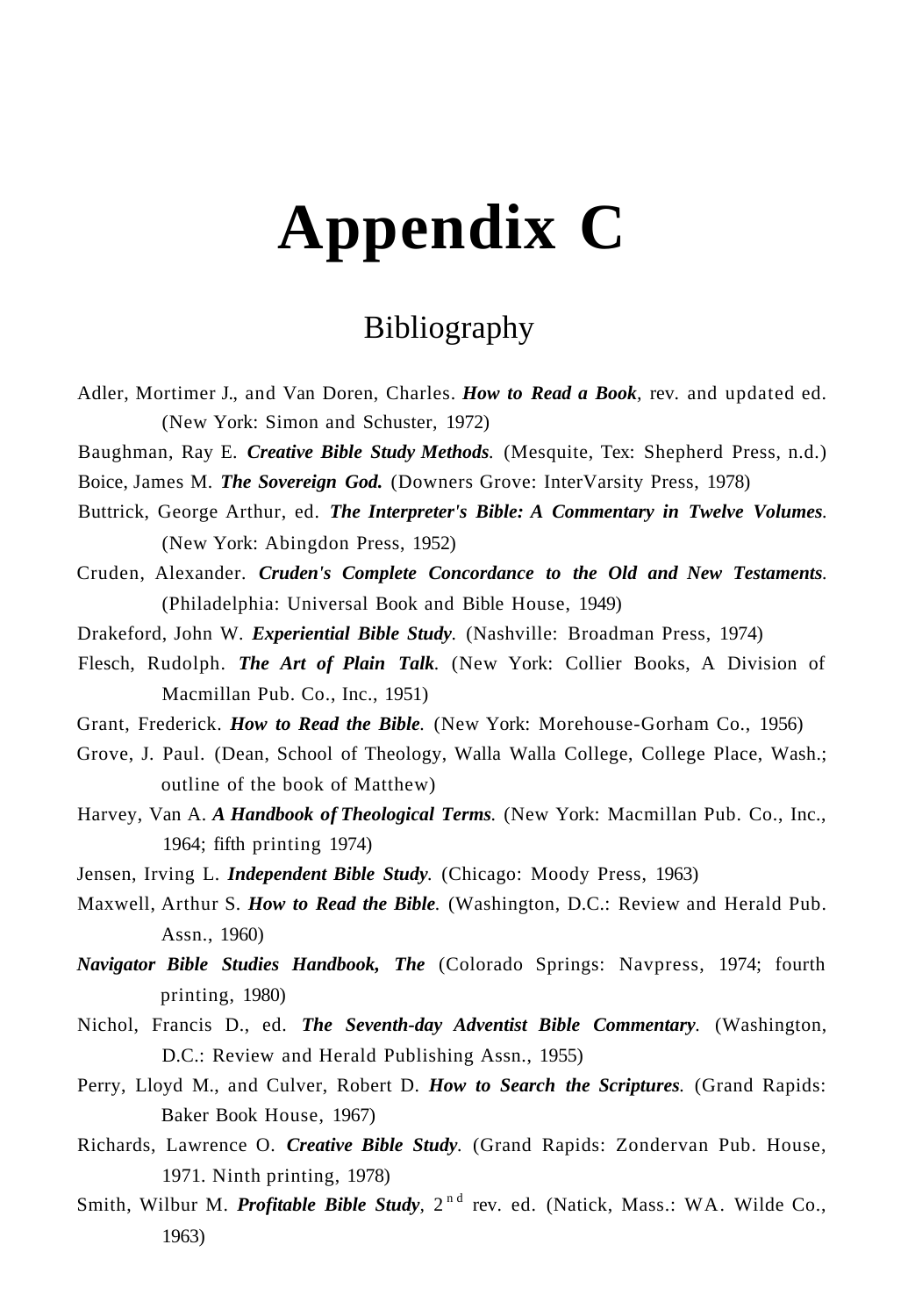### APPENDIX C 137

- Strong, James. *Strong's Exhaustive Concordance of the Bible.* (Nashville: Crusade Bible Publishers, Inc., n.d.)
- Torrey, R. A. *How to Study the Bible.* (New York: Fleming H. Revell Co., 1896)
- Traina, Robert A. *Methodical Bible Study.* (Wilmore, Ky.: Asbury Theological Seminary, 1952)
- Van Dolson, Leo R. *How to Get the Most Out of Bible Study.* (Mountain View, Calif.: Pacific Press Pub. Assn., 1980)
- Veverka, Larry E. (assistant professor of theology, Walla Walla College, College Place, Wash.; sample of motivational and relational Bible study)
- Wald, Oletta. *The Joy of Discovery,* revised ed. (Minneapolis: Augsburg Pub. House, 1975)
- Walker, J. B. R. *The Comprehensive Concordance to the Holy Scriptures.* (New York: The Macmillan Co., 1929; reissued by the Macmillan Co., October, 1936. Tenth printing, 1951)
- White, Ellen G. *Acts of the Apostles, The.* (Mountain View, Calif.: Pacific Press Pub. Assn., 1911)
	- . *Christ's Object Lessons.* (Washington, D.C.: Review and Herald Pub. Assn., 1941)
- \_\_\_\_\_\_\_ . *Counsels on Sabbath School Work.* (Washington, D.C.: Review and Herald Pub. Assn., 1938)
- \_\_\_\_\_\_\_ . *Counsels to Parents, Teachers, and Students.* (Mountain View, Calif.: Pacific Press Pub. Assn., 1943)
- . *Desire of Ages, The.* (Mountain View, Calif.: Pacific Press Pub. Assn., 1940)
- . *Education.* (Mountain View, Calif.: Pacific Press Pub. Assn., 1952)
- . *Evangelism.* (Washington, D.C.: Review and Herald Pub. Assn., 1946)
- . *Fundamentals of Christian Education.* (Nashville: Southern Pub. Assn., 1923)
- \_\_\_\_\_\_\_ . *Gospel Workers.* (Washington, D.C.: Review and Herald Pub. Assn., 1915)
	- \_\_\_\_\_\_\_ . *Great Controversy, The.* (Mountain View, Calif.: Pacific Press Pub. Assn., 1950)
- . *My Life Today.* (Washington, D.C.: Review and Herald Pub. Assn., 1952)
	- . *Patriarchs and Prophets.* (Mountain View, Calif.: Pacific Press Pub. Assn., 1958)
- . *Selected Messages.* (Washington, D.C.: Review and Herald Pub. Assn., 1958) . *Sons and Daughters of God.* (Washington, D.C.: Review and Herald Pub.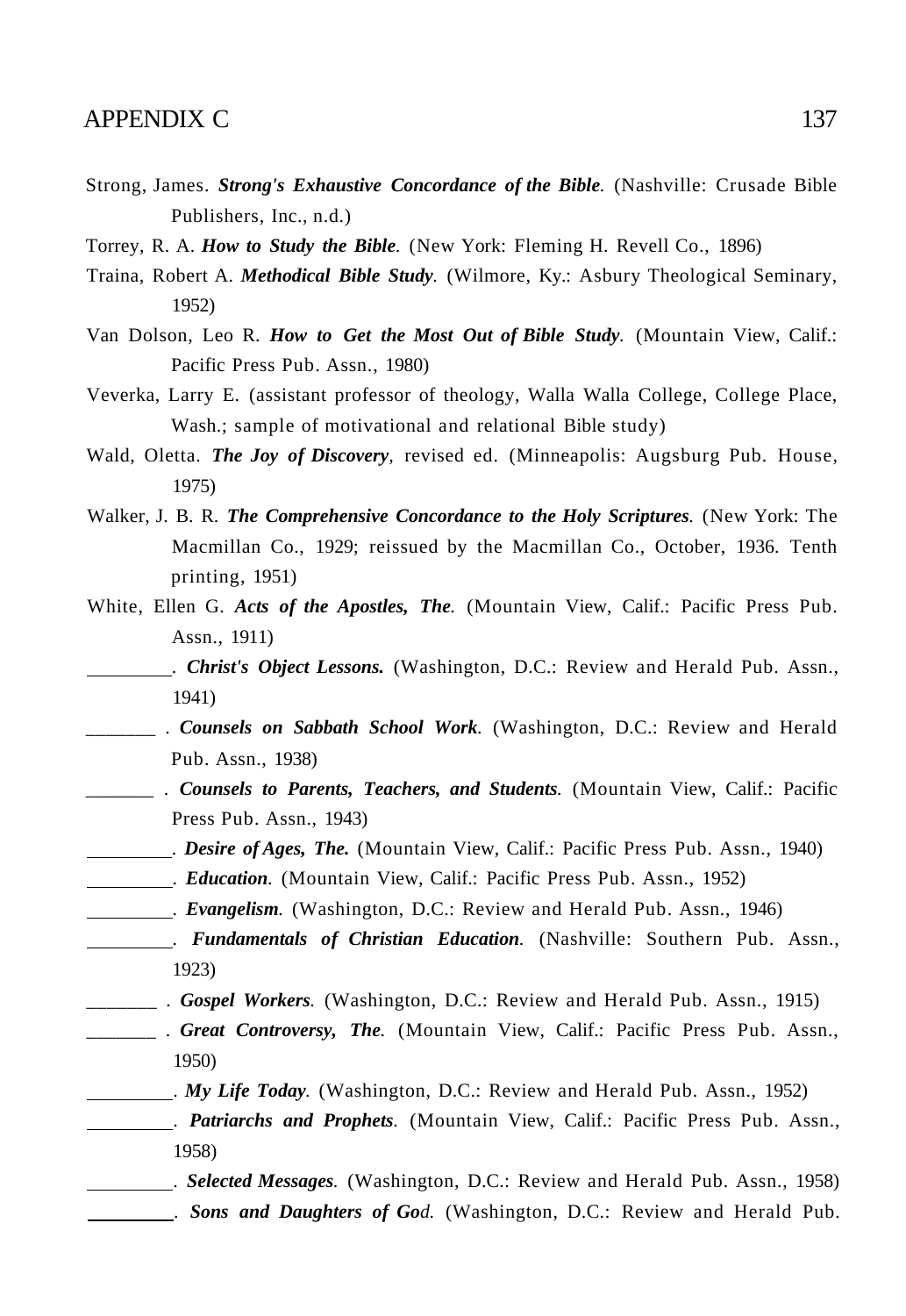Assn., 1955)

- . *Spiritual Gifts.* (Washington, D.C.: Review and Herald Pub. Assn., 1945)
- . *Steps to Christ.* (Washington, D.C.: Review and Herald Pub. Assn., 1956)
	- . *Testimonies for the Church.* (Mountain View, Calif.: Pacific Press Pub. Assn., 1948)
- . *Testimonies to Ministers and Gospel Workers.* (Mountain View, Calif.: Pacific Press Pub. Assn., 1962)
- White Estate, Ellen G. *Comprehensive Index to the Writings of Ellen G. White.*  (Mountain View, Calif.: Pacific Press Pub. Assn., 1962)
- Young, Robert. *Analytical Concordance to the Bible.* (Grand Rapids: Wm. B. Eerdmans Pub. Co., n.d.)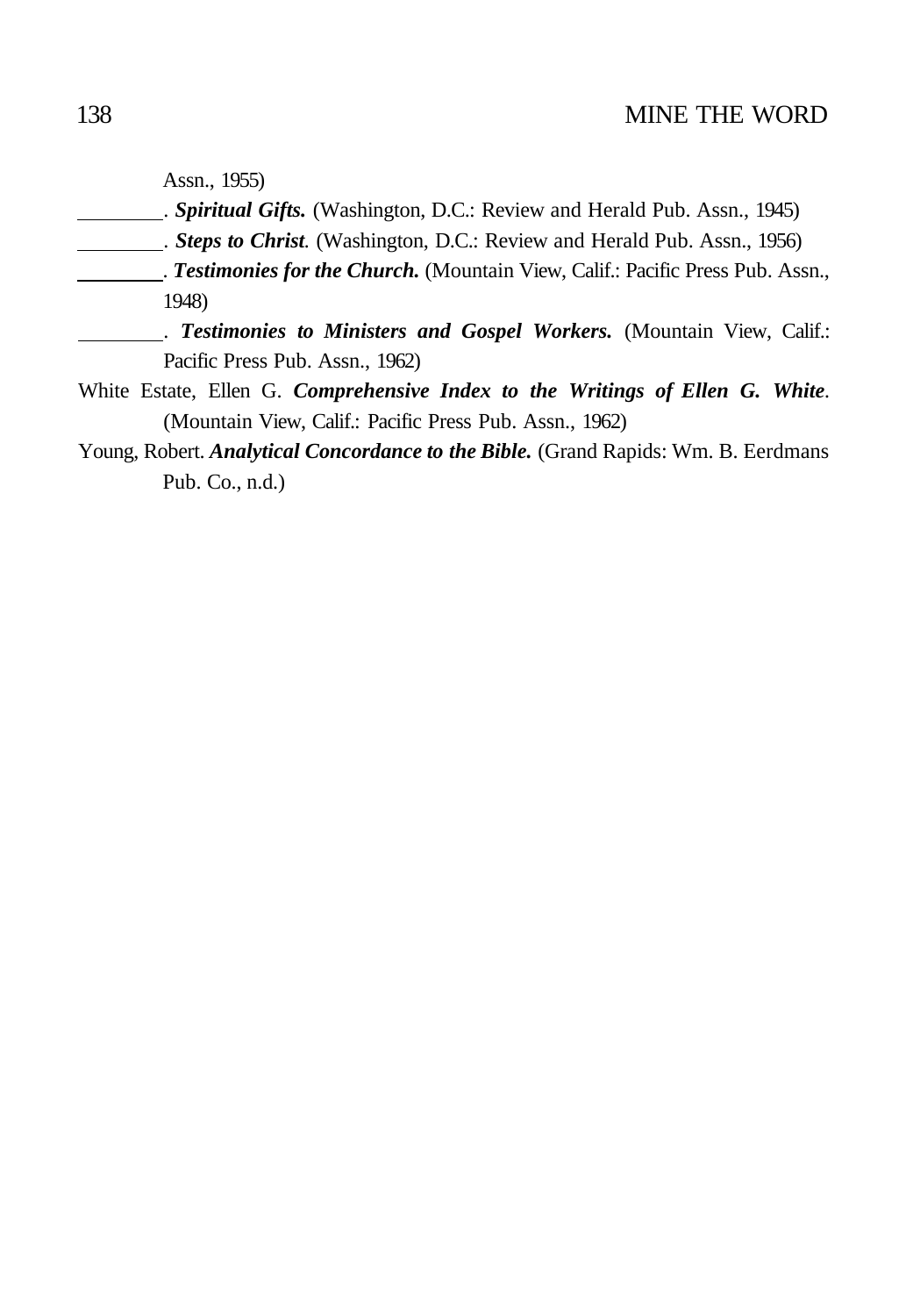## **CEU Registration Request**

## **MCM# 7567 Mine the Word**

This is to certify that I have read this volume and completed all the readings and exercises assigned at the end of each chapter. I have spent a total of twenty hours or more with these assignments and I hereby apply for two Continuing Education Credits.\*

| Name    |                        |  |
|---------|------------------------|--|
| Address |                        |  |
|         |                        |  |
| Date    | Social Security/ID No. |  |

Signature

#### **Evaluation**

Please answer three questions:

1. What was the greatest strength of reading this book and doing these assignments?

2. What was the major weakness of this book or the assignments?

3. How do you plan to use in your ministry what you have learned?

#### **Instructions:**

**To Participants:** Send this form to your ministerial secretary for recording your CEUs.

**To Ministerial Secretaries:** When the CEUs have been applied to the participant's Service Record, please send this form to your Division Center of Continuing Education for Ministers.

\* CEUs are non-academic credit and cannot be applied to a degree.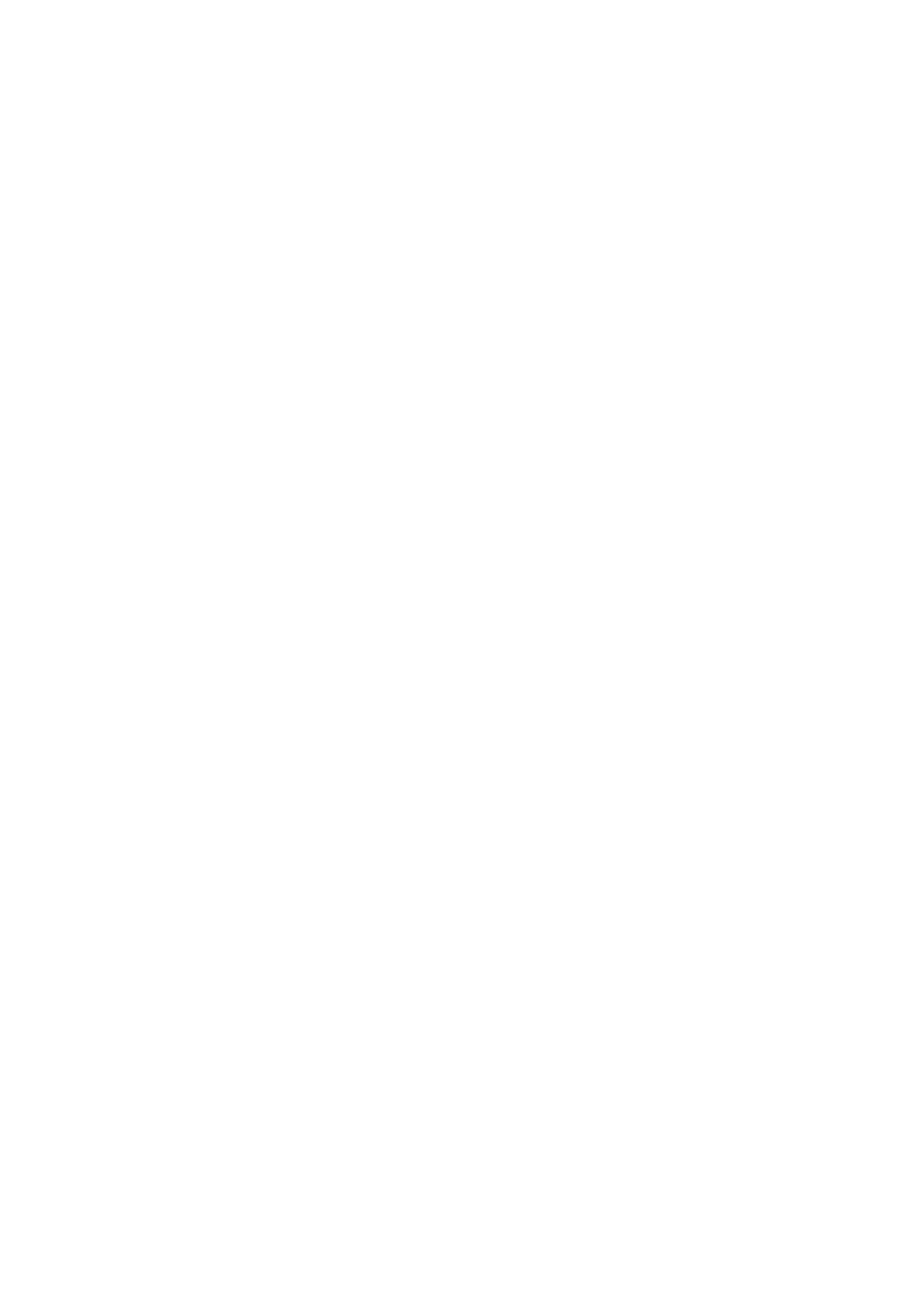

God has designated elders as important leaders in this church organization. But they must love the church to serve it effectively, and to love it intelligently they must first understand it. The *Elder's Handbook* covers all aspects of being an elder, including a study guide and a discussion section for each chapter. <sup>US</sup> \$7<sup>95</sup> (softcover)

> **Send check, money order, or credit card number & expiration date to:**  General Conference Ministerial Association, Resource Center 12501 Old Columbia Pike • Silver Spring, MD 20904 Phone: 301-680-6508 • Fax: 301-680-6502 • [www.ministerialassociation.com](http://www.ministerialassociation.com) Also available at your local ABC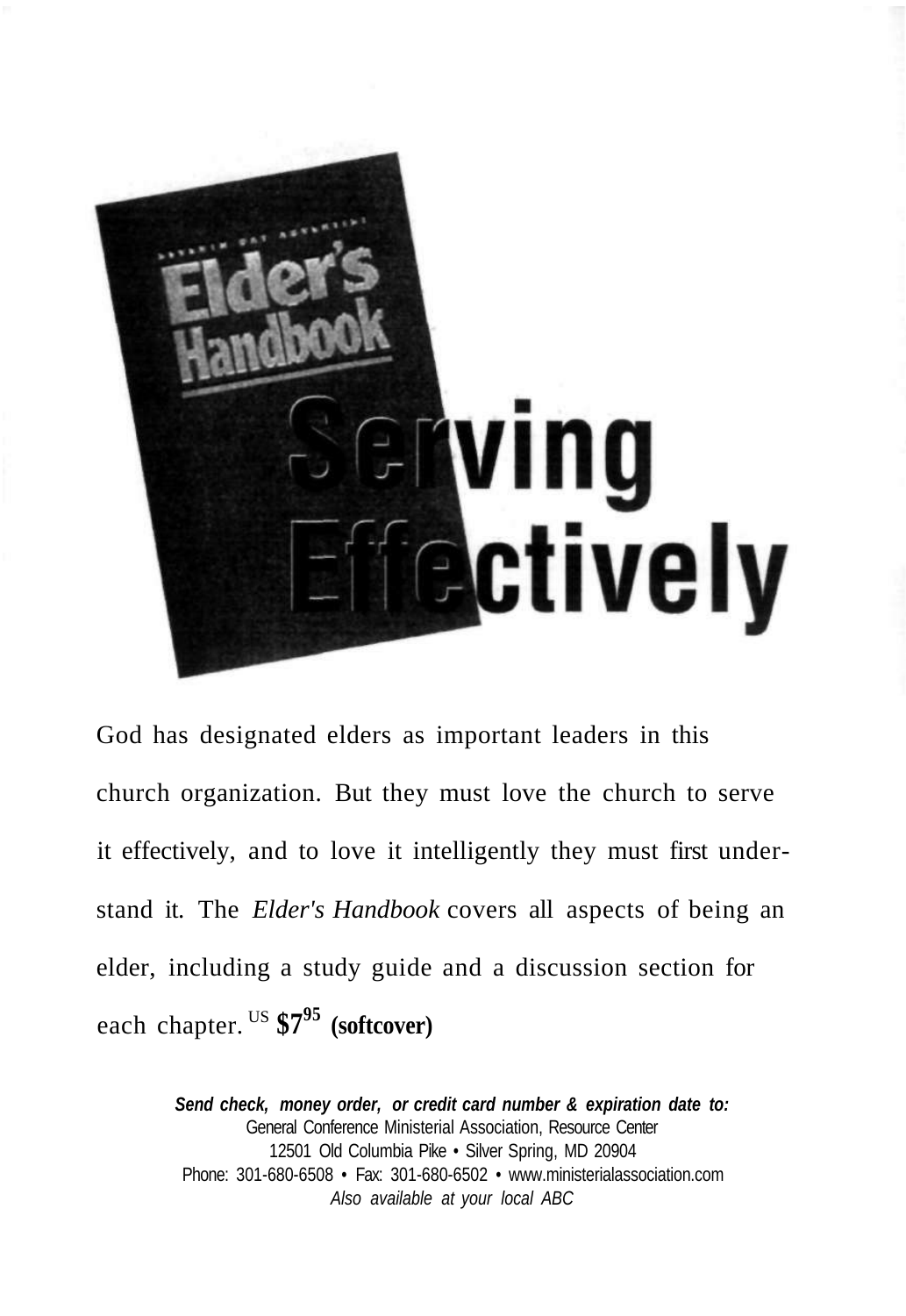Other books in the Ministry Releases series are available through the Ministerial Resource Center.

- • *Preaching to the Times* by Charles E. Bradford
- • *Success Secrets for Pastors* by John Rhodes
- • *Pastor's Handbook on Interpersonal Relationships* by Jard DeVille
- • *Biblical Principles for Giving and Living* by Mel Reese
- • *Every Believer a Minister* by Rex D. Edwards
- • *Perils of Power* by Richard Exley
- • *So You Want To Be a Leader* by Robert Pierson
- • *It Won't Fly If You Don't Try* by Richard Allen Farmer
- • *How To Get the Most Out of Bible Study* by Leo Van Dolson
- • *The Psychology of Witnessing* by Jard DeVille
- • *Making Committees Work* by Mack Tennyson
- • *How to Help Your Church Grow* by George E. Knowles
- • *Conflict Ministry in the Church* by Larry L. McSwain & William C. Treadwell, Jr.
- • *Church Finances for People Who Count* by Mack Tennyson

**Send check, money order, or credit card number & expiration date to:**  General Conference Ministerial Association, Resource Center 12501 Old Columbia Pike • Silver Spring, MD 20904 Phone: 301-680-6508 • Fax: 301-680-6502 • [www.ministerialassociation.com](http://www.ministerialassociation.com) Also available at your local ABC